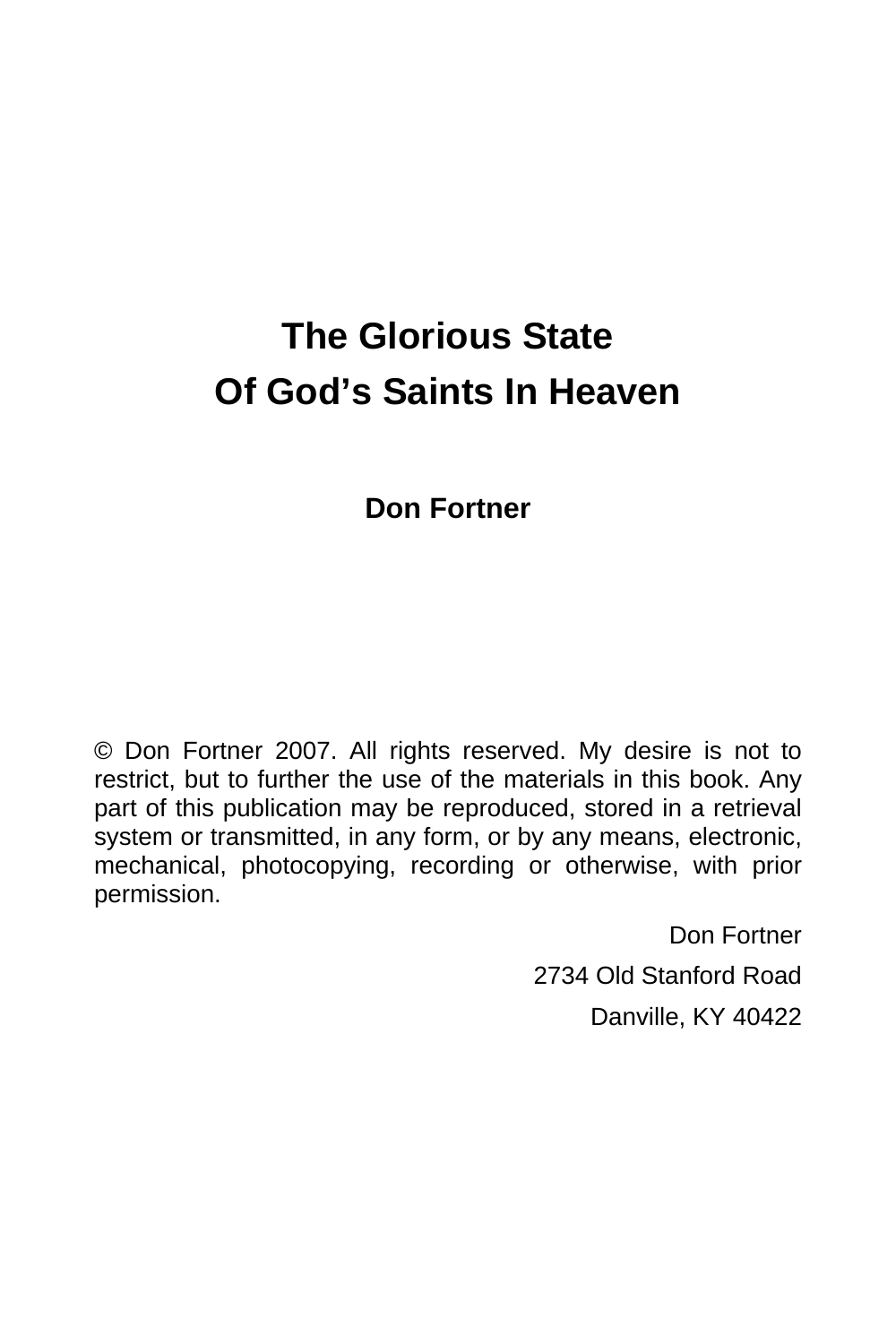## 1

## **Grace and Glory Psalm 84:11**

For the LORD God is a sun and shield: the LORD will give grace and glory: no good thing will he withhold from them that walk uprightly.

What is heaven? Do God's saints go to heaven immediately when they leave this world? What is the condition, or state, of the saints' existence in heaven? Who shall enter into heaven's glory? Upon what grounds do the saints enter into heaven?

These are the questions I hope to answer for in this and the studies that follow. I realize at the outset that I can do no more than scratch the surface of this great subject. The glory that awaits God's saints in heaven, the vastness of our inheritance with Christ is light years beyond the scope of our puny brains. I have no hope of exhausting this subject. In preparing these studies, I have purposefully avoided all matters of vain curiosity and speculation. It is my purpose to set forth some of those things which are plainly taught in the Word of God about the glorious state of God's saints in heaven.

Psalm 84 is described in the title as "A Marching Song" (See margin.). In the eleventh verse, God's pilgrims are inspired in their march through this world with these words of promise: "The LORD will give grace and glory." The Psalmist takes our minds away from ourselves and calls our attention to "The LORD," Jehovah, our God and Savior. We must not look to ourselves in any measure for either grace here or glory hereafter. The Source of grace and glory is the Lord. The Security of grace and glory is the Lord. Christ alone is the Rock of our salvation. To him alone we must look for grace and glory.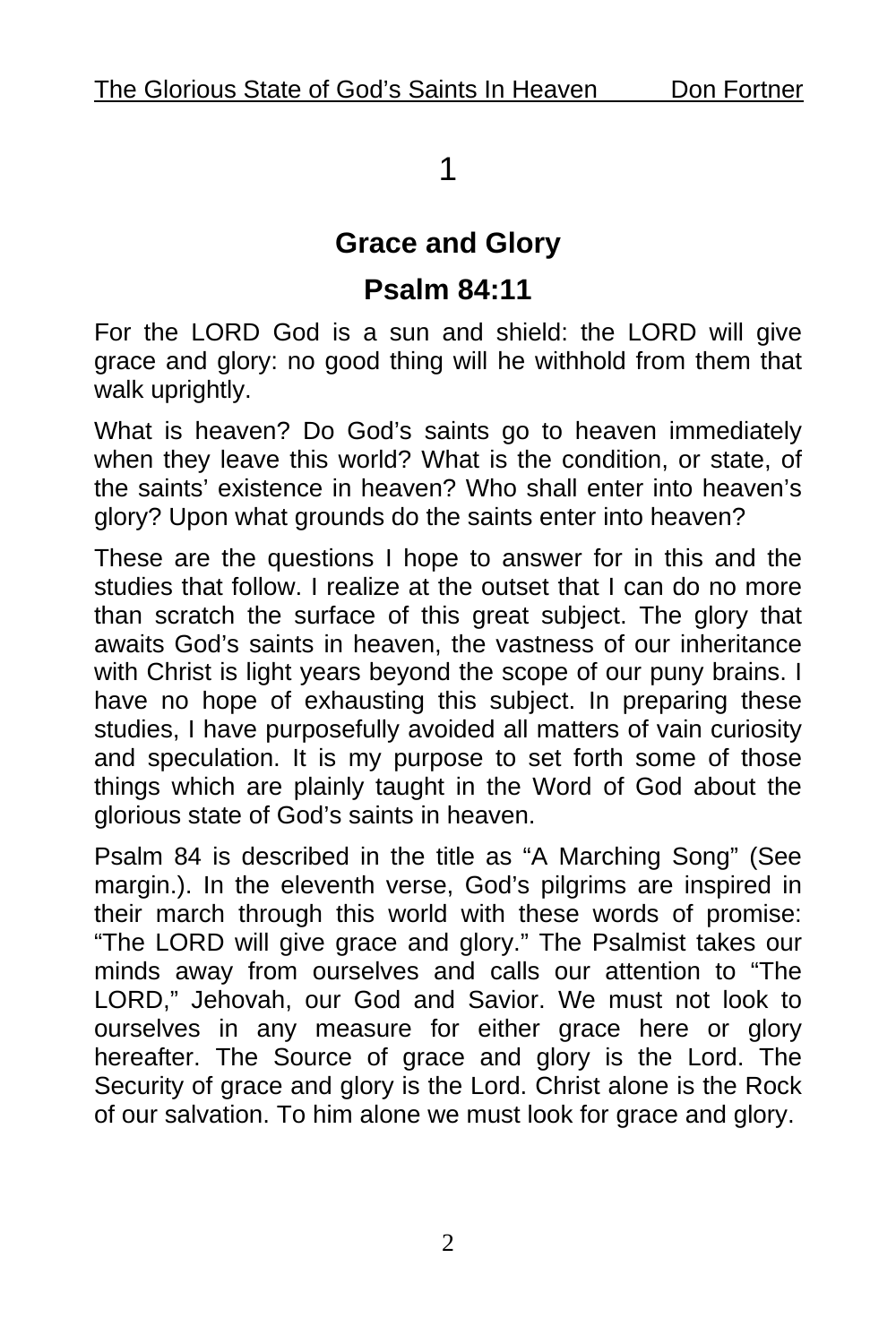#### **"The LORD will give grace and glory."**

The word "give" declares that neither grace nor glory can be earned, merited, or purchased by man in anyway. This text, like all the Word of God, puts us upon the footing of grace. God cannot be obliged by man to bestow his grace; and he cannot be obliged by man to bestow glory. Both grace and glory are free gifts of God; and where he gives one he is sure to give the other.

Grace and glory are inseparable gifts. They are really the same thing. Grace is glory in the seed. Glory is grace in full bloom. Glory begins in grace. And grace is completed in glory. "Grace is glory begun, and glory is grace consummated. Grace is glory in the bud, and glory is grace in the fruits. Grace is the lowest degree of glory, and glory is the highest degree of grace" (Francis Burbitt).

These are two great and marvelous gifts which God bestows upon fallen men in Christ, grace and glory. The first thing he gives is grace. The last thing he gives is glory.

#### **Grace**

"The lord will give grace." How we love that word "grace." Grace is God's riches at Christ's expense. In the life, experience and hope of the believer everything is of grace, from the beginning to the end. Every believer gladly confesses, "By the grace of God I am what I am."

"Oh, to grace how great a debtor

Daily I'm constrained to be!

Let that grace, LORD, like a fetter,

Bind my wandering heart to Thee."

Read this promise in the boldest letters imaginable and rejoice. "The LORD will give grace!" The promise comes from God the Lord. The Lord God Almighty, the great Jehovah, the triune God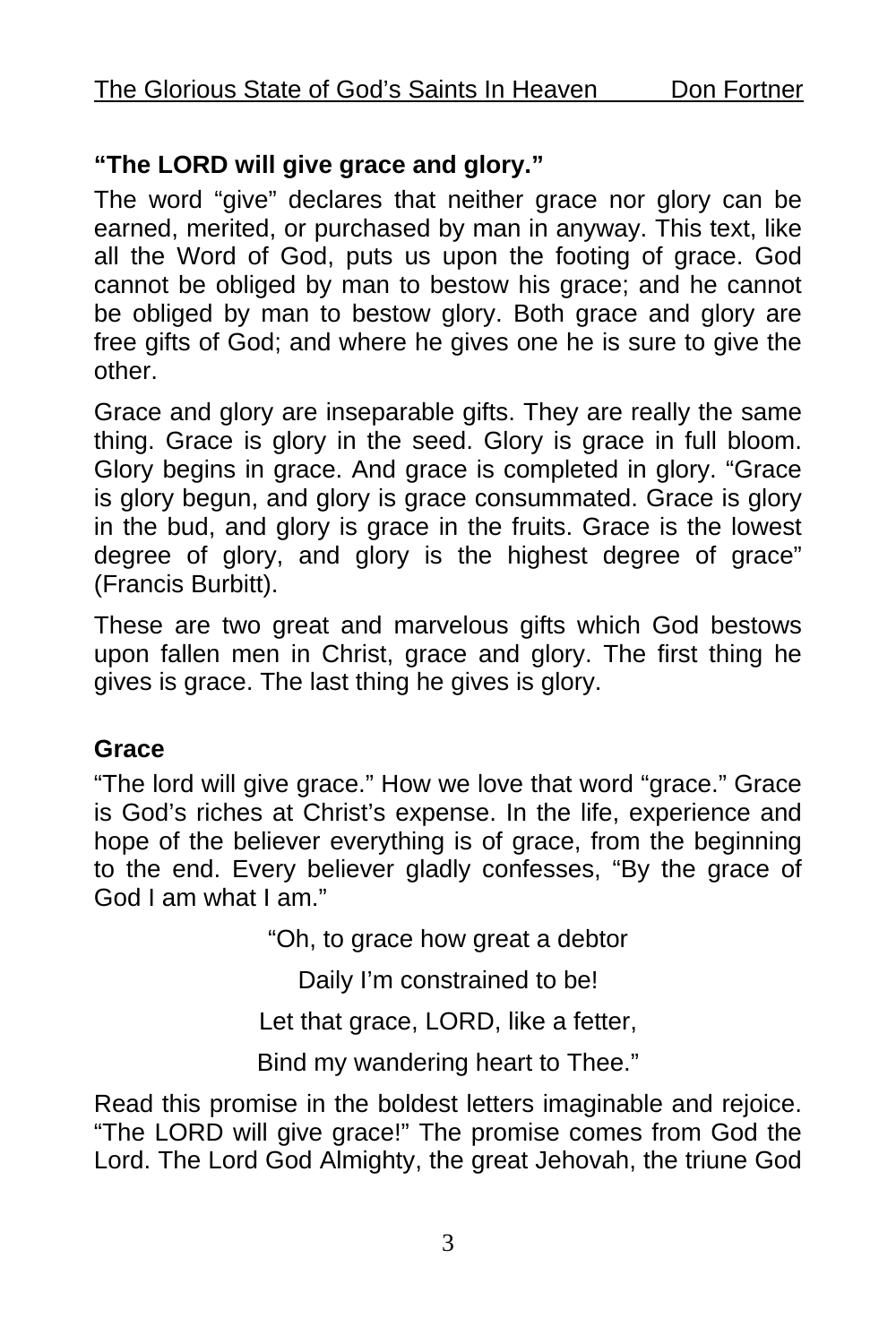will most certainly, by his own irresistible power, according to his own sovereign will, give grace, freely and irreversibly.

#### **To whom will the Lord give grace?**

We know that he will give grace. It is asserted plainly. Someone is going to get grace from God. But who?

The Lord will give grace to his own elect (Rom. 9:15-16). Grace belongs to God. It is his sovereign prerogative to give it to whom he will. And there are some among the fallen sons of men whom God has chosen to be the recipients of his grace (John 15:16; Matt. 11:25-27). Not one of those chosen in electing love, before the foundation of the world, to be a vessel of mercy shall fail to receive that grace before passing out of this world.

The Lord will give grace to every sinner redeemed by Christ's precious blood. Every sinner redeemed and purchased by Christ shall be his and shall obtain grace. Christ did not die for nothing! All whom he redeemed by blood shall have the grace of forgiveness (Eph. 1:7; Col. 1:14). All whom he purchased shall have the grace of reconciliation (Col. 1:20). All for whom Christ was made a curse shall have the grace of free justification (Rom. 8:34; Gal. 3:13). All for whom Christ was made to be sin shall have the grace of righteousness (2 Cor. 5:21). All for whom he died shall have the grace of eternal life (John 10:8, 27).

The redemption which Christ accomplished is an effectual redemption, which infallibly secures grace for all his redeemed ones. Not one of those whom Christ has redeemed from among men shall perish. Not one of his blood bought sheep shall be lost. Not one member of his body shall be ruined. Not one part of his bride, the church, shall be destroyed. Those whom Christ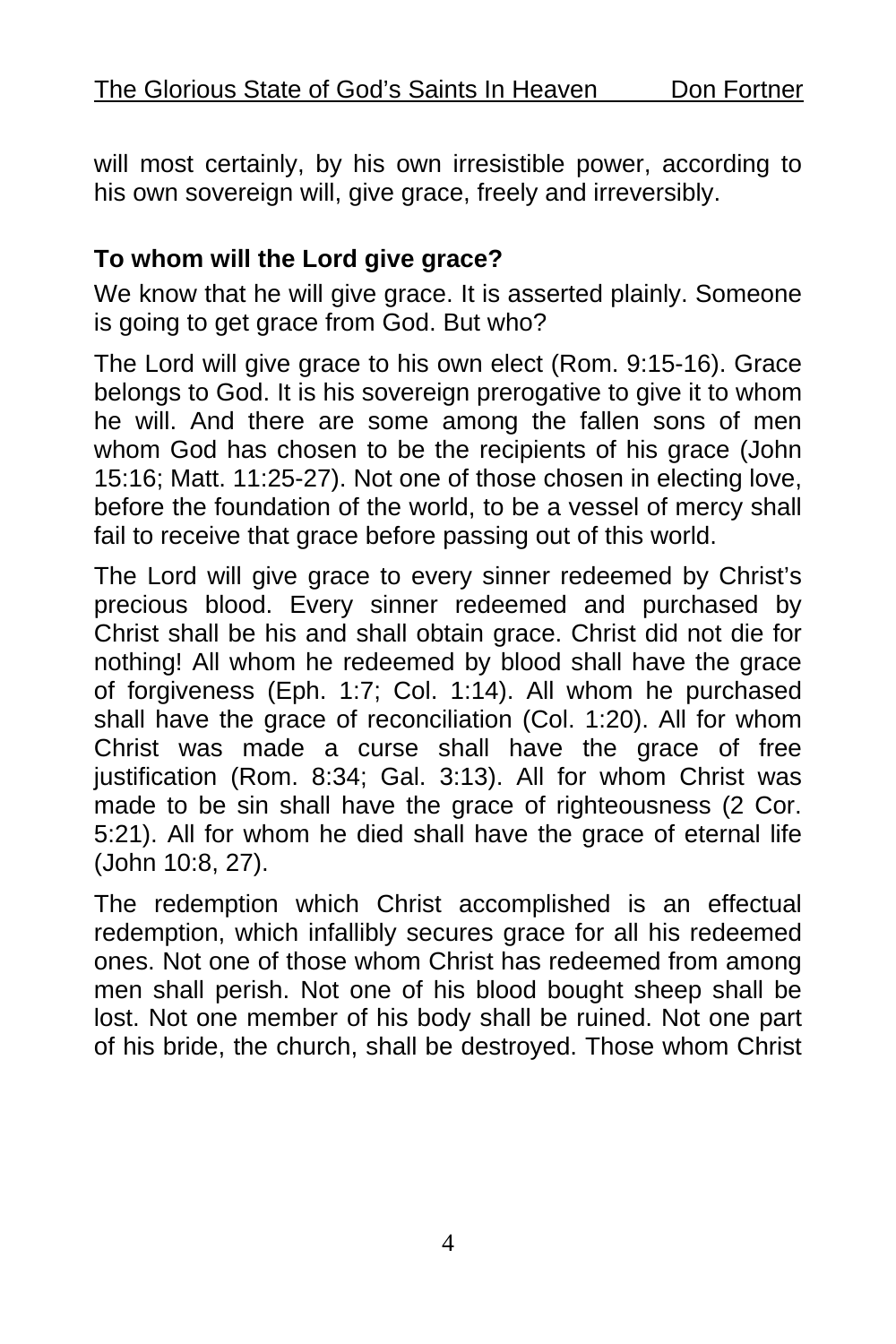has redeemed shall most assuredly obtain grace (Eph. 5:25-27; John 10:16).1

The Lord will give grace to every believing sinner. We do not know who God's elect are, or who Christ has redeemed, except as they believe the gospel. Yet, we are assured by God that every believer is both elect and redeemed, because God promises grace to all who believe (Mk. 16:16; John 1:12-13; 3:14, 15, 36; Rom. 10:9-13).

The long and short of the gospel is this: If you believe on the Lord Jesus Christ, if you trust his precious blood alone for your salvation and eternal acceptance with God, he will give you grace. I know that a sinner cannot believe unless he has grace. But I also know that you cannot have grace unless you believe. And to every believing sinner it is promised, "The LORD will give grace."

#### **What is this grace which God promises to give?**

The text does not say, "The LORD will give some grace," "graces, " or "a grace." The text reads, "The LORD will give grace." The implication is that wherever the Lord gives any grace, he gives all grace. "The LORD will give..."

Regenerating grace (Eph. 2:1-5). Justifying grace (Rom. 5:1-9). Sanctifying grace (Heb. 10:10-14). Preserving grace (Phil. 1:6). Instructing grace (John 16:13). Directing grace (Prov. 3:5-6). Comforting grace (John 16:7; Lam. 3:24-25). Reviving grace (Isa. 57:15). Sufficient grace (2 Cor. 12:9).

1

<sup>1</sup> **NOTE:** God's sovereign election and Christ's effectual redemption inspire us to preach the gospel fervently to every creature, because we know that *"the LORD will give grace"* to his chosen, blood bought people (Isa. 53:9-11).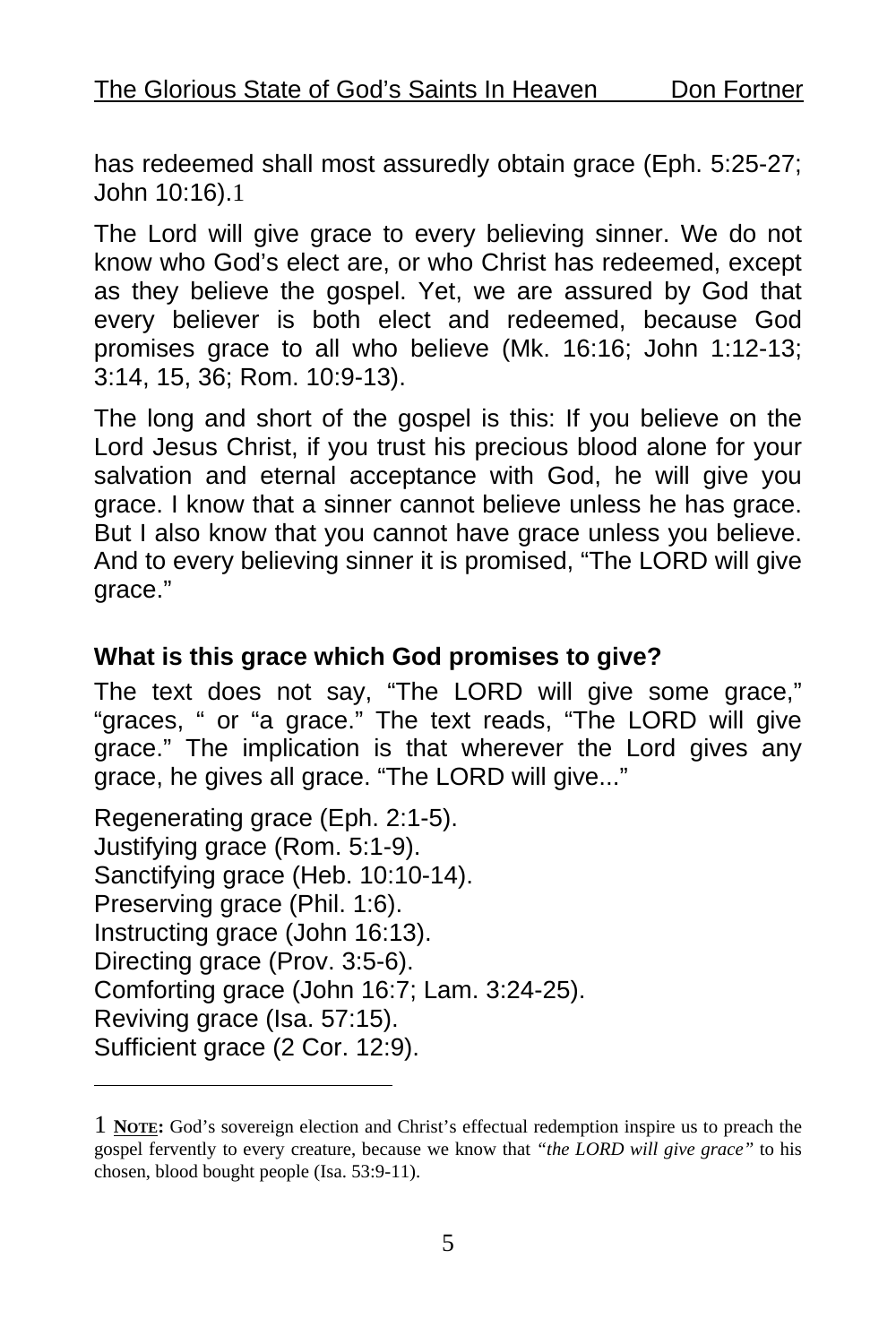"He giveth more grace when the burdens grow greater, He sendeth more strength when the labors increase; To added affliction He addeth His mercy, To multiplied trials His multiplied peace."

#### **How does the Lord give us his grace?**

God gives his grace to sinners mediatorially, through Christ our Mediator, through the use of the means he has ordained. Without question, God's saving grace comes to chosen sinners before they seek it (Isa. 65:1). Yet, those who are sought of God are caused by grace to seek him; and he promises that all who earnestly seek him shall find him (Jer. 29:13-14).Believers are people who seek the Lord and seek his grace in Christ continually. He gives grace to those who seek it by prayer, through his Word, and in the keeping of his ordinances. These are the means by which God's grace is constantly bestowed upon his saints in this world. God gives us his grace seasonably. As our days demand, his grace is given. The Lord our God gives us his grace readily. He is always ready to be gracious. The Lord our God gives us his grace constantly.

"At home, or abroad, on the land and the sea, As thy days shall demand shall thy strength ever be!"

Read this promise as broadly as you will. It is to you, child of God, in every condition and circumstance of life, "The LORD will give grace". He will give you grace to serve him (2 Cor. 12:9), to suffer for him (Phil. 4:13), to endure temptations (1 Cor. 10:13), and to die in him (2 Tim. 4:6-8).

#### **Who is it that will give grace?**

"The LORD will give grace!" Grace is the gift of God alone. You will not get grace from yourself, from the church, from some imaginary priest, at some imaginary altar, or from the law of God. If we would get grace we must get it from God alone. And the only way God gives grace is through Christ (John 1:16-17).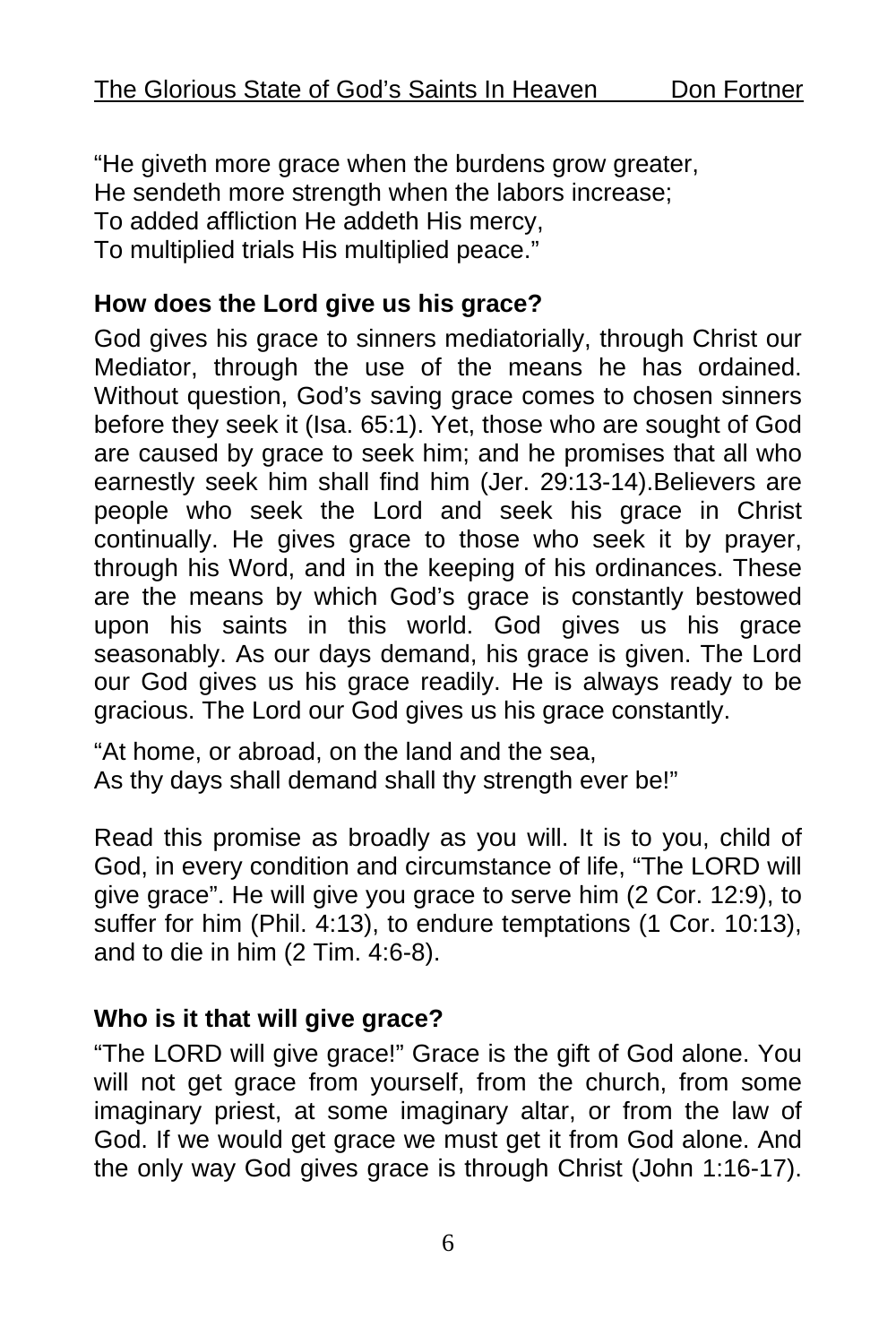Look to Christ! Trust Christ! Believe Christ! Cling to Christ! As we do, "The LORD, will give grace!"

#### **Glory**

The text reads, "The LORD will give grace and glory." That little, connecting word, "and," is more precious than gold. It is an indestructible rivet, forever uniting grace and glory.

There are many who seem determined to take the rivet out; but they cannot. The text does not say, "The LORD will give grace and perdition," or "grace and purgatory," but "The LORD will give grace and glory." And the text does not promise glory without grace. You can no more have glory without grace than you can have grace without glory. The two are riveted together. And what God has joined together let no man put asunder.

If we have grace, we shall have glory too. God will not give one without the other. Grace is the bud. Glory is the flower. Grace is the fountain. Glory is the river. Grace is the firstfruit. Glory is the full harvest. If we have grace, we shall never perish. We shall have glory. But those who do not have grace here shall never have glory hereafter. It is not possible for any to be glorified who have not first been justified. You cannot reign with Christ in glory if Christ does not reign in you by grace. Grace and glory are inseparable gifts of God. "The LORD will give grace and glory."

#### **What is the glory that He shall give?**

I am fully aware that no puny, earthly brain can comprehend it (1 Cor. 2:9). But God has revealed something of the glory that awaits us, that our hearts may be drawn to it (1 Cor. 2:10).

#### **The Glory of Heaven**

The glory we are to receive is the glory of heaven. Having said that, I have said more than I comprehend. Whatever heaven is, God will give. It is a place of indescribable beauty. It is a state of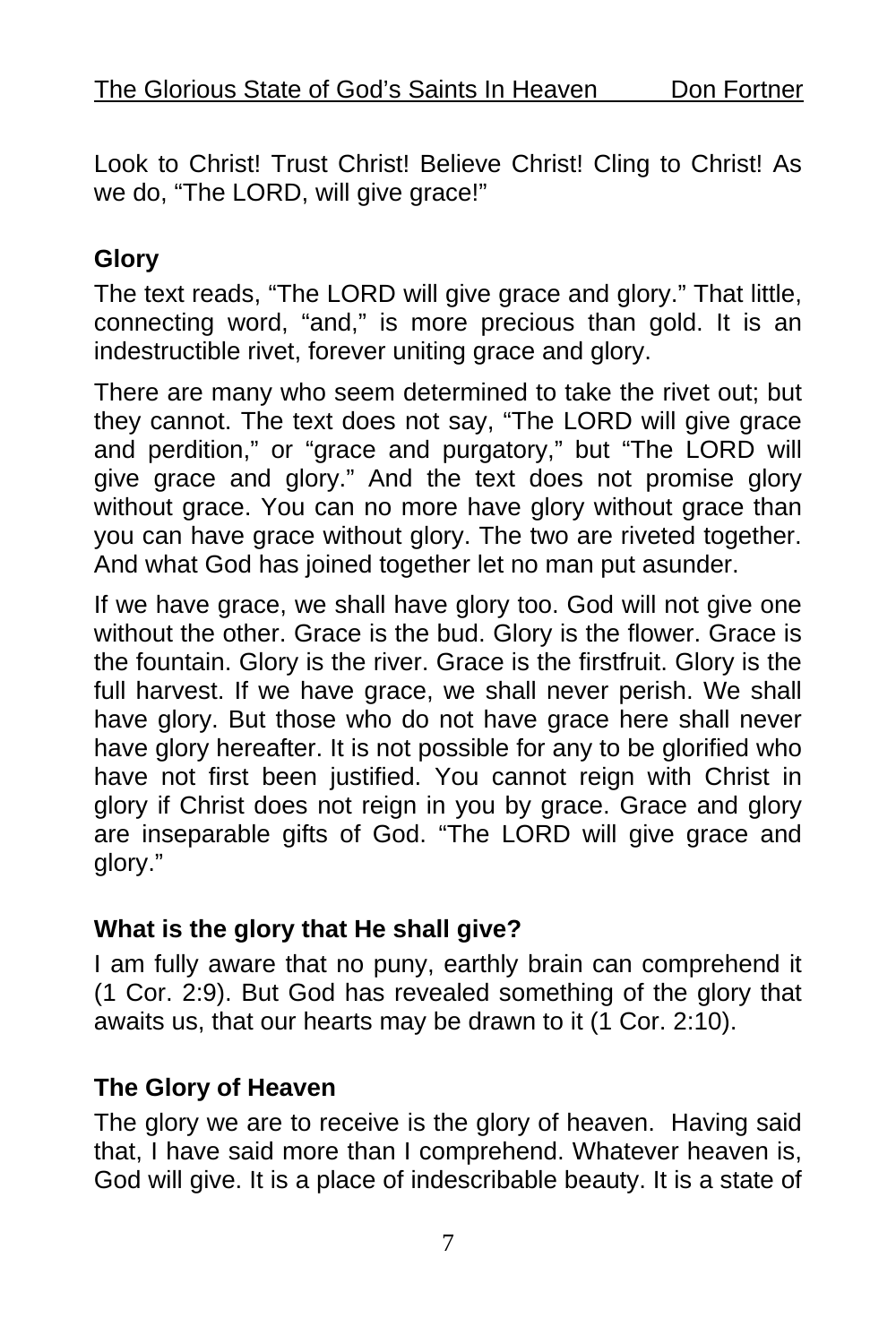indescribable bliss. Whatever may be meant by the figurative language that describes it,2 all of heaven shall be ours forever. The Lord will give the perfection of glory without measure to all to whom he has given grace without measure. You and I who trust Christ shall sit down with Abraham, Isaac, and Jacob at the throne of Christ the Lamb in the kingdom of God.

#### **The Glory of Eternity**

The glory God will give is the glory of eternity. Eternity! Who can define it? No one on earth can fathom the meaning of the word "eternity." We always confound eternity with time. We speak of the "endless ages of eternity." But there are no ages in eternity. Eternity will never pause, decline, or draw near to a conclusion. We will never grow weary of eternity. And we will never grow weary in eternity. Eternity is unchanging, unending bliss.

#### **The Glory of Christ**

1

Moreover, the glory God will give his saints is the glory of Christ, our Mediator, Surety, and Covenant Head (Rom. 8:17; John 17:22). Whatever that glory is which Christ has as our Mediator, as the reward of his perfect obedience to God, we shall have when we see him as he is in heaven. My heart pants to know, by actual experience the meaning of what I have just written. Oh, to know the glory that awaits us! Now we look through a glass darkly. But we long to see him face to face, to have the clouds of darkness swept away, that we may know and enter into his glory! In the serene atmosphere of heaven, we shall not only see the King in his beauty, but also possess his glory!

<sup>2</sup> The streets of pure gold, the gates of pearl, the walls of jasper, the crowns, the palms, the harps, the songs, the river of the water of life, the trees bearing fruit, the tree of life, all that these things describe all that heaven is.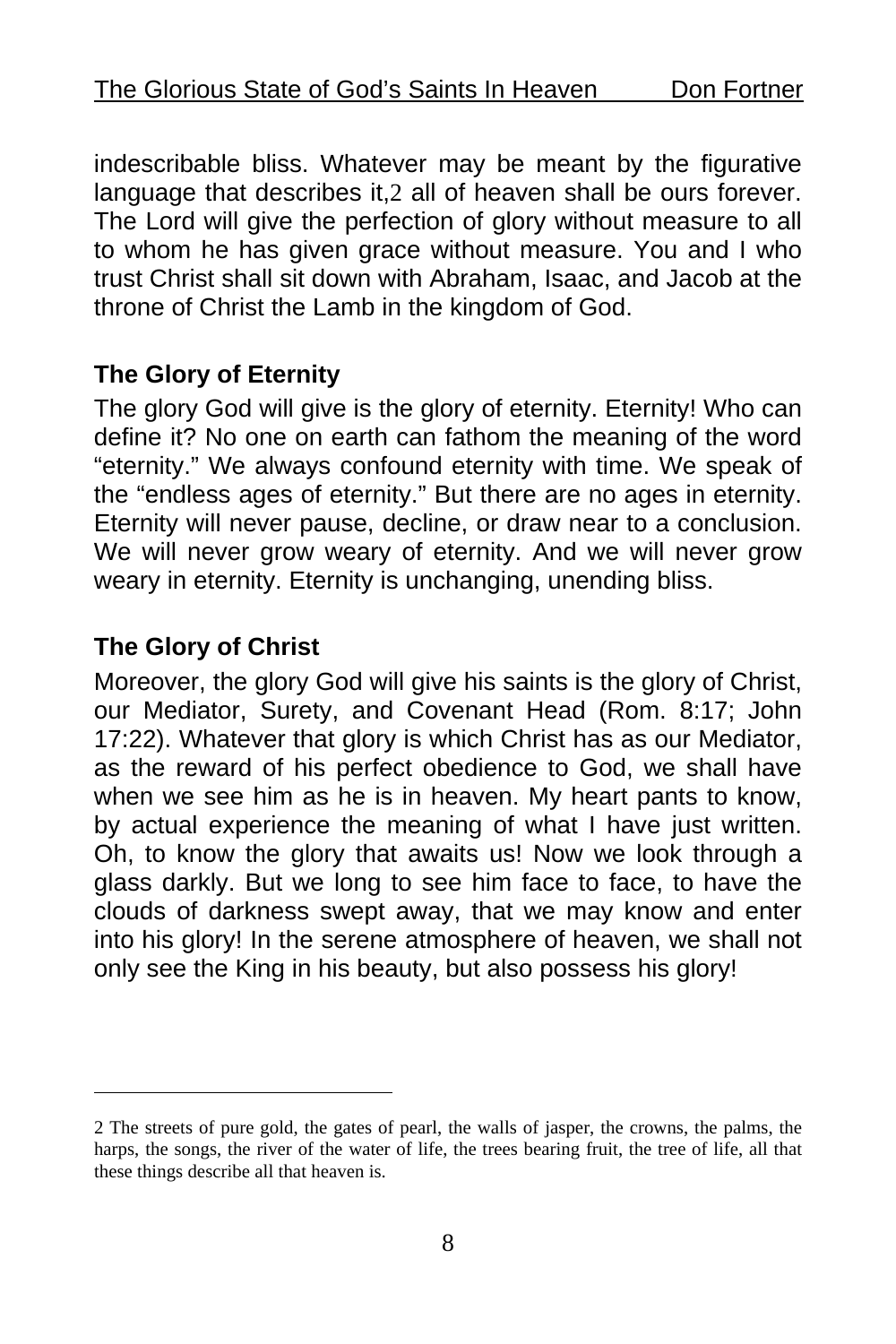### **The Glory of Victory**

This glory will be the glory of total victory. We are more than conquerors through Christ our Lord (Rom. 8:32-39). By the grace of God and the blood of the Lamb, we shall yet be victorious over the world, the flesh, and the devil (Rom. 16:20). Death shall do us no harm, sin shall bring us no more grief, Satan shall tempt us no more, when the Lord gives us glory.

#### **The glory of a perfect nature**

The glory which the Lord will give us is the glory of a perfect nature (Eph. 5:25-27; Jude 24-25). This was and is the purpose and goal of God in predestination, election, redemption, and regeneration. And God's work will not fail to accomplish his purpose. In heaven we shall have a perfect nature, spotless, sinless, incorruptible; bodies without weakness, sickness, decay, or death; souls incapable of temptation, sin, care, or trouble; hearts free of unbelief, sorrow, and pain; wills in complete harmony with God's will. Imagine that! In glory we will possess perfect natures! Holiness, perfect holiness shall be ours!

The glory promised in our text is the glory of perfect rest (Heb. 4:11). Heaven's glory shall be a perpetual sabbath, an endless day of perfect peace, perfect happiness, perfect security. "It shall not be possible for a man to have a wish ungratified, nor a desire unfulfilled...Every power shall find ample employment without weariness. And every passion shall have full indulgence, without so much as a fear of sin" (C. H. Spurgeon). This is rest! This is glory! We shall want what our Savior wants, do what our Savior wills, love what our Savior loves, and live for our Savior's glory perfectly.

This glory is a gift of God's rich, free, abundant grace in Christ. "The LORD will give grace and glory." There is not a soul in heaven that came there by his own merit. There is not a crown in heaven earned by the works of men. There is not a note of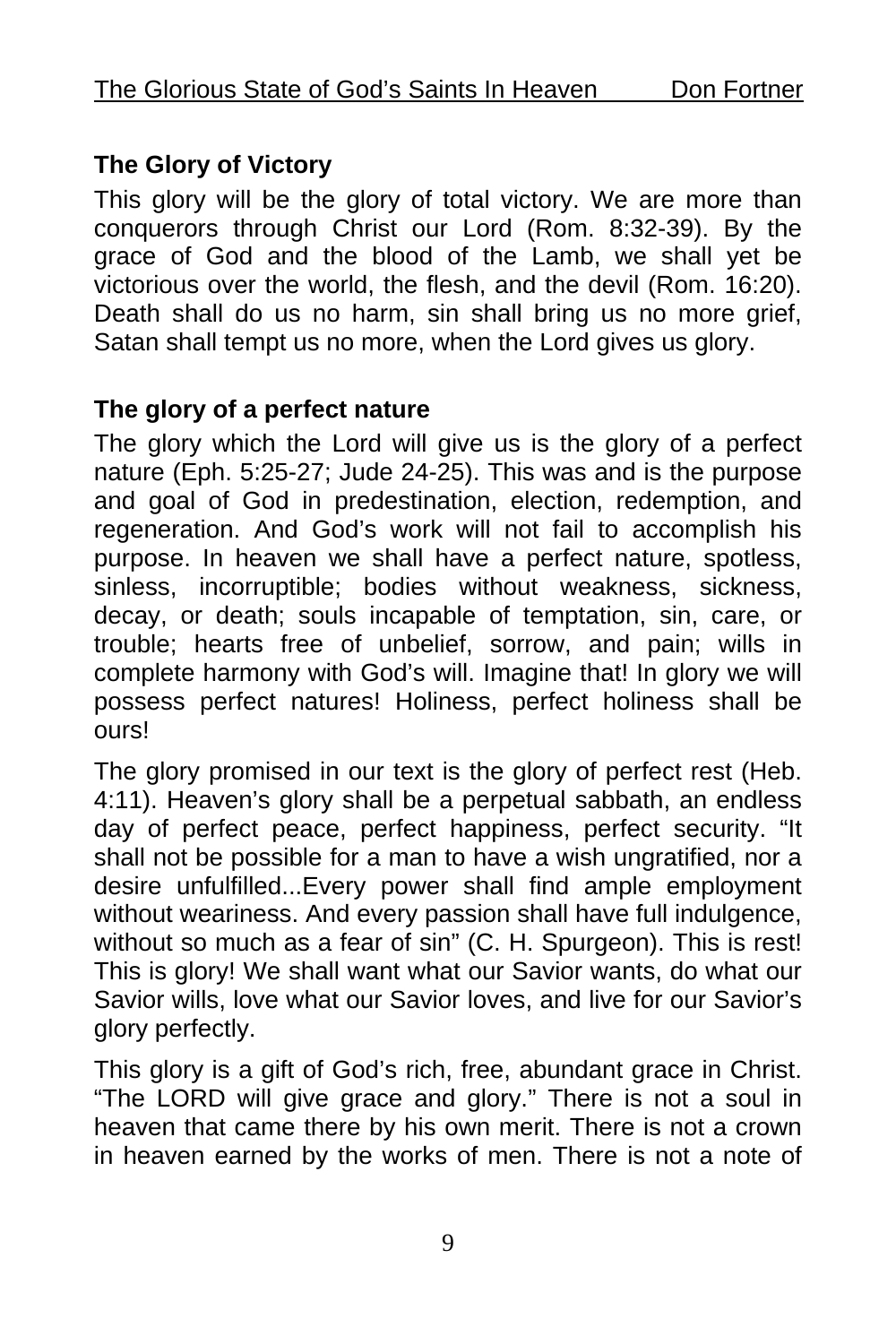self-righteousness to mar the song of the redeemed. Glory is the gift of God.

#### **When will the Lord give us this glory?**

Some will receive glory very soon. For some it will, perhaps, be a while yet. But of this we can be absolutely sure: "The LORD will give glory" as soon as our work here is done, no sooner and no later. And "the LORD will give glory" at the hour he has purposed from eternity, no sooner and no later. Let us ever comfort one another with these words - "The LORD will give grace and glory." Our trials and troubles here are not worthy to be compared with the glory that awaits us (Rom. 8:18).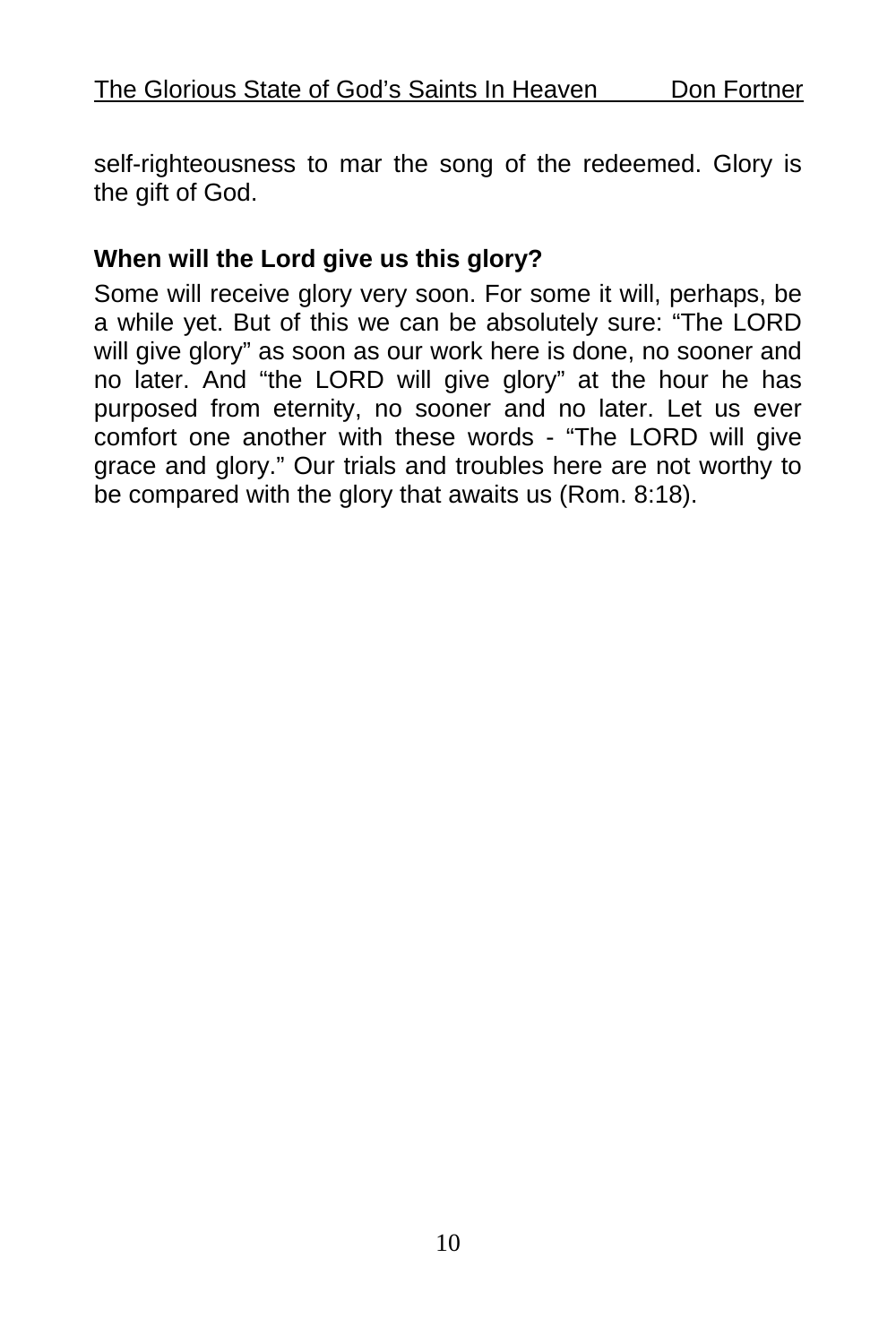2

## **Where Have They Gone; And What Are They Doing?**

## **Ecclesiastes 4:1-2**

The wise man, Solomon, after considering "all the oppressions that are done under the sun," the tears of the oppressed in this world, the power of those who oppress, and the fact that there is no comfort for God's saints in this world, said, "I praised the dead which are already dead more than the living which are yet alive." In the Book of Revelation, we read a similar statement - "Blessed are the dead which die in the Lord" (14:13). Yet, when you and I go to the funeral home and graveside to bid our loved ones good-bye, we are filled with sorrow and weeping.

Why is that so? If the one God has taken is an unbeliever, the sorrow is understandable. Those who die in unbelief and sin die under the wrath of God. If our sorrow is the sorrow of parting friends, it is reasonable. None of us likes to part with cherished friends and loved ones, even temporarily. However, if the sorrow is the sorrow of those who have no hope, uncontrollable anguish, or even anger at God for having taken someone we love, I cannot understand that. Such sorrow reveals both ignorance and unbelief, ignorance of the blessed state of God's saints in heaven and unbelief regarding the Word of God, the promises of the gospel, and the finished work of Christ.

In this study, I want to show from the Scriptures that God's saints in heaven, our departed friends, are alive and well. Though their bodies have died and lay in the earth, they are more alive than ever and full of happiness.

#### **The Souls of The Redeemed are in Heaven**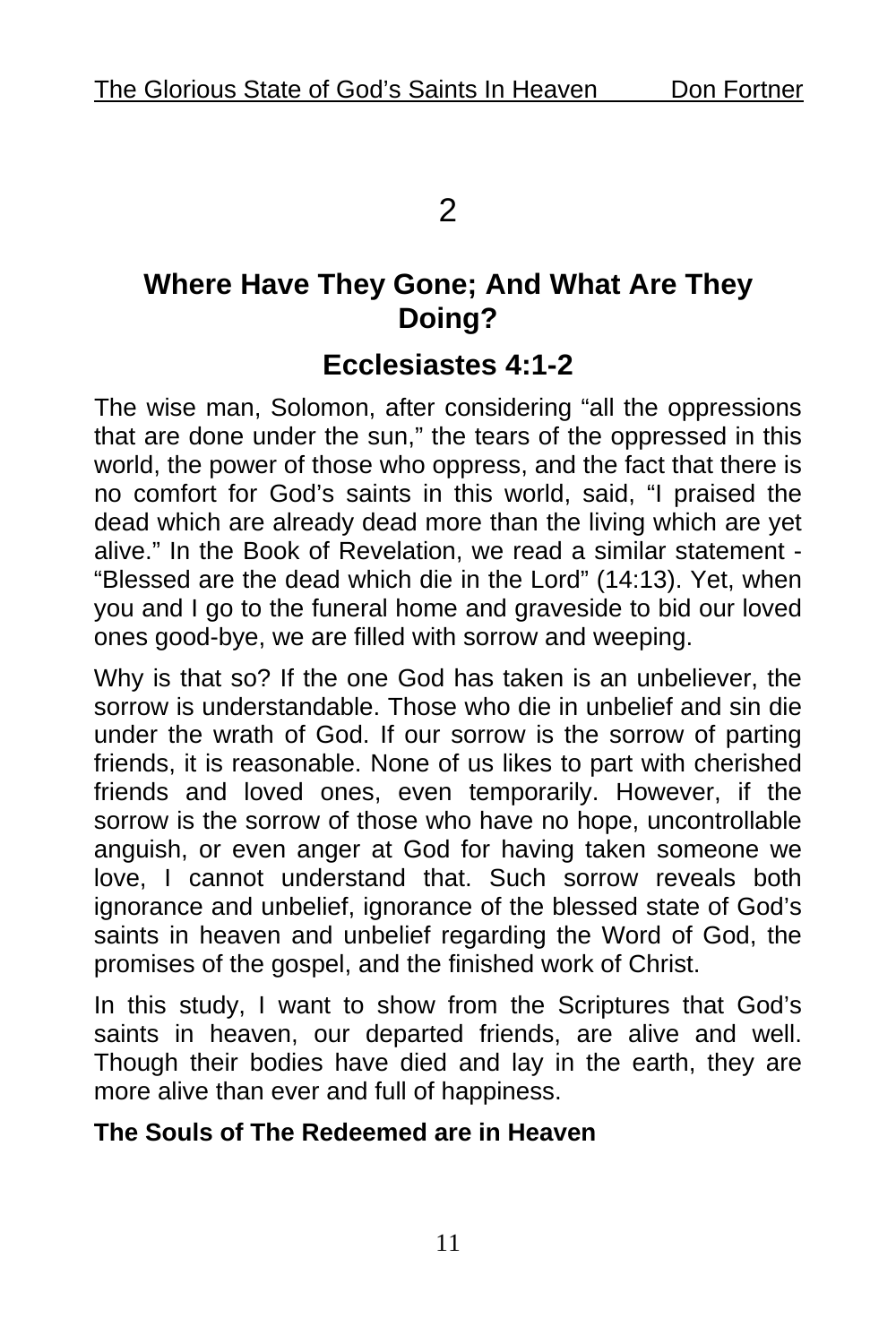First, let me show you from the Word of God that the souls of redeemed sinners, immediately after death, enter into heaven and into a state of eternal happiness. It is not my intention to answer the foolish questions of infidels, and heretics. Neither will we be sidetracked by the foolish speculations of ignorant men and women about life after death. As we think about the wonders of immortality, our only source of information is the Word of God. Only the eternal God can unveil the mysteries of eternity.

We are creatures of God made with immortal, undying souls. Though these bodies must die and rot in the earth like the brute beasts, our souls will exist forever. As soon as you die your soul will enter into a state of endless happiness or misery. Man does not die like a dog. When your dog dies, that is all there is to it. It ceases to be. But when you die, that is not all there is to it. Your soul lives on, not in a state of sleep, insensitivity, and inactivity, but in the fullness of life and consciousness.

The souls of believers, redeemed sinners, men and women who have been made righteous before God by the righteousness of Christ imputed to them, the souls of God's saints return to God at death. Our departed brothers and sisters, as soon as they closed their eyes in death, opened them again in glory. There they shall remain until the second coming of Christ. Then, when Christ comes again in his glory, he will bring them all with him, raise their bodies from the dust, and reunite their bodies and souls in resurrection glory. Believers yet living when Christ comes shall then be changed, glorified, caught up into glory. Thereafter, we shall forever be with the Lord (1 Thess. 4:13-18).

Though hell is as real as heaven and damnation as real as salvation, lest I turn your thoughts to matters of great sorrow and grief, I will say little about the horrible state of the wicked and unbelieving after death. They shall immediately, as soon as they close their eyes in death, wake up in the torments of hell. If the reader is yet without life, without faith, without Christ, and thus without hope, let him be warned. The wrath of God is upon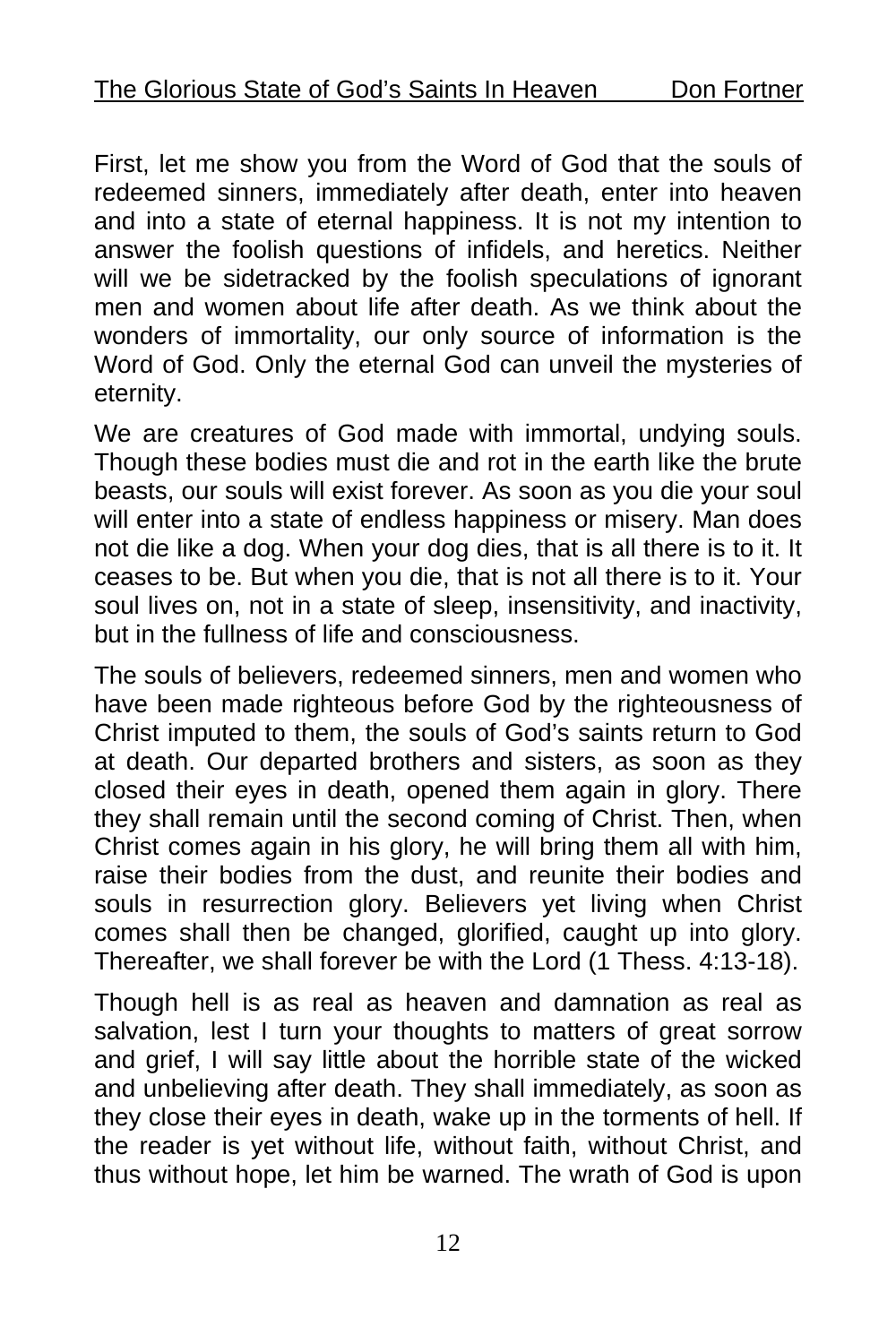you. If you die without Christ, you must be forever damned! To die without Christ is to die without hope. But for the believer things are different. The believer, as soon as he dies, is alive forever. His soul goes immediately home to God in heaven.

#### **The Believer's Entrance Into Heaven is Immediate**

The Word of God, when speaking of the believer's death, always represents it as an immediate entrance into heavenly blessedness and glory. Actually, for the believer, death is not death at all, but the beginning of life. Our Lord said, "Whosoever liveth and believeth in me shall never die" (John 11:26). God's elect never die! The death of the body is the liberty of the soul. And as soon as our souls are freed from this body of sin and death, we shall enter heaven.

When the righteous perish from the earth, they live in uprightness forever (Isa. 57:1-2). When the righteous die, they are taken away from evil, enter into a world of peace, and rest in their beds. Their bodies r[est](#page-12-0) in hope in the grave, in hope of the resurrection. Their souls rest in the arms of Christ, their Redeemer. Our departed friends have entered into everlasting rest (Heb. 4:9-11). There they walk in their uprightness. God reckons the righteousness of Christ imputed to us to be our righteousness. And he makes it ours personally in heaven. There our departed brethren walk in their uprightness, in spotless purity and holiness, in shining robes of bliss and glory.

As soon as a believer dies, he is carried by God's angels into heaven, Abraham's bosom, the place of endless comfort (Lk. 16:22-25)3.

Every repentant sinner, as soon as he dies, is taken to be with Christ in Paradise (Lk. 23:43). Paradise is heaven, the garden

<u>.</u>

<span id="page-12-0"></span><sup>3</sup> "Abraham's bosom" was a Jewish expression referring to the place of heavenly happiness prepared for God's saints between death and the resurrection.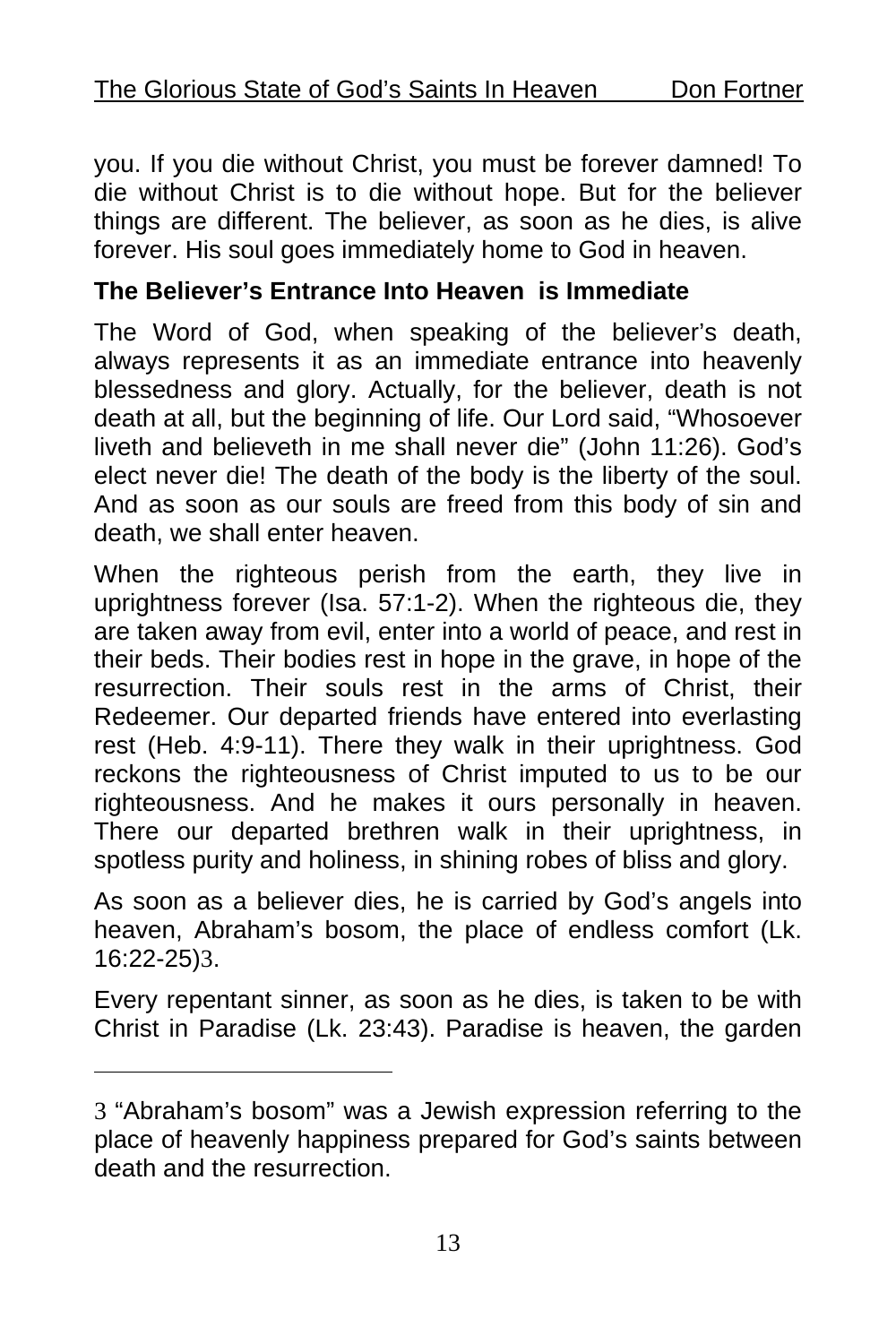of God (Rev. 2:7). It is the third heaven to which Paul was raptured for a brief visit (2 Cor. 12:2-4) during his pilgrimage here. Paradise is the place of the Divine Majesty, the place of happiness, pleasure, and endless delight. It was to Paradise that Christ went as soon as he died, to obtain eternal redemption for us (Heb. 9:12). Paradise is a place of assured blessedness, promised to sinners who seek the mercy of God in Christ. The dying Savior said to the dying thief, who had just been converted by his almighty grace, "Today (Immediately, as soon as this ordeal of death is over) shalt thou (Most assuredly) be with me (In my full presence and company forever!) in paradise (Heaven)."

Death for the believer is gain, infinite, immeasurable gain (Phil. 1:21, 23). Paul believed that as soon as he departed from this world he would immediately be with Christ in blessed communion. Believing the Word and promise of God, he looked upon death as a desirable thing.

#### **The State of Saints Between Death and the resurrection**

What is the state of the saints' life between death and the resurrection? I will not say more than the Bible says. But this much I know, the souls of God's saints are not floating around in the sky. They have gone to a specific place where Christ is. They are assembled as a glorified church (Heb. 12:22-23). Their souls exist in a recognizable form. Moses and Elijah stood upon the mount of transfiguration in a recognizable form (Matt. 17:3). When the rich man saw Lazarus in Abraham's bosom, he saw and recognized him as the very same man who laid by his gate upon the earth (Luke 16:23).

Do God's saints in heaven have a body between death and the resurrection? A physical body? No. A spiritual body, a heavenly form, a house for their souls? Most definitely! (2 Cor. 5:1). Every believer, as soon as he leaves this body, enters into heavenly glory with a heavenly body with Christ. It is this assurance of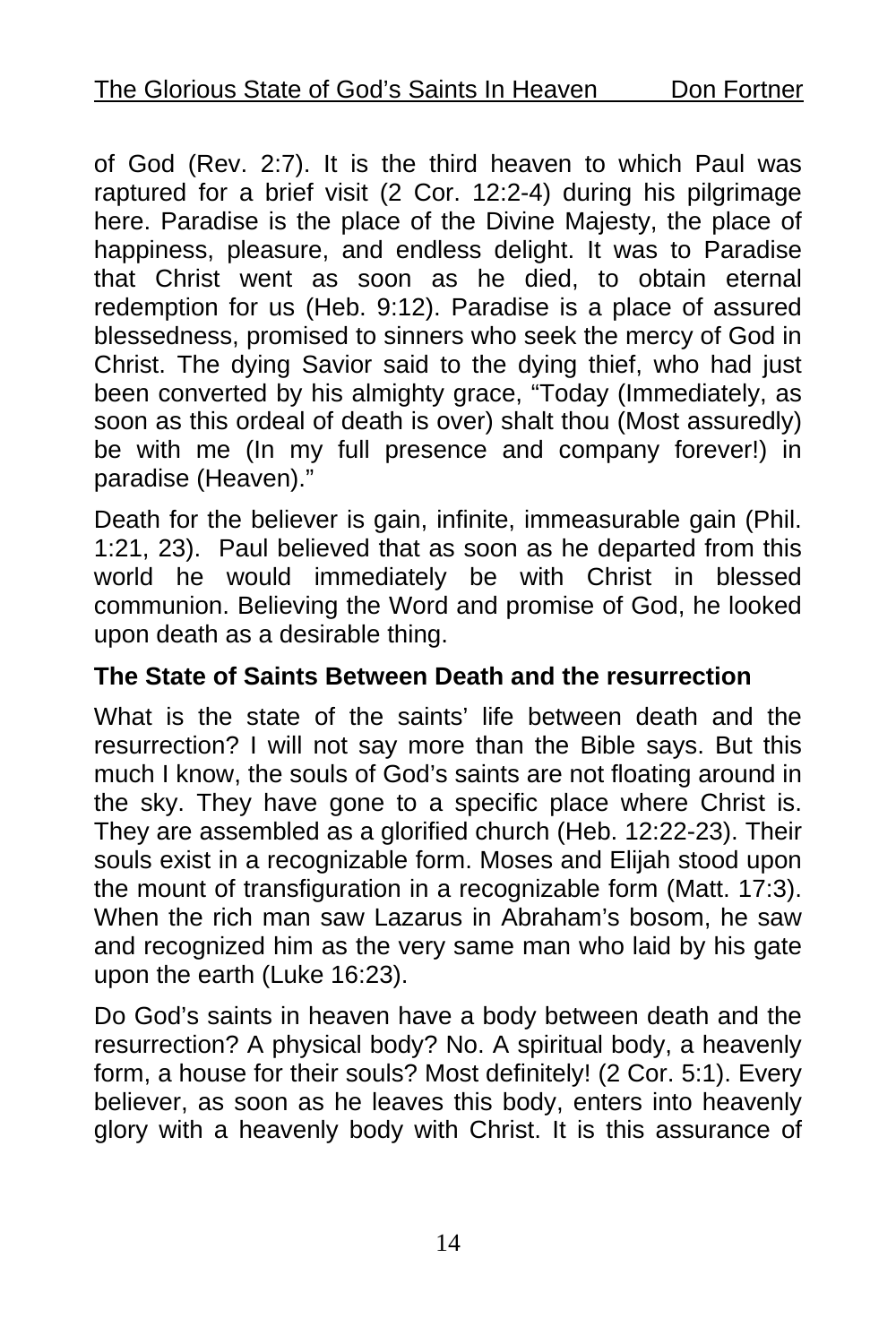heavenly glory and bliss that makes death a desirable thing for the believer.

#### **Death Comes As Welcome Relief**

Secondly, we should always remember that for the believer the death of his body and the freeing of his soul is a welcome relief (Phil. 1:21-23; Rev. 14:13). While living in this world, we seek to be content with God's good providence. We want to glorify God by living before him in faith, resigning all things to his will. And we would not change our lot in life, even if we could. Our heavenly Father knows and always does what is best.

Yet, life in this world, at best, is a burden to the heaven born soul. In this tabernacle we groan (2 Cor. 5:1-4). We grown for life! Our hearts cry, "O wretched man that I am! Who shall deliver me from this body of death!" In this body we struggle with sin. In heaven we shall be free from sin. In this body we are tempted and often fall. In heaven we shall never be tempted and shall never fall. In this body we weep much. In heaven we shall weep no more. In this body we long to be like Christ. In heaven we shall be like Christ. In this body we long for Christ's presence. In heaven we shall forever be with Christ.

We have many friends in heaven whom we dearly love. We miss them. But we do not sorrow for them. We envy them! The believer, as long as he is in this world, is like an eagle I once saw while visiting a zoo in a foreign country. He sat on an iron perch, with a chain holding him to the earth, gazing into heaven. It appeared that he longed to soar away into the distant clouds; but the chain held him fast to the earth.

When an eagle is happy in an iron cage or chained to an iron perch, when a sheep is happy in a pack of wolves, when a fish is happy on dry land, then, and not until then, will the renewed soul be happy in this body of flesh. Death for God's saints will be a welcome relief (Psa. 17:15).

#### **Where Have Our Friends Gone?**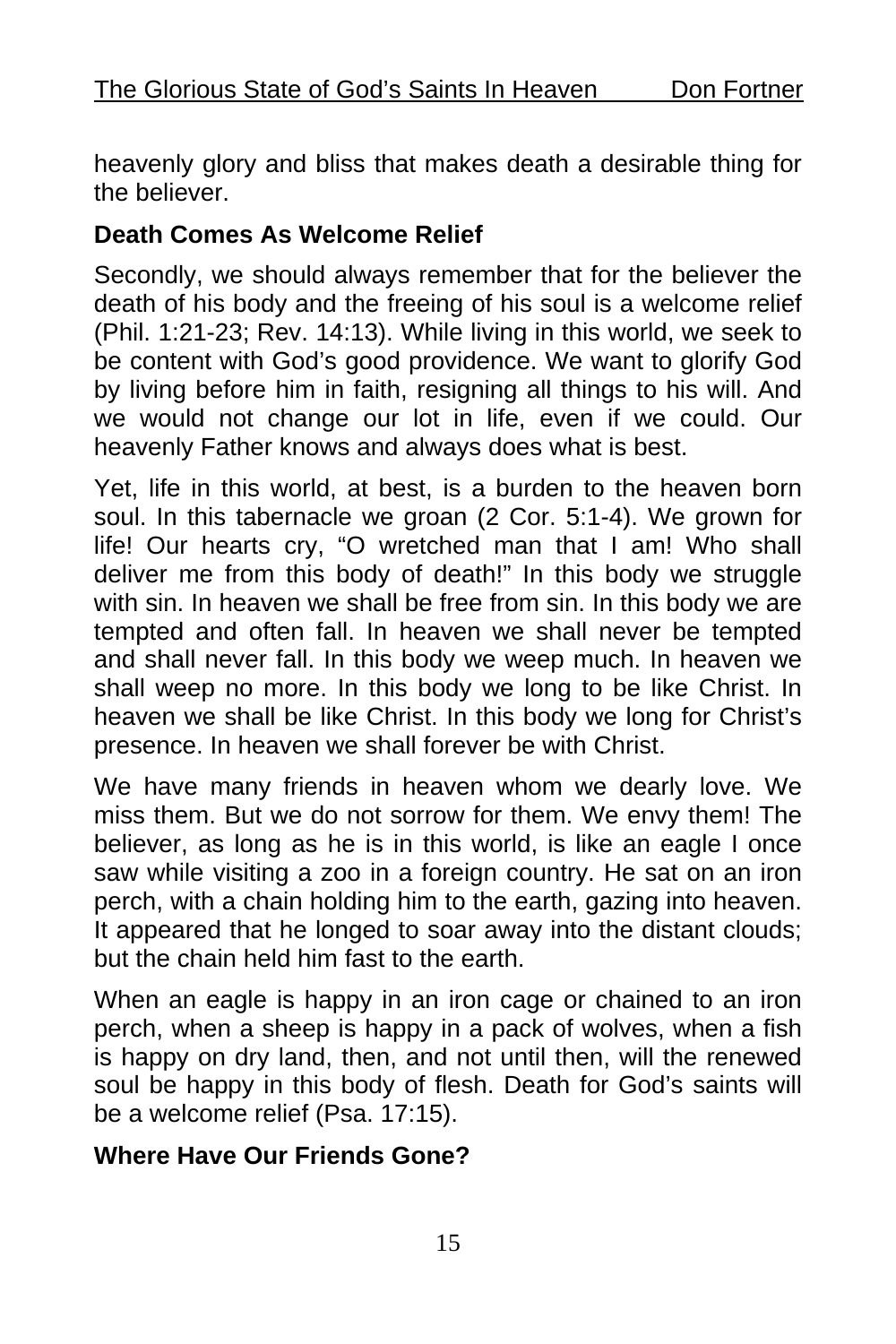We have seen in the Scriptures that God's saints, as soon as they die, enter into heaven, and that death for the believer is a welcome relief. Now let me answer this question **-** where have our departed friends gone? I have already shown you that they have gone to heaven. They have not gone to purgatory. They are not in limbo. They are not floating around in the air. Their souls are not asleep. Our friends who have left us are in heaven. But where is heaven? That is a question I cannot answer. God has not told us. Heaven is a place somewhere outside this world, somewhere outside time. But it is a place, a real place. Heaven is the place where Christ is. Heaven is the place to which he has promised to bring us (John 14:1-3). Heaven is the place where our departed friends are right now (Heb. 12:22-23).

#### **Death is the dissolving of this earthly body**

Read 2 Corinthians 5:1-8. In these eight verses Paul tells us several things about the believer's death and entrance into heaven. Death is the dissolving of this earthly body. This body is of the earth. This body is only suitable for the earth. This body must return to the earth. And the dissolution of this body is no cause for sorrow. Richard Baxter wrote, "It will be like taking off a shoe that hurts my foot - a welcome relief! It will be like laying aside a tool that is no longer needed because its work is done." It will be like tearing down a tent to move into a house.

#### **In heaven we shall have another house for our souls.**

"In my Father's house are many mansions," houses, dwelling places. Whatever our house in heaven shall be, it shall be a house not made with hands, a house prepared by Christ, and a house suitable to our life in glory.

As soon as this earthly tabernacle is dissolved, we shall enter that house Christ has prepared for our souls in heaven. There will be no lapse of time, no delay, between the dissolving of this body and our entrance into our house in glory. This is not a matter of conjecture, but of certainty. "We know," Paul says. We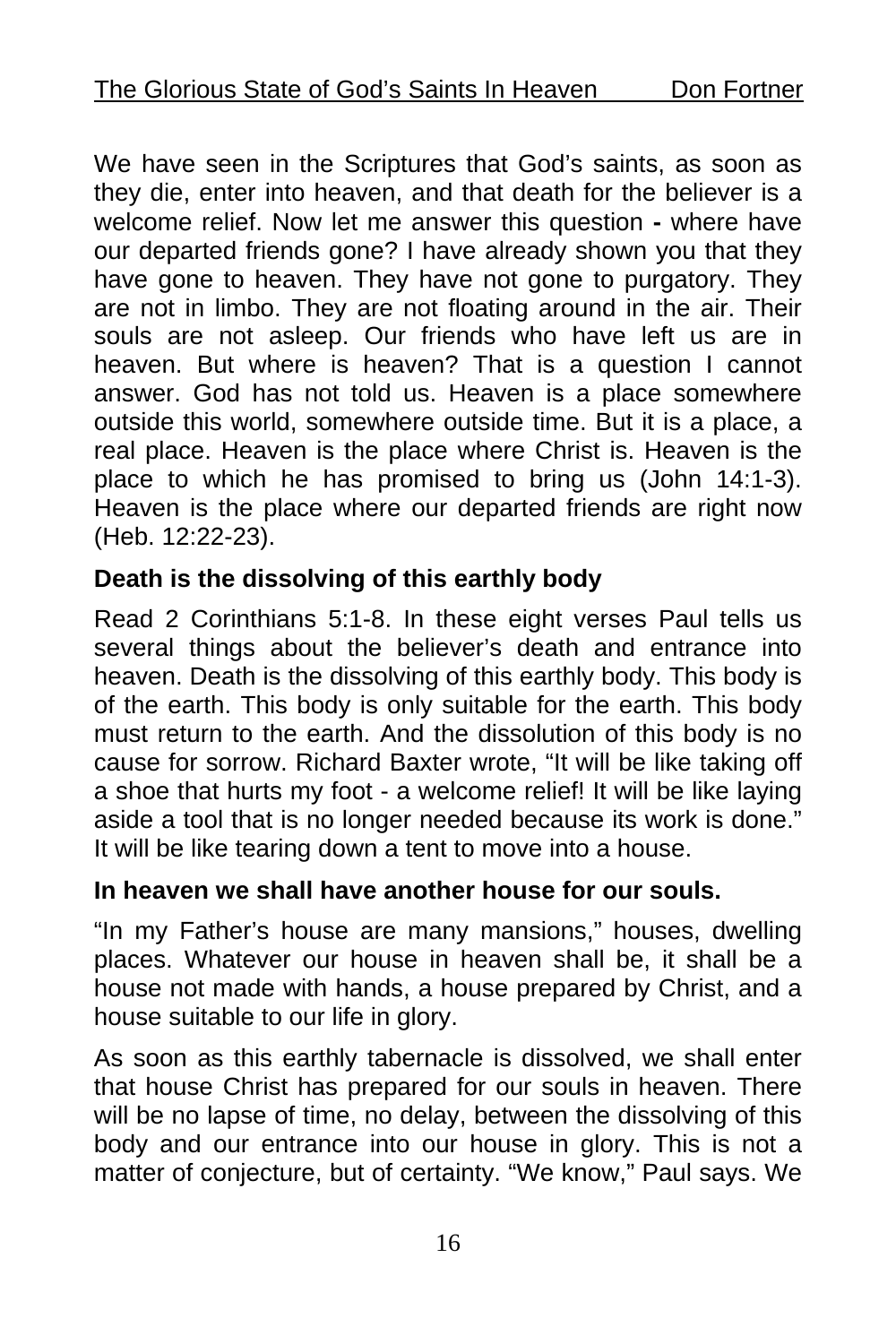who are taught of God know these things by the revelation of God in his Word, by the earnest of the Spirit (v. 5), and by virtue of our faith in Christ (v. 7). What happens to the believer after death? Do you ask, "Where have our departed friends gone?" They have gone to heaven. They have gone home. They have gone to be with Christ!

#### **What are God's saints doing in heaven**

The scriptures speak sparingly with regard to the saints' employment in heaven. But some things are revealed.

#### **God's saints in heaven are celebrating and adoring the perfections of God in Christ** (Rev. 5:11-12; 7:11-12).

There they who behold his face speak with unceasing astonishment of his holiness, power, wisdom, goodness, grace, faithfulness, and love.

#### **God's saints in heaven are delightfully employed in beholding the glory of God in the face of Christ** (John 17:24).

Oh, my soul, what will it be to behold the glory of our Redeemer? We shall forever behold him as he is, with a constantly increasing knowledge of him. Heaven is the Garden of God where the Rose of Sharon is in full bloom; and the fragrance of it perfumes the whole place. Heaven is to behold Christ forever, never taking our eyes off him, and never wanting to.

#### **God's saints in heaven are employed in the constant exercise of every spiritual grace:**

Faith - The saints in heaven believe God.

Hope - Our brethren patiently wait in hope of the resurrection.

Love - They truly love one another.

**God's saints in heaven are employed in the unending service of God** (Rev. 7:14-15).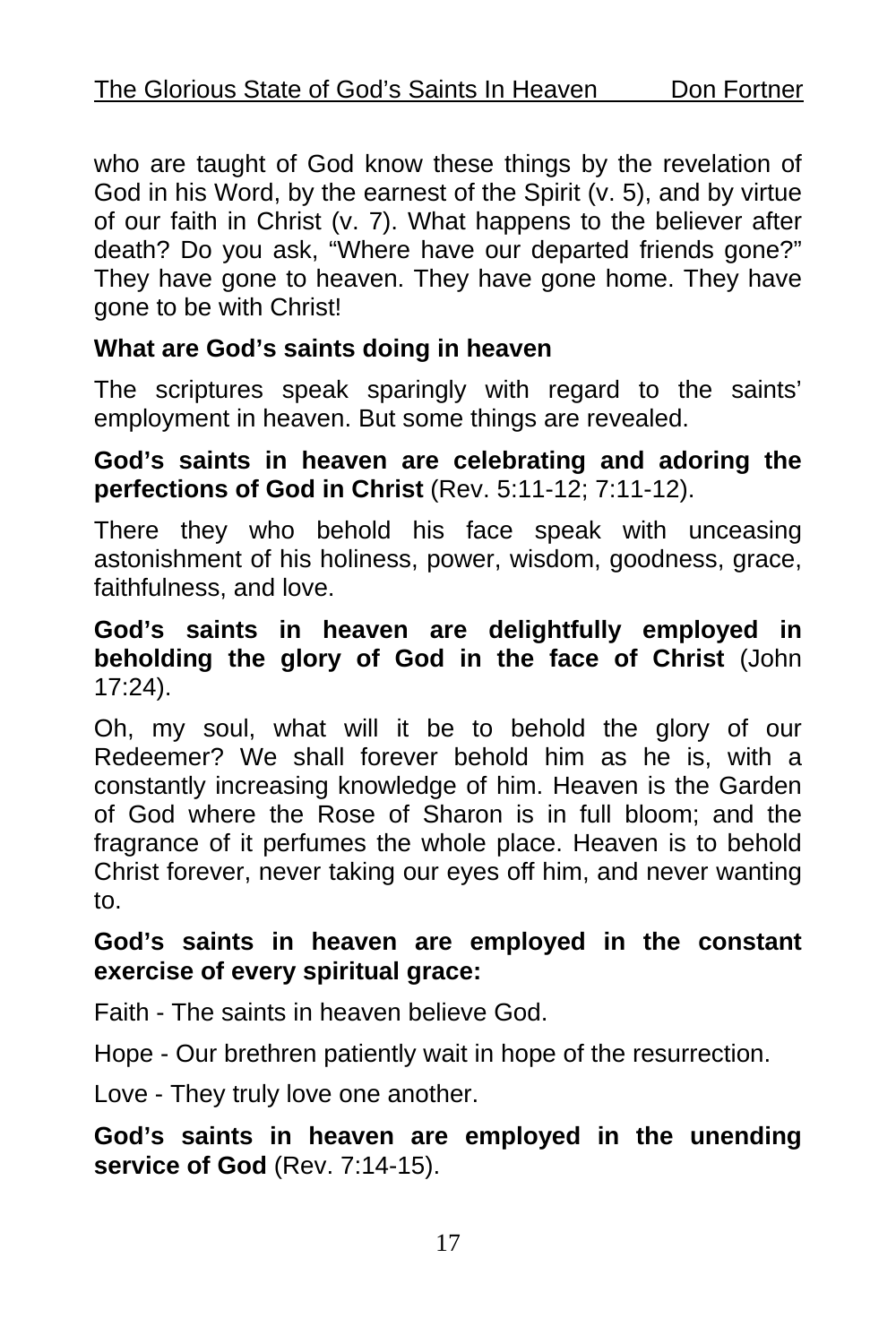They are engaged in prayer (Rev. 6:10). They sing the songs of grace to the praise of God. Electing, redeeming, regenerating, justifying, sanctifying, preserving grace is the constant theme of their song around the throne of God. God's saints in heaven are engaged in constant , uninterrupted fellowship with one another and with the holy angels. A casual reading of the Book of Revelation conveys the idea that God's saints will forever discuss with one another and with the heavenly angels the wonders of covenant mercy, the ministry of the angelic hosts, redeeming love, saving grace, and divine providence.

Make certain that you are in Christ. Let every child of God take comfort with regard to those who have gone to heaven. "Bessed are the dead which die in the Lord!" And be assured, weary pilgrim, that your weary, troublesome life will end soon and that it will end well (2 Cor. 4:17 - 5:1).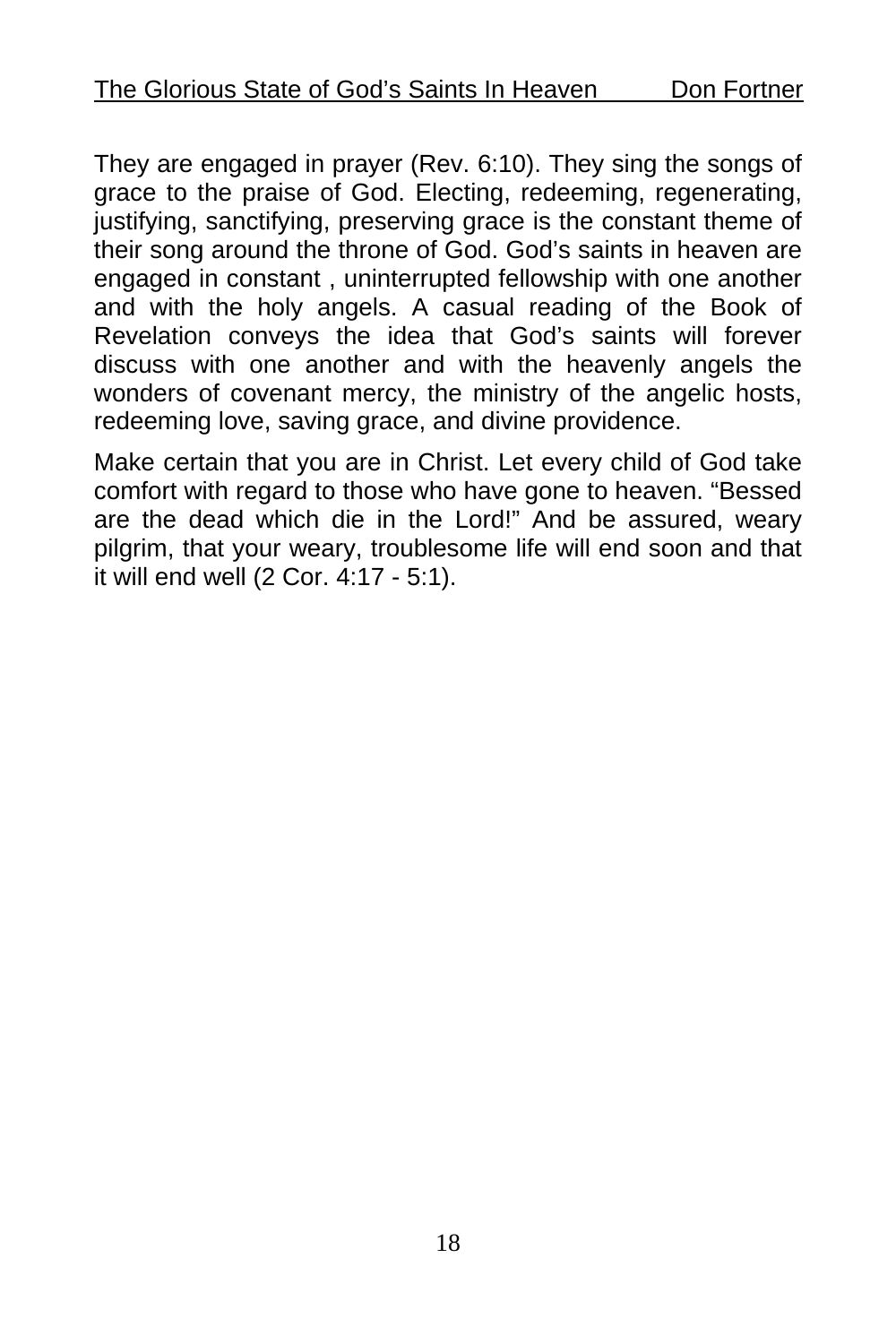## 3

## **"The Hope of Glory" Colossians 1:27**

"To whom God would make known what is the riches of the glory of this mystery among the Gentiles; which is Christ in you, the hope of glory."

The gospel of God's free and sovereign grace in Christ is a mystery hidden from the unregenerate man, hidden from every unbeliever, but revealed by his Spirit to his saints — "To whom God would make known what is the riches of the glory of this mystery among the Gentiles; which is Christ in you, the hope of glory." There are three things revealed in this text.

1. All the riches promised, proclaimed, and presented to sinners in the gospel are in Christ. The riches of the gospel are spiritual riches. They are called, "The riches of the glory of this mystery," because the glory of the gospel is, in great measure, to be seen in the riches of grace it holds in store for sinners who trust Christ. What are these riches? They are the rich truths of grace, compared to gold, silver, and precious stones, by which God builds his holy temple (1 Cor. 3:11-16). They are the rich truths of the gospel: sovereign election, substitutionary redemption, almighty, irresistible, saving grace, and the infallible preservation of God's saints in grace. The riches Paul speaks of are the rich treasures of grace laid up for sinners in Christ. In Christ there are immense and infinite treasures of grace laid up in store for God's elect (John 1:16; Eph. 1:3; Col. 2:9-10). All the promises of God, relating to this life and to the life to come, are in Christ yea and amen, sure and infallible. In Christ we have free justification (Rom. 3:24-26), absolute pardon (Eph. 1:7), complete reconciliation (2 Cor. 5:17), eternal adoption (1 John 3:1-2), and eternal life (Rom. 3:23).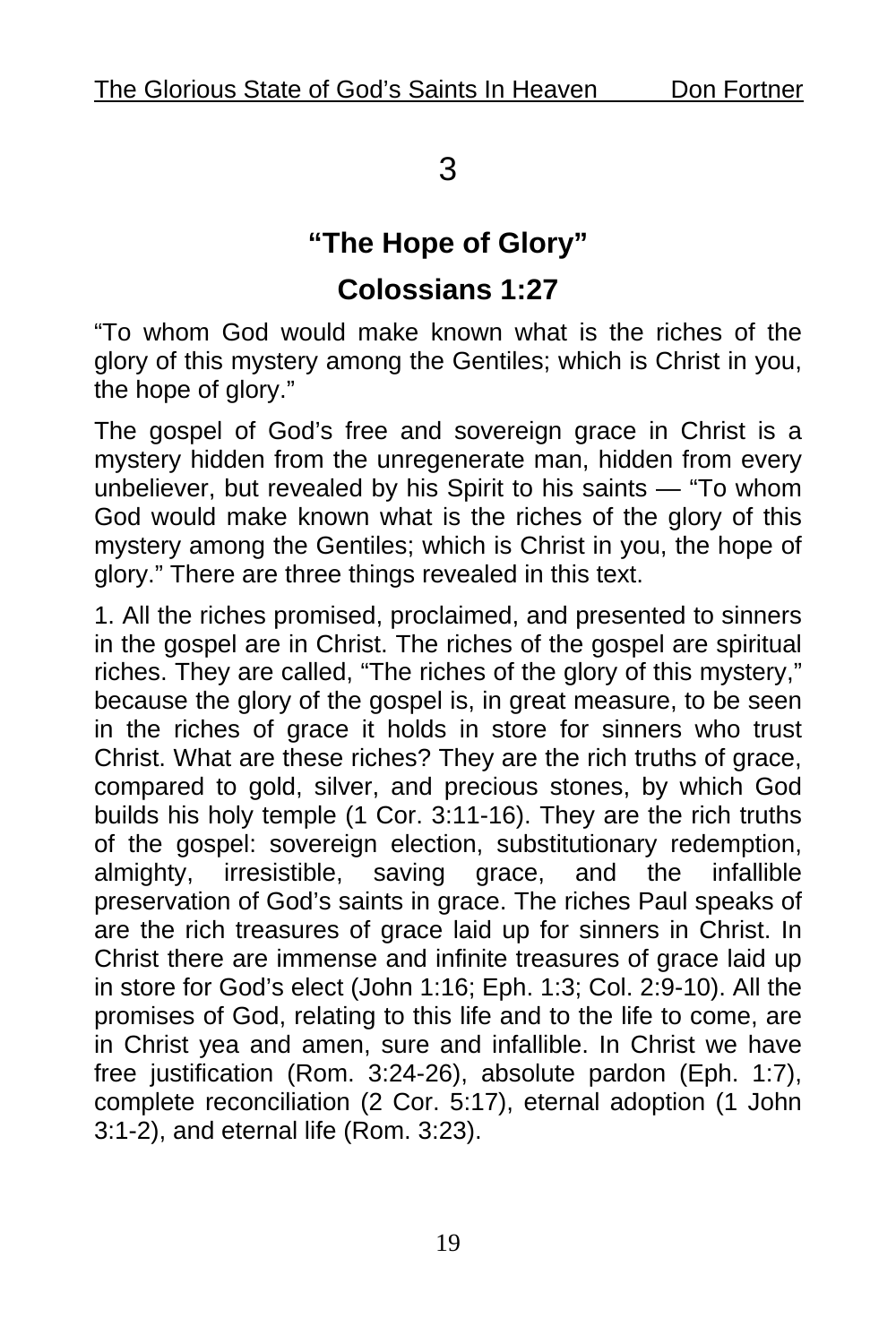2. Christ is also the glory of the gospel. Read Colossians 1:27 again. — "To whom God would make known what is the riches of the glory of this mystery among the Gentiles; which is Christ." The gospel is the revelation of the glory of God; and the glory of God is Christ. We see the glory of God in the face of Christ. That is to say, by faith in Christ every believer sees that which was revealed to Moses I Exodus 34: God's glorious, sovereign goodness and inflexible justice in the exercise of his saving grace in Christ (Isa. 45:20). God's glory is known and revealed only in Christ, the incarnate God, the sinner's Substitute (John 1:18; 17:3; 2 Cor. 4:6).

3. The believer's hope of glory is Christ. "Christ in you, the hope of glory." We live in hope of immortality and eternal life in heavenly glory. The basis, foundation, and ground of our hope is "Christ in you, the hope of glory." That is the subject of this chapter. The glory which the saints will have with Christ will be the enjoyment of him forever in heaven. This hope of glory in which we live is brought to light by the gospel.

Christ is our hope of glory. "Glory itself is in his hands. The gift of it is with him and through him. He has made way by his sufferings and death for the enjoyment of it, and is now preparing it for us by his presence and intercession. His grace makes us worthy of it. His righteousness gives us title to it. And his Spirit is the earnest of it" (John Gill).

The hope of glory which we have in Christ is built upon Christ himself alone. It is a hope founded upon his blood, righteousness, intercession, and grace. Here are ten facts revealed in the Scriptures which assure us that our hope of glory is a good, well-grounded, and sure hope. We hope to go to heaven when we die. But more, we hope for immortality and eternal life in glory with Christ because...

#### **God has promised eternal life and glory to his elect.**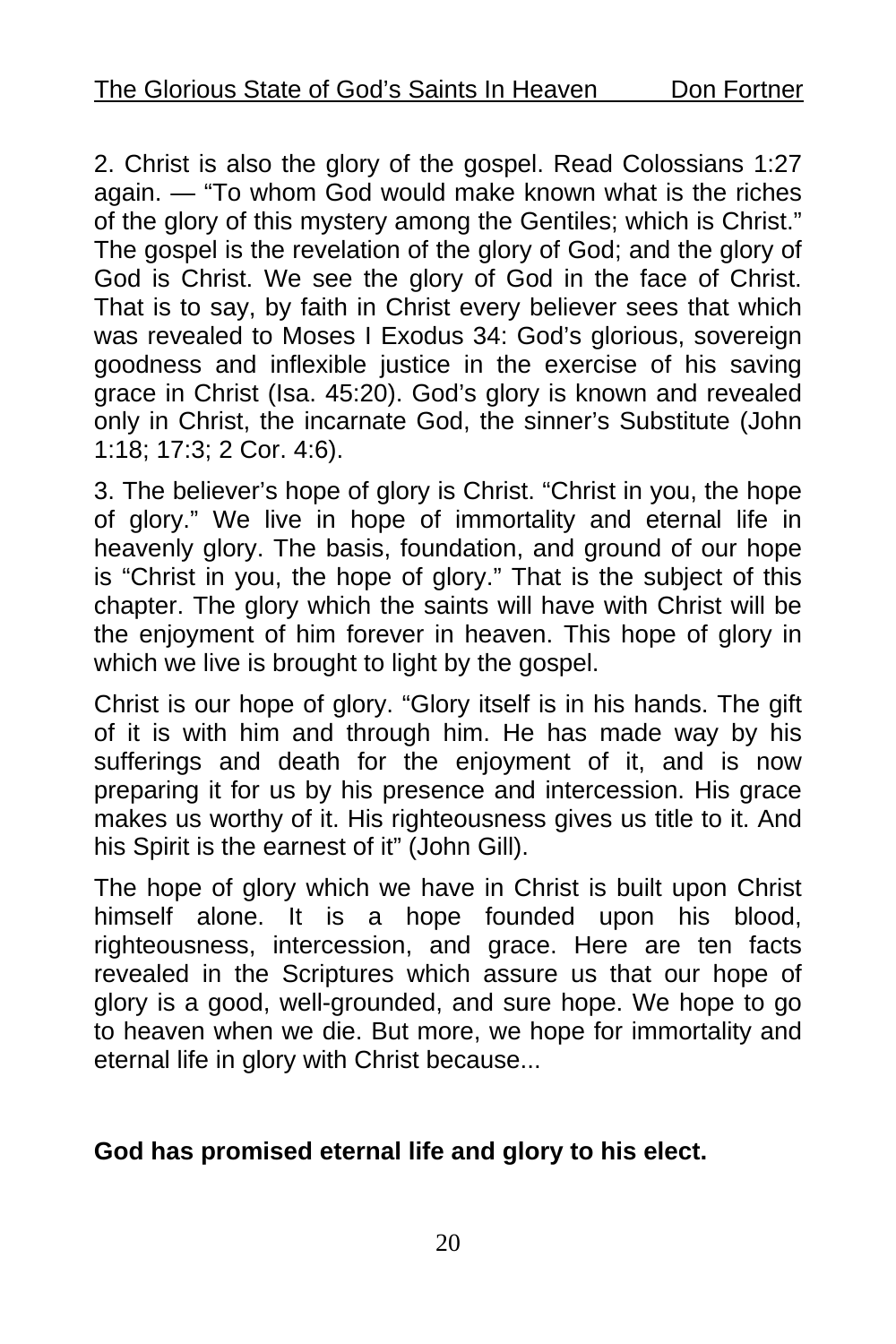It is written, "The Lord will give grace and glory" (Psa. 84:11). God promises to godly men and women not only spiritual life that now is, but also eternal life which is to come (1 Tim. 4:8). This promise of eternal life, life with Christ forever in glory, is the principle, all-encompassing promise of the gospel. It is the center of all the promises of God. Indeed, all other blessings of grace terminate in this — "This is the promise that he promised us, even eternal life" (1 John 2:25). It is a promise made by God, who cannot lie, before the world began (Tit. 1:2). This is a promise that can be depended upon. It is sure and certain. When this life is over God's saints shall enter into eternal life in glory. "Blessed is the man that endureth temptation: for when he is tried," when he has been proved by the trials and afflictions of life in this world, "he shall receive the crown of life, which the Lord hath promised to them that love him" (James 1:12). And the crown of life is the "crown of glory that fadeth not away" (1 Pet. 5:4).

#### **God has prepared eternal life and glory for his elect.**

It is a glory unseen, unheard of, and inconceivable to the minds of men and women in this world. But it is a glory prepared by God for them that love him (1 Cor. 2:9). This preparation of eternal happiness was made for us before the world began.

Heaven is a kingdom prepared for God's elect from the foundation of the world (Matt. 25:34). It was prepared in the counsels and purposes of God, which cannot be defeated, frustrated, or made void by any means. And this kingdom of glory shall, most assuredly, be given to those men and women for whom it was prepared by God (Matt. 20:23). It will not be given to any but those for whom it was prepared. It cannot be purchased, earned, won, or in anyway merited by the works of men. But it shall be given freely to those for whom God prepared it.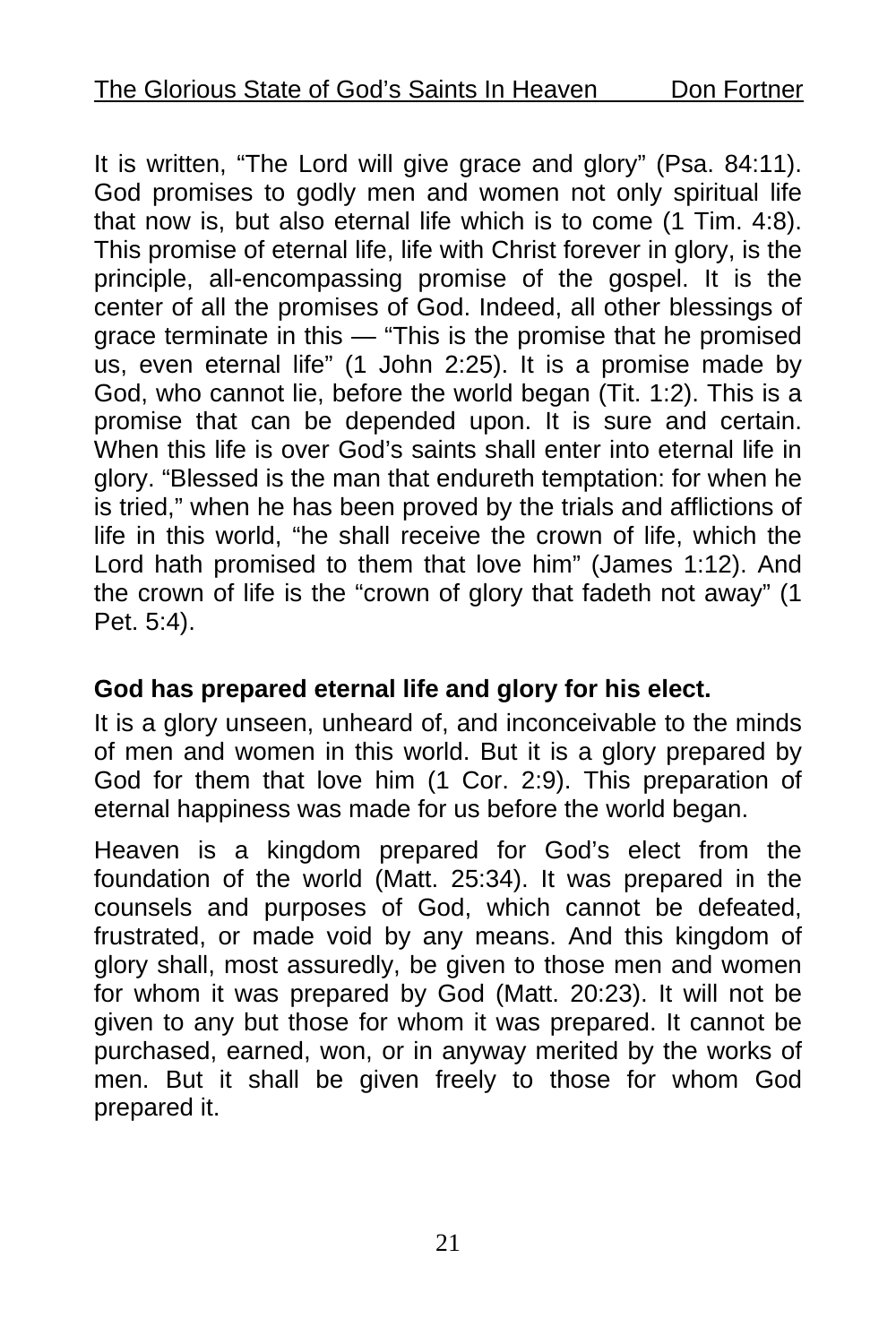#### **God's elect are men and women he has prepared unto glory (Rom. 9:23).**

Not only has God promised and prepared a kingdom of glory for his elect, but his elect are "vessels of mercy which he had afore prepared unto glory." Every work of God's grace is a preparatory work by which he prepares his people to enter into and enjoy everlasting glory.

God prepared us unto glory in sovereign predestination, having ordained us unto eternal life. At God's appointed "time of love" (Ezek. 16:8), those who were ordained unto eternal life are given grace to believe on the Lord Jesus Christ and effectually caused to come to him in faith by the Spirit of grace (Acts 13:48; Psa. 65:4).

Those whom God has ordained to eternal life and caused to believe on Christ shall most assuredly enjoy that life in eternity to which they were ordained from eternity. The means of bringing God's elect into eternal life in glory as well as eternal life itself has been infallibly fixed by God's decree (2 Thess. 2:13-14).

"God hath from the beginning chosen you to salvation," not from the beginning of your repentance, faith, and conversion, but from the beginning of time, from eternity. All who now believe, and all who ever shall believe were chosen by God to salvation before the world began.

The means by which God determined to save us is plainly revealed. "Through sanctification of the Spirit" — Regeneration. "And belief of the truth" — Faith in Christ. "Whereunto he called you by our gospel" — The preaching of the gospel.

That salvation and eternal life to which we have been elected, predestinated, and called is eternal glory – "To the obtaining of the glory of our Lord Jesus Christ." We shall obtain that very same glory which Christ has entered into and now possesses. He has it in his hands to give to God's elect (John 17:2). He declares that it is ours (John 17:5, 20). We have been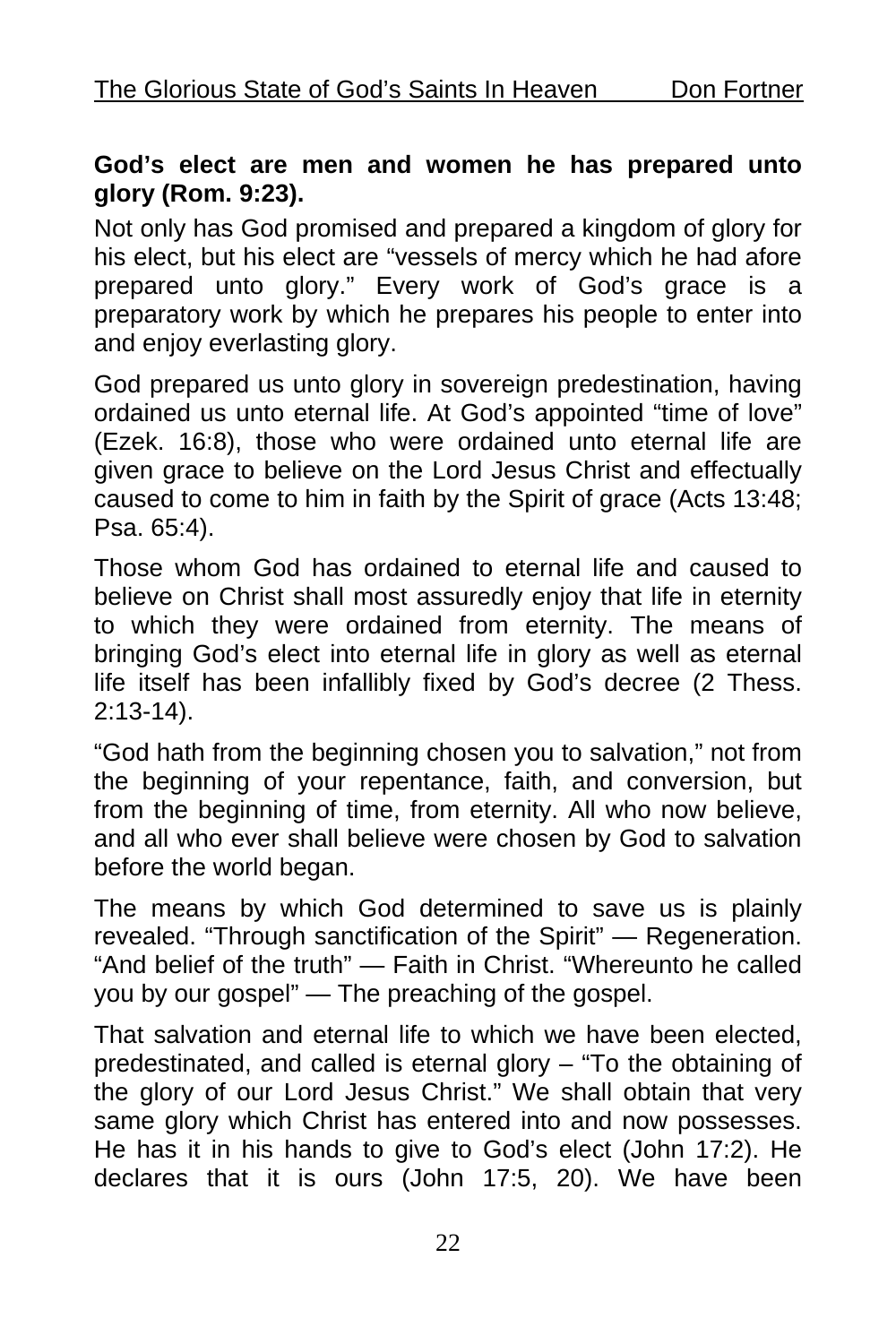predestinated to it (Rom. 8:29). And we shall have it (Rom. 8:28-31).

Here is a marvelous, golden chain of grace which cannot be broken. It begins in predestination and ends in glorification. — "Whom he did predestinate, them he also called: and whom he called them he also justified: and whom he justified, them he also glorified!"

#### **The elect's hope of glory is a covenant hope**

The hope of glory arises from the covenant of grace ordered in all things and sure (2 Sam. 23:5). The covenant of grace includes among its many blessings an everlasting inheritance of happiness and glory, and assures every believer of its possession (Eph. 1:10-14). It is called a covenant of grace, because it arises from and is founded upon the pure, free grace of God in Christ and is filled with all the blessings of grace. In the Scriptures it is called the covenant of peace (Ezek. 37:26), because it has for its end the restoration of sinners to God in peace and reconciliation by Christ (Mal. 2:5). And it is called the covenant of life for the same reason. It finds its full accomplishment in eternal life in glory.

It is a covenant ordered in all things and sure. Everything necessary for our spiritual and eternal welfare was provided and secured by our God in this covenant before the world was made (Eph. 1:3-9). The blessings of the covenant are all that is involved in our salvation. It comprehends and secures everything respecting our spiritual happiness in this world and in the world to come.

This covenant of grace is all our desire. There is nothing good, nothing desirable for our souls' everlasting happiness and glory, that is not provided and secured in the covenant. The hope of glory in which we now live arises from the covenant of grace made between God the Father, God the Son, and God the Holy Spirit before the world began.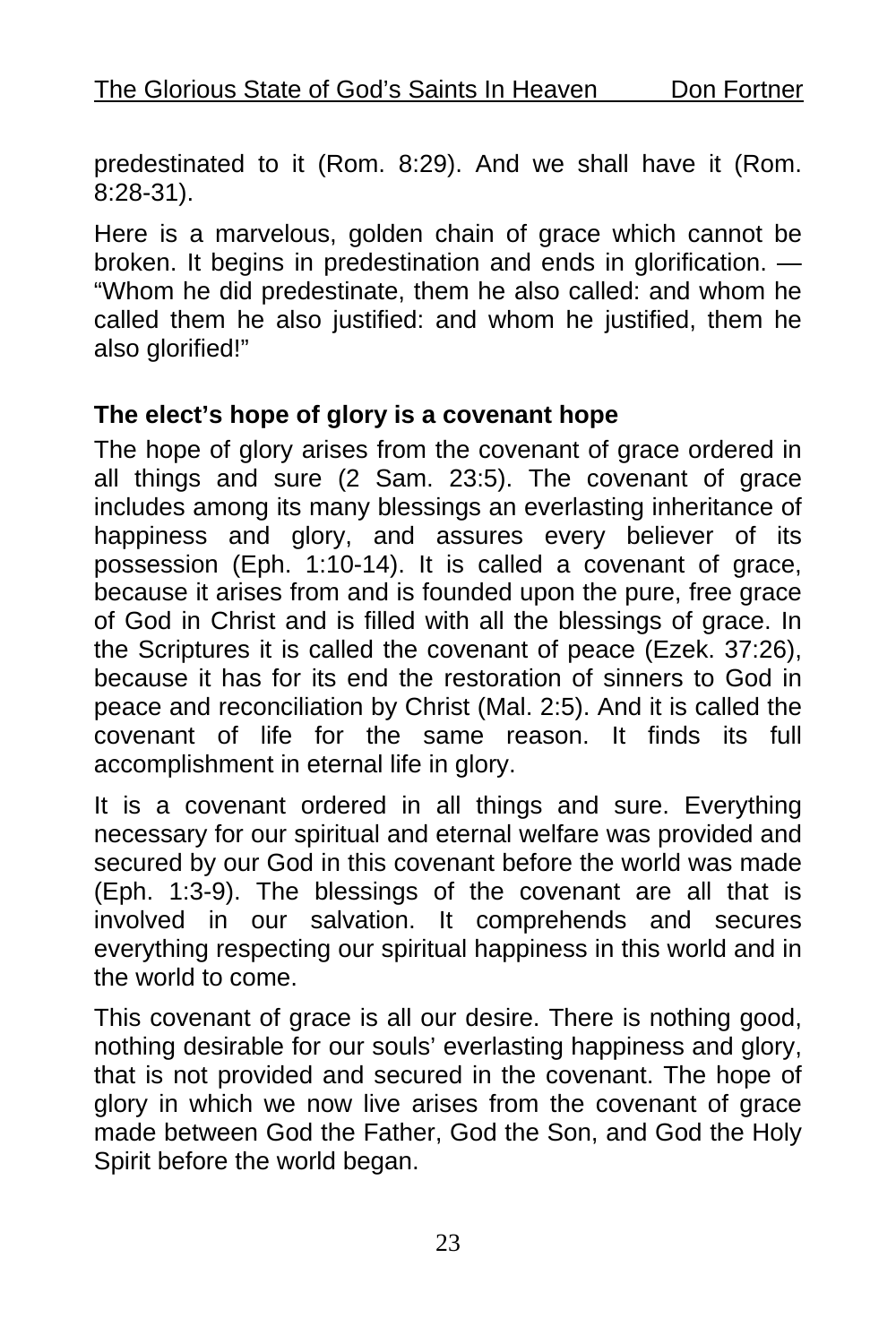## **A sure hope**

The suretyship engagements and performances of Christ as our Covenant Head and Representative assure us that our hope of glory is not vain. All that God promised and pledged to his elect in the covenant was made sure to us by Christ, the Surety of the covenant (Heb. 7:22-25). Christ became a Surety for his people in the covenant of grace. As such, he pledged himself not only to bring the blessings of grace to us in time, but also to bring us to glory in eternity. He pledged not only that he would bring us to himself in faith and into the fold of his church upon earth, but also to set us before his Father's face in heaven (John 10:16).

As Judah became surety for Benjamin (Gen. 43:9), promising to bring him and set him before the face of his father, Jacob, or bear the blame forever, so Christ, the Lion of the tribe of Judah, became Surety for God's elect and promised to bring them everyone to glory at last.

As our great Surety, Christ looked upon himself as being under obligation to do everything required by the law and justice and mercy and grace of God to bring us home to God in heaven. He became responsible to God for our everlasting salvation. Therefore, in the fullness of time, he came into the world to remove our sins, establish righteousness for us, and open the way before us unto God. He came that we might have life and that we might have it more abundantly (John 10:10). He came to give us a more excellent and abundant life than Adam had in innocence, or the angels have in heaven. He came to give us a life of glory with himself.

Christ our Surety is "the hope of glory." He is the Captain of our salvation. As such, he will bring many sons to glory and present them to the Father, saying, "Behold, I and the children whom God hath given me" (Heb. 2:10-13). This is what the Apostle means when he says, "Wherefore he is able to save them to the uttermost that come to God by him!"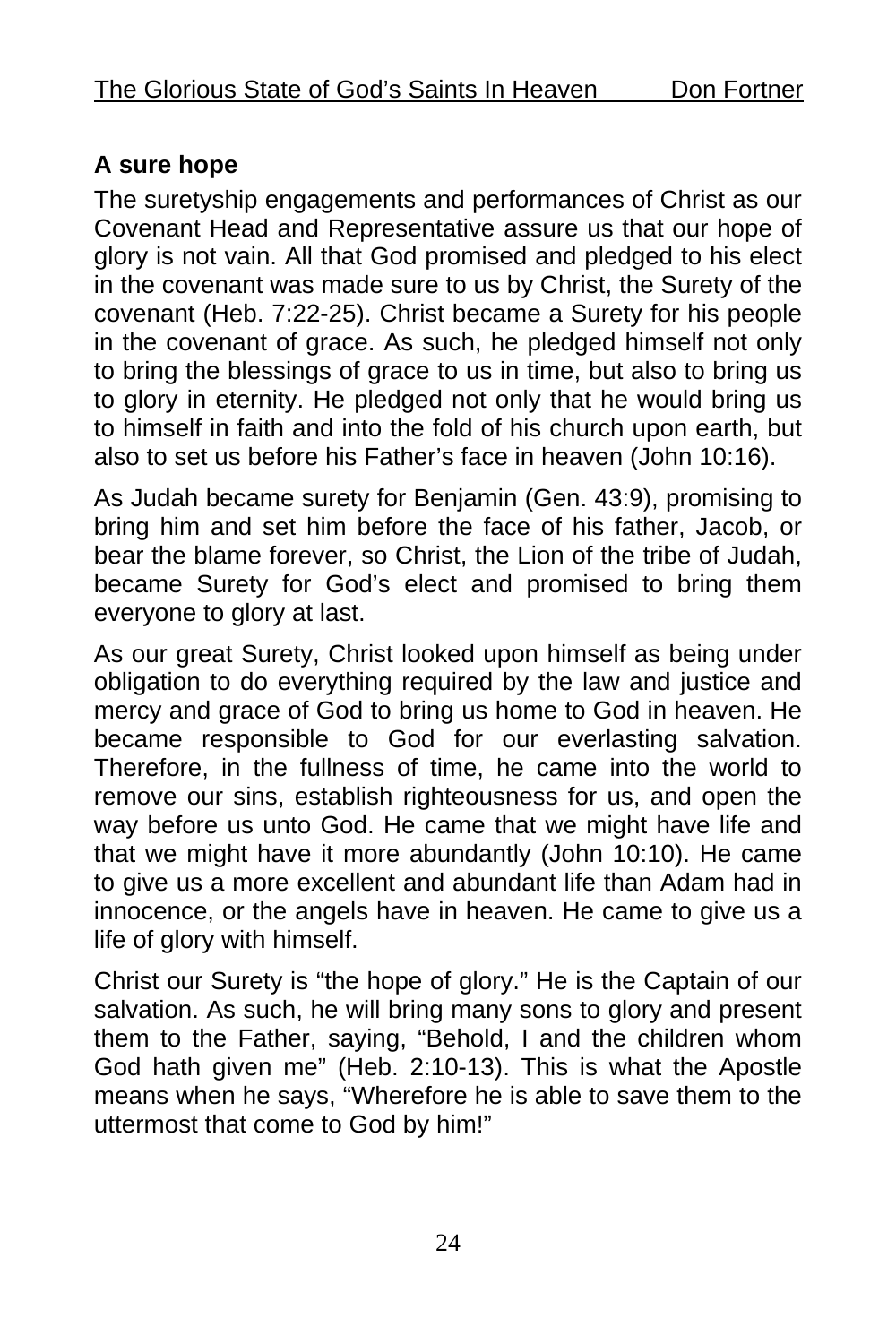#### **A hope assured by a Forerunner**

We are further assured of the hope of glory by Christ's entrance into glory as our Forerunner (Heb. 6:20). After his resurrection from the dead, the Lord Jesus Christ ascended up into heaven and entered into glory, not for himself, but for us, as the Head and Representative of God's elect, for whom he suffered, bled, and died upon the cursed tree. He entered into heaven as our Forerunner, took possession of it in our name, and now appears in the presence of God for us (Heb. 9:24). Our Redeemer's representation of us in glory is so real a representation and so absolutely secures our entrance into glory with him that we are said to be already seated together with him in heavenly places (Eph. 2:6).

#### **A hope assured by the prayers of Christ**

The prayers and preparations of Christ for the future glory of his people assure us of the hope of glory.Our Savior has gone to heaven to prepare a place for us (John 14:2). He says, "In my Father's house are many mansions" — abiding houses of wealth, places filled with peace, joy, and happiness. "If it were not so, I would have told you." If heavenly glory were nothing but a dream and vain delusion, I would have told you. I would not deceive you with a false hope. "I go to prepare a place for you."

Our all-glorious Savior has gone to heaven, the Father's house, to prepare a place for us, his beloved friends. Yes, heavenly glory is a kingdom prepared for us from the foundation of the world by the purpose and decree of God. Yet, it required another, fresh preparation by the bodily presence, blood atonement, and gracious intercession of Christ. Christ is in heaven preparing a place for chosen sinners. This is his particular business in heaven. He is preparing a place for us!

One great part of that preparation is our Savior's intercession to God on our behalf. Christ, our great High Priest, is making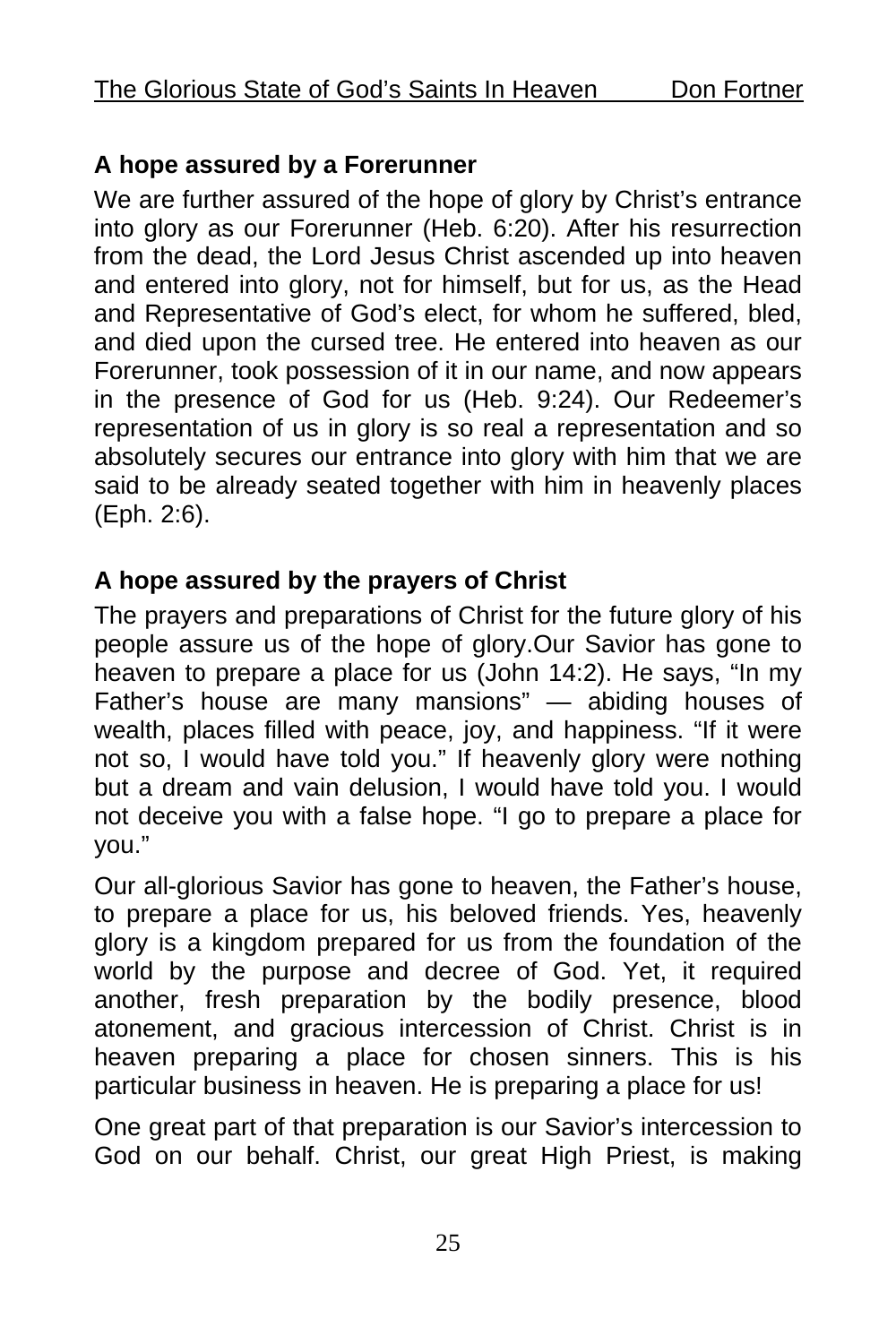intercession to God on behalf of his elect, redeemed people. He is praying for the salvation of those who yet believe not (Heb. 7:25), the non-imputation of sin to his erring people (1 John 2:1- 2), the spiritual unity of his church (John 17:21), the preservation of his elect (John 17:15), and the eternal happiness of his saints in heaven (John 17:24).

When our place in heaven is perfectly prepared for us and we for it, Christ will come to take us home to glory (John 14:3). — "If I go and prepare a place for you, I will come again, and receive you unto myself; that where I am, there ye may be also." Sickness is the voice of our Beloved calling us home. Death is the car he sends to take us home. Our departed brothers and sisters in Christ, our friends and companions in the kingdom of God are already there, at home with Christ in the Father's house.

#### **A hope assured by the call of God the Spirit**

The hope of glory is born in our souls by the effectual call of God the Holy Spirit. The apostle Paul admonished Timothy to "lay hold on eternal life," to look for it, expect it, anticipate it, and believe that he would enter into it at last. The basis for his admonition was, "whereunto thou art also called" (1 Tim. 6:12).

Like Timothy, every believer has been called to eternal life and glory in Christ. Therefore, we are exhorted to "walk worthy of God, who hath called (us) unto his kingdom and glory" (1 Thess. 2:12). And we are assured that "the God of all grace, who hath called us unto his eternal glory by Christ Jesus" (1 Pet. 5:10) will bring us safely home to glory at last. Those whom he has called, he will also glorify. We are called to glory. And we shall enter glory by the grace of God.

#### **A hope assured by the earnest of the Spirit**

The hope of glory which we have in Christ is a good and lively hope, because we have the earnest of the Spirit (2 Cor. 5:5;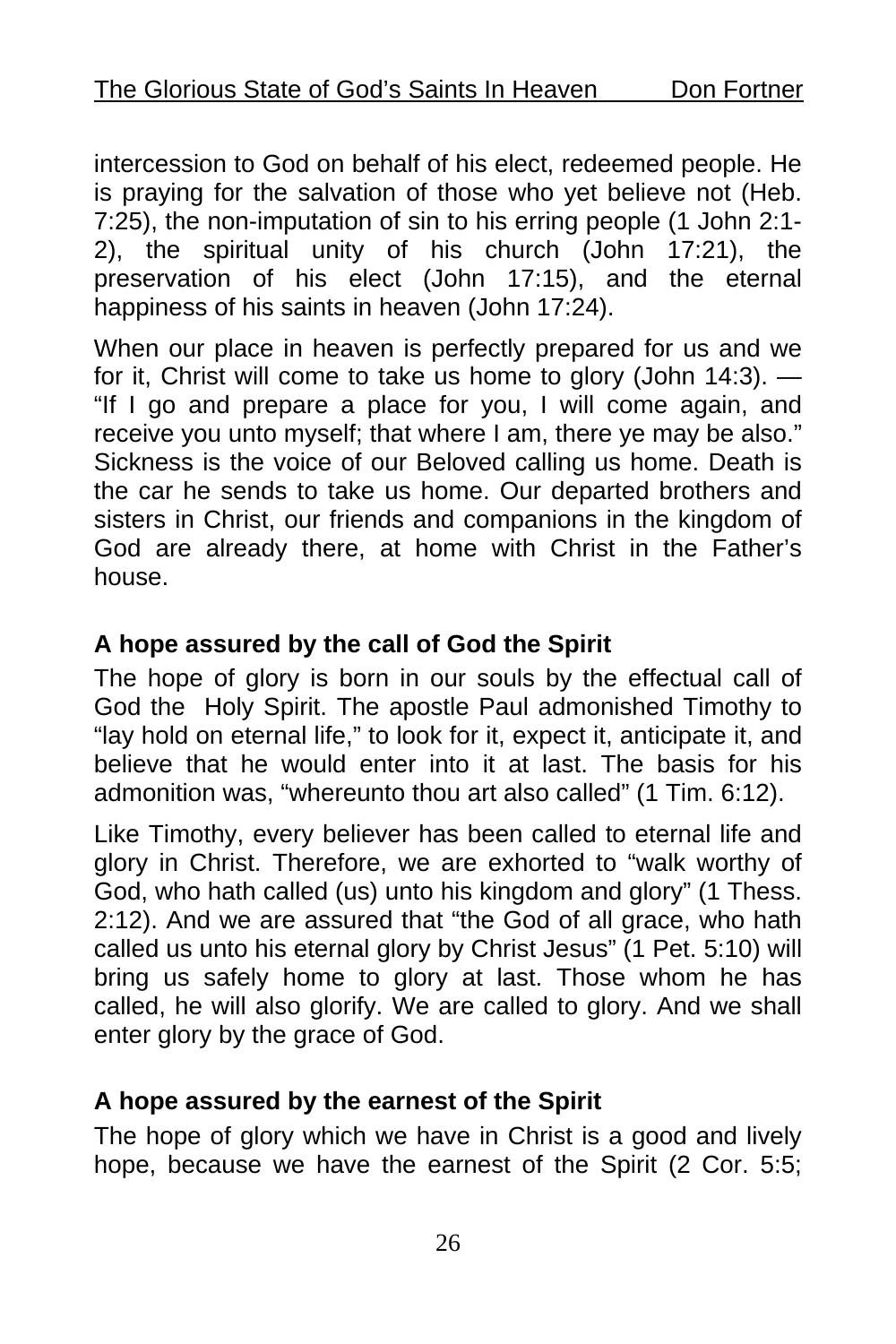Eph. 1:14). The Holy Spirit has been given to us in regeneration as the earnest, the down payment, the first installment, of our inheritance in glory. We are sealed by him until the day of our full redemption and entrance into everlasting glory. As surely as God has given us his Spirit, the earnest of our inheritance, in regeneration, he will also give us the fullness of our inheritance in Christ in glorification. The Holy Spirit, and eternal life by his grace and power, is a well of living water in the hearts of God's saints springing up into everlasting life in glory (John 4:14).

#### **A hope assured by desires for glory with Christ**

The hope of glory which we have in Christ fills the believer's heart with desires for glory with Christ (Psa. 27:4). In this tabernacle of flesh we groan, earnestly desiring to be clothed with the perfection of everlasting glory in the presence of Christ, that mortality might be swallowed up of life (2 Cor. 5:1-4). As we begin to apprehend the glory that awaits us, we desire to depart and be with Christ, which is far better than anything we can experience in this world (Phil. 1:23). We choose rather to be absent from the body and to be present with the Lord than to go on in this weak and sinful frame of flesh (2 Cor. 5:8).

Those who die in faith, die in happiness, knowing that they are going to a city whose Builder and Maker is God (Heb. 11:3). They are confident, with David, that as God has guided them in life with his counsel, he will at the end of life receive them up to glory (Psa. 73:24). — "For we know that if our earthly house of this tabernacle were dissolved, we have a building of God, an house not made with hands, eternal in the heavens" (2 Cor. 5:1).

How many saints, and even martyrs, have cried, as they were about to leave this world, "Glory! Glory! Glory!" as if they had seen it and were leaving this world to go to it. The infidels of this world think such men and women to be enthusiastic dreamers. But the believer looks with envy upon his departing friends,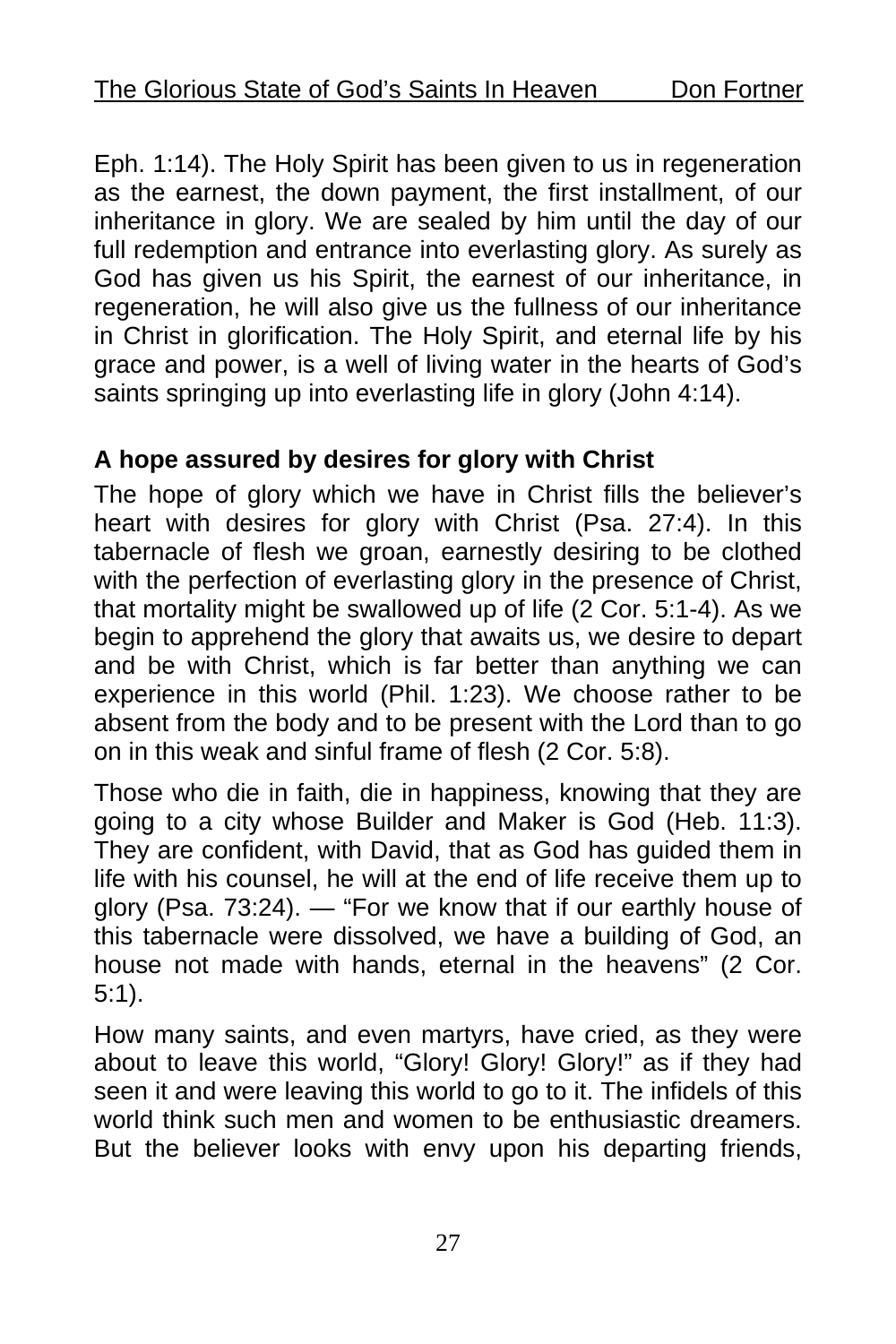because we have within us the hope of glory to which they are have gone.

The believer's "hope of glory" is a matter of unquestionable fact, plainly revealed in Holy Scripture. Believers, as soon as they depart from this world, are immediately with Christ in glory. Those who die in Christ are truly blessed of God, from the moment of their death and forever. "The angels stand around their dying beds waiting to do their office; and as soon as the soul is separated from the body, escort it through the regions of the air to heavenly bliss" (John Gill). Lazarus, as soon as he died, was carried by the angels into Abraham's bosom (Lk. 16:22). The penitent thief, on the day that he died by Christ's side, was carried with Christ into Paradise (Lk. 23:43). Every believer who has died in faith is now in heaven. And you and I, if we are born of God, if we live by faith in Christ, as soon as we die, shall be with Christ in glory!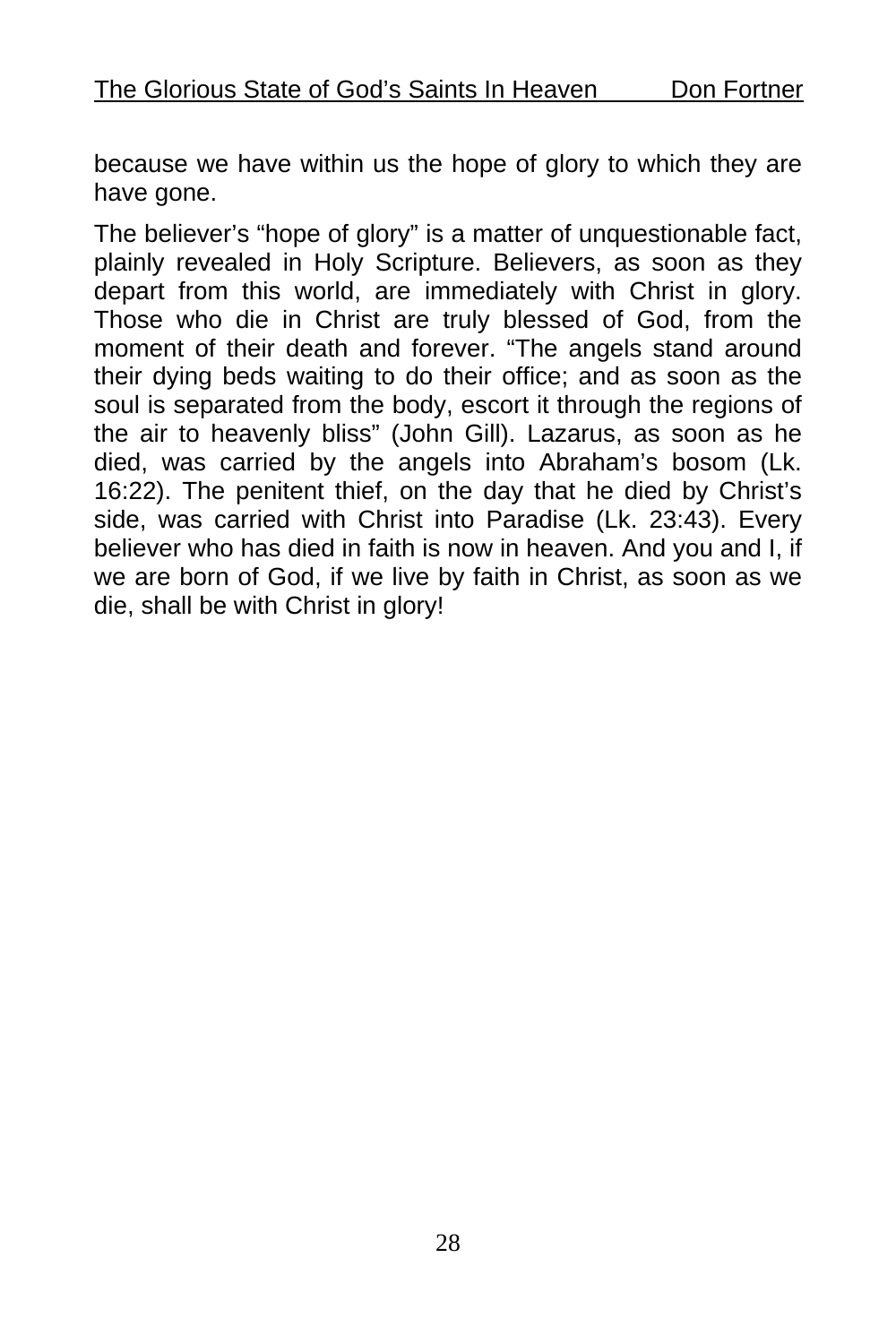#### 4

# **Images of Heavenly Glory Revelation 21:1-27**

Read Revelation chapter twenty-one. In that chapter the Holy Spirit gives us several biblical images representing the present and everlasting state of God's saints in heaven's glory. It is mot my intention in this study to the mysteries of that chapter. I know the impossibility of that task. We will never know the fulness of the glory awaiting us until we experience it. But the things recorded in those twenty-seven verses do give us some images of the heavenly glory awaiting every believer.

In this series of studies I am trying to describe the glorious state of God's saints in heaven, a task more fit for an angel than for a man, or for one of the glorified saints in heaven than for a weak, sinful, mortal creature like myself. But it is a task God has, I believe, laid upon my heart and one in which I thoroughly delight. Our conception of heavenly glory and the greatness of it must be formed according to the adjectives used in the Word of God to describe it.

#### **It is an unseen glory (1 Cor. 2:9).**

The glory of heaven consists of "things not seen" (2 Cor. 4:18), which are eternal. We look for and have an assured hope of heaven by faith. But no one on earth has ever seen it. (See Heb. 11:1.) No one here has ever had so much as a glimpse of heaven but by faith. We live in hope of that which we have not yet seen (Rom. 8:24-25).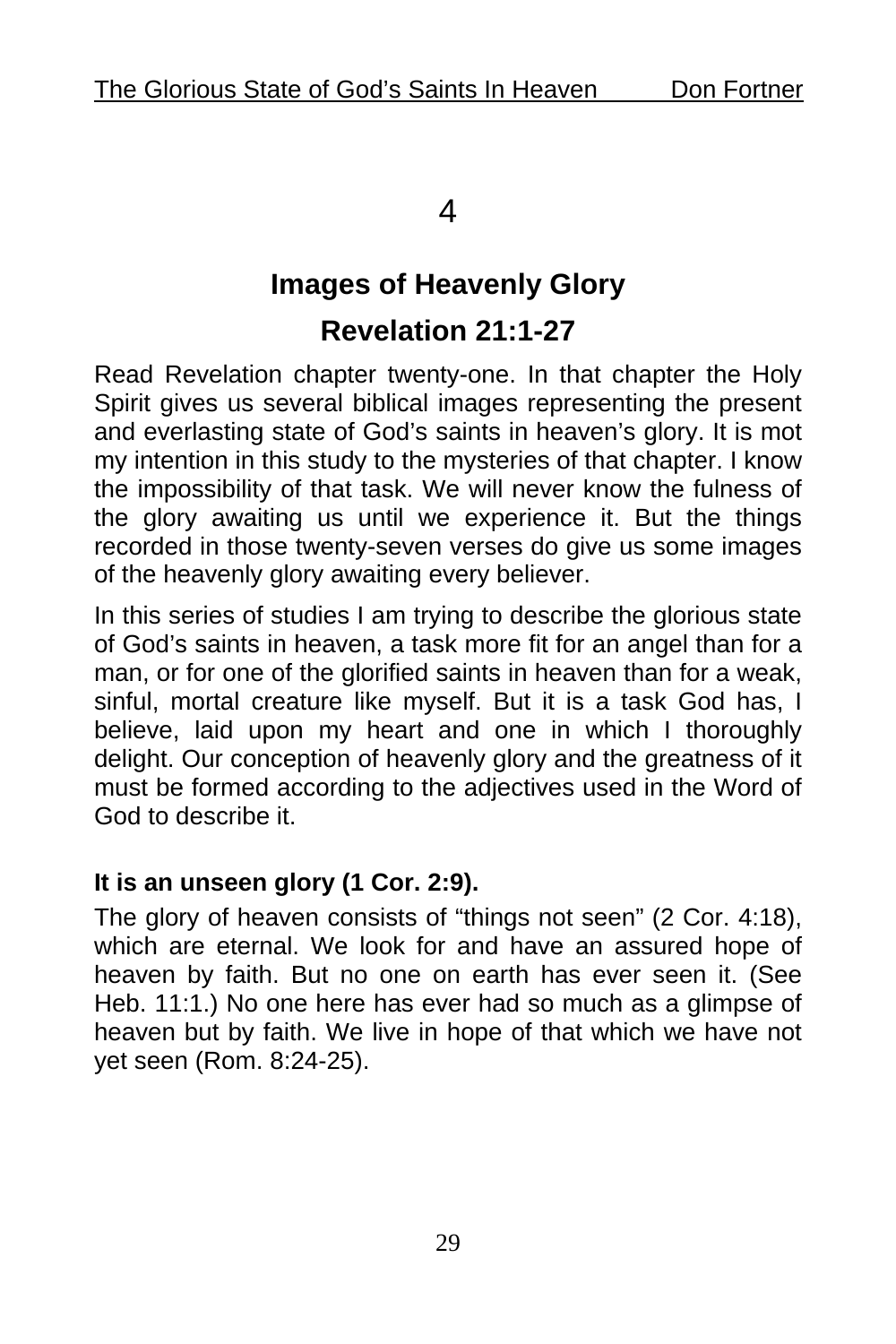#### **It is a future glory (Rom. 8:18; 1 John 3:2).**

Our friends who have gone before us enjoy the glory of heaven now. But for us, it is altogether a future thing, yet to be revealed. Sometimes we imagine that we have experienced a little foretaste of heaven, or a little of "heaven on earth," in the worship of our God; but we have never come close. The glory of heaven is a glory yet to be revealed.

#### **It is an incomparable glory (Rom. 8:18).**

There is nothing in this world to be compared to the glory of heaven. All earthly honor, riches, pleasure, and greatness are trifling and empty things of vanity, when compared to the glory that awaits us. Even the sufferings of God's saints in this world for Christ's sake, which is the purest and most glorious form of service to him, is not worthy to be compared to the glory that awaits us. And if our most glorious services cannot be compared to the glory of heaven, they certainly cannot be meritorious of heaven! The very best things we do for our God, from the purest principles cannot be compared to heavenly glory. Our afflictions for Christ are "light afflictions" - Heaven is a weight of glory. Our afflictions are but for a moment - Heavenly glory is eternal.

It is the prospect of heavenly glory that supports believers in their troubles, and makes them choose to suffer affliction with the people of God and to esteem the reproach of Christ greater riches than the treasures of Egypt, causing them to take joyfully the spoiling of their goods for Christ's sake, knowing that in heaven they have a better and an enduring substance (Heb. 11:25-26; 10:34). If nothing in this world can be compared to the glory that awaits us in heaven, then let us set our hearts on things above, not on things on the earth (Col. 3:1-4; Matt. 6:19- 34).

My rest is in heaven, my rest is not here, Then why should I tremble when trials come near?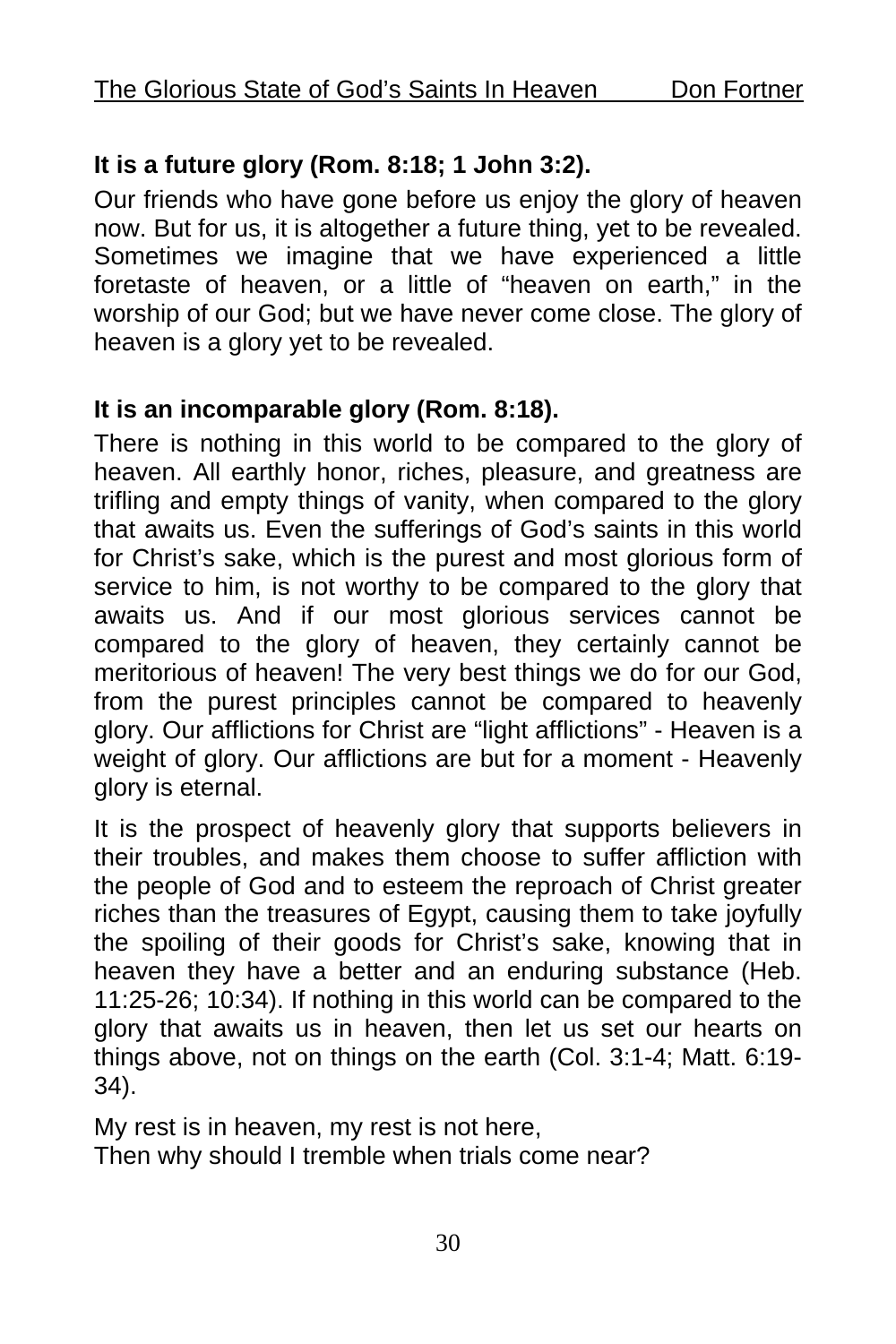Be hushed, my dark spirit, the worst that can come But shortens thy journey, and hastens thee home.

It is not for me to be seeking my bliss, Or building my hopes in a region like this; I look for a city that hands have not piled, I pant for a country by sin undefiled.

Afflictions oppress me, but cannot destroy, One glimpse of His love turns them all into joy; The bitterest tears, if He smiles but on them, Like dew in the sunshine, grow diamond and gem.

Let doubt, then, and danger my progress oppose, They only make heaven more sweet at the close, Come joy, or come sorrow, whatever befall, One hour with my God will make up for them all.

A load on my back, a staff in my hand, I march on in haste through an enemy's land; The road may be rough, but it cannot be long; I'll smooth it with hope and cheer it with song.

#### **It is an eternal glory (1 Pet. 5:10).**

The glory of this world passes away very quickly. But the glory of the world to come never shall. The glory of this world is fading. The glory of that world is ending. The glory of this is temporal. The glory of that world is eternal. The glory of heaven is an immutable, eternal weight of glory. All that awaits us on the other side is eternal...

- A Crown Of Glory That Fadeth Not Away.
- An Inheritance That Is Eternal.

• A House, Not Made With Hands, Eternal In The Heavens.

• A Kingdom That Is Everlasting.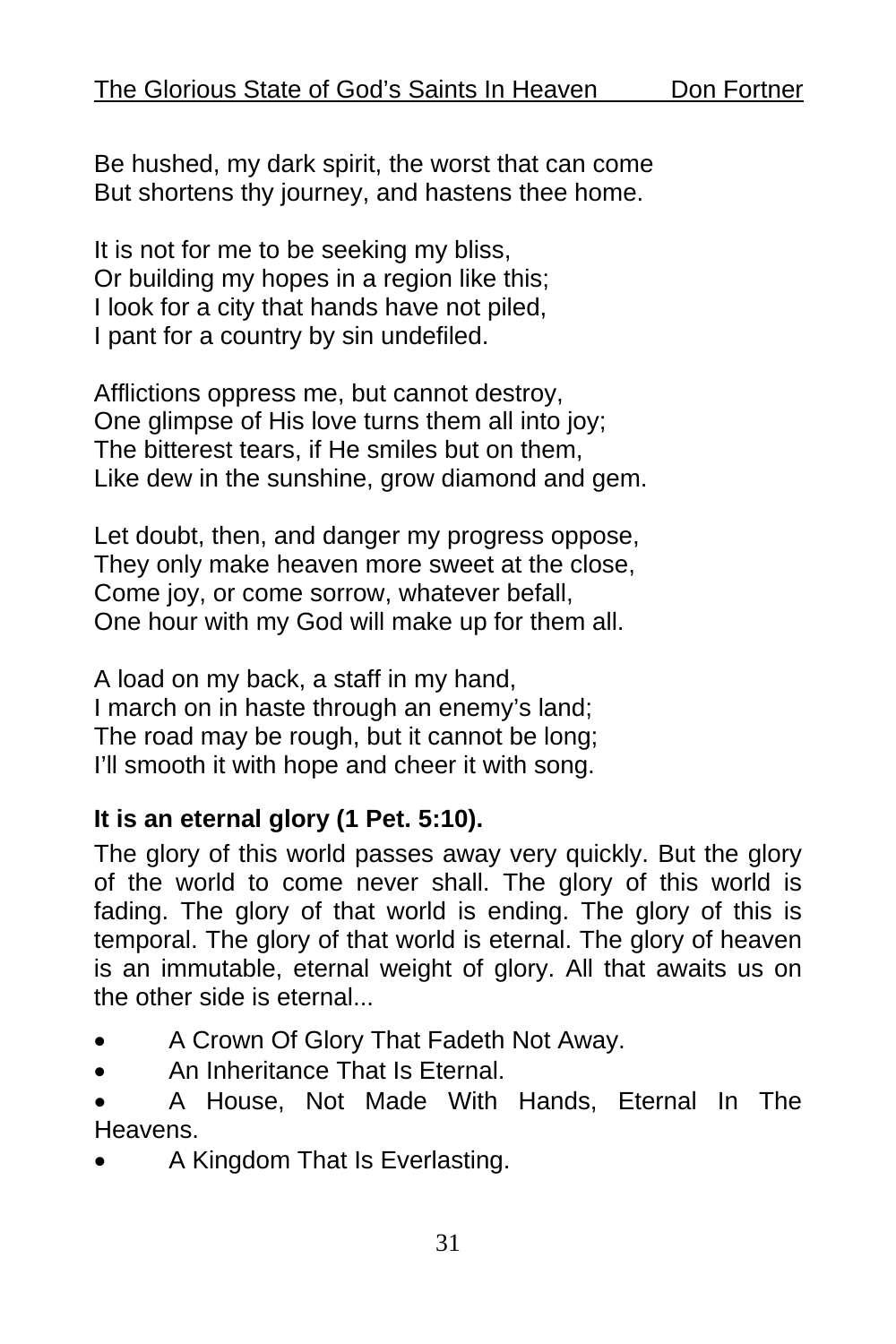• A City That Abides And Continues Forever.

"When kingdoms, crowns, and scepters are no more, and all that is great and glorious in this world (has passed away), this will endure forever, for it is eternal glory the God of all grace calls his people to and will put them in possession of" (John Gill).

Here is the glory of heaven - It is to be forever with the Lord. It is eternity with Christ!

This world is not my home, I'm only passing through; A stranger here, I must go on, My home is now in view: "Forever with the Lord!" Amen! So let it be! With Christ I'll live forevermore In immortality!

## **Heaven is a place of glory (John 14:3).**

Our Lord said, "I go and prepare a place for you." Yes, heaven is a state and condition of glory. But it is also a place of glory, a place where Christ is gone, a place where he sits in a real body upon a glorious throne, a place prepared for us.

The glory of that place called heaven is set forth in the Scriptures under many striking images, images taken from the most great, glorious, rich and valuable things known to men. We know that the imagery used in the Scriptures to describe heaven is not given to describe its literal form, size, and shape, because Paul told us plainly that no tongue could describe what he saw there and heard there (2 Cor. 12:1-4). Those images drawn of heaven by the inspired writers of God's Word are intended to show us the surpassing excellence and infinite glory that awaits us in heaven. Here are five images given in the Word of God to show us the grandeur and greatness of heavenly glory.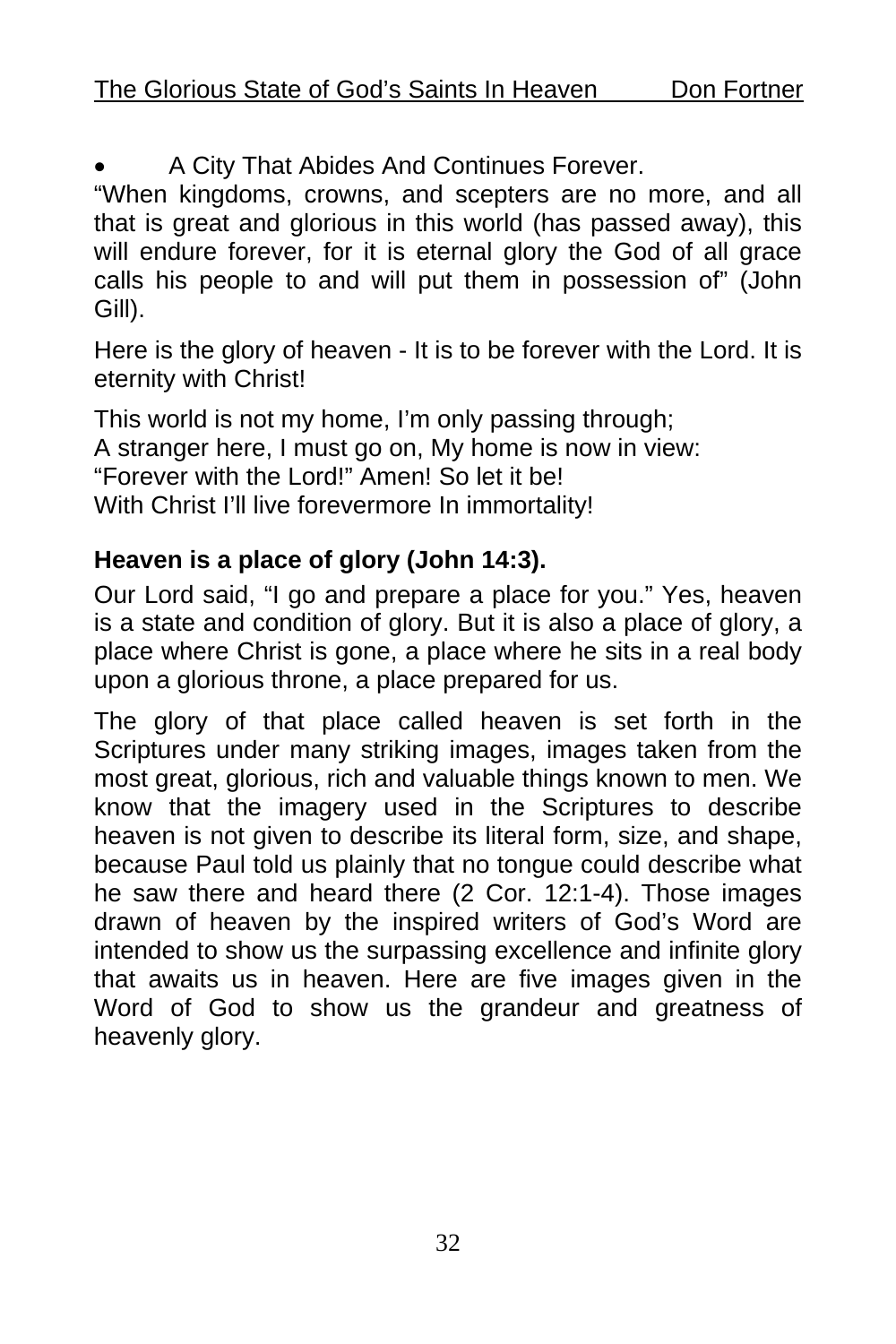#### **Heaven is represented as a house (2 cor. 5:1).**

It is a house, but a house incomparable to any house found in this world. This house is a building of God, "a house not made with hands, eternal in the heavens."

#### **This house is not built by man's hands.**

This is a house whose Builder and Maker is God. There is nothing, not one brick or piece of timber in that heavenly house that has been laid in its place by the will of man, the works of man, or the worship of man. Our house in heaven is a construction of grace alone. It is true, the works of God's saints follow them into their house in heaven (Rev. 14:13). But they do not go before them. And they have nothing to do with the building of that house. It is a building of God. Its foundation was laid in God's purpose. Its walls were erected by Christ's blood. Its title deed was purchased by Christ's blood. Its door was opened by Christ's entrance into heaven.

Solomon built a great temple in Jerusalem. When it was laid in ruins, Zerubbabel rebuilt it, and Herod repaired it. It was a grand and glorious structure in the eyes of men. But where is it now? Not one stone is left in its place. It was a holy place made with hands. But it was only a temporary, typical house. Our house in heaven is the true holy place. It is the building of God, the work of free, sovereign, effectual grace in the Lord Jesus Christ.

#### **This house is in the heavens (2 Cor. 5:2).**

Our present houses of clay, the physical bodies in which we now live, have their foundation in the dust of the earth. Therefore, they must soon crumble. But our house which is from heaven and in heaven is eternal. It will never age, or crumble, or stand in need of repair. Men build their houses on earth and vainly imagine that they will stand forever (Psa. 49:11). But in time they decay, are demolished by the elements, broken down with earthquakes, burned by fire, or destroyed by their enemies.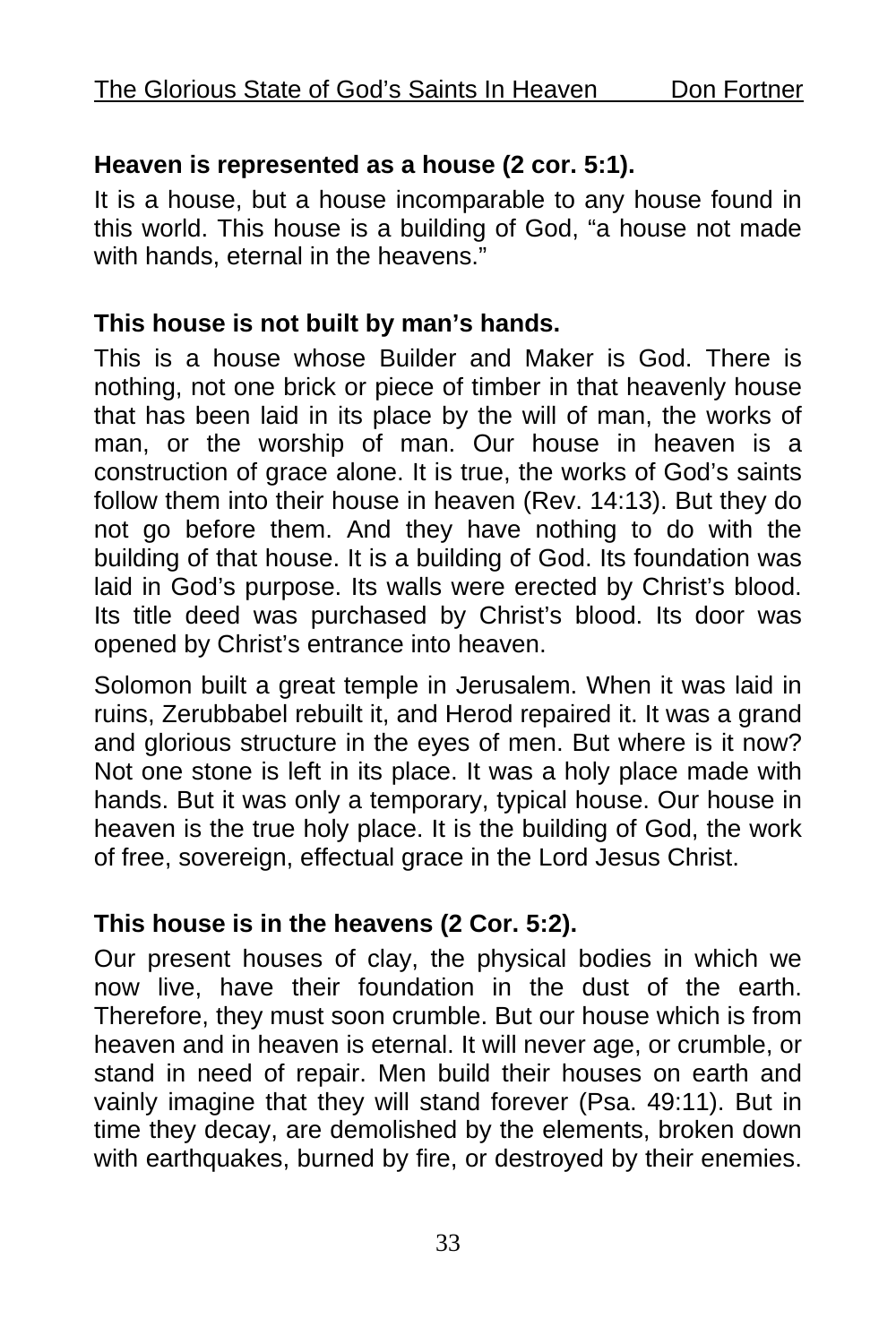Our heavenly house of glory abides forever. All its apartments are called "everlasting habitations" (Lk. 16:9).

#### **Our Lord Jesus called this house our "Father's house" (John 14:2).**

It is his Father's house. That makes it our Father's house; and that makes it all the more endearing and glorious. In our Father's house there are many mansions. Roll this morsel around in your heart - Heaven is called the "Father's house." Our Father built it. Our Father dwells there. It is the place where He would have all his children to be. Our Father's house is a rich, roomy, stately, and well stored house, a place of "many mansions." These mansions are dwelling places for the King's sons. They are places of rest, joy, and peace, where the sons and daughters of almighty God want for nothing. And there are "many" of them! Many for the many who were ordained to eternal life - The many who have been justified by Christ's obedience - The many for whom his blood was shed for the remission of sins - And the many sons whom he will bring to glory (Acts 13:48; Rom. 5:19; Matt. 26:28; Heb. 2:10). There is room enough and provision enough in the Father's house for all the innumerable hosts of those men and women out of every nation, kindred, tribe and tongue chosen, redeemed, and called by almighty grace.

#### **Heavenly glory is called an inheritance (Acts 20:32; Eph. 1:11; Col. 1:12; Rom. 8:17).**

As Canaan was an inheritance distributed by lot to the children of Israel, so heavenly glory is an inheritance given by lot, by the lot which God himself arranged (Prov. 16:33), to the Israel of God. As Canaan is a type of heaven, it should never be forgotten that Moses could never bring Israel into the land. But what Moses through the weakness of the flesh could not do, Joshua did. And the saints of God are brought to heaven not by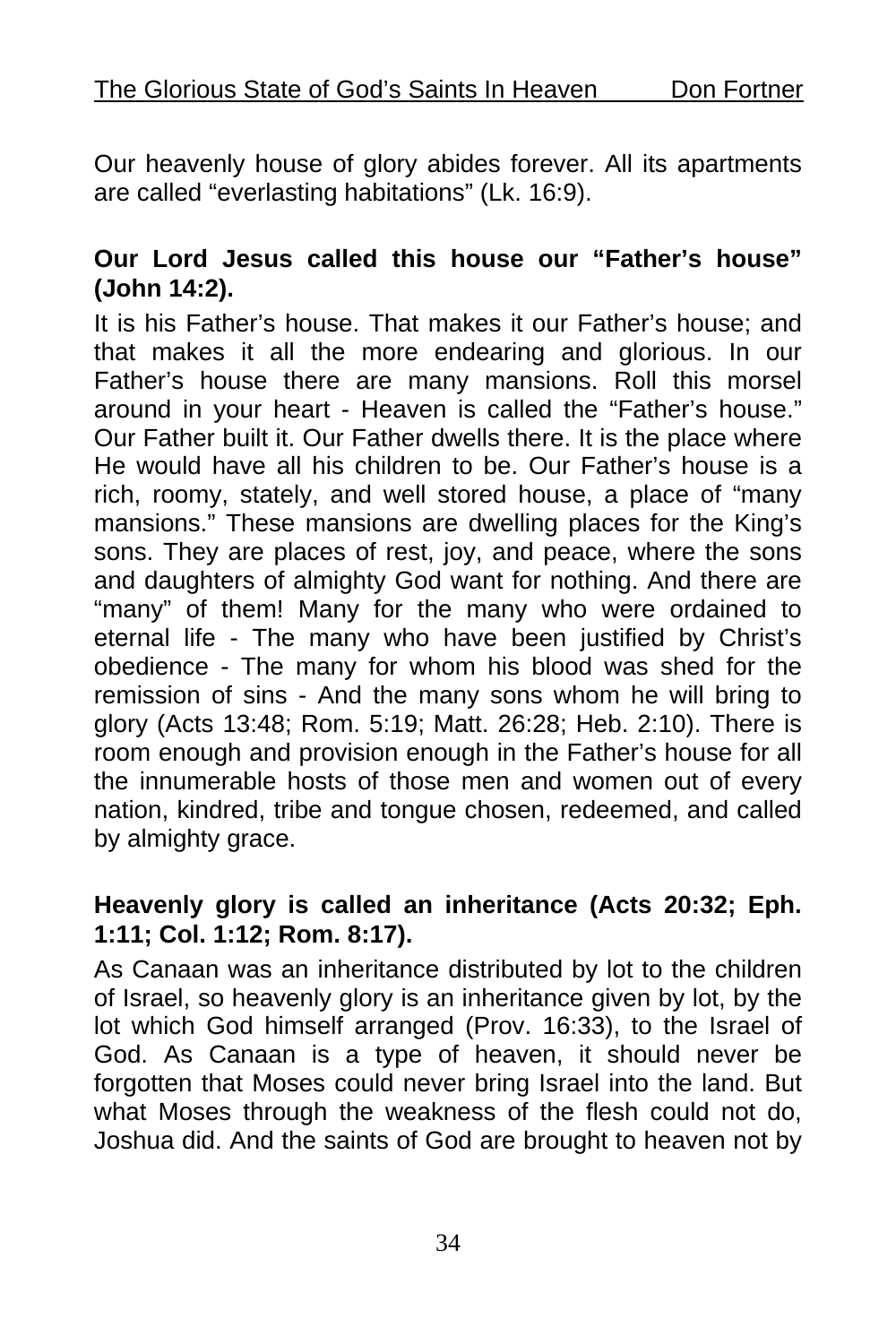the works of the law, but by the Lord Jesus Christ, our Joshua, our Deliverer, the Captain of our salvation.

An inheritance is a free gift. It cannot be earned by labor and diligence. It cannot be merited. And it cannot be purchased with money. It is bequeathed from one person to another. Our inheritance in heavenly glory was given by God the father to his Son, Christ Jesus our Lord. And it is given by Christ to all who trust him. It is to us a gift of pure, free, sovereign grace. Be sure you understand these things.

Heavenly glory cannot be obtained, in any part or degree, by the works of men. All men by nature vainly imagine that they must do something to inherit eternal life in heaven. But their proud imaginations deceive them. Eternal life is the gift of God (Rom. 6:23) in its promise, in its bestowment, in its preservation, and in its everlasting enjoyment. Heavenly glory cannot be purchased by men. If a man should give all his substance for it, the price offered would be utterly despised by God. Heavenly glory is an inheritance bequeathed to chosen sinners by our heavenly Father from eternity. It is the Father's good pleasure to give his kingdom to his elect. He gives it by his own will, by a testament, through, by, and upon the merits of the sacrificial death of his dear Son, the Testator (Heb. 9:15-17).

This inheritance belongs only to the children of God (Rom. 8:17). It does not belong to his servants, the angels (Heb. 1:14), nor to the children of the bond-woman (Gal. 4:30), selfrighteous, legalistic, works and free-will religionists, but only to those men and women predestinated to adoption in eternity and called to be the sons of God in time. Yet, it is an inheritance that belongs to all the saints of God fully. There are no degrees of glory in heaven. There are no back settlements in the heavenly Canaan! There are no second class citizens in the New Jerusalem!

Our heavenly inheritance is incorruptible. All earthly inheritances are corruptible, subject to change, and unstable. This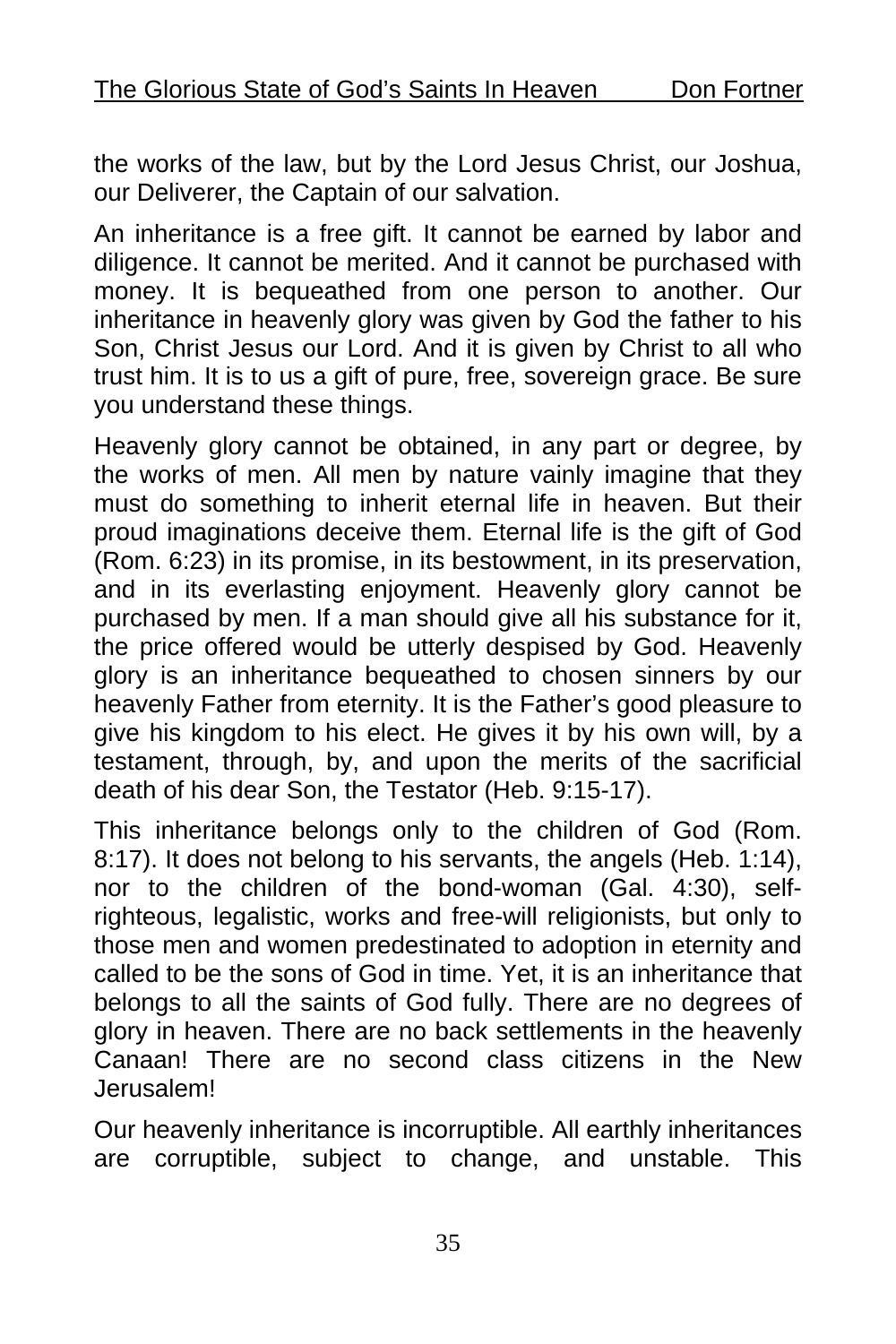inheritance cannot be corrupted by us or anyone else. It cannot be changed or altered in any degree. It is as sure as the throne of God. It is an undefiled inheritance. It is an inheritance that fadeth not away. It is an eternal inheritance (Heb. 9:15). It is an inheritance reserved in heaven, immutably and infallibly reserved in heaven for God's elect (1 Pet. 1:4). God keeps the inheritance for us; and God keeps us for the inheritance.

#### **Another familiar image of heaven is that of a city (Heb. 11:10).**

Heaven is a large, rich, spacious, fully inhabited city, whose Builder and Maker is God. Like the other images, this word, "city", is a figurative term, not to be understood in any carnal, earthly, mundane sense. Heaven is a city infinitely beyond anything on this earth.

It is "a city which hath foundations." Not one foundation, but many, so that it is firm, immovable, and cannot be shaken, thrown down, or dissolved. The foundations upon which this city, this habitation of glory, is built are the everlasting love of God, the unalterable covenant of grace, and the blessed Rock of Ages, Jesus Christ our Lord.

The glory of this city cannot be comprehended or described by men upon this earth (2 Cor. 12:4). The description of the New Jerusalem given by the Apostle John is a hyperbole. It does exactly what it was intended to do. It defies imagination. John saw in his vision a city with walls of jasper, gates of pearl, and streets of pure gold, transparent as glass! What a place of spiritual wealth, abundance, and happiness heaven must be! What a place of spiritual excellence and perfection! There they have no value, absolutely no value, for the most priceless treasures and gems of the world! In that world, where there is no sin, there is no greed, nor covetousness, nor ambition. In that glory land, where there is no sin, material things are nothing but useful accommodations. No value is placed upon them. Jasper is nothing but a wall to enclose the church of God.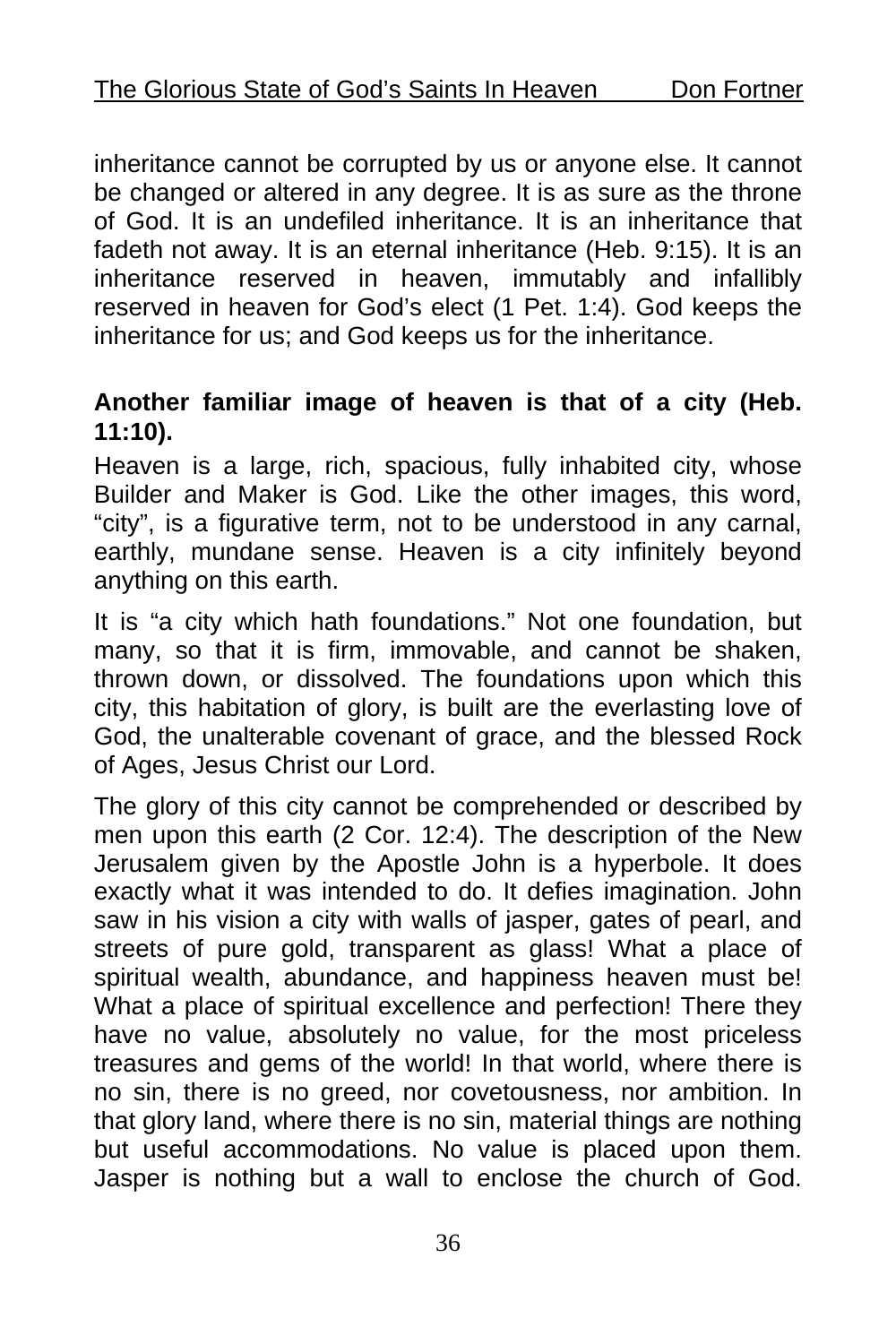Pearls are nothing but gates to open the kingdom of God. Gold is nothing but pavement upon which men and women walk to the throne of God. May God graciously teach us so to use them now!

#### **Heavenly glory is represented to us as a kingdom.**

A house is great. An inheritance is something greater. A city is something greater still. But the inspired writers seem to stretch for words to describe the heavenly glory, using ever expanding ideas to describe it. What is heaven? It is a glorious house! Yes, but it is more than a house. It is a glorious inheritance! Yes, but it is more than an inheritance. It is a glorious city! Yes, but it is more than a city. It is a glorious kingdom!

God's saints in this world are kings. We have a kingdom now which cannot be moved (Heb. 12:28). It is a kingdom that lies not in carnal ceremonies, but in righteousness, peace, and joy in the Holy Spirit (Rom. 14:17). And we are heirs of another kingdom, a kingdom prepared for us from the foundation of the world (Matt. 25:35). It is a kingdom of glory (1 Thess. 2:12). It is an everlasting kingdom. We have been called and born into this kingdom by the almighty, irresistible grace and power of God the Holy Spirit. We have been prepared and fitted for this kingdom by the blood and righteousness of Christ.

The kingdom of glory to which we are heirs is the place where every believer shall be crowned and honored by God and all the holy angels. In this world there is no honor put upon faith, faithfulness, and commitment to Christ. But in the world to come God himself and all his holy angels will honor and crown redeemed sinners for the perfection of beauty grace has given them in Christ (Eph. 1:10; 2;7; Rev. 21:9). (See Jeremiah 33:16.) The Lord God himself will give us a crown.

A Crown Of Life (James 1:12).

A Crown Of Righteousness (2 Tim. 4:8).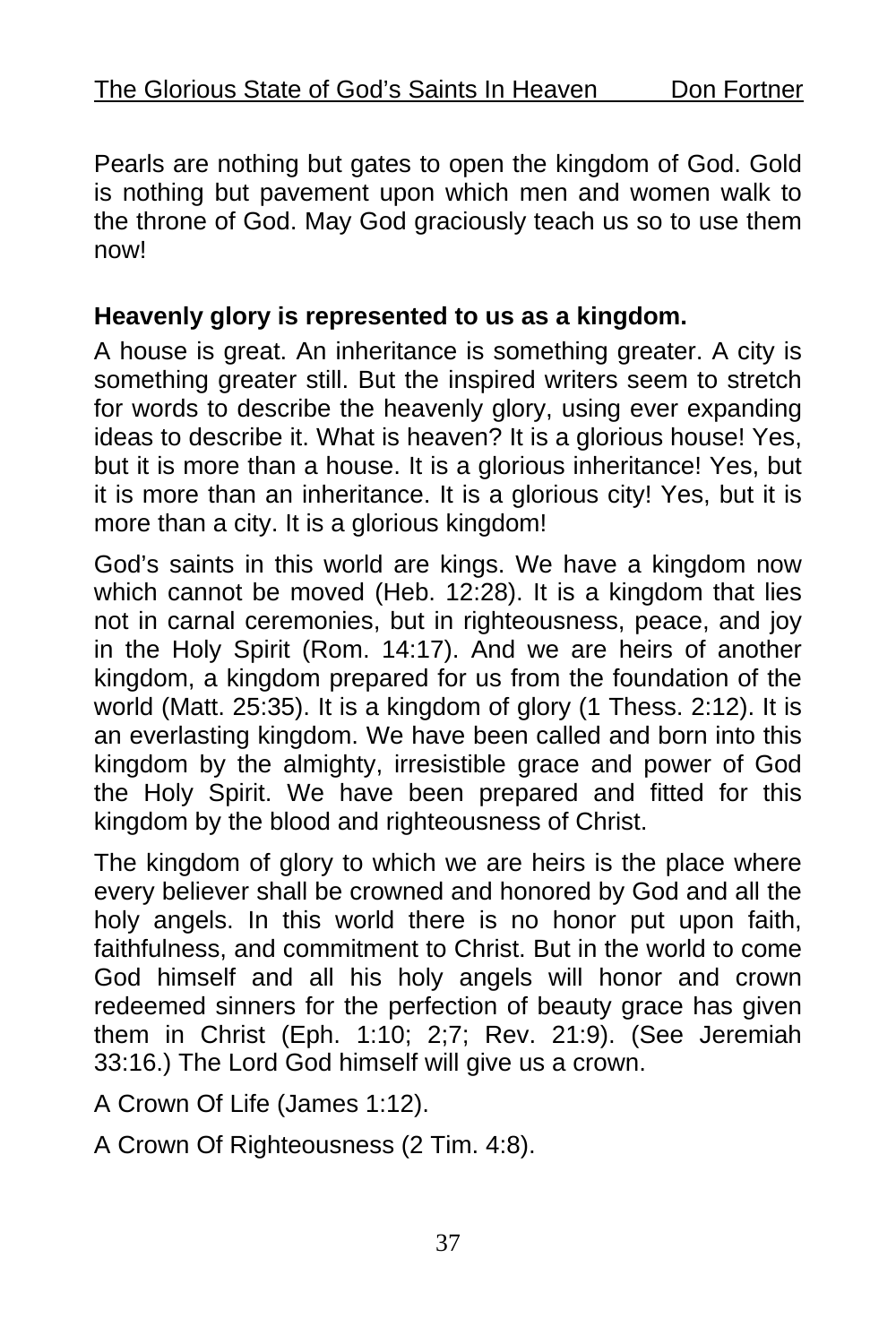A Crown Of Glory That Fadeth Not Away (1 Cor. 9:25).

And our great God and Savior will cause us to sit upon a throne as kings in his glorious kingdom (Rev. 3:21). We have been raised from the dunghill of fallen humanity by his grace. And we shall be raised from the dunghill to a throne of glory in heaven (1 Sam. 2:8). There, in heavenly glory, we shall inherit and sit upon the throne with Christ himself. This is grace! And this is glory!

#### **Heavenly glory is set in the image of infinite, eternal, holy pleasure (psa. 16:11).**

Heaven is a house. Heaven is an inheritance. Heaven is a city. Heaven is a kingdom. And heaven is a place of glorious life, fullness of joy, and pleasure forevermore. Everything that is pleasing to the renewed mind, gratifying to the sanctified heart, and desirable to the regenerate soul shall be fully enjoyed to all eternity in heaven's glory land.

There we shall sit down with Christ at his table and drink new wine with him in his Father's kingdom. There we shall pick and eat the fruit of the Tree of Life which stands in the midst of the Paradise of God. There we shall drink of that pure River of The Water of Life proceeding out of the throne of God and of the Lamb. There we shall see what no eye has seen, hear what no ear has heard, and understand that which has never entered into the heart of man.

"The eye of man has seen many things on earth very grand and illustrious, and what have been very entertaining to it. But it never saw such objects as will be seen in heaven. The ear of man has heard and been entertained with very pleasing sounds, very delightful music, vocal and instrumental. But it never heard such music as will be heard in heaven. The heart of man can conceive of more than it has either seen or heard. But it never conceived of such things as will be enjoyed in the world above" (John Gill).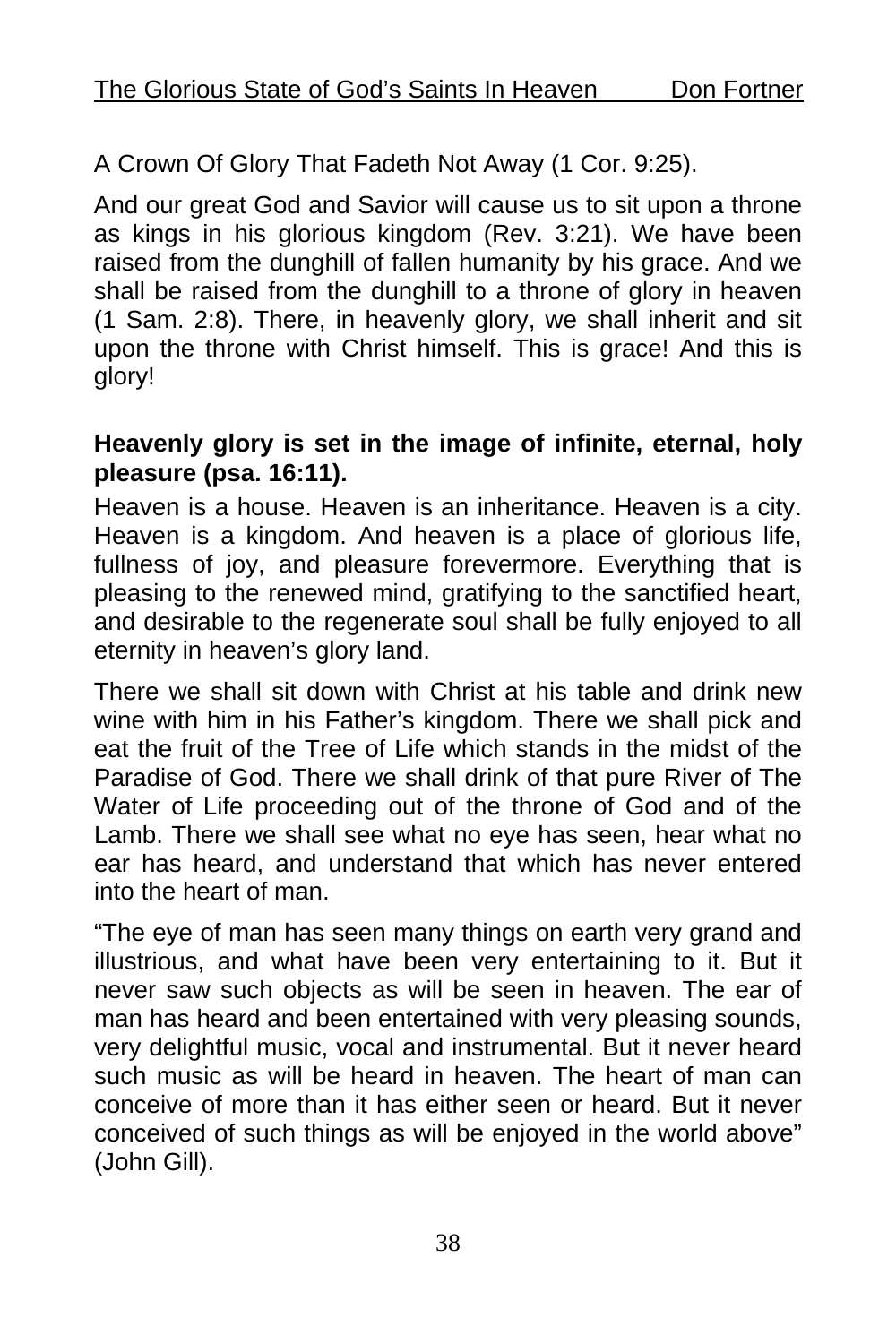The door of access to heavenly glory is straight. The way is narrow. We must come in by the Door, Christ Jesus. The only way to God, the only way to heaven, the only way to glory is faith in the Lord Jesus Christ. Christ is the Only Way, the Righteous Way, and the Sure Way. Let none be satisfied with merely studying about the glory awaiting Gods saints in heaven. Let us make certain that we are in the Way that brings sinners there. Let us make our calling and election sure. Make certain that you are in Christ.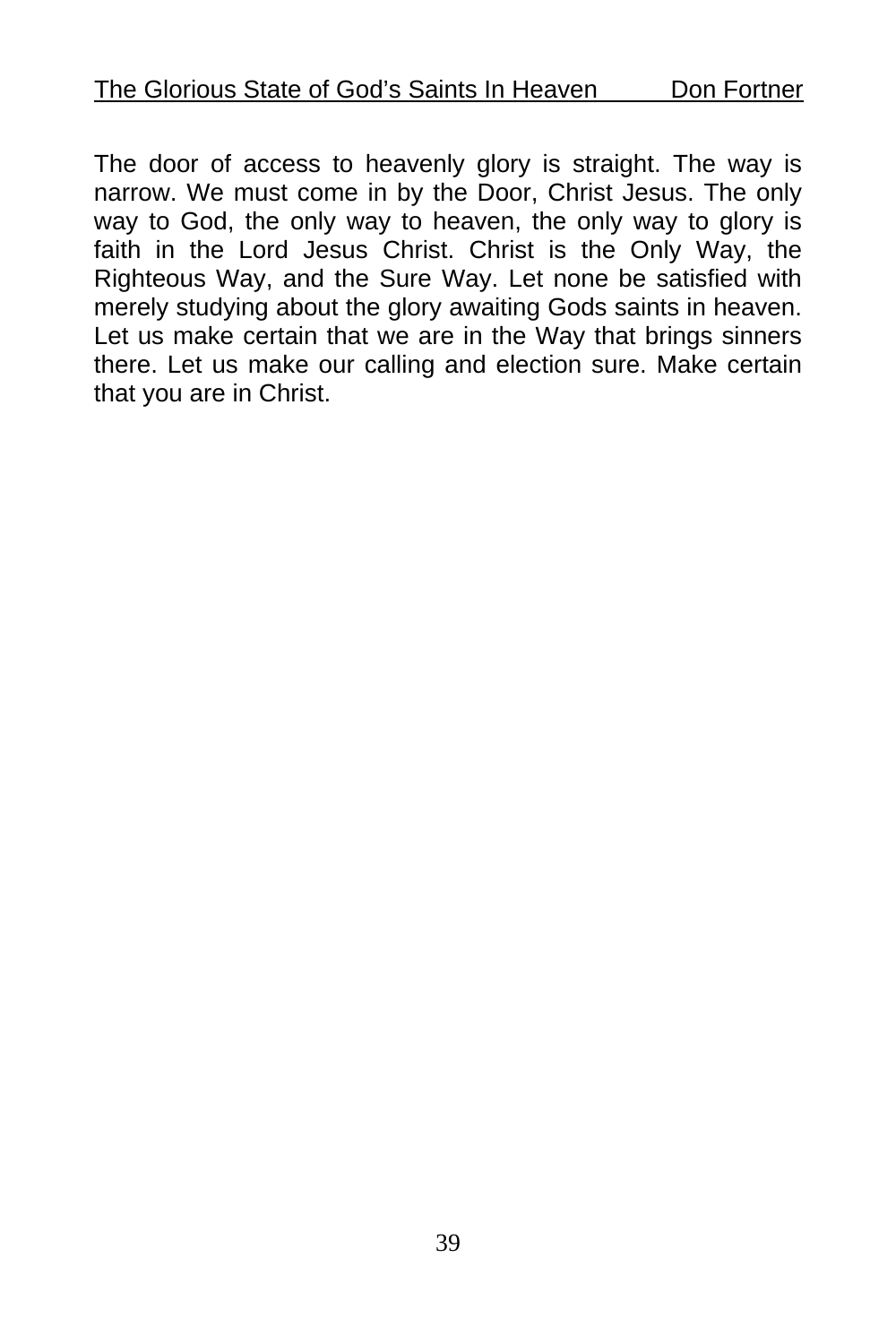## 5

# **Heaven: The Place of Satisfaction Psalm 17:15**

Heaven is a place of satisfaction, complete, perfect, eternal satisfaction. All the purpose of almighty God shall be fully satisfied in heaven. When all things are finished, when everything that must be has been, when the present heavens and earth have passed away and God has made all things new, when the wicked have been cast into hell forever and the saints of God have all been transformed into the image of his dear Son, when all things have been completely subdued to Christ, "Then cometh the end," when Christ shall deliver up the whole company of the redeemed unto God our Father, and God shall be "all in all" (1 Cor. 15:24-28). All God's elect shall be saved forever. God's glory shall be revealed in all things to all creatures. Christ shall have all pre-eminence for all eternity.

#### **The Lord Jesus Christ shall be satisfied**

In heaven the Lord Jesus Christ, God's dear Son, shall see of the travail of his soul and shall be satisfied (Isa. 53:10-11). The Lord Jesus Christ was made to be sin for us, that we might be made the righteousness of God in him. When he was made to be sin, he suffered all the horrible, ignominious wrath of almighty God as the sinner's Substitute, so that God might be just and the Justifier of all who believe. The agony and death of Christ is called by the prophet Isaiah, "the travail of his soul." Our Savior's travail was unto death, that he might give us eternal life. Isaiah assures us that his death was not in vain. "He shall see of the travail of his soul, and shall be satisfied!" Christ did not shed his blood for nothing. The cross of our Lord Jesus Christ shall never be discovered a miscarriage. In heaven's final glory all the intentions, purposes, and designs of Christ in his death shall be satisfied. Every desire of his holy heart, which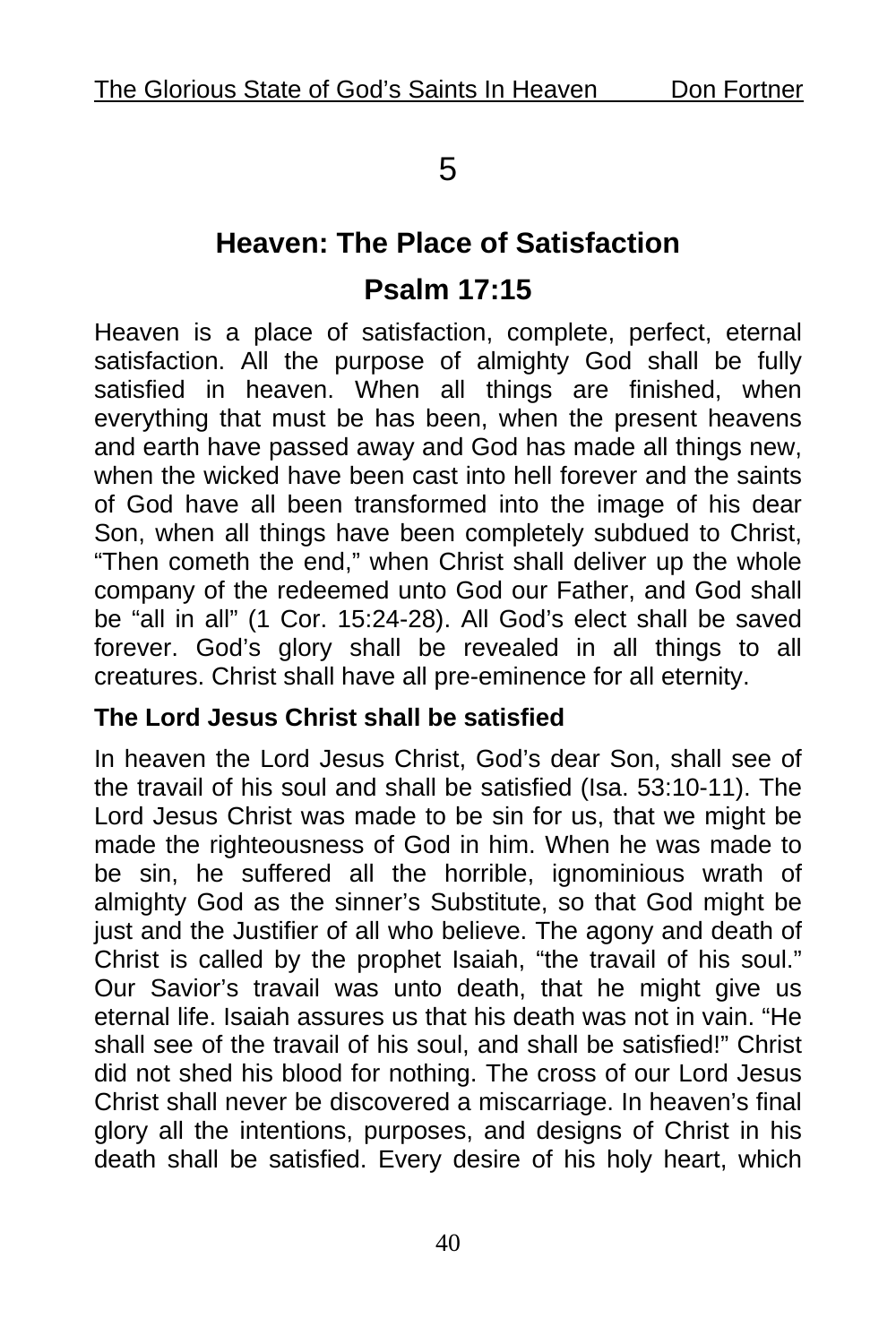compelled him to lay down his life for us shall be fully satisfied. Every soul he loved with an everlasting love shall be with him in his glory. Every sinner for whom he suffered, bled, and died under the wrath of God shall be thoroughly purged of all sin. Every person he undertook to save shall stand before him in perfect righteousness. The whole company of God's elect, for whom he became a Surety in the covenant of grace, shall be presented by him to his Father, holy, unblamable, and unreprovable in his sight.

#### **The believer will be satisfied**

And there, in our happy, eternal home, in our Father's house in heaven, every desire of the believer's heart shall be fully satisfied (Psa. 17:15). Nothing is a surer sign of God's wrath and of a man's reprobation than for God to give him satisfaction in this world and with this world. I pity the "men of the world, which have their portion in this life," whom God has filled and satisfied with the treasures of the earth (Psa. 17:14). For the renewed soul there is no possibility of satisfaction in this world. We need to be content with God's daily providence, knowing that our Father is wise and good and that what he does is best. But we find no satisfaction here. That which our hearts crave cannot be satisfied until we get to heaven. But there, in heaven with Christ, we shall be satisfied.

This is what David said. "As for me, I will behold thy face in righteousness; I shall be satisfied, when I awake, with thy likeness." I take David's words to imply that there are two stages of satisfaction for God's saints in heaven: That satisfaction that is found in heaven between death and the resurrection when we shall behold our Savior's face in righteousness, and that satisfaction that shall be found in heaven after the resurrection of the body when we shall awake in the likeness of our Redeemer.

#### **In death the believer is immediately satisfied**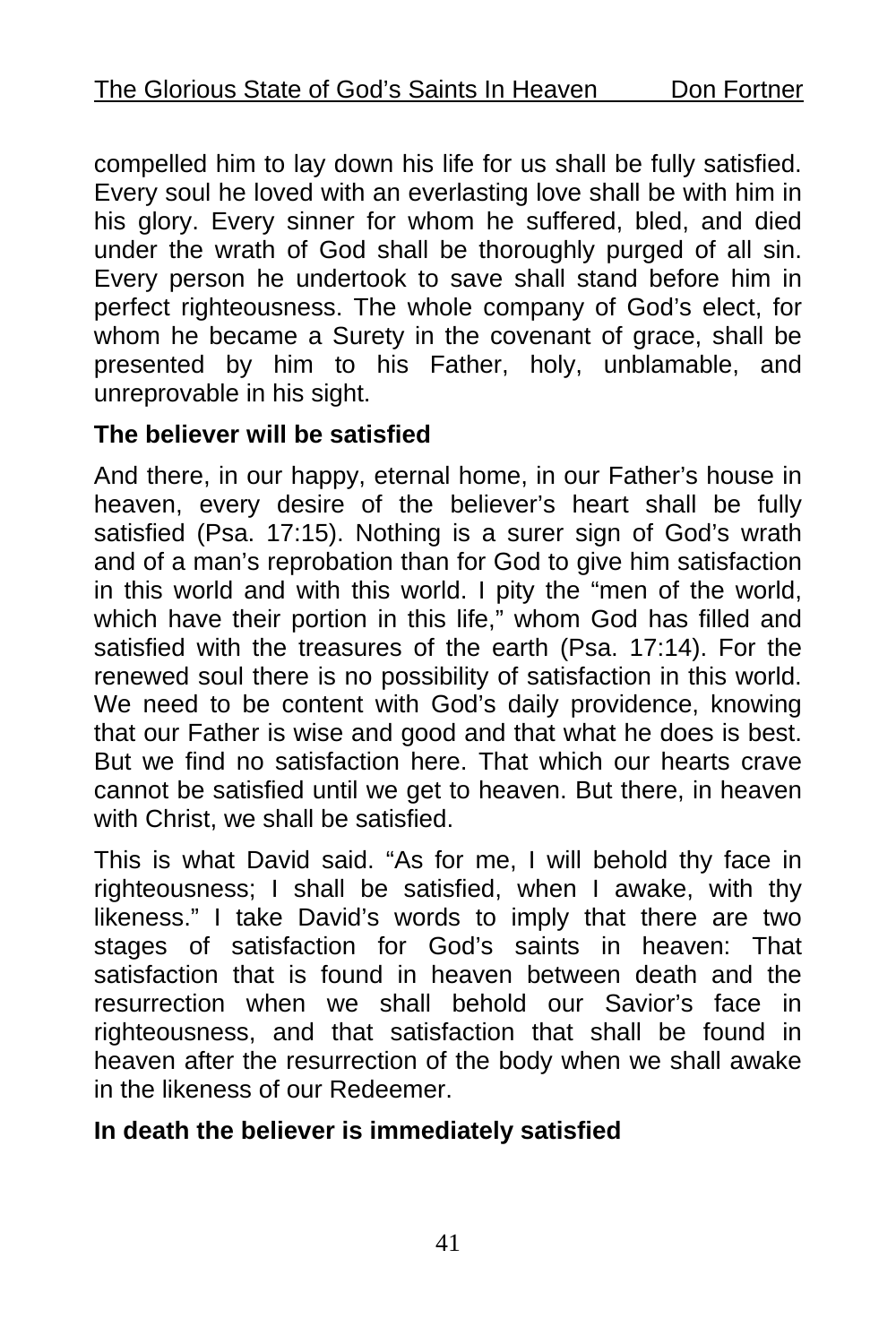Believers, as soon as they leave this world, find satisfaction for their souls in heaven. I keep stressing this because it needs stressing. In our day many who appear to be otherwise orthodox in their doctrine, have begun to teach the Adventists' doctrine of soul sleep. I will not now discuss all the ramifications of that evil doctrine. But it is a doctrine that robs God's people of comfort in the hour of death and with regard to their departed loved ones. And it is a doctrine that inspires an undue attachment to this world. More importantly, it is a doctrine directly contrary to the Word of God.

As we have seen repeatedly in these studies, the souls of believers, as soon as they are separated form their bodies, are immediately with Christ in heaven (2 Cor. 5:8; Phil. 1:23), in a state of blessed happiness and satisfaction. It is to this intermediate state of satisfaction, between death and the resurrection, that David referred, when he said, "As for me, I will behold thy face in righteousness."

Soon as I draw my final breath And close my mortal eyes in death,

I shall with Christ in glory be, In righteousness, forever free!

As soon as we enter heaven we will find complete satisfaction for our souls in these six things.

1. When we enter heaven, we shall enter into the immediate presence of our God (Psa. 16:11). Nothing in this world is more desirable and satisfying to believers than the knowledge and assurance of God's presence. We choose, with Moses, not to go anywhere without his presence (Ex. 33:15). It is our Lord's presence with us that makes the ordinance of public worship pleasing (Matt. 18:20). The presence of God comforts us in our trials (Isa. 43:1-5). And our Lord's presence inspires all our services to him (Matt. 28:20). The presence of Christ with his church on earth makes one day in his temple more desirable than a thousand days spent anywhere else. His presence makes his tabernacles on earth amiable tabernacles (Psa. 84:1,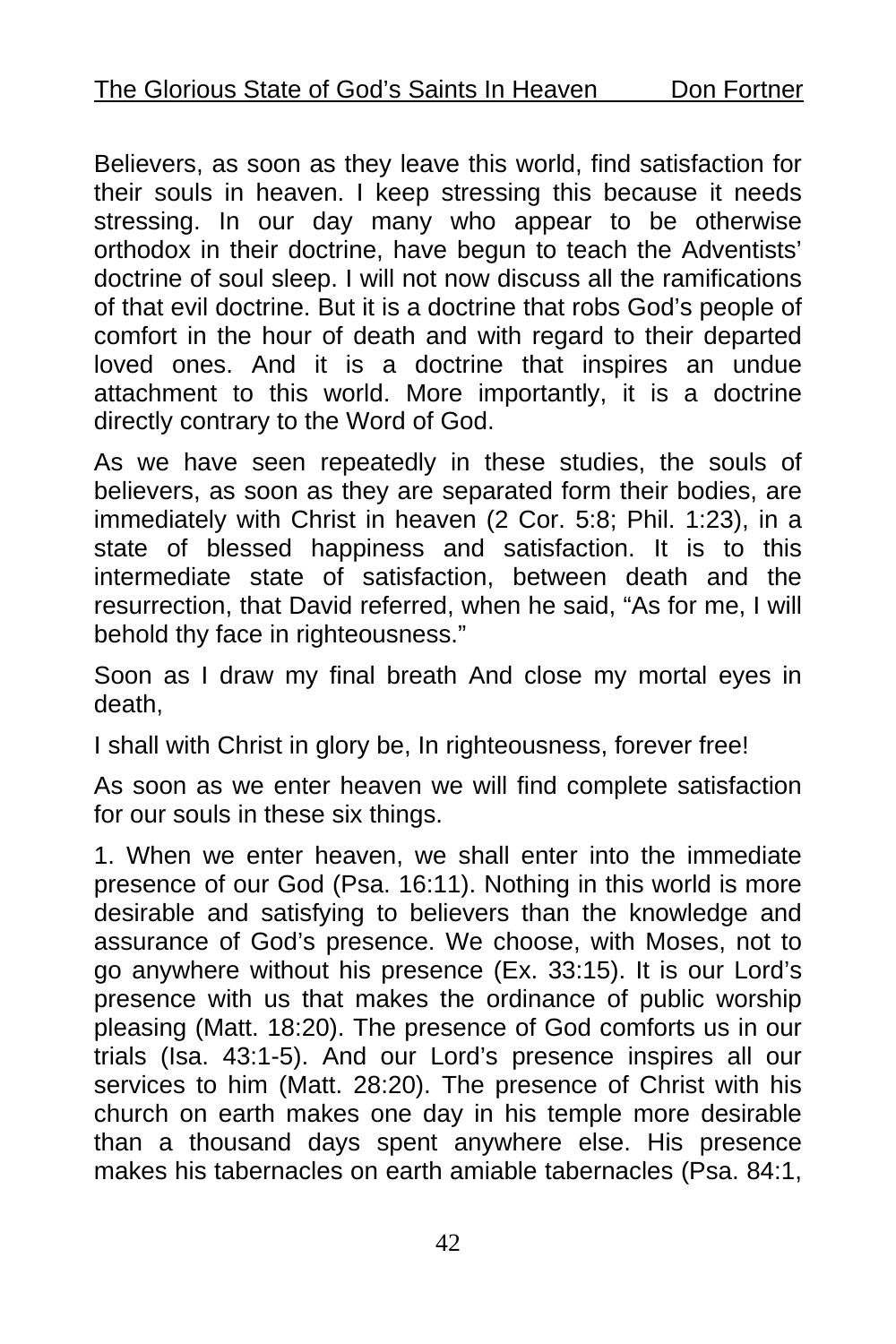2, 10). We find satisfaction even here in this world, our highest satisfaction, in the manifestation of God's presence with us.

How gloriously happy and satisfied those saints must be who have entered into the immediate presence of God in heaven, never to be separated from him again. Blessed indeed are those in heaven who have entered into perpetual, uninterrupted communion with the triune God. The presence of God in heaven means that God's saints there enjoy perpetual satisfaction. What fellowship they enjoy in the full experience of "the grace of our Lord Jesus Christ, and the love of God, and the communion of the Holy Ghost!"

There is nothing in all the world so delightful to the hearts of believing sinners as sitting with Christ at his table, to be brought into his banqueting house, smell the sweet spikenard of his grace, and have him display the banner of his love over them (Song of Sol. 2:4-6). There is nothing so glorious and satisfying in all the world as real worship! But imagine what it will be like in that world of glory to be in communion with God our Savior forever! What satisfaction! What delight! What glory!

2. In that glory world we call heaven, all who now long to be like Christ shall be satisfied, for we shall be perfectly conformed to our Redeemer. Today we see him by faith. And beholding him by faith we "are changed into the same image from glory to glory" by the Spirit of the Lord (2 Cor. 3:18). But in heaven we shall see Christ clearly as he is. We shall have a full and perfect view of him. And when we see him as he is we shall be like him (1 John 3:2).

It was the object of God in predestination, that we should be conformed to the image of his Son (Rom. 8:29). In heaven, that which God predestinated before the worlds were made shall be brought to pass. We shall be like Christ perfectly. Every power and faculty of our souls shall be a perfect reflection of our allglorious Savior. Every faculty of the glorified soul shall be swallowed up in Christ. In our understanding, we will have a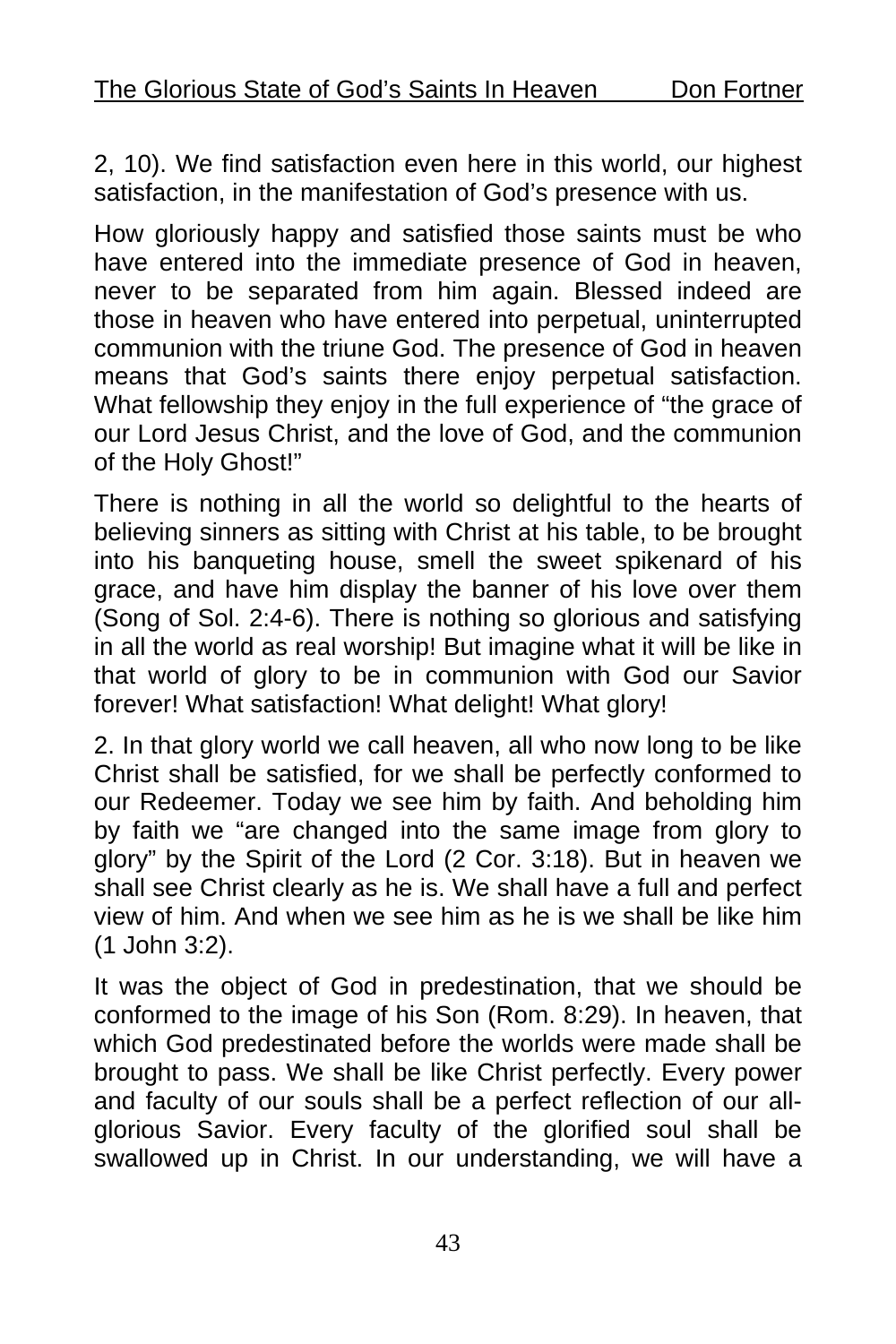clear and unclouded view of him. The thoughts of our minds will be always toward him. Our will will be entirely submissive to and conformed to his will. The affection of our hearts will be set upon Christ and things above. Our memories will be fully stored with heavenly, spiritual things. We will have memories not of sorrow and pain, but of mercy and grace. John Gill wrote, "There will be nothing irregular and disagreeable in the soul, in its motions, thoughts, and actions."

3. Our souls will find satisfaction in heavenly conversation. Heaven will be a place of much talk and conversation. There we shall carry on conversation both with the angels of God and with the spirits of just men made perfect. How we will communicate in that state, I do not know. What the language of heaven is, I cannot tell. But we will communicate with one another freely, spiritually, and profitably about the things of God.

4. Our souls will be satisfied with perfect knowledge in heaven. "For now we see through a glass darkly; but then face to face: now I know in part; but then shall I know even as also I am known" (1 Cor. 13:12). As soon as we drop this robe of flesh, everything that hinders us in spiritual knowledge shall be gone. Then we shall have perfect knowledge of God in all his attributes and works, of the Son of God in all his offices, works and grace, of the Spirit of God in all his being and gracious operations, of the angels of God in all their secret missions of mercy for us, of the providence of God in all its intricate details. and of one another. I do not doubt that we shall learn forever. Yet, even while learning, our knowledge will be crystal clear and pure. It will not be contaminated by sin and unbelief!

5. We shall be satisfied with perfect holiness. "As for me, I will behold thy face in righteousness." In that blessed state our souls shall be entirely free from sin. The guilt of sin is now removed from us by the blood of Christ. But when we stand before God's throne we will be completely free from the pollution of sin, the dread of sinning again, the body of sin, the being of sin, and all the consequences of sin. In heaven, there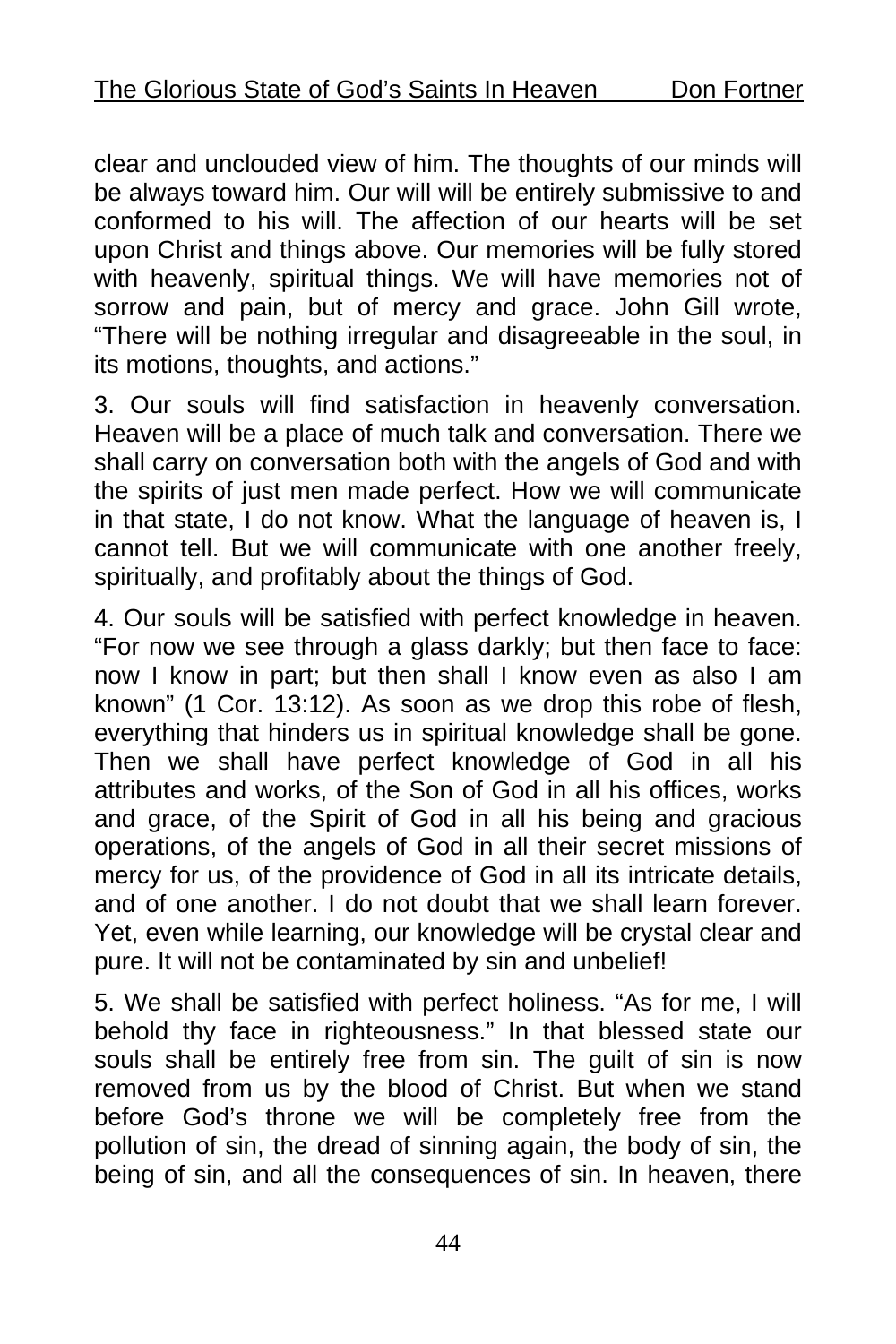will not even be any more sorrow for sin! That happy day cannot come soon enough, when we shall no longer groan and struggle with sin. In heaven, as soon as we leave this world, we will be perfectly holy, unblamable, and unreprovable, without spot or blemish. We will have no sinful thoughts, no impure desires, no evil inclinations, no wicked will. This holiness and freedom from sin will not in any measure be the result of our own free will or good works. We have none. It will be the result of God's work alone.

6. And in heaven, we shall be satisfied with perfect, eternal peace (Psa. 37:37). Peace! Sweet peace! Nothing is more desirable and satisfying than peace. Perfect peace is given to all who trust Christ now. But what shall that peace be which we shall have when we enter into the joy of the Lord? (See Isa. 57:1-2; Matt. 25:21).

Immediately after death, God's saints enter into heaven to forever behold his face in righteousness and find perfect satisfaction in the presence of God, in conformity to Christ, in heavenly conversation, in perfect knowledge, in perfect holiness, and in perfect peace. Yet, there is another, even higher stage of heavenly glory.

#### **In their resurrection the believer will be satisfied.**

In the resurrection our bodies as well as our souls shall find perfect satisfaction in heavenly glory. David referred to the resurrection of the body when he said, "I shall be satisfied, when I awake with thy likeness." We often speak of the salvation of the soul. But the Bible never does. The Bible speaks of the salvation of people, the salvation of both the body and the soul. And the salvation of God's elect will not be complete until Christ has redeemed our bodies from the grave at the resurrection (Rom. 8:23; 1 Cor. 1:30; Eph. 1:14; 4:30; 1 Cor. 15:41-58). At the resurrection there will be a glory put upon the bodies of God's saints, as well as that which is put upon their souls. The purpose of God will not be satisfied, the soul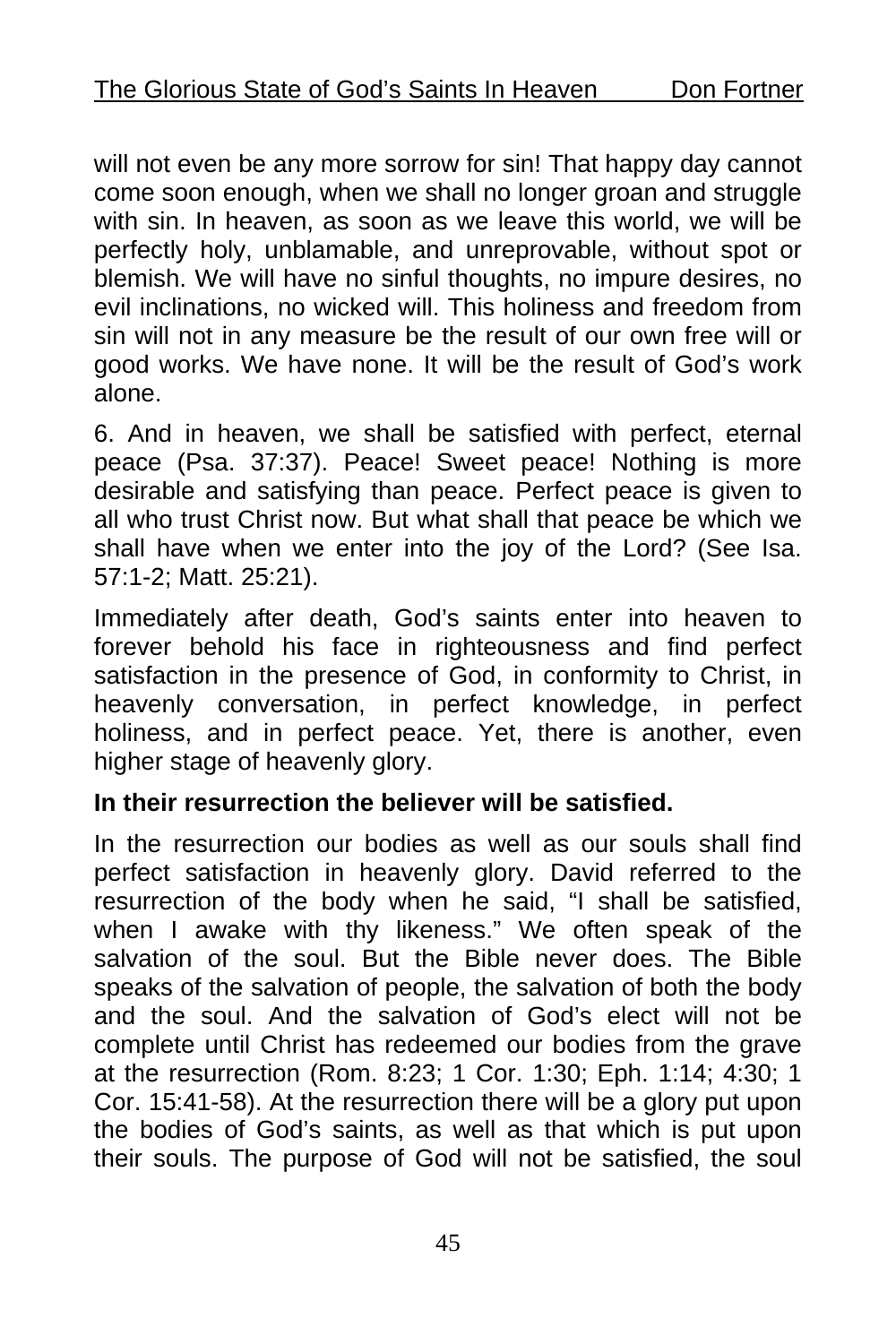travail of Christ will not be satisfied, and the hearts' desire of God's saints will not be satisfied until all the bodies of God's elect are saved and gathered into glory.

This body must be sown in the earth in corruption. It is a vile body, corrupted by sin. It shall be brought into the corruption of death and laid in corruption in the dust of the earth, where it must rot and decay. But this very same body must be raised up to glory in incorruption, where it will no more be corrupted by sin, disease, or death. "This corruptible must put on incorruption, and this mortal must put on immortality." Then shall Death be swallowed up in victory!

This body must be sown in the earth in dishonor. If there is anything noble, appealing, and pleasing about it, it will quickly fade away. Soon this body will become fit only for the company of worms beneath the cold, dark sod of the earth. But it shall be raised in glory. Yes, this body shall come forth from the grave in the perfection of beauty and comeliness, fashioned like unto the glorious body of Christ. And it shall shine like the sun in heaven.

This body of flesh must be sown in the earth in weakness. Soon it will lose all strength and vigor. In the end it shall be carried by pall-bearers to the grave. But it shall be raised in power. It shall be raised in strength and fitness, able to live forever without aging or getting weak, able to move quickly from place to place, even from earth to heaven in an instant, able to attend the service of God and the Lamb forever, without weakness and weariness. In the resurrection, we will never again have to complain that "the spirit is willing, but the flesh is weak" (Matt. 26:41).

This body must be sown in the earth a natural body. By reason of sin, it is an animal like body, supported by animal food. And it must die as animals do (Eccles. 3:19-20). But it shall be raised a spiritual body, subsisting like the angels of God forever, never to die again. Then our bodies will no longer be encumbrances to our souls as they are now. Then our bodies will assist us in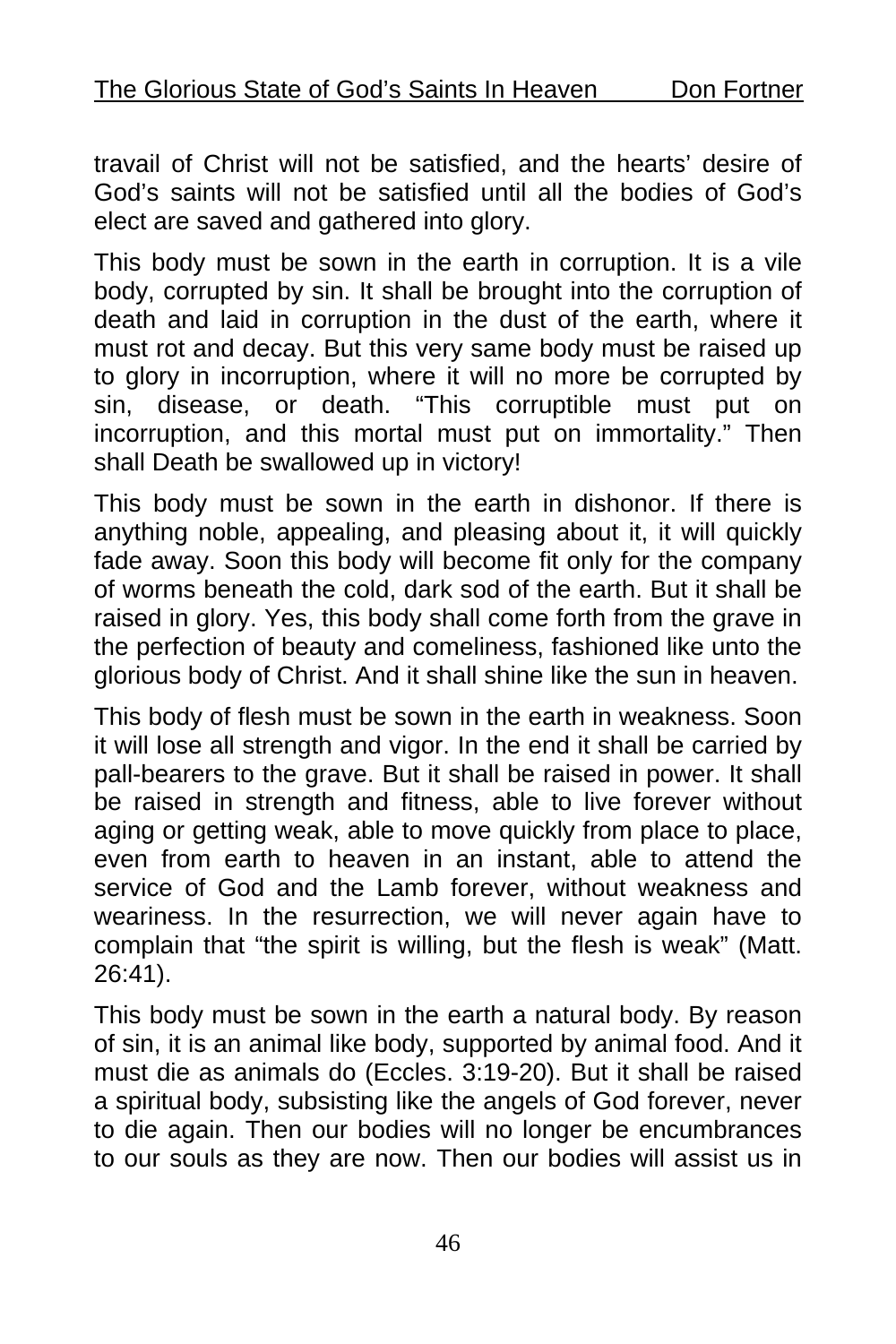spiritual services. They will be fitted for spiritual employments and suited to spiritual worship. And in our resurrection bodies we shall be satisfied. When our bodies are raised from the earth and united with our souls, in the perfection of our whole being we shall be brought into a heavenly state of everlasting glory. I do not know that I can adequately describe the glorious satisfaction that awaits us. But it is so blessed that I must try to give some sense of it.

#### **In heaven's glory we shall see the living God** (Job 19:25-27).

Now we walk by faith. Then we will walk by sight. Now we see God by faith, through his Word. Then we shall behold his face in righteousness. We shall see him face to face, as he is (2 Cor. 5:7; Psa. 17:15; 1 Cor. 13:12; 1 John 3:2). I do not mean that we will see God physically, in the essence of his Being, and comprehend him. That is not possible, because God is the infinite, incomprehensible Spirit. But I do mean that we shall have a clear, unclouded apprehension of God's perfections and glory as we behold the full revelation of God in Christ, the Godman. We will see all the fulness of the Godhead bodily in Christ (Col. 2:9). As we behold Christ, we will perfectly apprehend God the Father in all that he is and has done, God the Son in all that he is and has done, and God the Holy Spirit in all that he is and has done. "In my flesh shall I see God!" "Then shall I be satisfied!"

#### **In heaven's glory we will see all the holy angels.**

We will see the angels in their shining forms, ranks, and orders, those thrones, dominions, principalities, and powers made by Christ to be ministering spirits sent forth to minister to those whom he chose to be heirs of salvation. We will see those sons of God, those morning-stars that sung together and shouted for joy when God laid the foundations of the earth. We will see those bright spirits who sang at Christ's incarnation, attended him in his ascension, and shall return with him when he comes to judge the world in righteousness.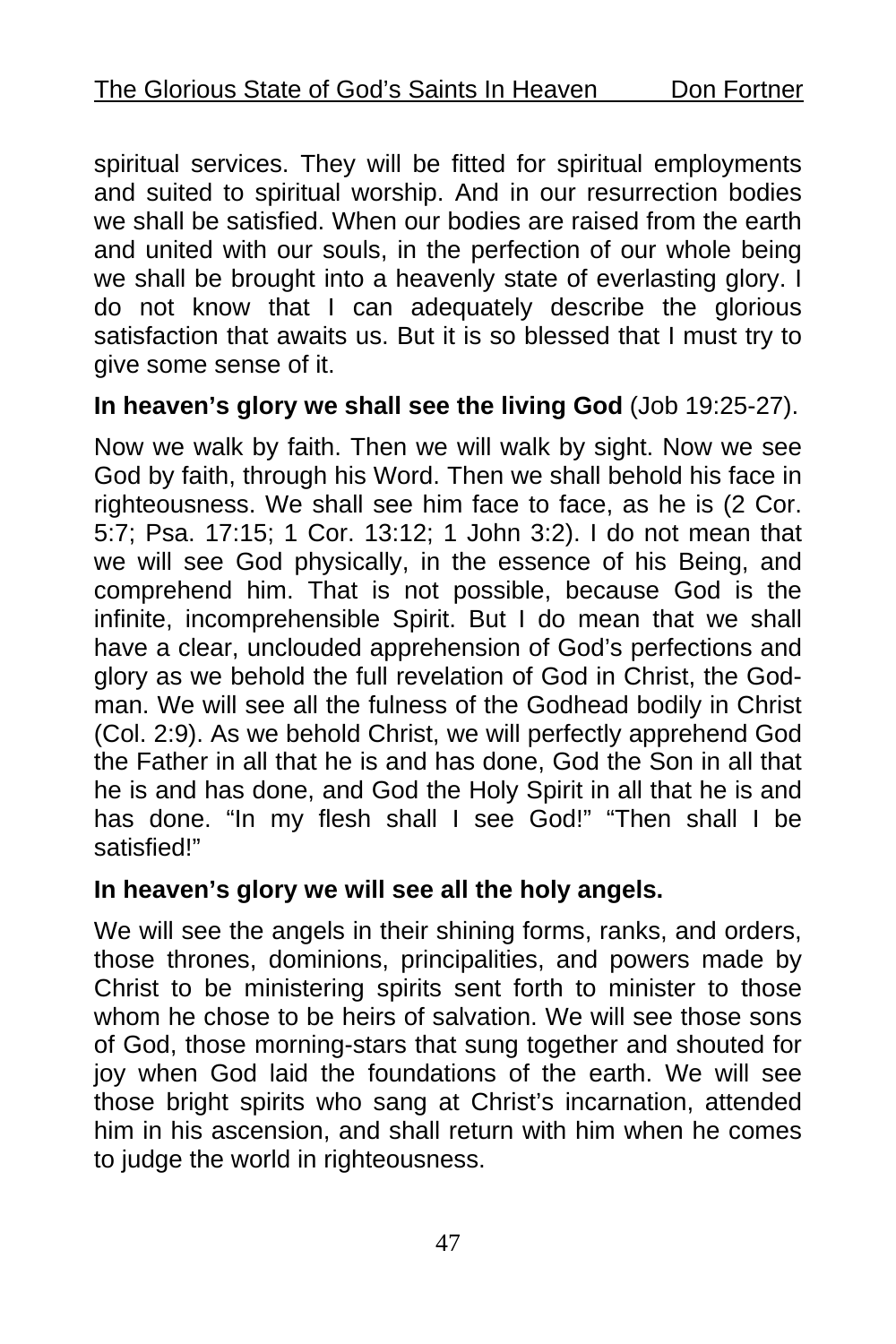#### **In heaven's glory we will see and know one another**

Just before he died, someone asked Martin Luther, "Sir, will we know one another in the other world?" Luther answered, "As Adam knew Eve to be bone of his bone and flesh of his flesh by the revelation of God, though he had never seen her before, so shall the saints of God know one another in heaven." As the apostles knew Moses and Elijah on the mount with Christ, though they had never seen them, or even a picture or description of them before, so shall we know the saints of God in heaven. In heaven we will know parents, wives, husbands, children, and friends far more perfectly than ever we knew them on the earth.

There will be no strangers in heaven. If there were a stranger in the heavenly company, freedom and joy would be greatly hindered. Who is free around a stranger? In heaven's glory when the bodies of God's saints are raised up to glory we shall see and know one another and all God's saints. We shall all see the Bride, the Lamb's wife, in all the beauty which God has given her. We shall see and know every believer. And we shall love and esteem them all perfectly.

#### **In heaven's glory we shall possess all that is good and free of all that is evil** (Rev. 22:4-5).

Total deliverance from sin, freedom from Satan's temptations, deliverance from troublesome, oppressive, wicked men, freedom from all afflictions, total freedom from distress and that which causes distress, shall be ours forever. There will be no more fightings without or fears within, no more doubts, misgivings, and no more unbelief! Everlasting joy shall be our portion. Sorrow and sighing shall flee away!

Once more, the saints of God shall find satisfaction in their resurrection glory in their everlasting employments. Then all our conversations will be holy conversations. We will live in the perpetual worship and praise of our God. And we will enjoy the everlasting perfection of love. This heavenly glory is the gift of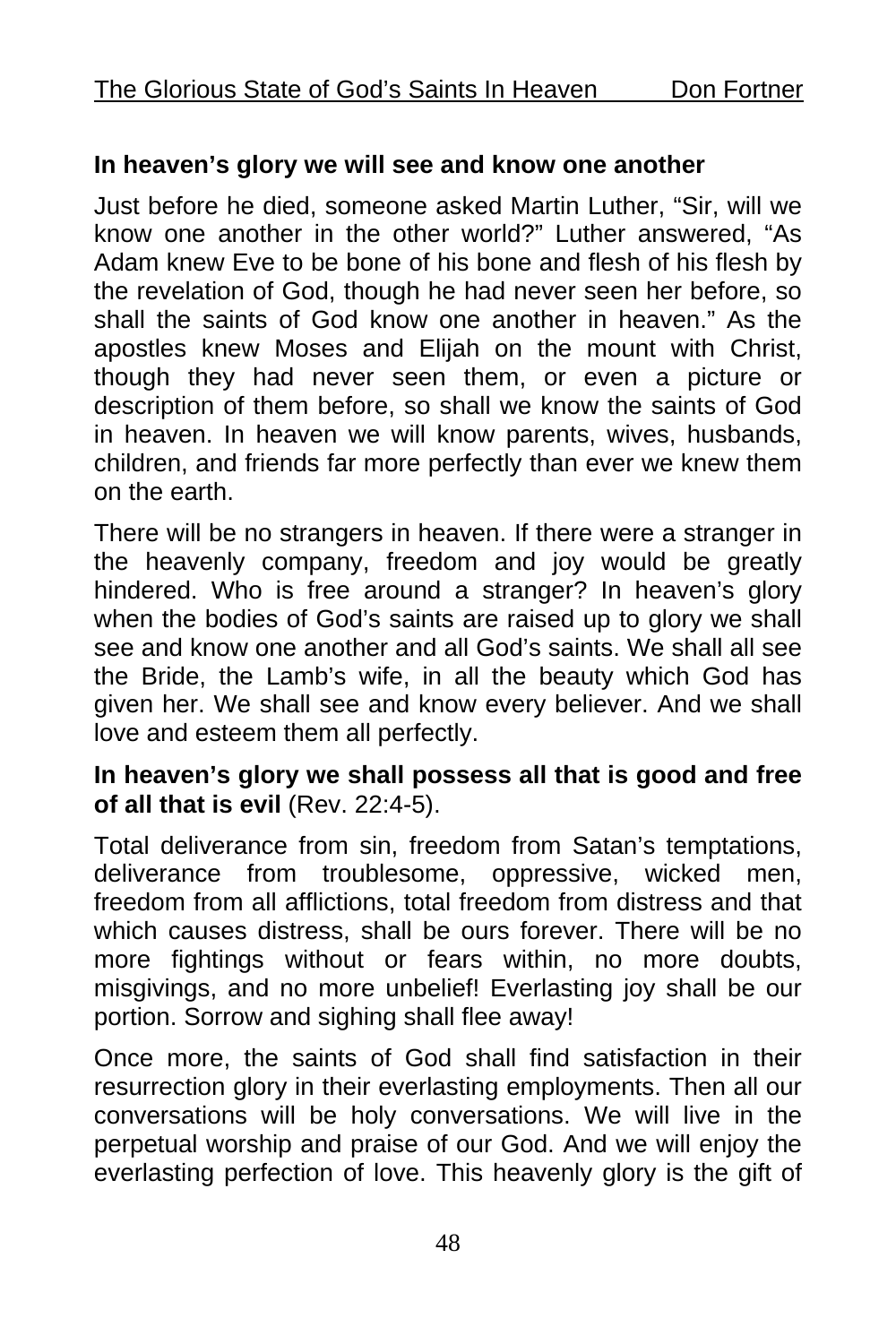God's pure, free grace in Christ. If we look for such great and glorious things in the world to come, it ought to affect the way we live upon the earth now (2 Pet. 3:11, 14; Col. 3:1-4). Such a hope of glory ought to inspire in us the utmost consecration to our Lord Jesus Christ.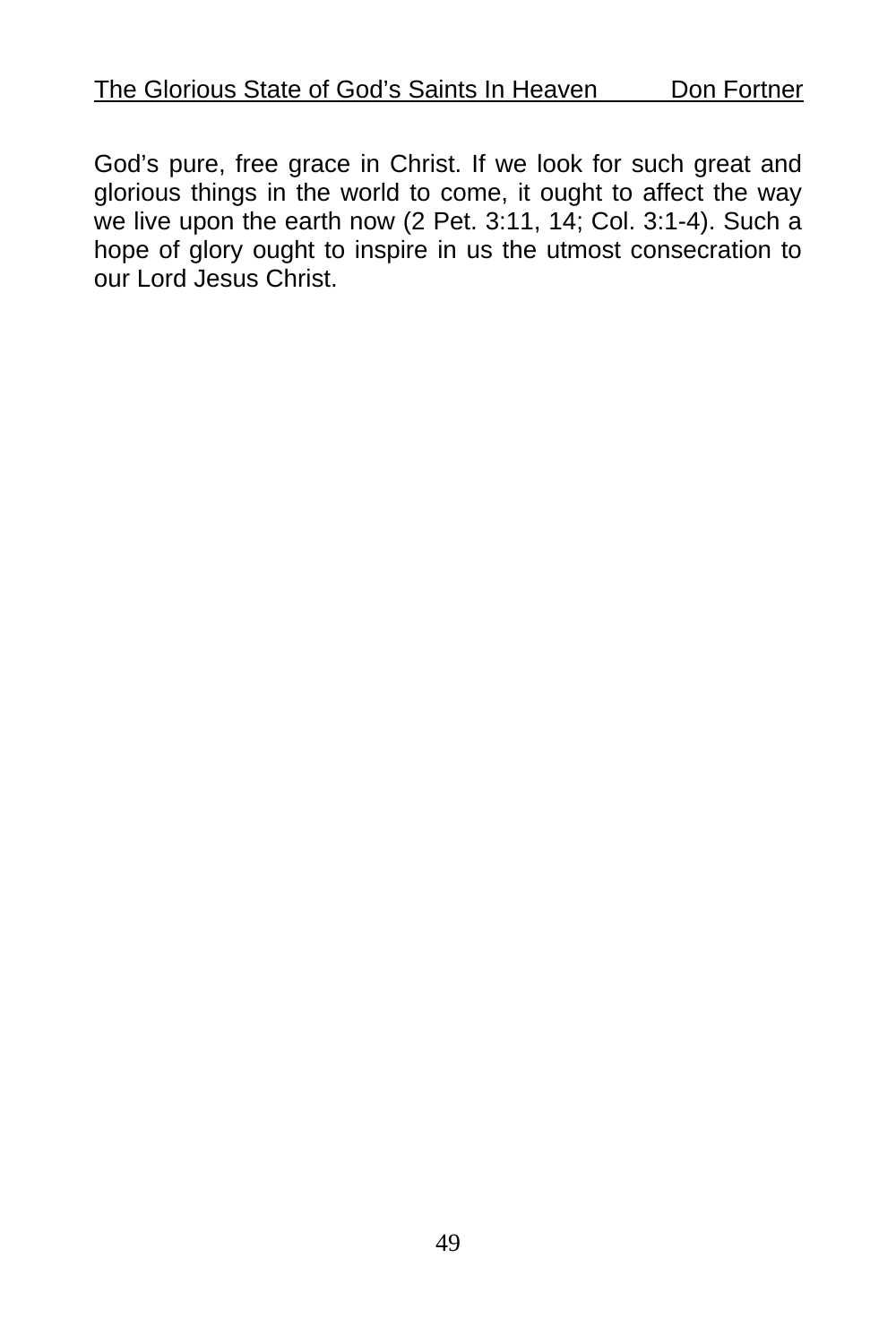## 6

# **"Blessed Are The Dead, Which Die In The Lord." Revelation 14:12-13**

How often we have stood by the bed of a dying friend or relative. Our hearts ache to lose any who are dear to us. We hurt for the husband or wife, parents, children, and others who will miss the love, companionship, and aide of the faithful one who is passing out of this world. Yet, as we watch our friends leave this world of sin and sorrow, knowing that they are entering into heaven's everlasting glory, knowing that they are falling asleep in the arms of their Savior, we say, "Blessed are the dead, which die in the Lord."

When John heard those words from heaven, he did not have such a picture before him. Far from it. John had in his mind pictures of men and women dying in tormenting circumstances as martyrs. He had before him the picture of those dying because they worshipped Christ and received not the mark of the beast, neither in their foreheads nor in their right hands, men and women who were put to death because they would not deny Christ and his gospel. He says, with regard to those who died upon the rack in a loathsome dungeon, those who were burned at the stake, those Anabaptist drowned in the Piedmont, and all those countless martyrs who have been tortured to death for their faith in Christ - "Blessed are the dead which die in the Lord."

C. H. Spurgeon stated the matter beautifully. "Wheresoever on this earth, whether among the snows of Piedmont's valleys or in the fair fields of France, saints have died by sword or famine, or fire or massacre, for the testimony of Jesus, because they would not bear the mark of the beast…this voice is heard sounding out of the third heaven, 'Blessed are the dead which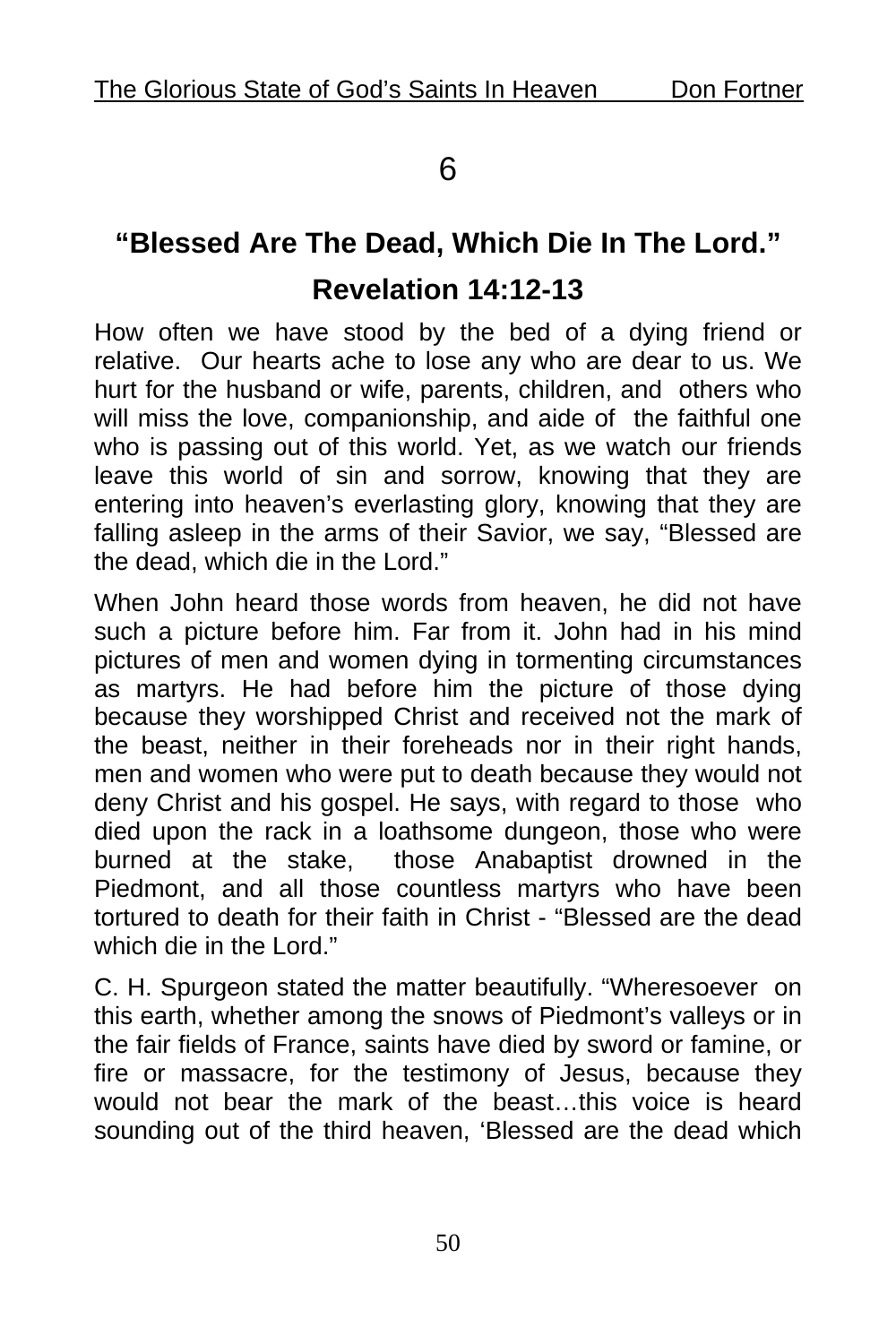die in the Lord.' 'Precious in the sight of the Lord is the death of his saints' (Psa. 116:15)."

Those who die in the Lord have entered into a state of eternal blessedness. The death of a believer is precious to God and blessed to him. It does not matter when a believer dies, where he dies, by what means he dies, or under what conditions he dies. The blessedness of the believer's death is that he dies in the Lord.

I once heard Pastor Henry Mahan relating a conversation he had with an old man in his congregation before service one evening. The aging saint said to his pastor, "I'd lots rather be going out of this world than coming in…We've got things backwards. We rejoice at the birth of a child and weep at the death of an old man. We ought to weep when a child is born into this world and rejoice at the death of the old man if he is in Christ<sup>"</sup>

Very, very soon, we must leave this world. "Is there not an appointed time to man upon earth? Are not his days also like the days of a hireling?" We would be wise to take our minds off the cares and troubles, as well as the joys and riches of this world and look across the brief sea of time to eternity, to that future world so surely, perhaps nearly, awaiting us. In this study, we will look at things from the believer's perspective - "Blessed are the dead which die in the Lord."

#### **Of whom are those words spoken**

The voice which John heard from heaven declared, "Blessed are the dead which die in the Lord from henceforth." That is to say, Those who die in the Lord are blessed, from the moment of their death, eternally. I want to know who those people are who die in the Lord, who are blessed forever. I want to be one of them. Who are they? Verse 12 tells us - "Here are the patience of the saints: here are they that keep the commandments of God, and the faith of Jesus."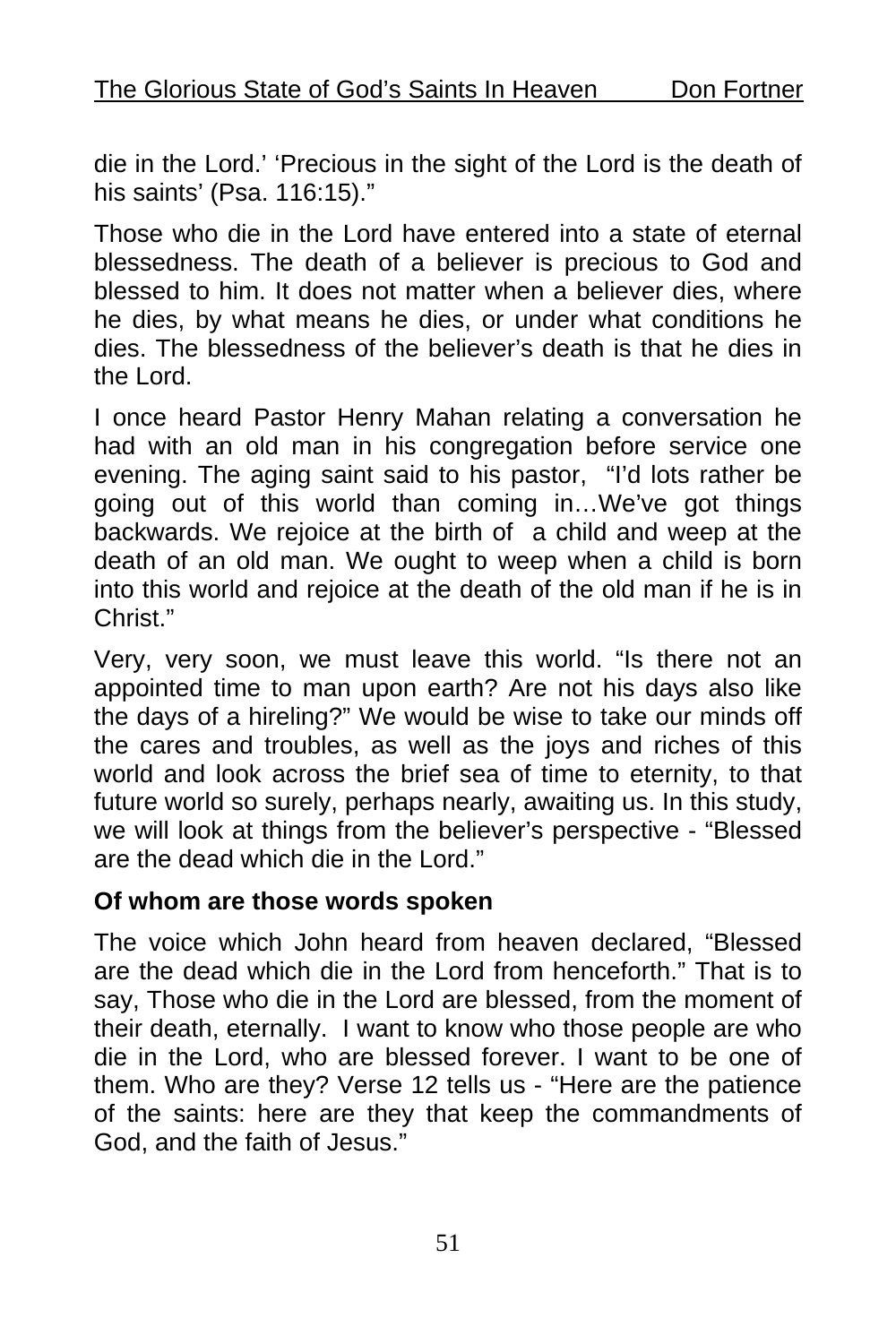Those who are blessed of God in death are the saints of God on earth.

Heaven is the land of saints. None but saints can enter therein. Since death does nothing to change a person's character, if we would be numbered among the saints in heaven we must be made saints on earth. Yet, by nature we are all sinners. How can sinners be made saints? Only a work of God's almighty grace can make a sinner a saint.

A saint is one who is holy. Nothing short of a work of God's own hand can transform an unholy man into a holy man. Nothing but grace can make a sinner a saint. That work of grace which makes hell bent sinners to be the saints of God is twofold: (1.) We must be redeemed by the precious blood of Christ. Our sins have to be put away. We must be justified, made righteous, by divine imputation (Rom. 3:21-24). Christ has done that for all who trust him (Tit. 2:14; Heb. 1:3; 9:26). (2.) We must be regenerated, set apart, sanctified, born again, and given a new nature by the Spirit of God (Eph. 2:1-9; Tit. 3:4-7). If we would enter into heaven, we must be made partakers of Christ's holiness (Heb. 12:14). Being sanctified by the grace of God, believers (saints) set themselves apart and consecrate themselves unto the Lord by faith in him, devoting themselves to him as willing bond slaves (Ex. 21:1-6; 2 Cor. 8:5).

Those who are blessed in death are those who live in the patience of faith –

"The patience of the saints." Believers are men and women of patience. They endure the troubles of life, the temptations of Satan, and the trials of faith with the patience of faith. The word "patience" here means "endurance." Those who are crowned in heaven endure their crosses on earth. Many who would be saints, when they are faced with a cross, exchange sainthood for ease. God's saints do not give up. They endure. They patiently run their race in faithfulness (Heb. 12:1). They patiently endure adversity in faithfulness (Lk. 21:19). They patiently wait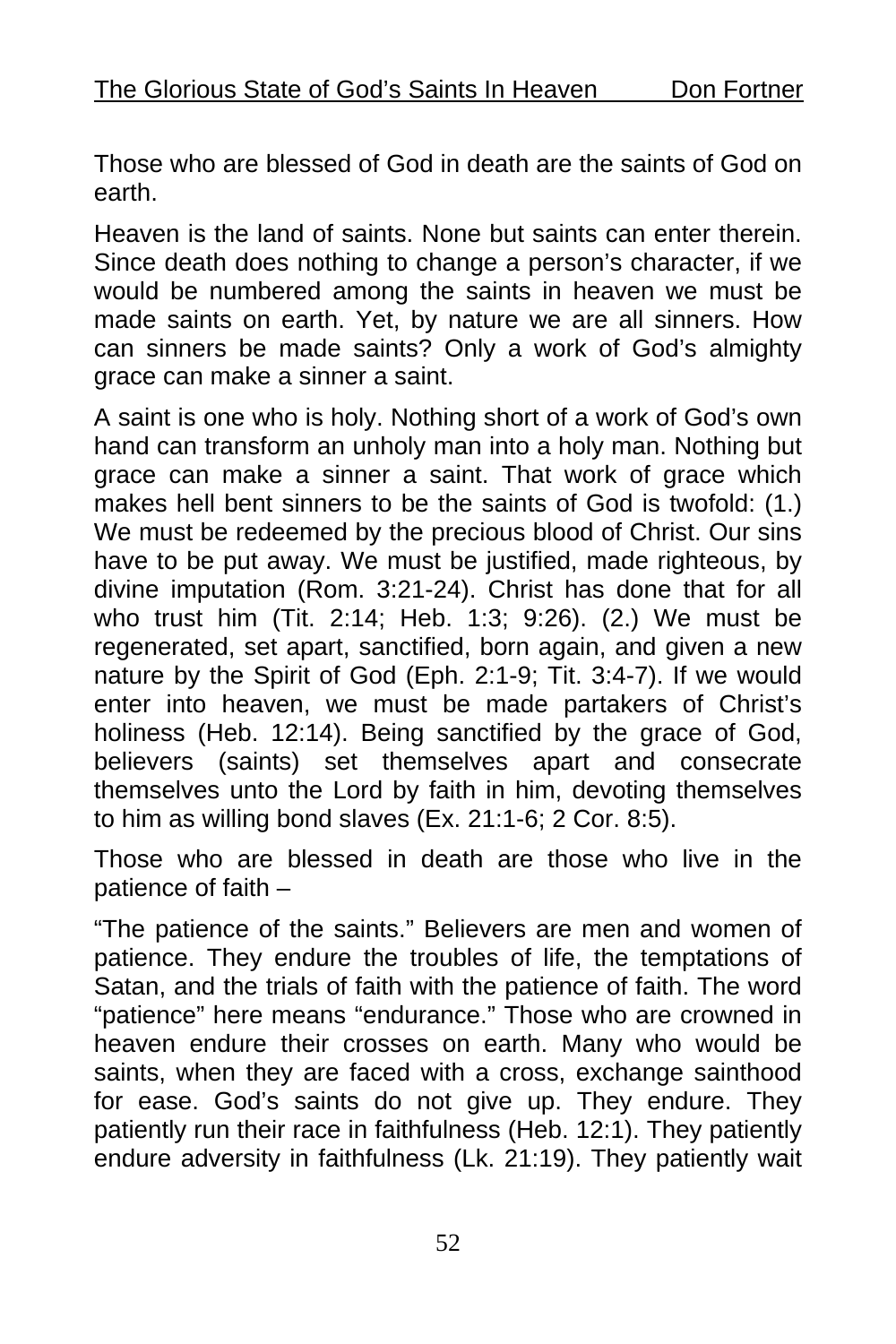for Christ in faithfulness (Rom. 8:25; Heb. 10:36). The basis of this patience is the Word of God (Rom. 15:4).

Those blessed in death are those who keep the commandments of God in life.

We know that John is not saying, "Obedience to the law is a condition for salvation." We read in God's book, "By the deeds of the law shall no flesh be justified in his sight" (Rom. 3:20). Salvation is by grace alone. Legal works have nothing to do with it (Rom. 11:5-6; Gal. 5:1-4). John is not suggesting that believers are to put themselves back under the yoke of the Mosaic law, "because we are not under law but under grace" (Rom. 6:15). What John is telling us is that the believer, the child of God, the saint of God, is one whose life is governed by God's Word (1 John 5:1-4). The believer is one who lives by the rule of God's Word. He keeps the commandments of the gospel (1 John 3:23-24), obeys God from a principle of love and gratitude, and keeps and observes the ordinances of Christ. To the believer nothing revealed, taught, or commanded by his Lord is non-essential. He counts every word from God precious.

Those who are blessed in death are, "They that keep the faith of Jesus."

God promises salvation, eternal life, everlasting, heavenly blessedness to those who persevere in faith (Col. 1:21-23; Heb. 3:6, 14; 10:38). All true believers perseverance in the doctrine of faith (The Gospel) and in the grace of faith ( Matt. 10:22). This faith is called, "the faith of Jesus," because it is the faith which Christ gives and the faith of which he is the Object.

Those who are blessed in death are men and women who are "in the Lord."

That is the great, essential, all-telling point. Those people could not have died in the Lord had they not lived in the Lord. Settle this matter now - Are you in Christ? Is he all your salvation and all your desire? Are you hanging upon him as a coat hangs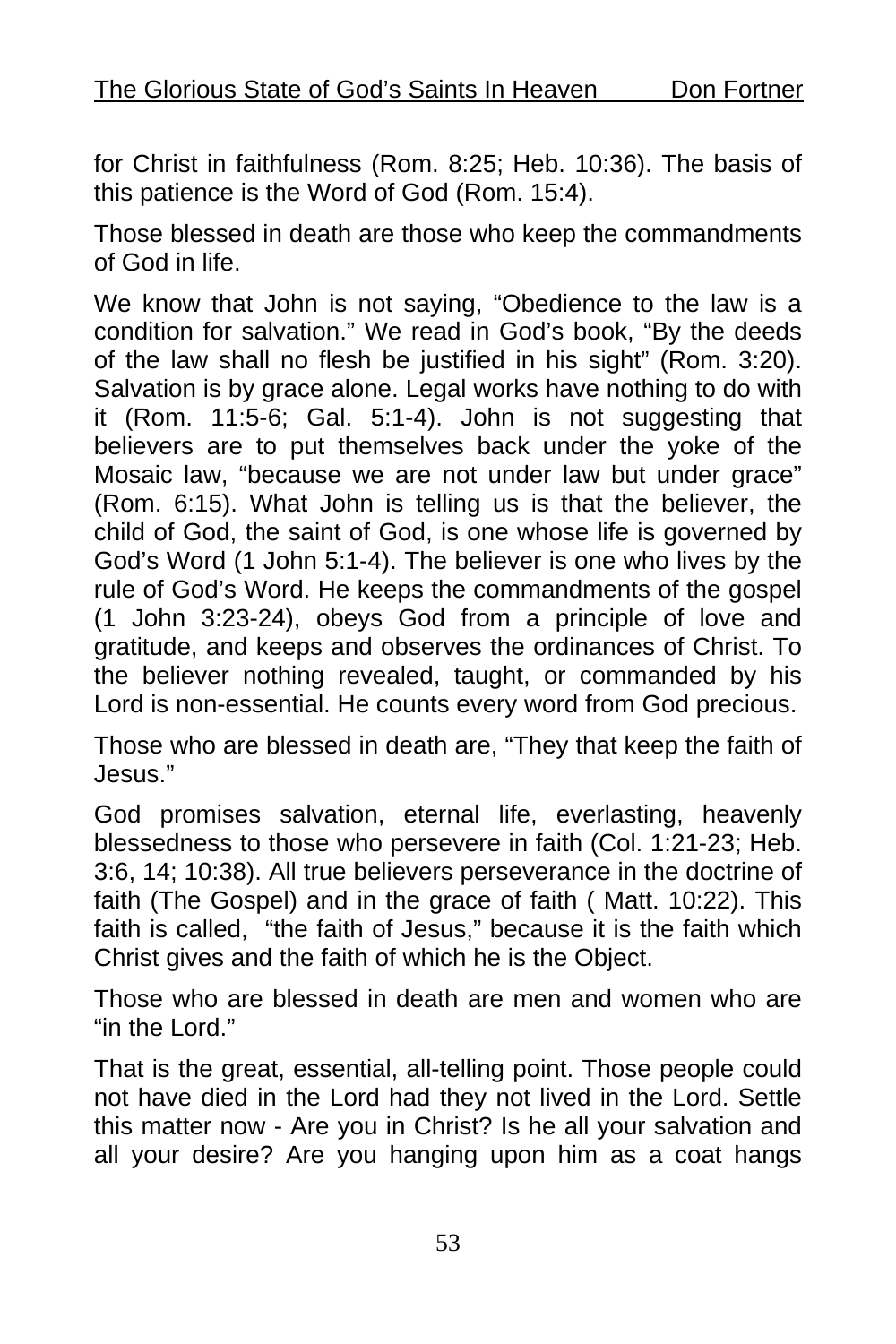upon a nail? Are you in the Beloved? Are you in Christ by the vital union of faith, as branches are in the vine? Blessed indeed is that man, that women who is in Christ! If you are in Christ, you are accepted of God; for we are "accepted in the Beloved." If you are not in Christ, you cannot be accepted at all.

To be in Christ is to live upon him by faith, drawing life and grace from him. The Scriptures speak of us being grafted into Christ (Rom. 9:24). Wherever a branch is grafted into a tree, two cuts must be made, one in the tree and one in the branch. So it is with those who are grafted into Christ. He was wounded to death as our Substitute, and every believer is cut in his heart in Holy Spirit conviction. The wounded sinner is bound to the wounded Savior by the Holy Spirit and draws life from him. To be in Christ by faith is to have evidence and proof that God has put you in Christ by grace (Heb. 11:1).

Roll this thought over in your heart. If you trust Christ, God has put you in Christ. To be in Christ is to be in his heart as a bride is in the heart of her husband, In his hands as your Surety, in his loins as your Representative before God, in his fold as your Shepherd, and in his body as your Head. To be in Christ is to be saved forever and kept in absolute security.

Once in Christ, in Christ forever! None from Him our souls can sever.

While His power and grace endure, All who trust Him are secure.

Of whom are these words spoken? "Blessed are the dead which die in the Lord." They are spoken to God's saints, to those who live in patience, to those who keep the commandments of God, to those that keep the faith of Jesus, to those who are in the Lord.

#### **What is the blessedness of believers in death?**

Obviously, I cannot begin to tell that which eye has not seen, ear has not heard, and the heart of man has not imagined,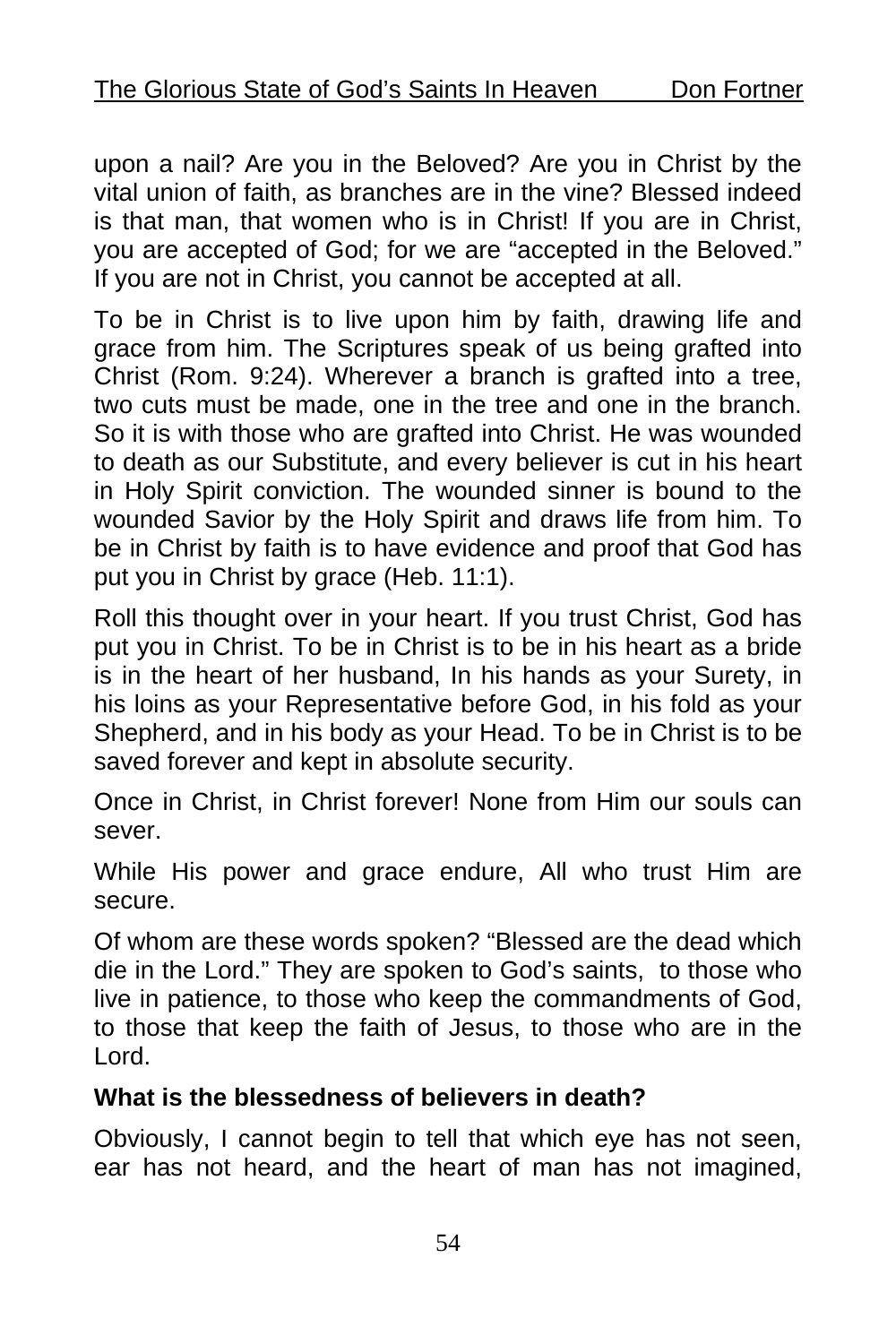which God has prepared for them that love him. The blessedness of heavenly glory is infinitely greater than our feeble minds can imagine. But John does reveal, by divine inspiration, something of that blessedness awaiting every believer at death. "Blessed are the dead which die in the Lord from henceforth: Yea, saith the Spirit, that they may rest from their labors."

#### **The believer is blessed in his dying, no matter how, when, or where he dies.**

We have abundant evidence of this fact in the Scriptures. Both Job and Paul were blessed in the prospect of death (Job 19:25- 27; 2 Tim. 1:12; 4:6-8). David and Stephen were blessed in the experience of it (2 Sam. 23:5; Acts 7:56-60). Indeed, every sinner saved by grace shall be blessed of God in the event of death - "To be absent from the body is to be present with the Lord."

#### **God's saints are forever blessed after they die - "From henceforth" (2 Cor. 5:1-9).**

"God shall wipe away all tears from their eyes." Once we have left this world, we shall have forever left behind us every remnant and consequence of sin. In the glory land, there shall be "no more weeping, no more sorrow, and no more pain," because there shall be no more sin.

#### **Once we have dropped this robe of flesh, we shall rest from our labors.**

I do not to understand this to mean that the saints of God in heaven have no more service to render to Christ. Not at all. Heaven is a place of unending service, service. But there we shall rest from the labor service. In heaven's glory, there will be no ignorant ones to teach, no erring ones to rebuke, no despondency to comfort, no weaknesses to strengthen, no error to oppose, no needy ones to help, no enemies to engage, no fences to mend, no strife to heal, no sick ones to visit, no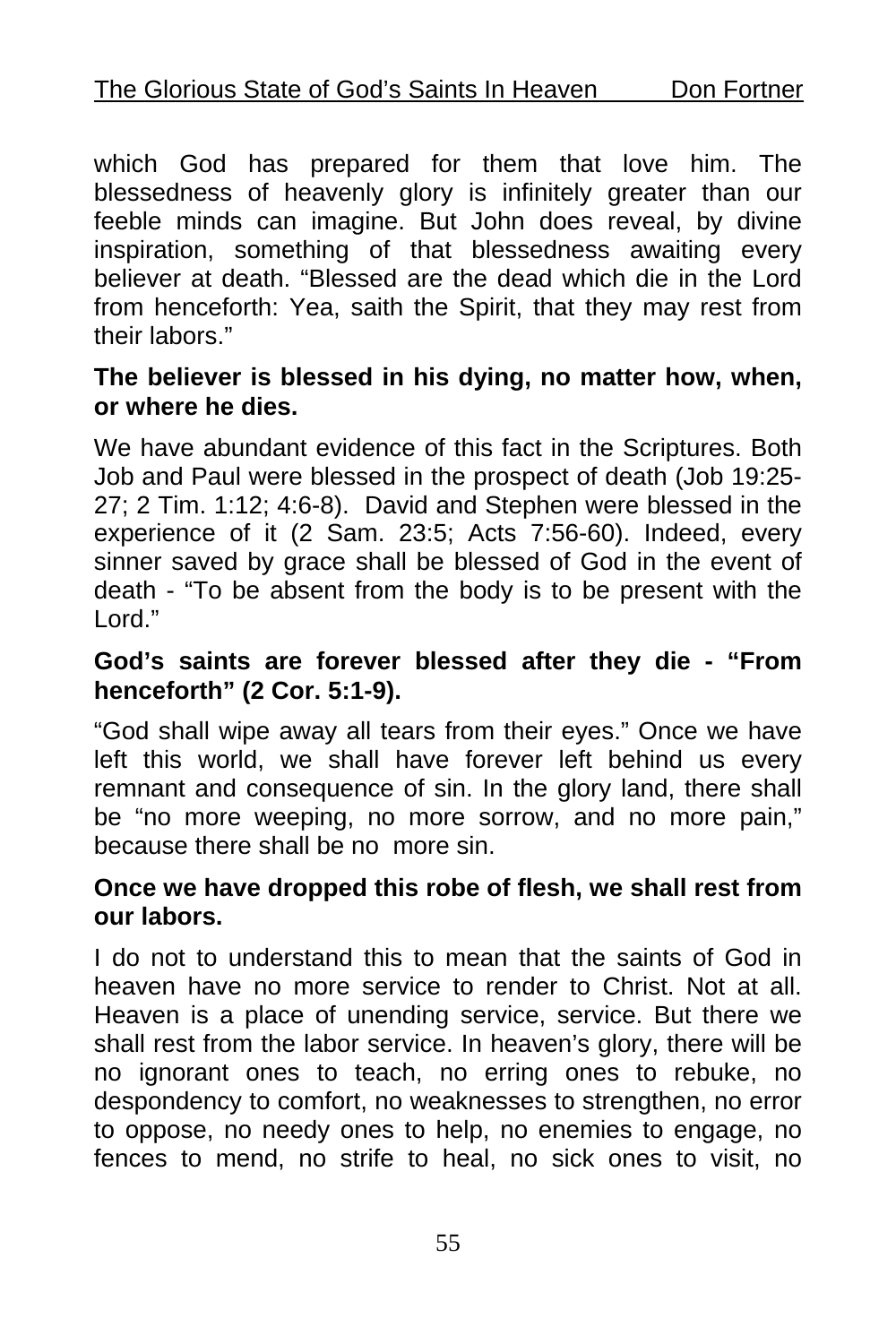bereaved ones to console, no straying ones to correct, no sinners to convert, and no tears to dry. We shall rest from our labors.

The word translated "labors" has the idea of woe attached to it. It could be read, "they rest from the woes of their labors." In this world, all that we do for Christ has a certain measure of woe connected with it. When John says, we shall rest from our labors, he means that we shall rest from all the toils, sorrows, faults, discouragements, and disappointments connected with our labor in this world. "Blessed are the dead which die in the Lord from henceforth: Yea, saith the Spirit, that they may rest from their labors; and their works do follow them."

#### **What do the believer's works have to do with his eternal, heavenly blessedness?**

We know that our inheritance in heaven is the free gift of God's grace to which we have been predestinated, which Christ purchased for us with his own blood, and which Christ has claimed for us as our Representative (Eph. 1:11, 14). We are heirs of God and joint-heirs with Christ. All the glory and blessedness that Christ possesses in heaven today as the Godman, as our Surety, shall be ours forever by grace (John 17:22). Nothing in this heavenly blessedness is earned or merited by or given to us upon the basis of our works. It is all of grace. Yet, the text says, "And their works do follow them." What does that mean? What do our works for Christ on earth have to do with our blessedness with Christ in heaven?

Our works do not go before us, as a forerunner, to prepare a place for us in heaven. Christ is our Forerunner. He went to prepare a place for us. Our works merit nothing from God, but wrath and death, because our best works are but sin. Our works do not come beside us as a ground of confidence and acceptance with God. The wicked lean upon their works, boast of their works and plead with God for acceptance upon the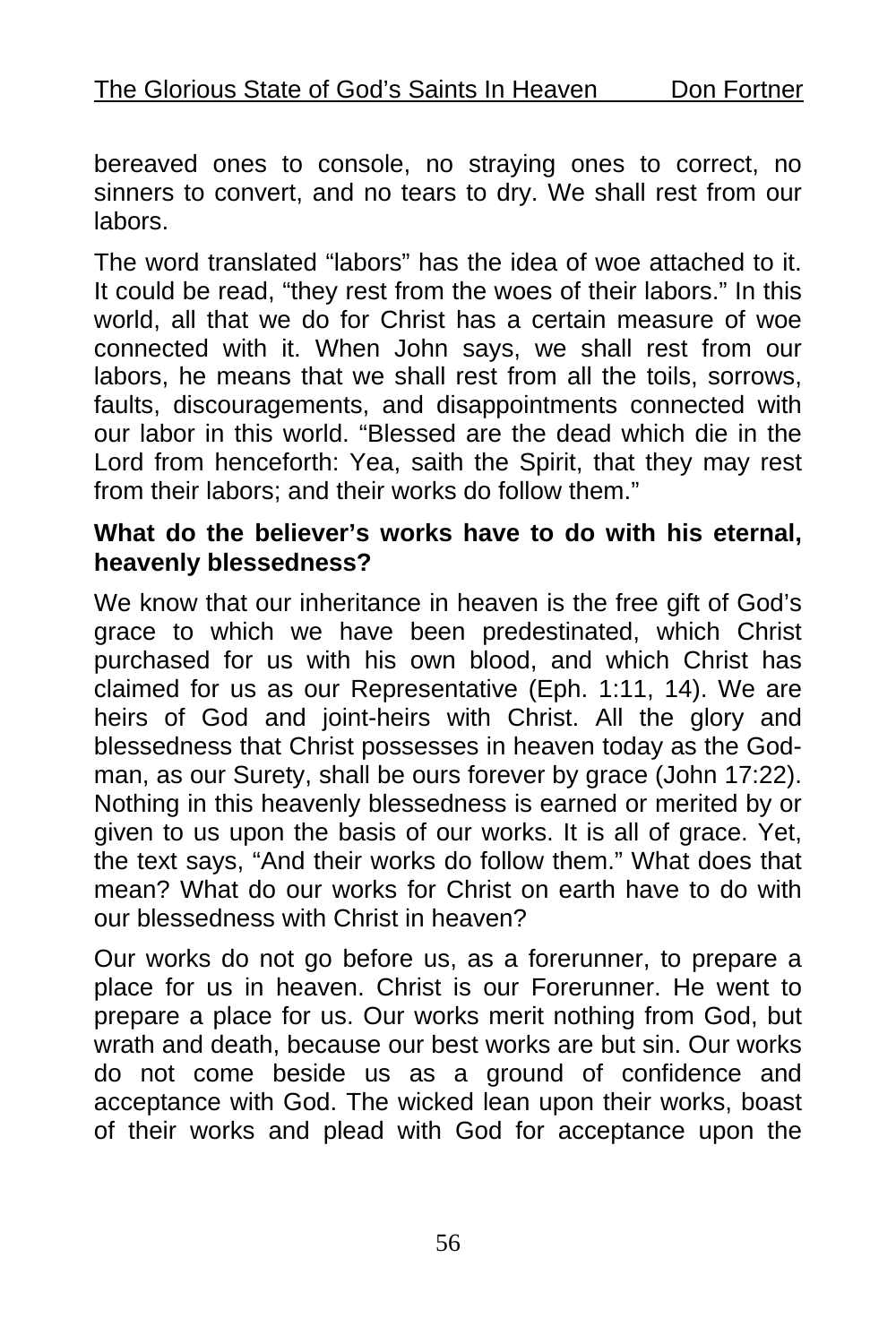basis of their works (Matt. 7:22-23). The righteous are unaware of any good works performed by them (Matt. 25:34-40).

However the works of godly men and women are not insignificant or unimportant, as many seem to think - **"**Their works do follow them.**"** That simply means that the fruits of their works follow them in the earth and follow them into heaven. What a blessed promise this is! Those who are the beneficiaries of the believer's works follow them to heaven. Children follow their parents who taught them the gospel in the path of faith to heaven. Hearers follow their pastors who have faithfully preached Christ to them both in the church below and into the Church of the above. Multitudes who never met on earth will follow humble saints into heaven, who faithfully served Christ on earth, but never thought they did anything of any usefulness to anyone.

Blest are the dead that die in Christ, For they are with Him now! The glories they now have in heaven No mortal here can know.

Soon as the ransomed soul is freed From this poor, mortal frame, Before we know its gone, it is With Christ, praising His name!

Faith tries, but here cannot quite see The things God has prepared For those He chose, redeemed, and called, Who now in heaven appear.

We'll now rejoice this much to know – They are completely blest! Freed from all sorrow, pain, and sin, With Jesus Christ they rest!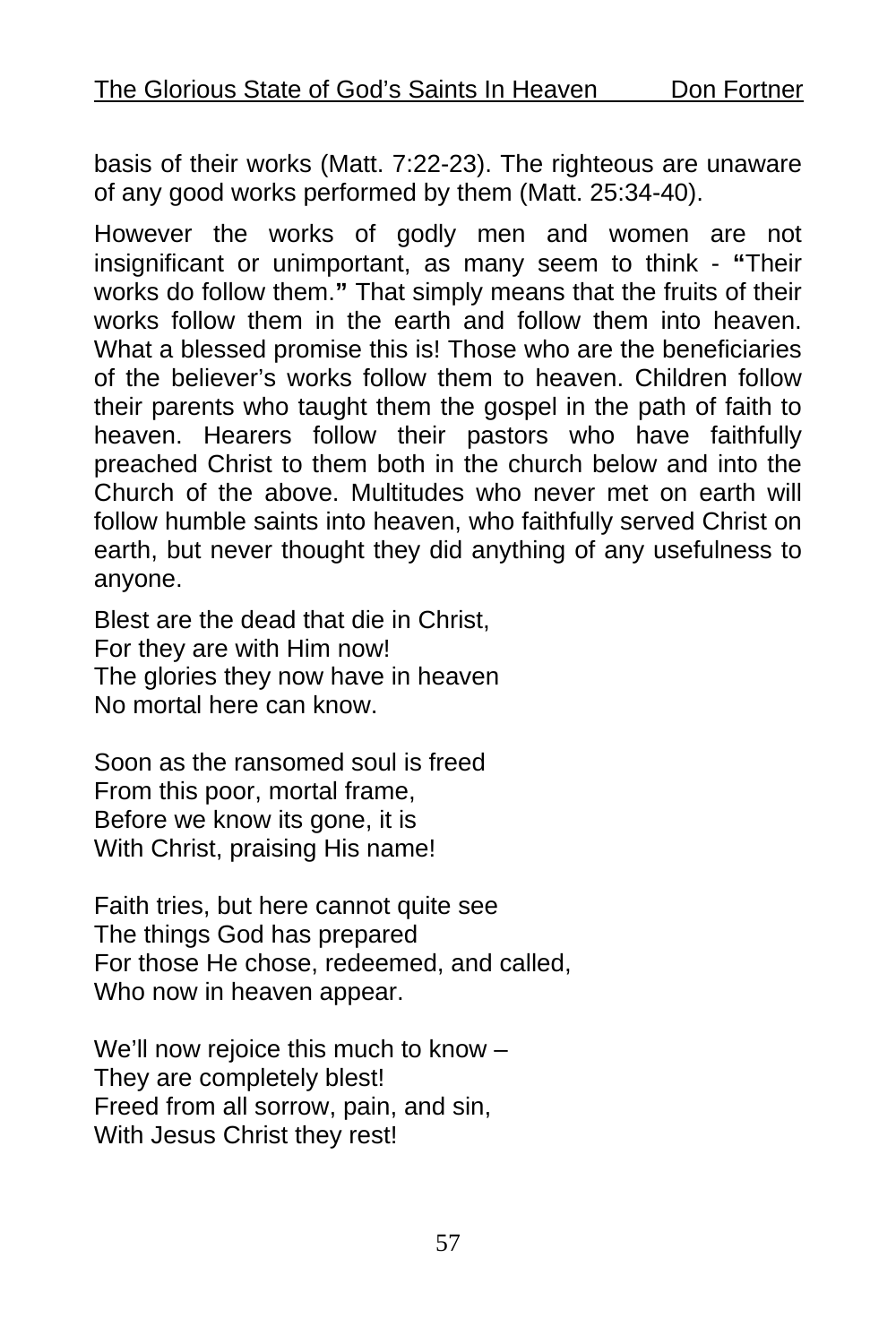Our friends their Savior fully see And all His glory share! Let us be followers of the Lamb; And we will join them there!

"Blessed are the dead which die in the Lord!"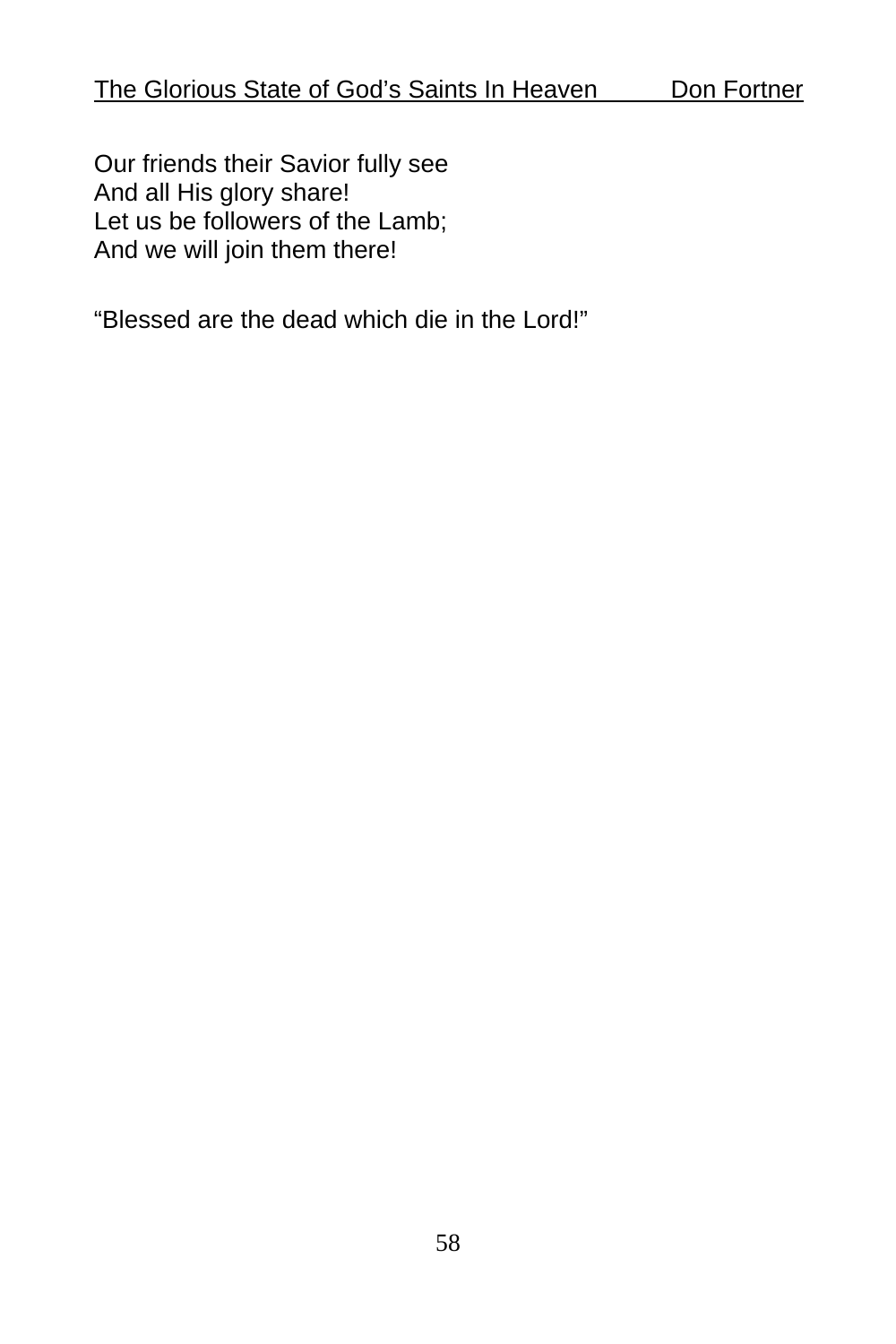#### 7

## **"Heirs Of God"**

## **Romans 8:17**

Every line in this chapter Is a text bursting with meaning. It seems to be an inexhaustible mine overflowing with glorious gospel truth. Every word seems to echo "Grace!" "Grace!" "Grace!" Everything directs our thoughts to the grace of God and shows forth the glory of God. Starting at verse one, Paul sets before us a golden ladder. Each step seems to ascend higher and higher. From justification, he rises to regeneration. From regeneration, he rises to sanctification. From sanctification, he rises to glorification. In glorification, he declares God's elect to be "heirs of God and joint-heirs with Jesus Christ!" To all who believe on the Lord Jesus Christ there is the promise of an inheritance that is incorruptible, eternal, undefiled, and "fadeth not away." What can this mean? What is itto be an heir of God?

Without question, this inheritance is the only inheritance worth having. Any other inheritance is unsatisfying and disappointing. The riches of this world, for which men labor so feverishly, are sure to bring with them many cares. They can never cure an aching heart, ease a troubled conscience, or relieve the burdens of a guilty soul. The riches of this world cannot prevent sickness, bereavement, separations, and death. They cannot even secure temporary happiness or domestic tranquillity; but there shall never be any disappointment among the heirs of God in heaven,

The inheritance spoken of here is the only inheritance that can be kept forever. All others must be left at the hour of death, if they have not vanished before. Howard Hughes carried no more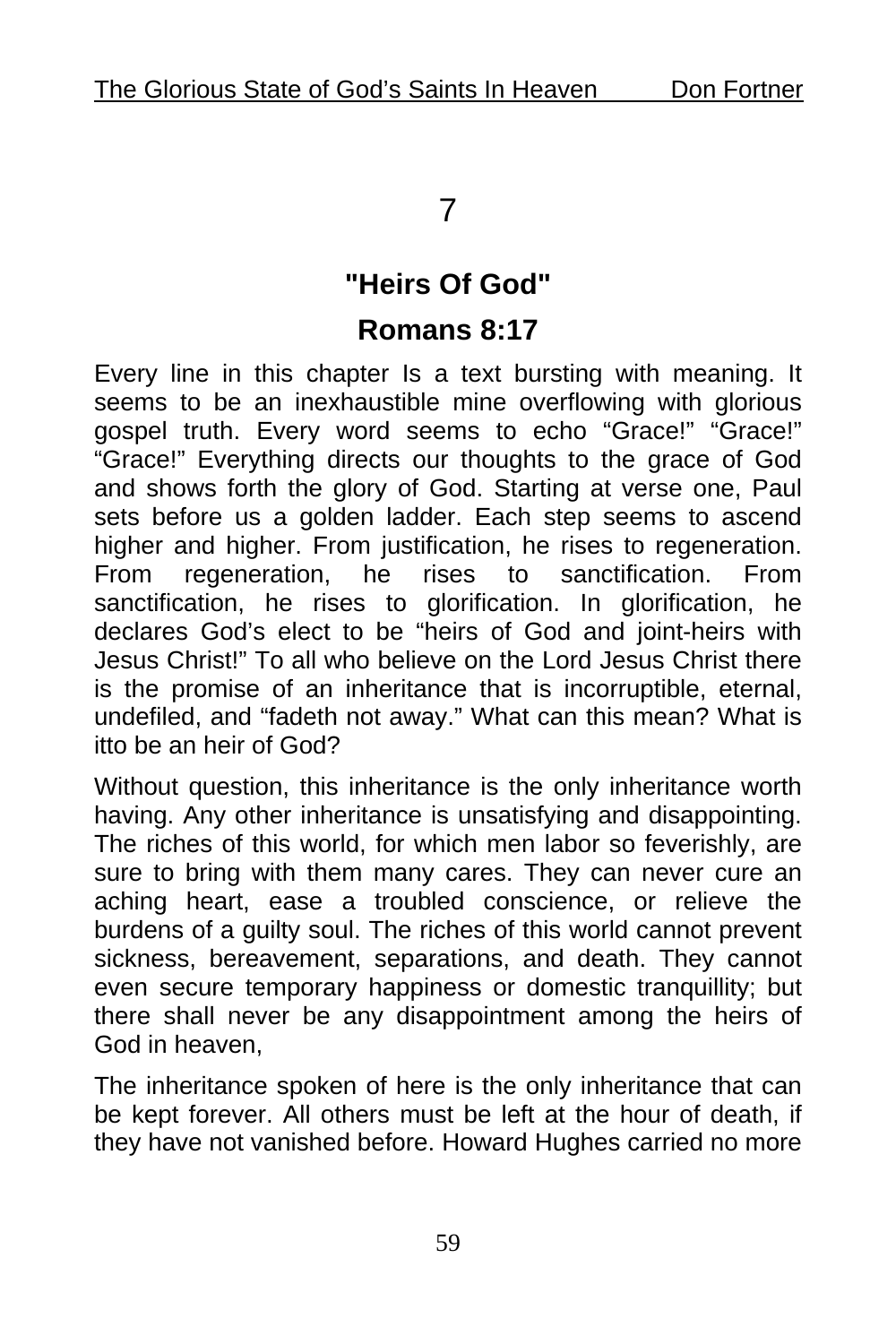with him to the grave than Lazarus. That is not the case with the heirs of God. Our inheritance in Christ is eternal (Heb. 9:15).

The inheritance awaiting God's saints in glory is the only inheritance there is which is within the reach of all who desire it. Most people in this world will never be able to obtain great wealth or attain greatness, no matter how hard they strive for them. Yet, glory, honor, and eternal life are set before sinners in the gospel and freely given to all who accept them on God's terms. "Whosoever will" may be an "heir of God and joint-heir with Jesus Christ!" Yes, all who trust Christ are the children of God; and all who are the children of God are "heirs of God and joint heirs with Jesus Christ."

#### **All who are children of god are heirs of god.**

"If children, then heirs." If we are the children of God, then we are the heirs of God. If we are not God's children, then we are not God's heirs. Shocking as it is for many to be informed of it, the fact is, not all people are the children of God. We are all God's creatures; but we are not all God's children. This heirship does not come as the result of natural creation or family descent. The Holy Spirit does not say, "If creatures, then heirs," or "If children of Abraham, then heirs." Grace does not run in bloodlines. Grace is the free gift of God (John 1:12-13; Rom. 9:7-13). Neither human merit nor religious rituals are the basis of heirship (Gal. 4:30; Rom. 4:9-12). It is not written, "If servants, then heirs," or "If circumcised or baptized, then heirs."

The Holy Spirit tells us plainly that the one condition of heirship with Christ is this - "If children, then heirs." Perhaps you ask yourself, "How can I know whether or not I am a child of God? How can I know whether or not I am born again, born from above?" God provides us with very clear answers to those questions. There is no guess work to this thing. Here are five characteristics of all who are children of God. If these things are true of us, we are the children of God, born again by almighty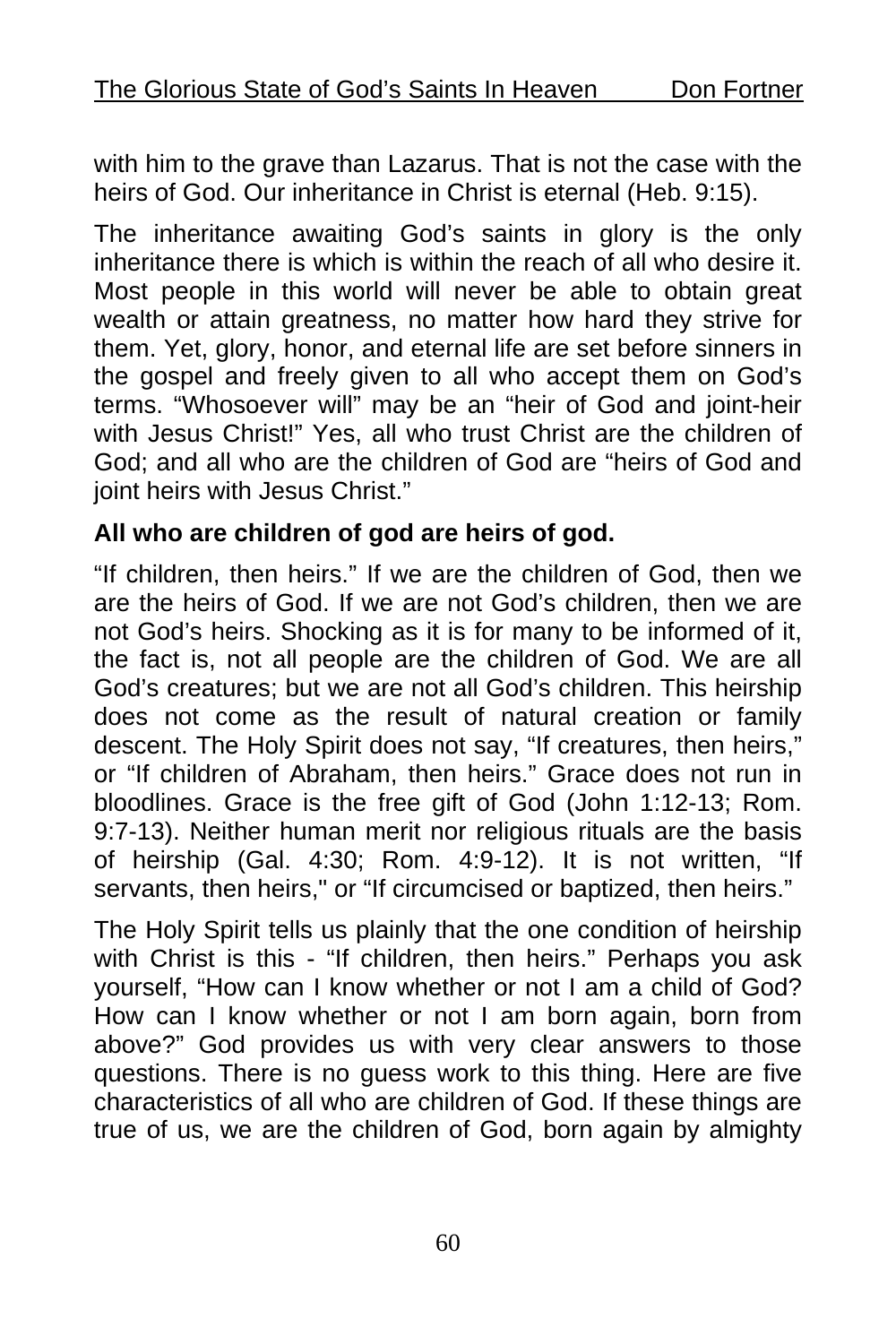grace, and heirs of God. If these things are not true of us, then we are yet "children of wrath even as others."

1. All who are born of God, all who are the children of God, all who are saved by the grace of God, all who are "heirs of God and joint-heirs with Christ," believe on the Lord Jesus Christ (John 1:12). If you trust the Lord Jesus Christ alone as your Savior and Lord, if you look to Christ alone for acceptance with God, your faith in him is the fruit and evidence of his work of grace in you (Heb. 11:1).

2. All who are the children of God are led by the Spirit of God (Rom. 8:14). The Holy Spirit leads those who are Christ's. There is a movement in their hearts, lives, and affections which they feel, though they may not be able to explain it, a movement which is always in the same direction. The Holy Spirit always leads us away from ourselves to Christ.. .Away from our sin to his blood.. .Away from our righteousness to his righteousness.. .Away from self-confidence to the confidence of faith in Christ...Away from our feelings to his Word...Away from our works to his work. The Spirit of God also leads believers by providence, through the counsel of the Word, and by the power of his grace. He guides them in the will of God, in paths of righteousness, and to the throne of grace.

3. All who are born again by the power and grace of God the Holy Spirit have the blessed liberty of the Sons of God (Rom. 8:1-4, 15). We have been delivered from that slavish fear of God which is caused by the guilt of sin and the terror of the law. We have been redeemed from that guilt that caused Adam to hide "himself in the trees of the garden" and made Cain "go out from the presence of the Lord." Though we fear God in the sense of holding him in the highest reverence, believers are no longer afraid of God in the sense of being terrified of him. Sinners though we are, we are not afraid of God's holiness, justice, and majesty. We see God now in the full glory of his holy Being and have peace, because we see him reconciled through the blood of his own dear Son. We see all his, glorious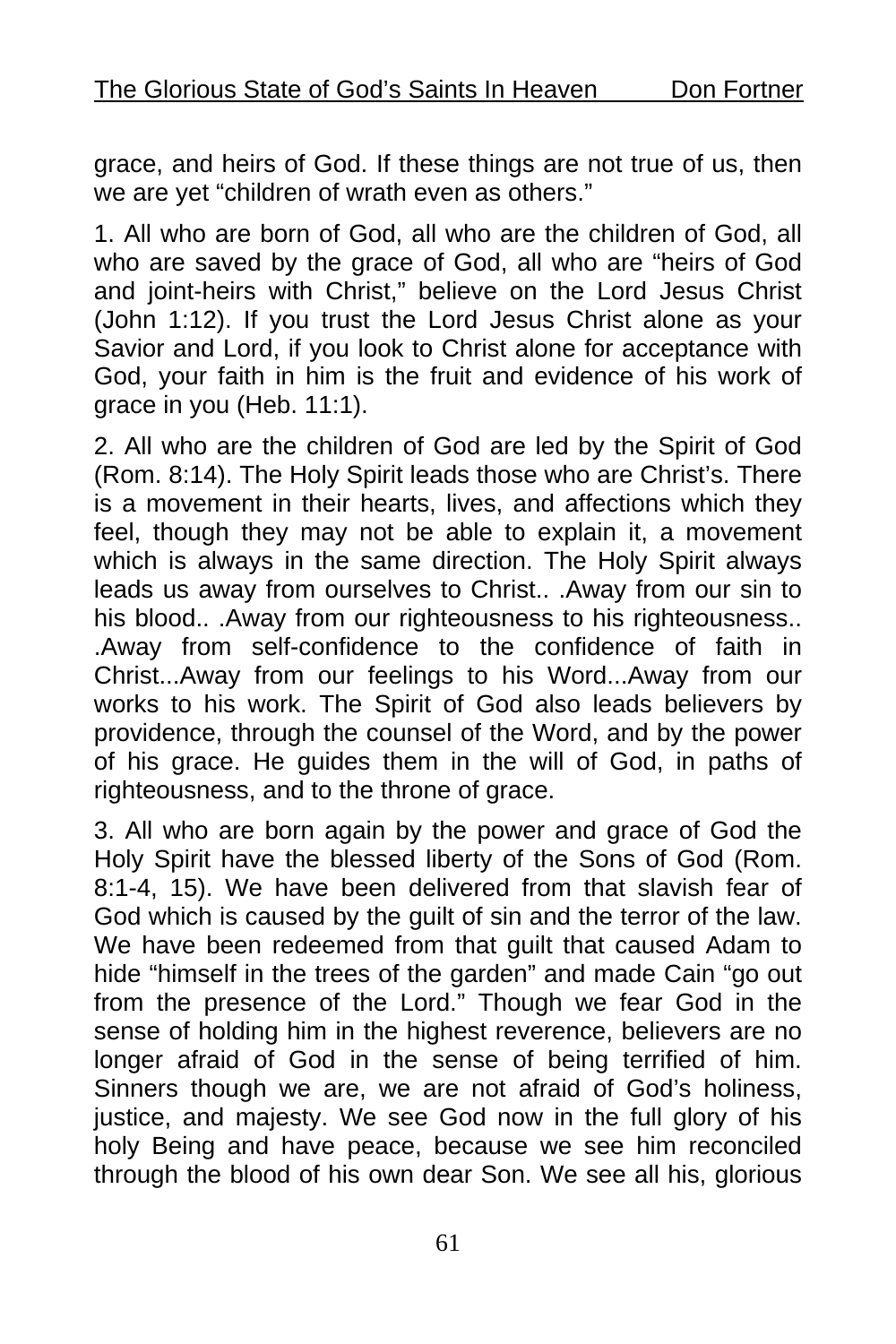attributes displayed and honored in the death of Chrjst as our Substitute We now draw near to God in prayer and speak to him with the confidence and peace of a child to hi's father. We noW serve the Lord our God, not out of a sense of fear, but from a sense of love and gratitude. We have exchanged the spirit of bondage for the Spirit of liberty. We have given up the spirit of fear for the Spirit of love. We have put off the spirit of obligation and put on the Spirit of gratitude. We have dropped the spirit of law and taken up the Spirit of grace.

4. All who are born of God, all who are the children of GOd have the witfless of the Spirit that they are the children of God (Rorn. 8:16; 1 Cor. 1:22; 2 Cor. 5:5; Eph 1:13; 4:30; 1 John 5:10). The Holy Spirit has sprinkled our hearts with the blood of Christ. The blood applied by the Spirit assures us that Christ is sufficient. He gives us witness by the Word, assuring us that our sins have been put away, that peace is restored, that heaven's door is opened before us, and that hell's pit is forever shut. We have, by the witness of the Spirit, what the world can never have - "A good hope through grace" **(2 Thess.** 

5. The sons of God voluntarily take part in the sufferings of Christ. It is written, "If so be that we suffer with him, that we may be also glorified together" (Rom. 8:17). All God's children voluntarily take up their cross and follow their Master. They "follow the Lamb withersoever he goeth," regardless of cost or consequence. All who are the children of God are the heirs of God; and...

#### **All who are the children of god are the heirs of god, for the same reason, to the same extent, and to the same fullness.**

Many believe that while all God's children are his heirs, some will inherit a scanty portion as naughty sons and daughters while others will have a large, honorable, and happy portion as obedient children. Nothing could be further from the truth. Our inheritance in heaven is not conditioned upon our works, be they good or bad, but upon our relationship to God. "If children,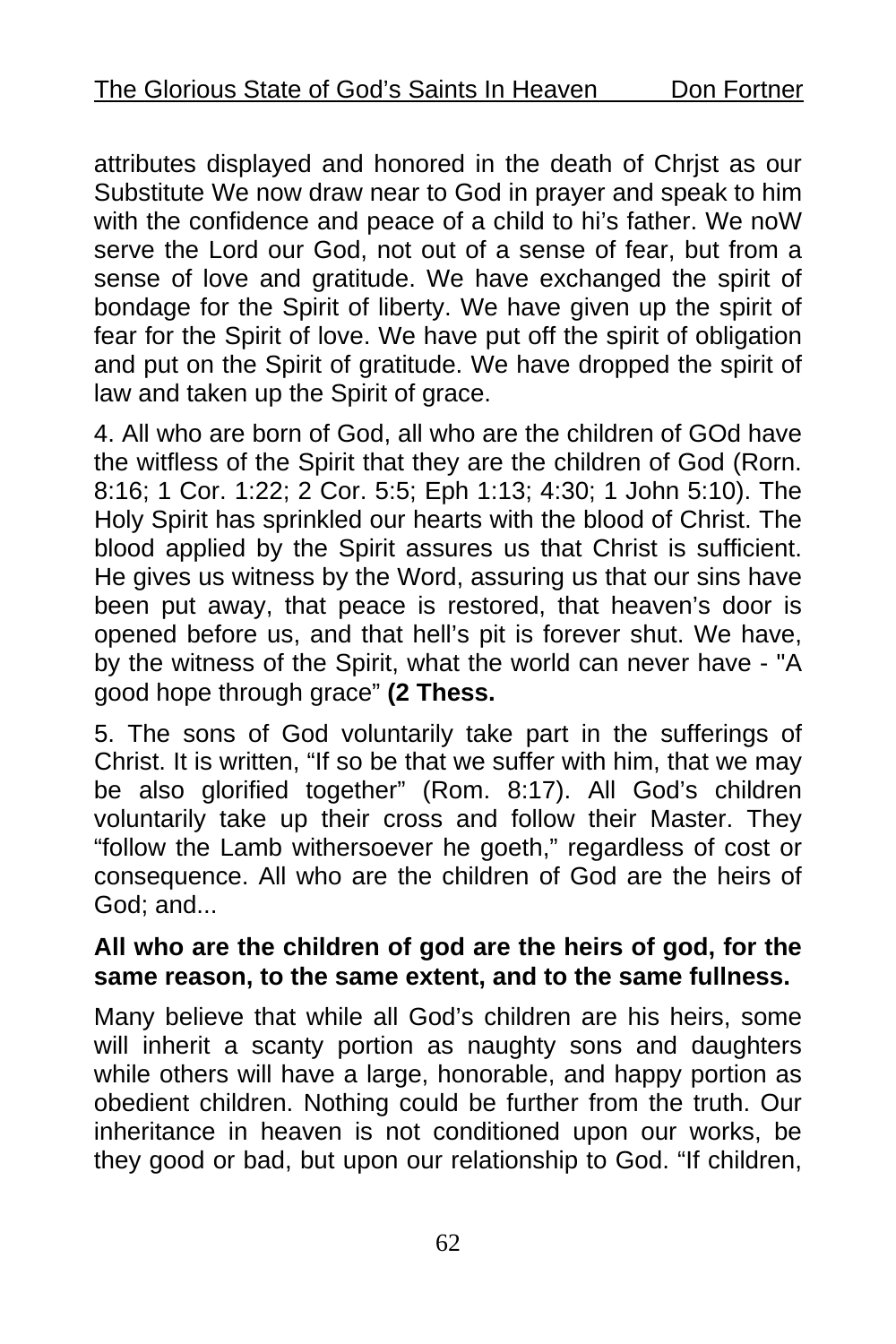then heirs!" The issue is determined by that word if. If we are the Lord's children, then no doubt can exist regarding our heavenly inheritance.

There is no such thing as degrees of reward in heaven. There are no slums in the heavenly Jerusalem. There are no uncrowned princes in heaven. Whoever he was who invented the doctrine of degrees of reward in heaven knew nothing about the doctrine of grace in the gospel. The whole system smacks of the popish doctrines of indulgences and purgatory. It is but another subtle system of works religion.

Not all of God's children are prophets, apostles, preachers, teachers, evangelists, or even well-instructed, eminent Saints. Not all are rich and influential in spiritual gifts and works. They are not all strong and useful; but they are all heirs of God and equally so. All are children of the same Father, loved with the same love, to the same degree. There are no degrees to our Father's love. All are blessed with the same blessings from eternity. Our Father will not take away what he has already given us; and he has already given us all things in Christ (Eph. 1:3). All are accepted upon the same grounds, for the same reason, to the same degree (Eph. 1:6). All are equally related to the Elder Brother, the Firstborn Son, the Lord Jesus Christ, through whom the inheritance comes. All have already obtained the inheritance in Christ representatively (Eph. 1:11; Heb. 6:20). There is no room for works in the system of grace (Rom. 11:8). Our glorification will no more be determined by our works than our election, redemption, justification, regeneration, and sanctification. Salvation is all of grace. If heavenly glory is the ultimate end of salvation (and it is), then our works have nothing to do with it.

#### **All believers are heirs of God**

The holy spirit describes all believers as "heirs of god." Think of the implications of that fact. Our inheritance is divinely great. This is what the Scriptures declare. "I-Ic that overcometh shall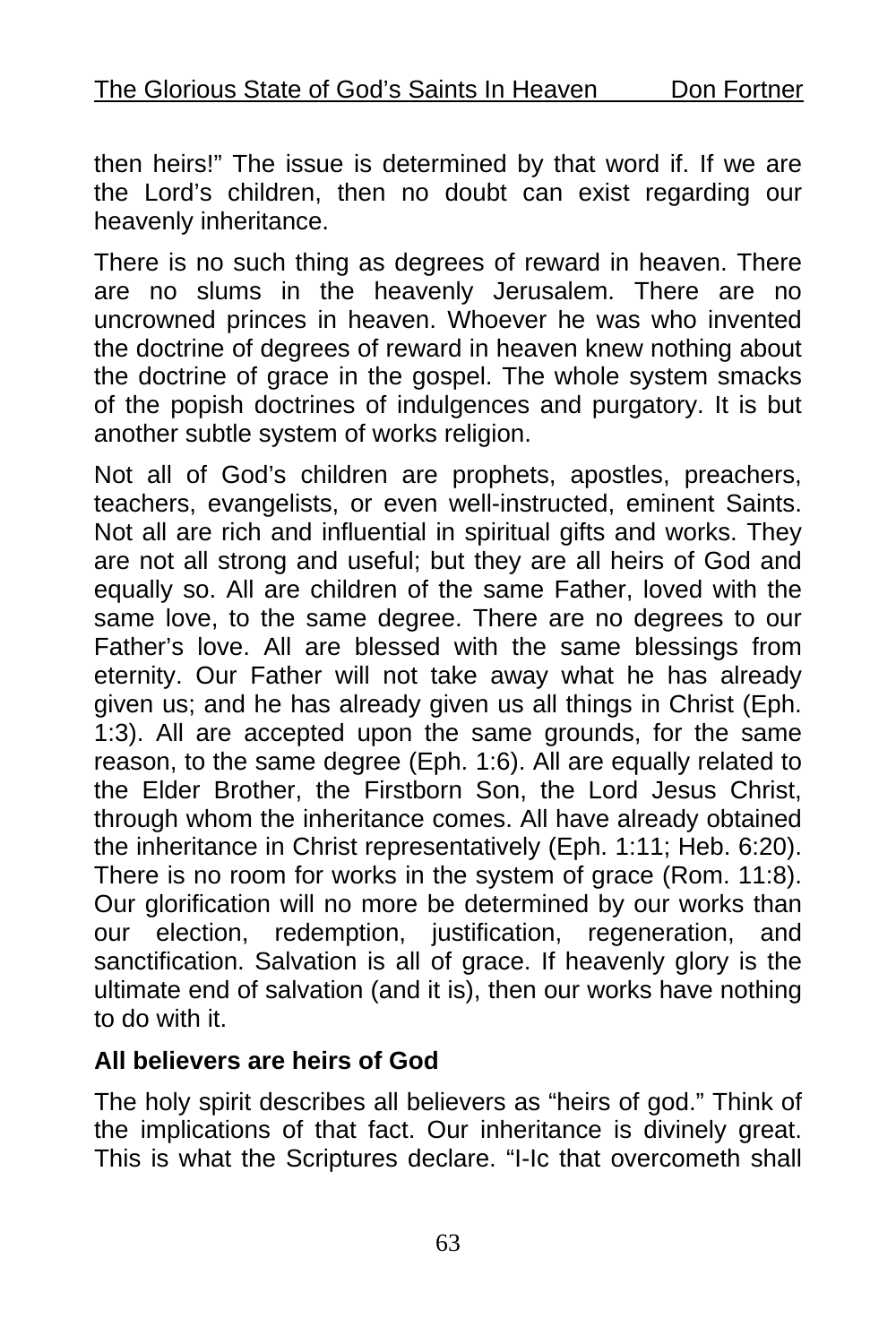inherit all things" (Rev. 21:7). "All things are yours" (2 Cor. 3:21). If we are the children of God, then we are...Heirs of God's Salvation (Heb. 1 :14)...Heirs of Eternal Life (Tit. 3:7)...Heirs of Promise (Heb. 6:17)...Heirs of the Grace of Life (I Pet. 3:7)...Heirs of Righteousness (Heb. 11:7).. .Heirs of the Kingdom (James 2:5). If we are heirs of God, our inheritance is an inheritance of infinite proportion, too. To be heirs of God is to be heirs of all that God possesses, heirs of all that he is, heirs of God himself, and heirs of all that Jesus Christ is as the Godman, our Mediator. He has given to all his elect all the glory that God the Father gave to him as the result of his perfect obedience to God as our Representative (John 17:5, 22).

#### **All believers are joint heirs with Christ**

Between christ and his people there subsists such a gloriously mysterious union that all believers are joint-heirs with christ himself. "if children, then heirs; heirs of God, and joint-heirs with Jesus Christ." This is grace indeed. God has pardoned us, received us into his house, adopted us as his sons, made us all his heirs, and has made us to be joint-heirs with his own dear Son. As justification is union and communion with Christ in his righteousness, sanctification is union and communion with Christ in his holiness, and glorification shall be union and communion with Christ in his Sonship.

Our inheritance with Christ is an inheritance worthy of the Son of God. What an inheritance that must be! It is such an inheritance as the Father reserves for and gives to his wellbeloved Son in whom he is well-pleased. Our worthiness to obtain this glorious inheritance is our union with the Lord Jesus Christ. Our only worthiness to approach God in any way, at any time, is Christ. In Christ every believer is worthy to obtain this inheritance (Col. 1:12). We have been made worthy by the work of God's free grace in Christ, who brought in perfect righteousness for us by his holy life and fully paid our debt by his sin-atoning death. Our everlasting inheritance in glory with Christ is a matter of absolute certainty. Our union with him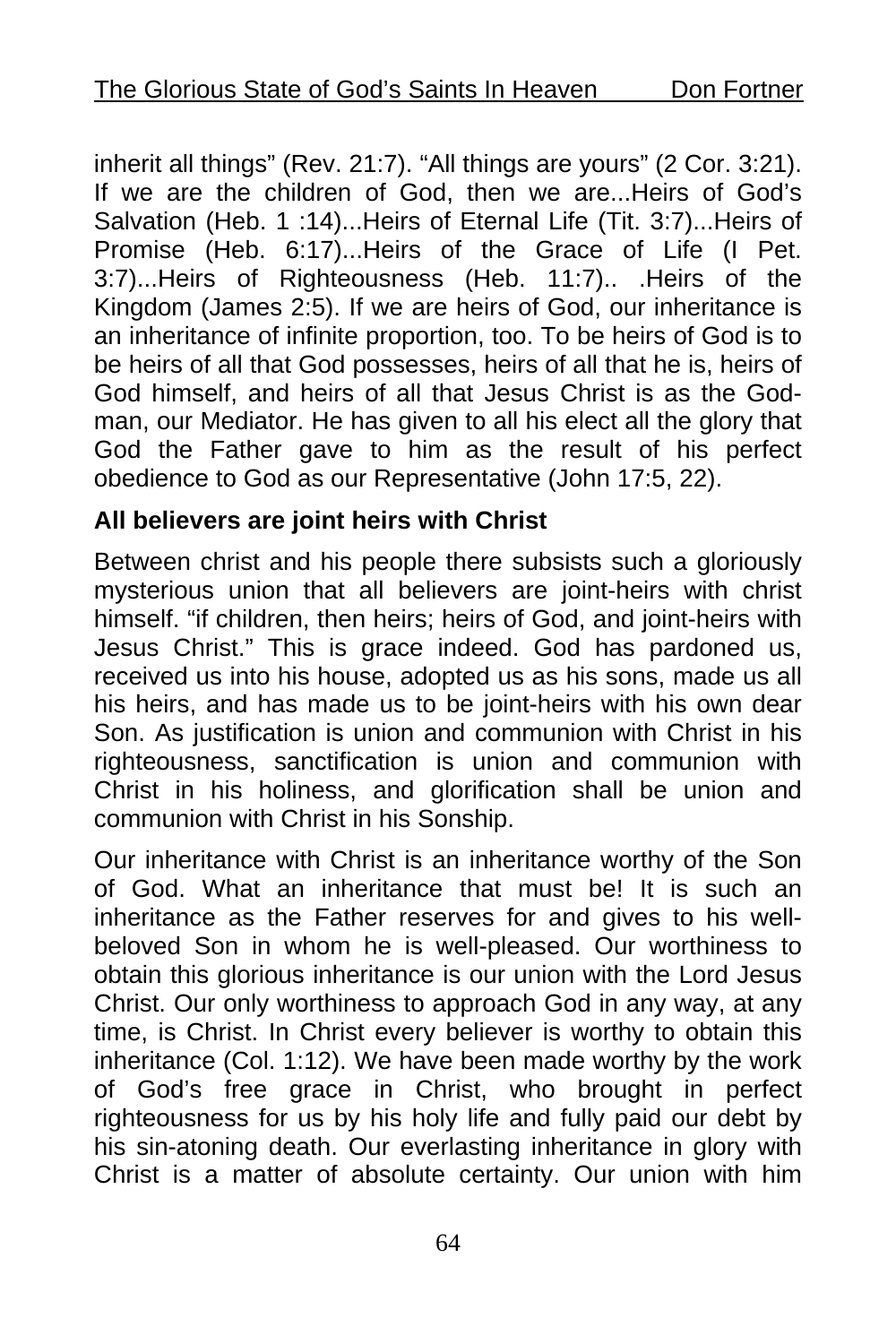secures it. His title deed to glory is ours. The two are indivisible. His prayer for us claimed it for us. He has gone into heaven to prepare it for us and hold it in our name. He is coming again to bring us into the blessed possession of it.

I really do not know what to expect when we have obtained our inheritance (1 John **3:2);** but some things are both certain and clearly revealed in the Word of God. When we have been raised from the dead and transformed into Christ's likeness, when we enter into his glory there will be nothing in eternity to sadden our hearts or dampen our spirits (Rev. 21:3-4). "Then we shall know, even as we are known." We will say an eternal "goodbye" to sin and attain perfect holiness. We shall enter into perfect rest (Heb.4:9). Yet, we will serve the Lord perfectly (Rev. 7:15). We shall live in perfect communion with one another. We shall be totally satisfied when we shall see our Savior face to face (Ps. 17:15).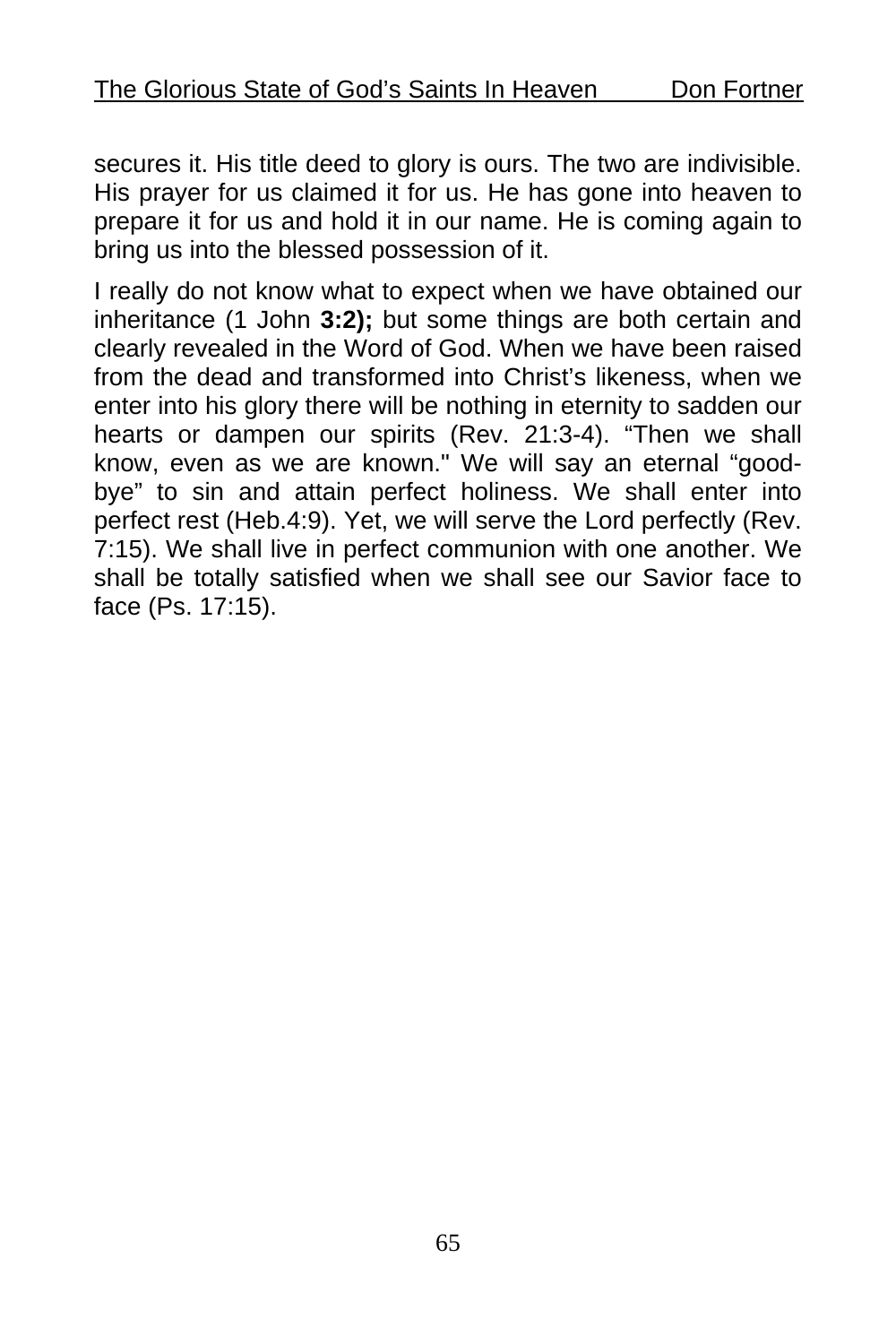## 8

# **Will There Be Degrees Of Rewards In Heaven? Revelation 21:4**

This is a question about which there has been much controversy throughout the history of the church. Many men, whose doctrine has been thoroughly biblical in other areas, have been in grave error concerning rewards. I know that I will not settle the controversy surrounding this question in this study. However, it is my responsibility to teach those things which become sound doctrine and build up the saints of God in the faith of Christ, so that those taught by me will not be "tossed to and fro, and carried about with every wind of doctrine, by the sleight of men, and cunning craftiness." My purpose in this study is threefold. I want to glorify and honor our great God, establish you who read these lines in the faith of Christ, and show sinners the way of salvation by grace alone.

Salvation involves all that is required to bring a sinner from the ruins of the fall into the glory of heaven. This salvation, in its' entirety, is the work of God's free grace. That is the foundation upon which we build all our doctrine. Salvation is by grace alone, through faith alone, in Christ alone. No part of salvation can be, in any measure, attributed to the will, worth, or works of man (2 Tim. 1:9; Eph. 2:8-9; Rom. 11:6). If it is possible to separate heavenly rewards from salvation, then you might talk about degrees of reward; but if heaven and the glorious inheritance of the saints in heaven is only the consummation of salvation, then to talk of degrees of reward in heaven is to teach salvation by works.

#### **The doctrine of degrees of reward**

What is the doctrine of those who teach degrees of reward in heaven**?** I realize that some men who teach this doctrine may have some slightly different opinions than others; but basically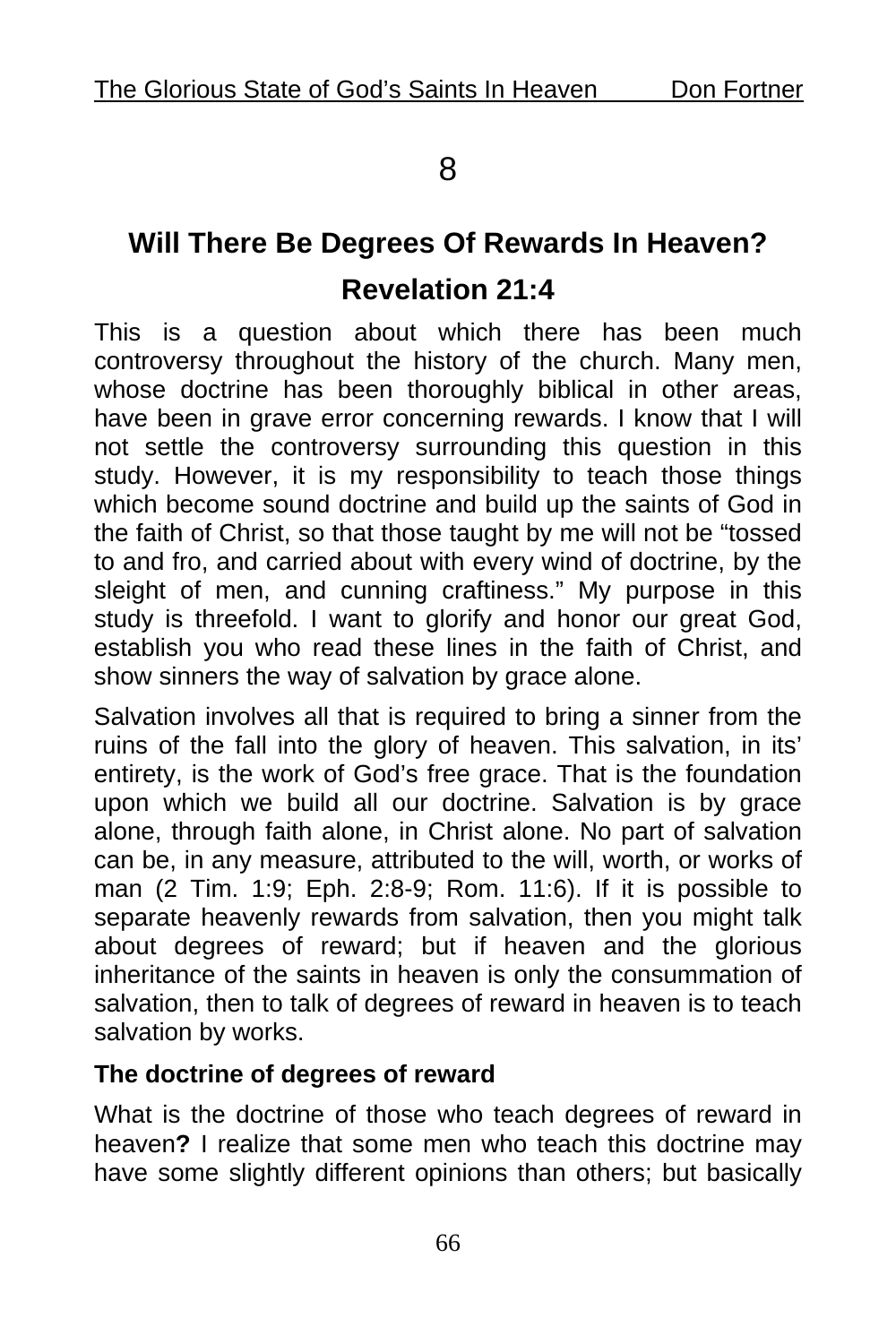this is their doctrine. Lest I be accused of putting words in their mouths, let me quote directly from one of the leading proponents of this doctrine. The following are the words of Merrill F. Unger.

"Rewards are offered by God to a believer on the basis of faithful service rendered after salvation. It is clear from Scripture that God offers to the lost salvation and for the faithful service of the saved, rewards. Often in theological thinking salvation and rewards are confused. However, these two terms must be carefully distinguished. Salvation is a free gift (John 4:10; Rom. 6:23; Eph. 2:8-9), while rewards are earned by works (Malt. 10:42; Lk. 19:17; 1 Cor. 9:24-25; 2 Tim. 4:7-8). Rewards will be dispensed at the Judgment Seat of Christ (2 Cor. 5:10; Rom. 14:10). The doctrine of rewards is inseparably connected with God's grace. A soul being saved on the basis of divine grace, there is no room for the building up of merit on the part of the believer. Yet, God recognizes an obligation on his part to reward his saved ones for their service to him. Nothing can be done to merit salvation, but what the believer has achieved for God's glory God recognizes in his great faithfulness with rewards at the Judgment Seat of Christ."

Mr. Unger gives a fair representation of what those men teach who teach degrees of reward in heaven. They teach that... (1.) Salvation is limited to the initial experience of conversion. That is not the doctrine of the New Testament (2 Cor. 2:10; 2 Tim. 1:9; Rom. 13:11; 1 Pet. 2:4; Matt. 10:22). We cannot separate one part of salvation from another. It is one package. Those who have election have redemption. Those who have justification have sanctification. Those who have been given grace shall be given glory, too (Rom. 8:28-30). All spiritual blessings belong to all God's elect (Eph. 1:3-4). ..(2.) It is possible for a person to be saved and not be a faithful servant of Christ. Popular as the doctrine is among religionists, it is directly contrary to the Word of God. All believers are voluntary subjects and servants to Christ their Lord and King (Luke 14:25-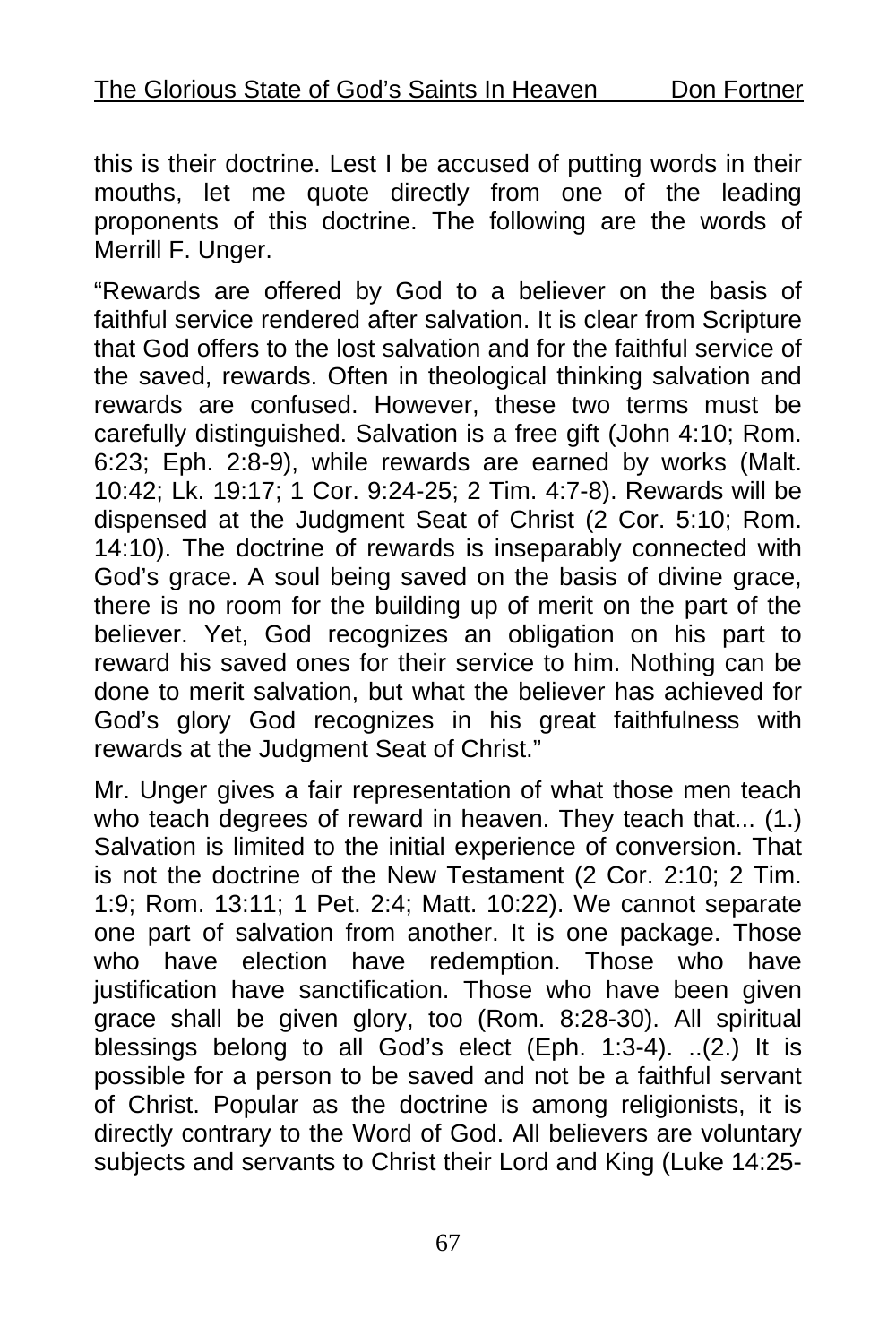33)...(3.) Men, by their service to God, put God under obligation to reward them! That is utter nonsense. Is it possible for a sinful man or woman to do anything to merit God's favor, to earn God's blessing Can a mere man oblige the Almighty?.. (4.) There will be two juagment days, one for believers and another for unbelievers. Those people must make the Bible fit their doctrine. So they teach that there are two second comings of Christ, one secret and one open and public, two second resurrections, one secret and one open and public, and two judgments, one for believers (The Judgment Seat of Christ) and one for unbelievers (The Great White Throne).. .(5.) Believers will yet have to suffer for their sins! This is one of the most horrendous aspects of the doctrine of degrees of reward in heaven. It puts some of God's saints through an everlasting state of purgatory in heaven, declaring that some must forever suffer punishment for their sins after conversion! The Word of God, however, emphatically declares that God will never charge his people with sin (Rom. 4:8; 8:32-34).

### **The implications of this doctrine**

What are the inevitable implications of this doctrine? If the doctrine of degrees of reward in heaven is accepted, then it must be acknowledged that...

1.Heaven's glory is not the reward of grace, but the payment of a debt.

2.Heaven is not a place of unmingled joy, but of mingled joy and grief.

3.God does withhold some good things from them that walk uprightly, and some evil shall fall upon the just (Psa. 84:11; Prov. 12:21).

4.The blood of Christ and the righteousness of Christ will not alone be sufficient for our acceptance with God. Some part of God's favor, some of the blessings of God must be earned by us!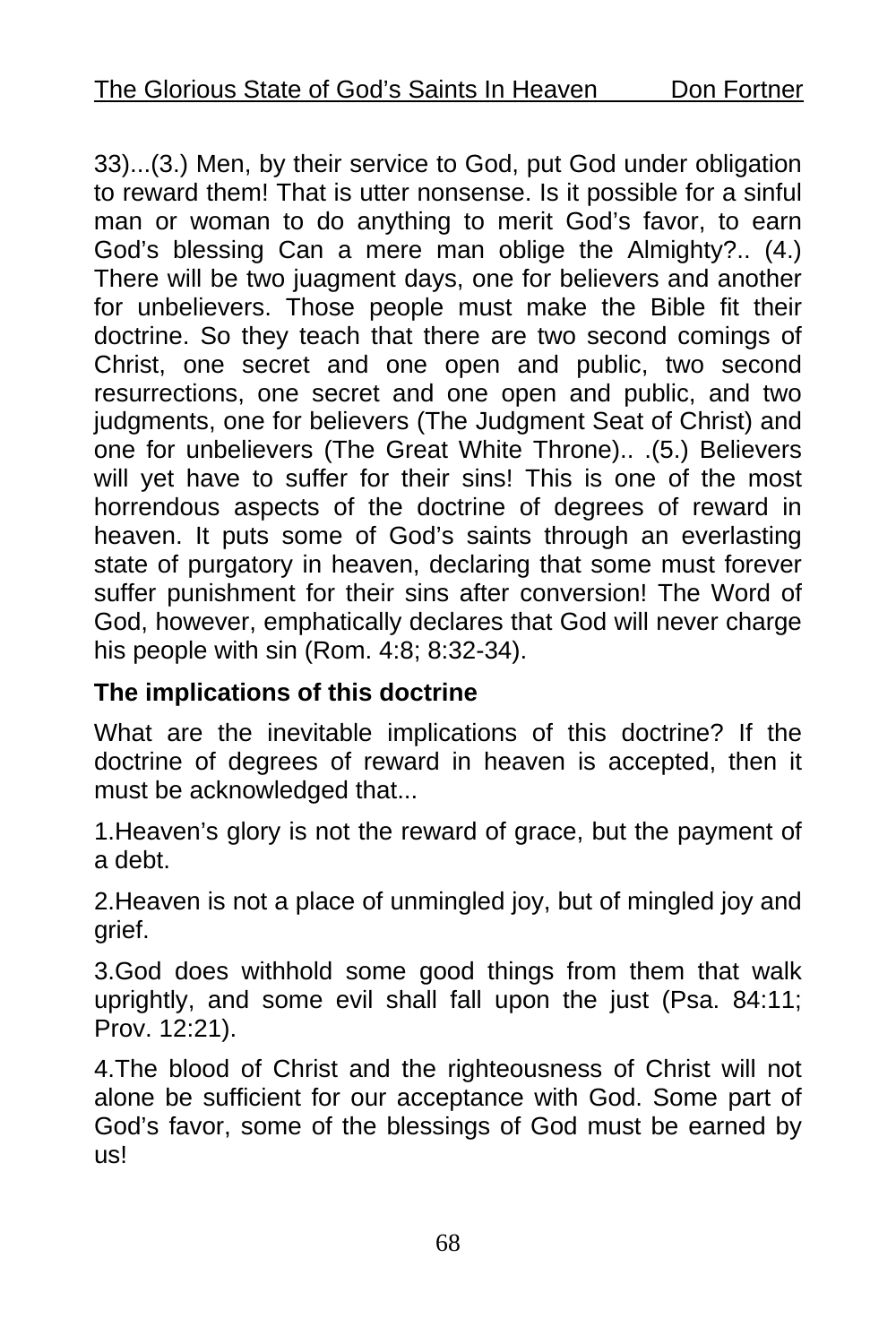#### **We must oppose this doctrine**

Why must we be so dogmatically opposed to this doctrine? We oppose it because it is without foundation in the Word of God, Not one passage referred to in support of this doctrine even hints that some saints will have more and some have less in heaven. Not one of the crowns mentioned in the Bible are said to be given only to certain believers. (See Rev. 4:10). They are all given to all believers.

The doctrine that there will be degrees of reward in heaven is totally contrary to the plainest statements of Holy Scripture (Matthew 20:1-16 {Particularly observe verse twelve.); John 17:5, 22; Romans 8:17, 29; Ephesians 1:3; 5:25-27; Jude 24; 1 John 3:2). Can there be degrees of holiness, degrees of perfection, degrees of faultlessness, degrees of glorification? Of course not!

The doctrine that there will be degrees of reward in heaven makes service to Christ a legal, mercenary thing. It promotes pride and threatens punishment. It is merit based, reward inspired, legal service. God's people are not hired, but willing servants. The soldiers in Christ's army are not mercenaries, but volunteers.

The doctrine of rewards robs Christ of the glory of his grace and makes room for human flesh to boast before God. If we have done something that puts God almighty in obligation to reward us, then we have a right to boast in his presence. If we do something by which we merit a higher standing than others in glory, we have every right to boast. Yet, anyone who reads the Word of God knows better. Indeed, anyone who has experienced the grace of God shudders at the thought of boasting in his presence (1 Cor. 4:7).

The doctrine of degrees of reward in glory has the obnoxious odor of works about it; and there is not room for works in the kingdom of grace. It is not possible to worship God on an altar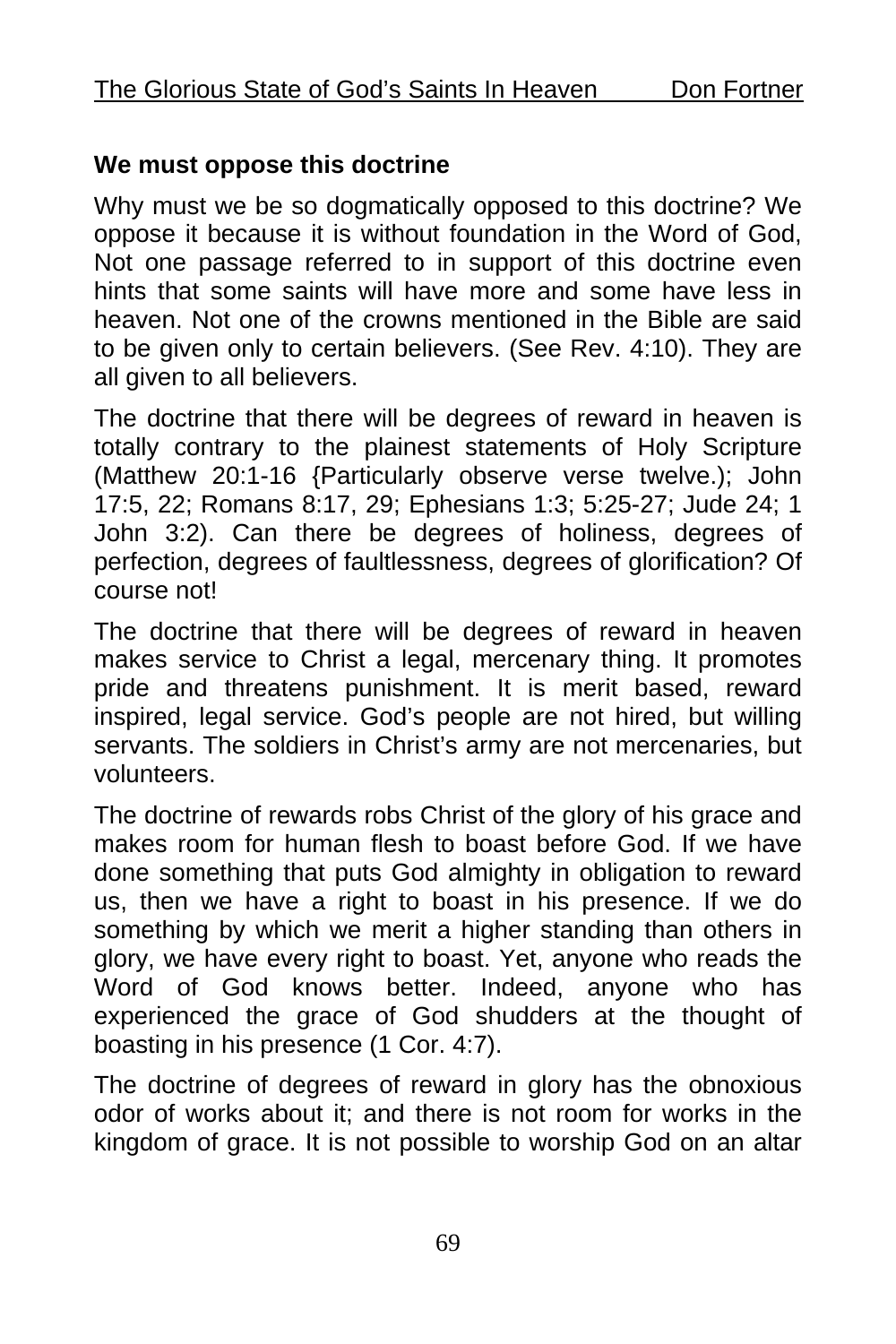of hewn stone (Ex. 20:25), There is no room for the baggage of works in the strait and narrow way.

#### **The doctrine destroyed**

There is one text of scripture which both destroys the doctrine of degrees of reward and assures every believer of an everlasting fulness of jov in glory. Read Revelation 21:4 - "And God shall wipe away all tears from their eyes; and there shall be no more death, neither sorrow, nor crying, neither shall there be any more pain: for the former things are passed away."

This text implies that there is much weeping in the way to heaven, and there is. Faith in Christ brings deliverance from all curse~ and condemnation, but not from pain and sorrow. There are many things which believers suffer in this world along with other men. (Physical Pain and Sickness, Domestic Troubles, Financial Losses, Bereavements etc.) Because this world is a world of sin, it is a world of sorrow. Indeed, there are many things that bring tears to our eyes which the world knows nothing about (Inward Sin, Unbelief, Anger, Rash Speech, Injured Pride, Coldness of Heart, Lack of Resignation to the Will of God, Depression, and Unbelief) There are even some precious tears which we shed here that will be dried on the other side of Jordan. Tears of repentance will be no more. Tears of sympathy will not be required. Tears of concern over lost souls will be ended when we see all things our Lord sees them. Tears of longing for Christ's presence will all be dried when we are "forever with the Lord!"

Even now, while we live in this world, our heavenly Father does much to dry our tears. The believer's life is not a morbid, sorrow-filled existence. Not at all! We do have our sorrows. Yet, even in the midst of sorrow our Lord gives us great comfort (Isa. 43:1-6). He gives us a measure of resignation to his will. He teaches us to trust his providence. He reminds us of his gracious purpose. He causes us to remember his promise. He blesses us with the sense of his presence. He floods our hearts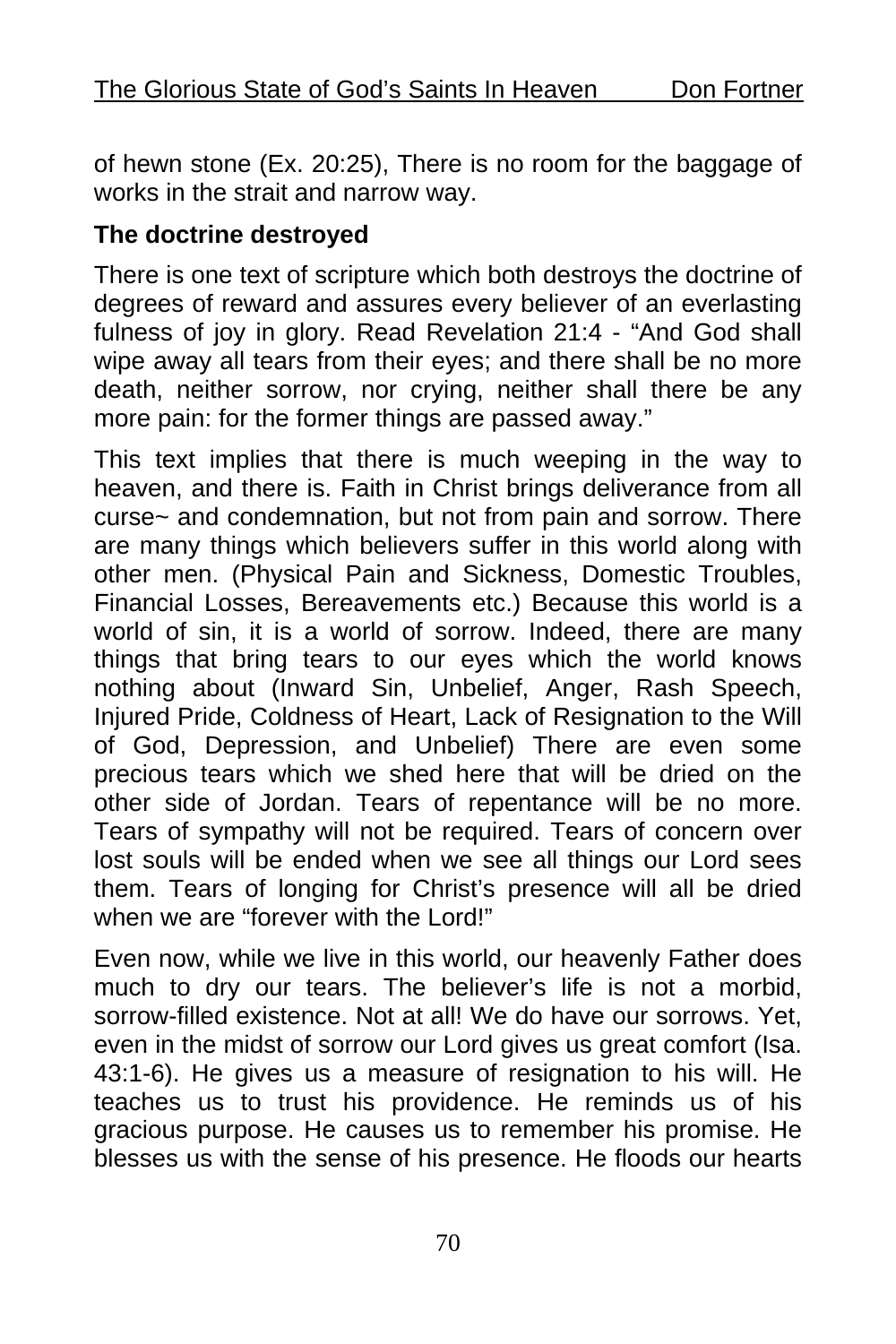with the knowledge of his love (Eph. 3:19). He reminds us of the cause of our pain (Heb. 12:5-12). He causes our hearts to be fixed upon better things (Cal. 3:1-3; 2 Car. 4:15-18).

Then, in heaven's glory our God will wipe all tears from our eyes. Impossible as it is for us to imagine, there is a time coming when we shall weep no more, when we shall have no cause to weep! Heaven is a place of sure, eternal, everincreasing bliss; and the cause of that bliss is our God. Heaven is a place of joy without sorrow, laughter without weeping, pleasantness without pain! In heaven there are no regrets, no remorseful tears, no second thoughts, no lost causes, no sorrows of any kind!

Read this last paragraph very carefully. The thoughts expressed here are simply astounding. Though not quoted directly, they are essentially the thoughts expressed by C.H. Spurgeon on this subject. If God did not wipe away all tears from our eyes there would be much weeping in heaven. Our past sins, our unconverted family members forever lost, wasted opportunities, our unkindnesses and lack of love to our brethren here, and the terrible price of our redemption would all cause our hearts to break and our eyes to flow with rivers of tears forever; but it is written - "God shall wipe away all tears from their eyes; and there shall be no more death, neither sorrow, nor crying, neither shall there be any more pain: for the former things are passed away." Our great God shall, in heaven's glory, remove us from all sin, remove all sin from us, and remove from us all the consequences of sin. He will remove us from every cause of grief. He will bring us at last into the perfection of complete salvation; and every desire of our hearts will be completely gratified. Then, we will be like Christ. We will be with Christ. We will see Christ. We will love Christ perfectly, serve him unceasingly, worship him without sin, rest in him completely, enjoy him fully, and have him entirely.

Will you be among the blessed company of the redeemed? Will you be with Christ in glory? You will only enter into glory if you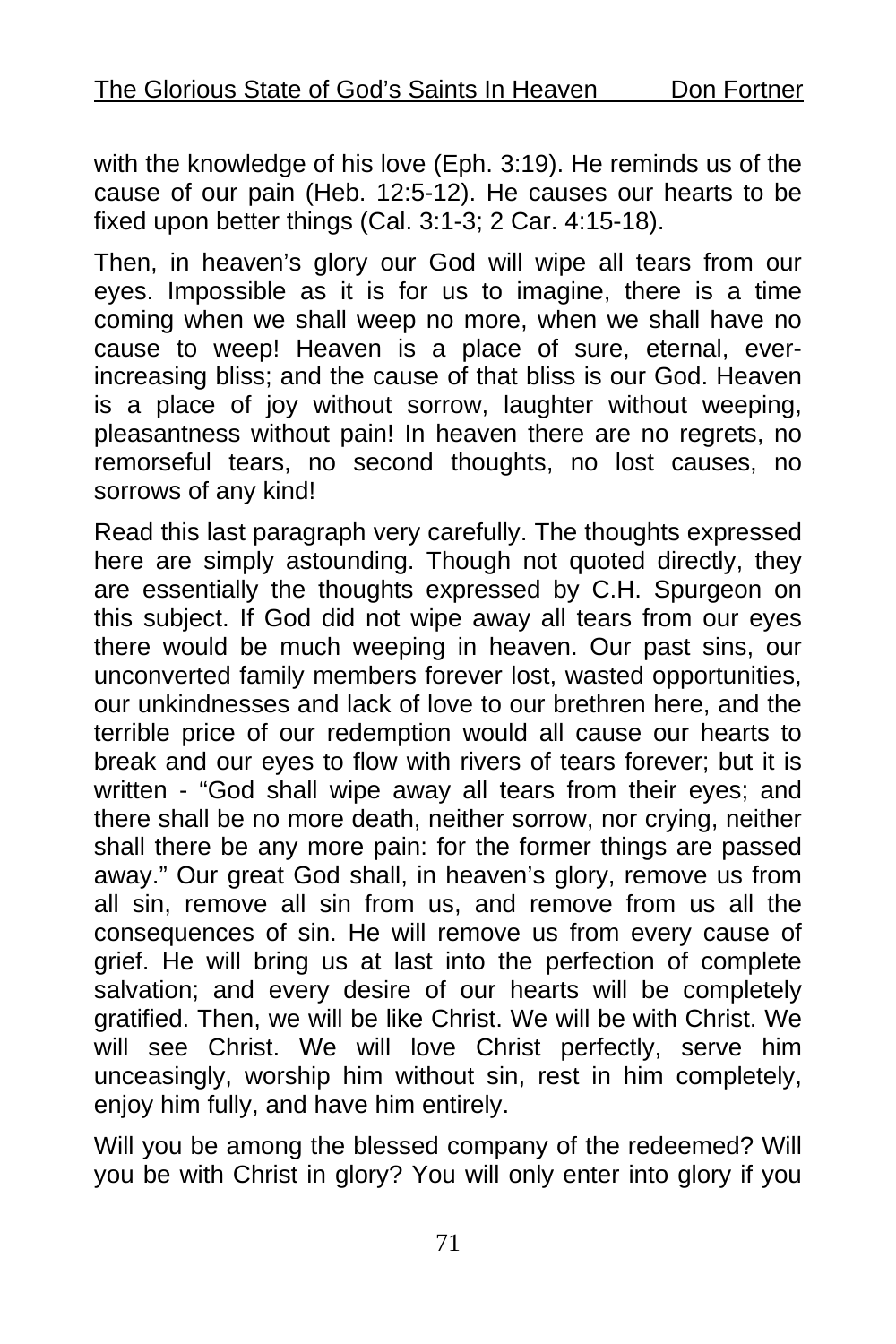are worthy of heaven. You can only be made worthy by the merits of Christ. If you are worthy of everlasting glory you shall have all, without degrees, perfectly. Trust Christ and all the glory of Christ in heaven is yours. God help you to trust him.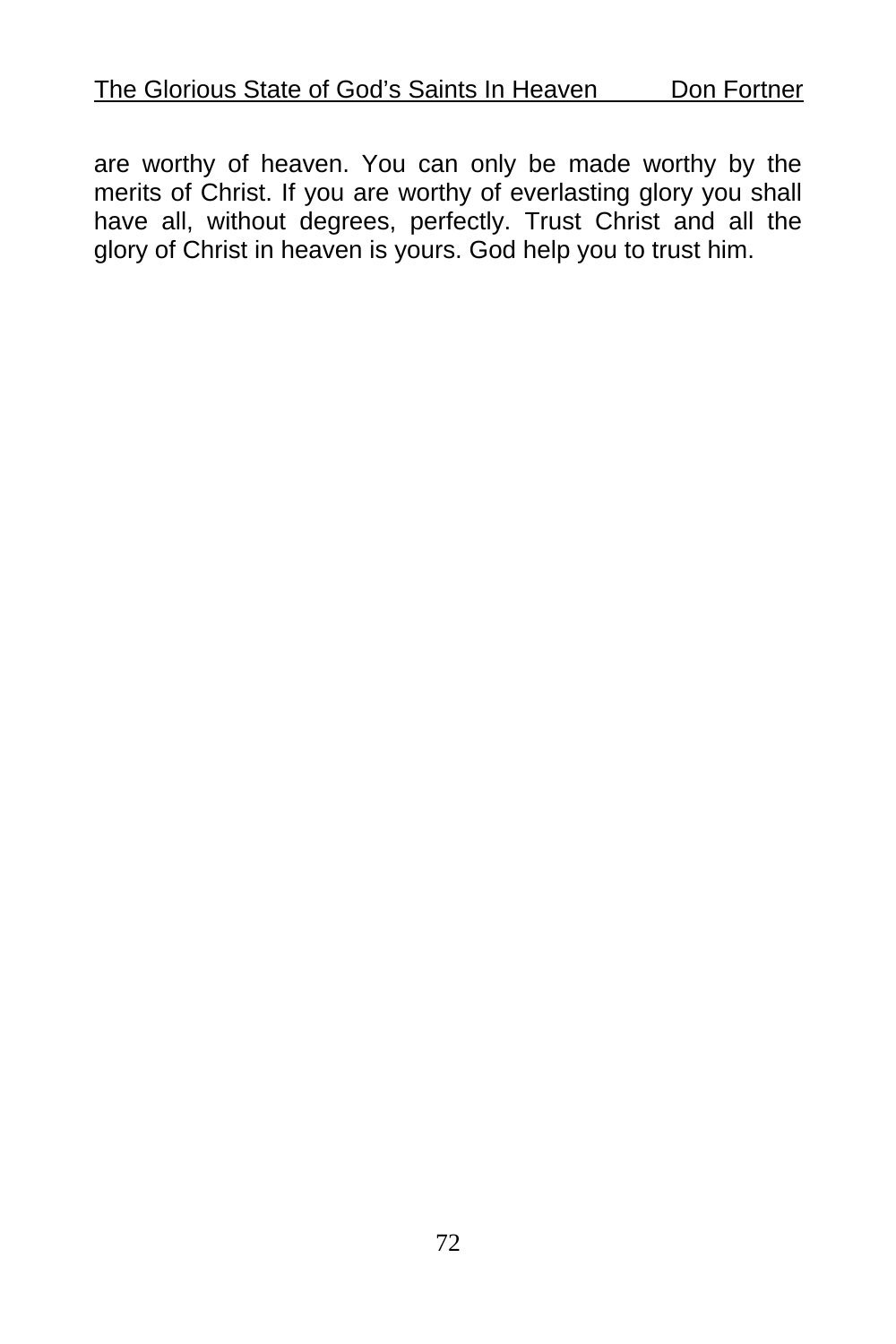### 9

# **No Tears In Heayen Revelation 7:17**

The previous study was concluded by showing that among the many aspects of our heavenly inheritance with Christ, one thing that demonstrates incontrovertibly both the glory and equality of that inheritance to all God's elect is the fact that there will be no tears in heaven. Every believer in this world has many things to make him weep; but in that world to which we are going, there shall be no tears. "For the Lamb which is in the midst of the throne shall feed them, and shall lead them unto living fountains of waters: and God shall wipe away all tears from their eyes**."** In this world of sorrow and weeping believers are often found sighing for their heavenly home.

"Oh, how I long to reach my home, My glorious home in heaven! And wish the joyful hour were come, The welcome mandate given!

Oh, how I long to lay aside These worn out weeds of clay; And, led by my celestial Guide, To explore the eternal day!

Oh, how I long to be with Christ, Where all His glory beams! To be from all my sin set free, And worship as I've dreamed!

Oh, how I long to see His smile, To sit before His feet! Lord, grant me soon my heart's desire, Soon, soon Thy work complete."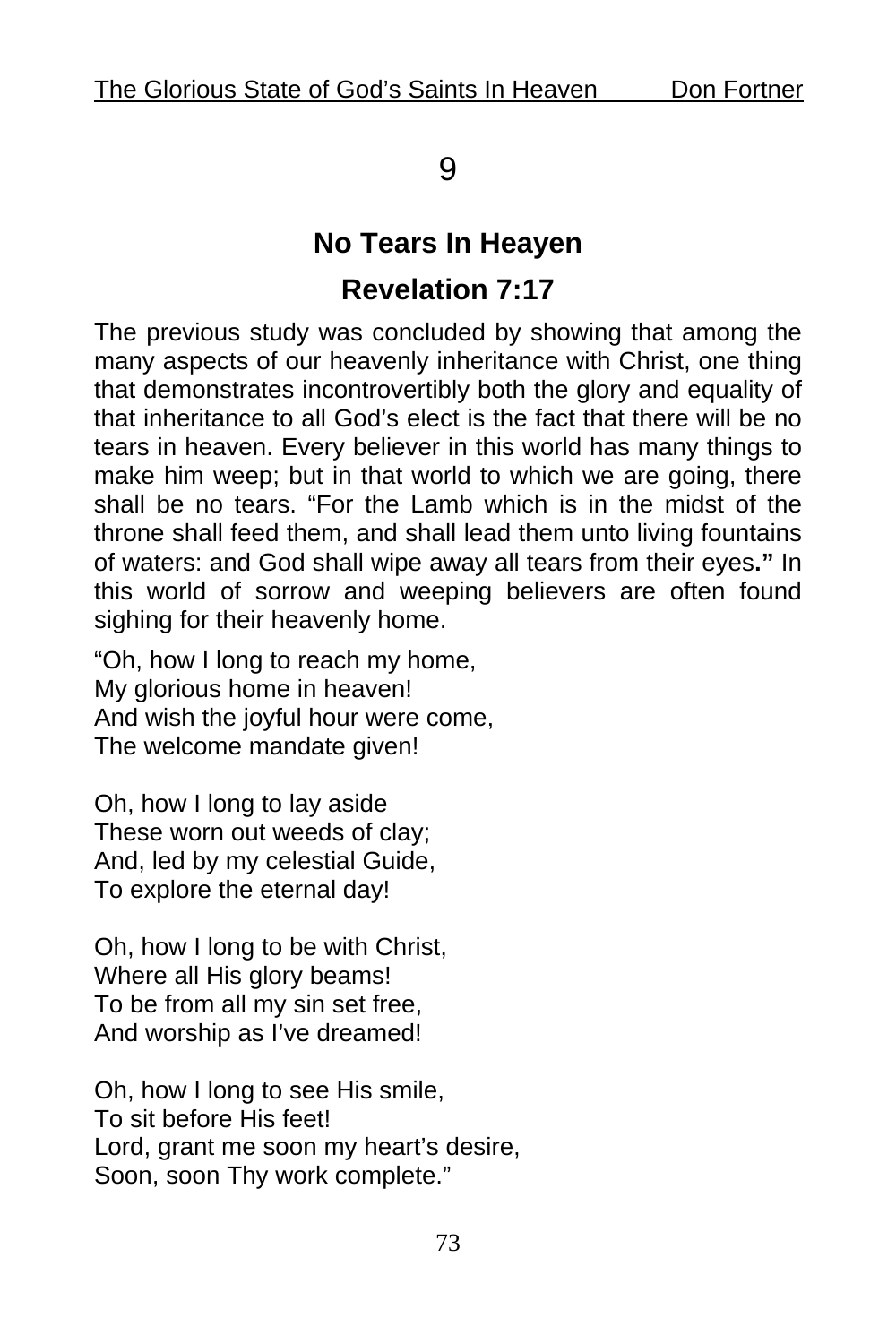### Charlotte Elliot

Allow me to state my personal thoughts. I neither weary of life, nor weary of serving my Redeemer. The Lord has given me a much fuller and happier life in my years than most men ever have who live three times as long. My heart, mind, and strength are more fully engaged in and zealous for the service of Christ than ever before. Yet, my heart is fixed on better things still. I long to live fully in the presence of Christ. I long to serve my Master perfectly, without sin. This I know, "To die is gain. " Therefore I have "a desire to depart and be with Christ, which is far hetter."

What does heaven look like? Where is it? How big is heaven? What will we have when we get there? These are the questions about heaven which interest carnal religionists. I hope they are not your primary concern. Still, our minds need some idea of heaven. We need to know something about it. Though much more about heaven is hidden than is revealed, the Lord has revealed as much as we need to know while we are still in our earthly tabernacles of clay.

Heaven is a real place. Our Lord Jesus is there in a real human body (Heb. 2:9; 10:12-14). All the dead in Christ are there (Heb. 12:22-24). The angels of God are there, too. Heaven is a place prepared by God and purchased by Christ for God's elect (Matt. 25:34; Heb. 6:20). It is a place of perfect rest. It is a place of perfect peace. It is a place of perfect love. It is a place of perfect satisfaction. Yet, the fulness, the beauty, and the glory of heaven are things beyond the scope of human understanding or description. (2 Cor. 12:4). Heaven is not a place of carnal sense. It is not a place of human imagination. "Eye bath not seen, or ear heard, neither have entered into the heart of man, the things which God bath prepared for them that Jove him" (1 Cor. 2:9). Your highest, noblest, grandest, most spiritual thoughts about heaven fall far short of its reality. "Beloved, it doth not yet appear what we shall be" (1 John 3:2). Heaven is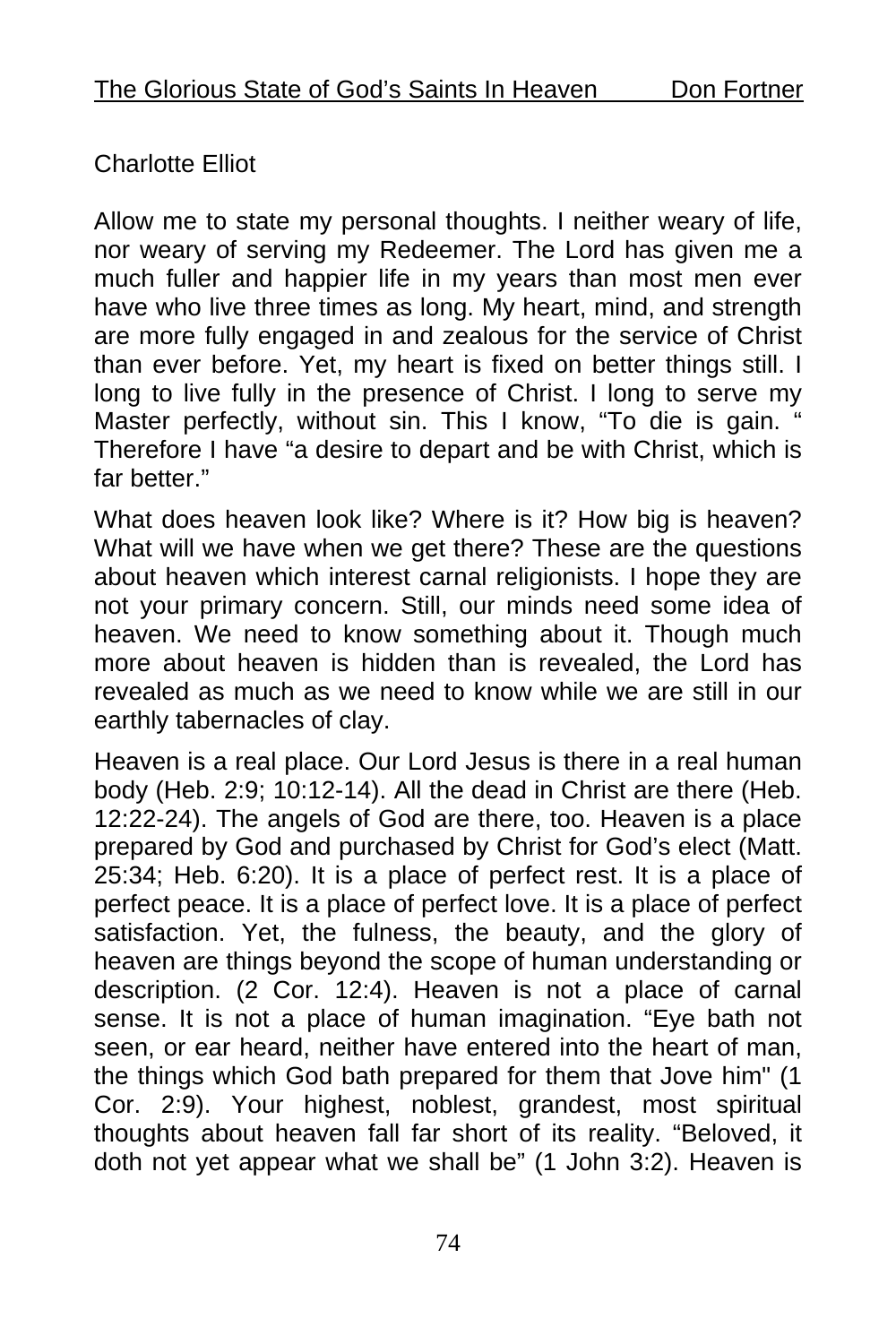not a place of human intellect either, a place discovered, gained, or comprehended by man's genius. The fact is, we do not know what the fulness of heaven shall be. However, of this one thing I am sure, there will be no tears in heaven. It is written, "God shall wipe away all tears from their eyes. "This is one of the most delightful and comforting aspects of our heavenly inheritance to consider.

#### **There are tears now**

Without question, there is much weeping in the way to heaven**.**  Experimentally, faith in Christ brings deliverance from all curse and condemnation, but not from pain and trouble. There are many things which believers suffer along with other men. God's children in this world experience physical pain and sickness,<br>financial losses, bereavement, domestic troubles, and financial losses, bereavement, domestic troubles, and disappointments. Ask Job and David if these things are not so. The most eminent men of faith and obedience are not exempted from trouble and sorrow in this world. Let no one dupe you into thinking that your troubles and sorrows here are an indication of God's disfavor.

In fact, there are many things which bring tears to our eyes which the world knows nothing about. Nothing troubles regenerate souls so much or so persistently as their awareness of their inward sin. Though every saint resigns himself to the rule and will of God his Savior. Yet, our unceasing lack of resignation is a constant cause of turmoil in our souls. Unbelief, wounded, injured pride, anger, rash speech, coldness of heart, and fretfulness are but a few of the things that every believing heart struggles with daily. Those who experience the grace of God have no difficulty understanding Paul's language in Romans 7:14-24. We experience the warfare daily.

There are even some precious tears which we shed here, that shall be dried on the other side of Jordan. Tears of repentance are bitter sweet things that we shall never experience, once we have no experience of sin for which to repent. Tears of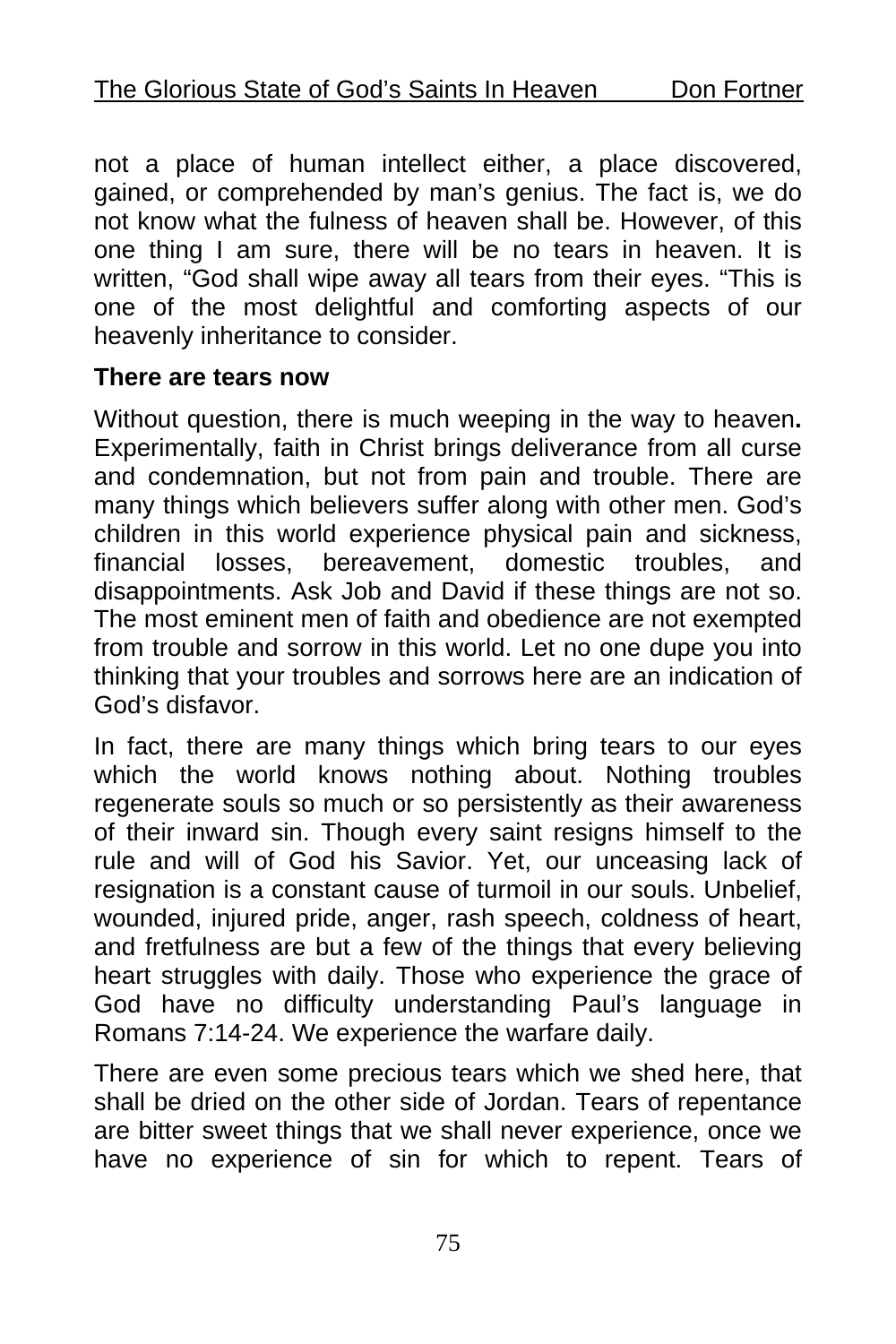sympathy will never more be shed when sickness, sorrow, and death are no more. Tears of concern will all be dried when we see all things as our heavenly Father sees them. Our longings for Christ's presence, painfully delightful as those longings are, shall come to an end when we are forever with the Lord.

#### **The Father now dries our tears**

Even now our heavenly father does much to dry our tears. The life of a believer is not a morbid life of sorrow, even here. The Lord graciously does much to comfort our hearts in the midst of our troubles (Isa. 43;1-6). He gives us resignation to his will, faith in his providence, and reminds us of his gracious purpose. He causes us to remember his promises, blesses us with his presence, granting tastes of heaven on earth in seasons of sweet communion. Sometimes he floods our hearts with the knowledge of Christ's love. When any thing that causes us pain has done the work for which it was sent, he removes the cause of our pain. Our Father never allows us to suffer anything unnecessarily. Even in the midst of great trials, troubles, and sorrows, he eases our burden by causing our hearts to be fixed upon the things of Christ (2 Cor. 4:15-18).

### **The Father will dry our tears**

Then, when he brings us home, in heaven god will remove all tears from our eyes. Heaven is a place of sure, eternal, and ever increasing bliss. The source of that bliss is God himself.

If God did not wipe away all tears from our eyes, there would be much weeping in heaven. We would never cease to weep over our past sins, were it not for the fact that the Lord God will then take away the cause of weeping, and show us that even our sins were overruled by his gracious and wise hand for our eternal good and his glory. Imagine what such knowledge shall bel. We would weep forever over unconverted loved ones and friends left behind, were it not for the fact that then we shall be fully reconciled to the purpose of God, seeing all things as he sees them. We would certainly weep forever over all the wasted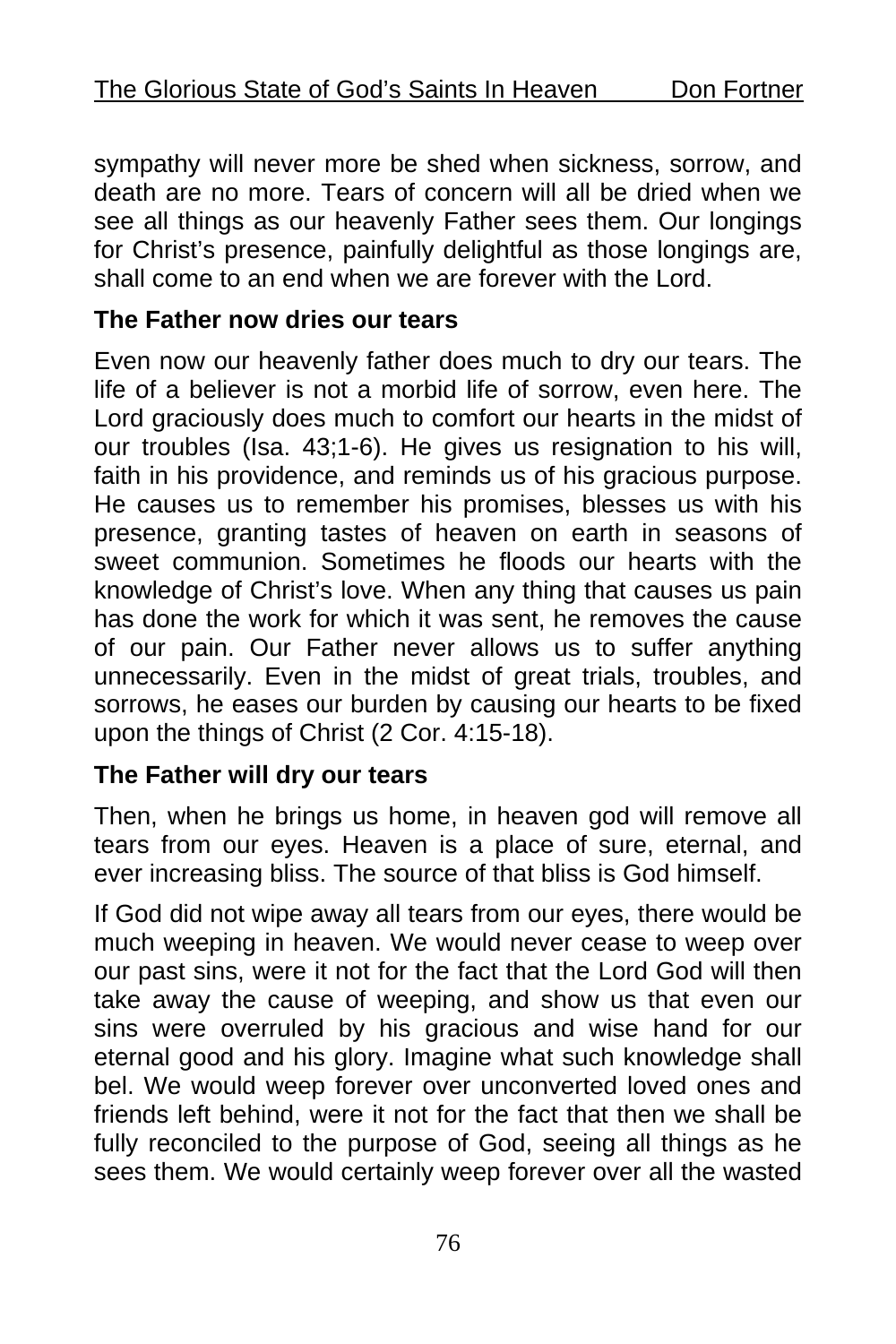opportunities we squandered in this world, did not our Father show us how he has used even our neglect to accomplish his purpose. How we would weep over the great and terrible price of our redemption, if we were not in heaven made to see perfectly the glory of God in the sacrifice of his darling Son. In that world of perfect love, we would weep much over our unkindness and lack of Jove to our brethren upon the earth, did not our heavenly Father wipe all tears from our eyes.

What a great promise this is —. God shall wipe away all tears from our eyes. He will remove every cause of outward grief. He will remove us from all sin and all sin from us. All fear of change shall be shut out. Every desire of our hearts shall be gratified. We will see Christ, be like Christ, love Christ perfectly, serve Christ unceasingly, worship Christ without sin, know Christ fully, rest in Christ completely, have Christ entirely, and enjoy Christ completely, perfectly, and eternally!

Will you be among the happy company of the redeemed? Not every one will be among the people of God in heaven. No one deserves to be with Christ in heaven. Yet, many will be there. All who were chosen of God in electing love will be there. The purpose of God cannot be thwarted. All who are washed in Christ's blood will be there. The cross of our Lord Jesus Christ shall never be discovered a miscarriage. The Son of God did not shed his blood in vain. All for whom he endured the travail of the cross, he shall see by his side in heaven. All who are clothed with his righteousness will be there. All who love his name will be there. All who believe Christ will be there. God has promised eternal life to all who trust his Son; and he will give what he has promised. "Dost thou believe on the Son of God?"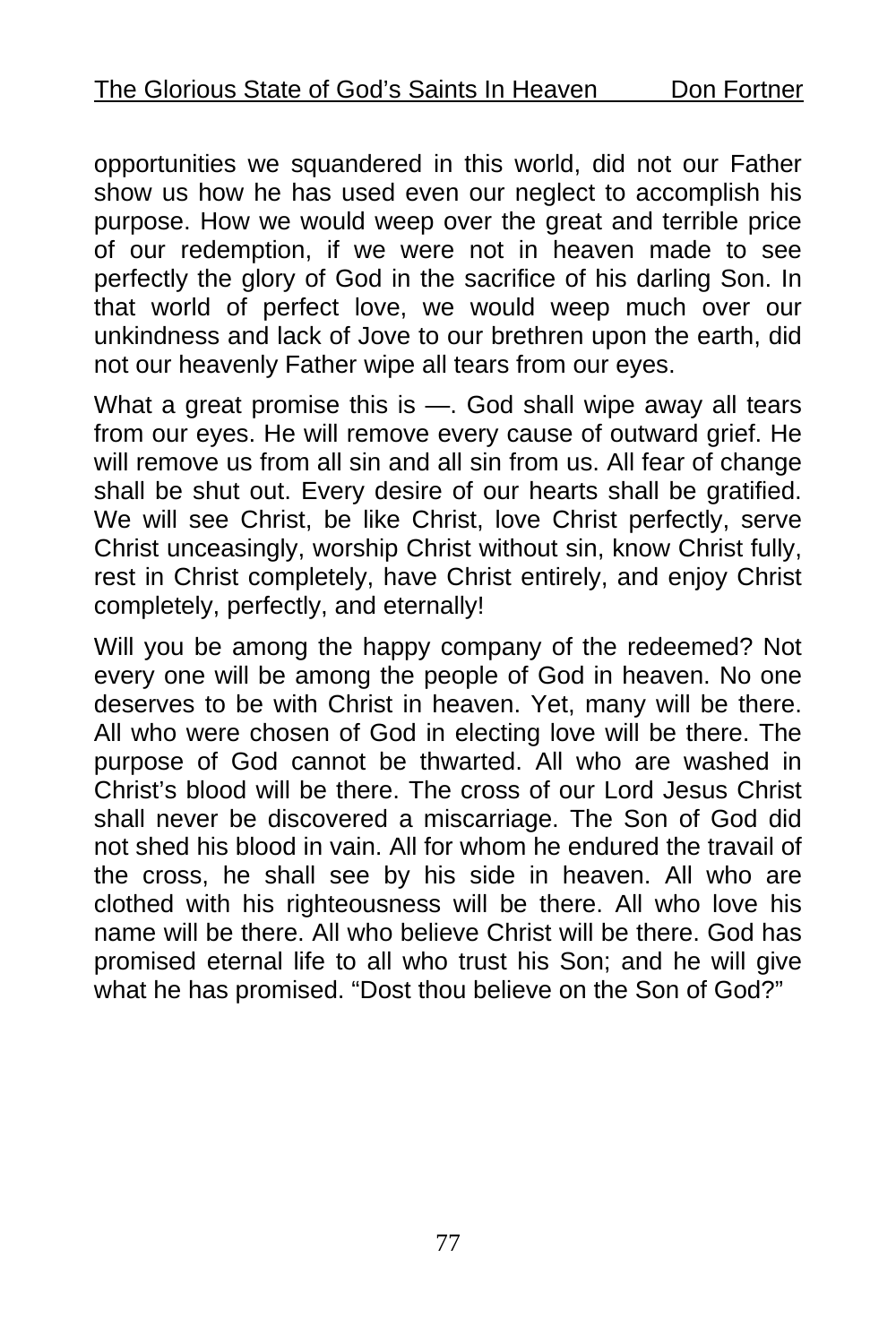## 10

# **The Magnitude Of Our Heavenly Inheritance Romans 8:18-23**

In Romans 8:18-23, as the Apostle Paul discusses the great privileges and prospects of God's elect in Christ, he seems to simply get carried away with the great tide of grace. The greatness of the things he is writing about seems to have utterly engulfed him. He says, "If children, then heirs; heirs of God; and joint-heirs with Jesus Christ!" What an inheritance! We possess the inheritance, not by our own rights and merits, but by God's covenant grace and Christ's all-sufficient merit as our Substitute. It is true, we must in this world suffer for a season with him and for his sake; but when our earthly woes are over, we shall reign with him and inherit all things with him as the children of God.

In consideration of these things, the apostle says, "For I reckon that the sufferings of this present time are not worthy to be compared with the glory which shall be revealed in us." This glory that shall be revealed in us is not the glory that shall be ours as soon as we die and enter into heaven with Christ. This is the glory that shall be ours in the consummation of our salvation at the resurrection. It is something indescribable even by one who was inspired by God. Paul seems to search for words to speak of it. Notice, just in these few verses, he calls it four different things:

(1.) "The Glory which shall be Revealed in Us"(v. 18),

(2.) "The Manifestation of the Sons of God"(v. 19),

(3.) "The Glorious Liberty of the Sons of God" (v. 21), and (4.) "The Redemption of Our Body" (V. 23).

This is that "blessed hope and glorious appearing of the great God and our Savior" (Tit. 2:13) for which we are to constantly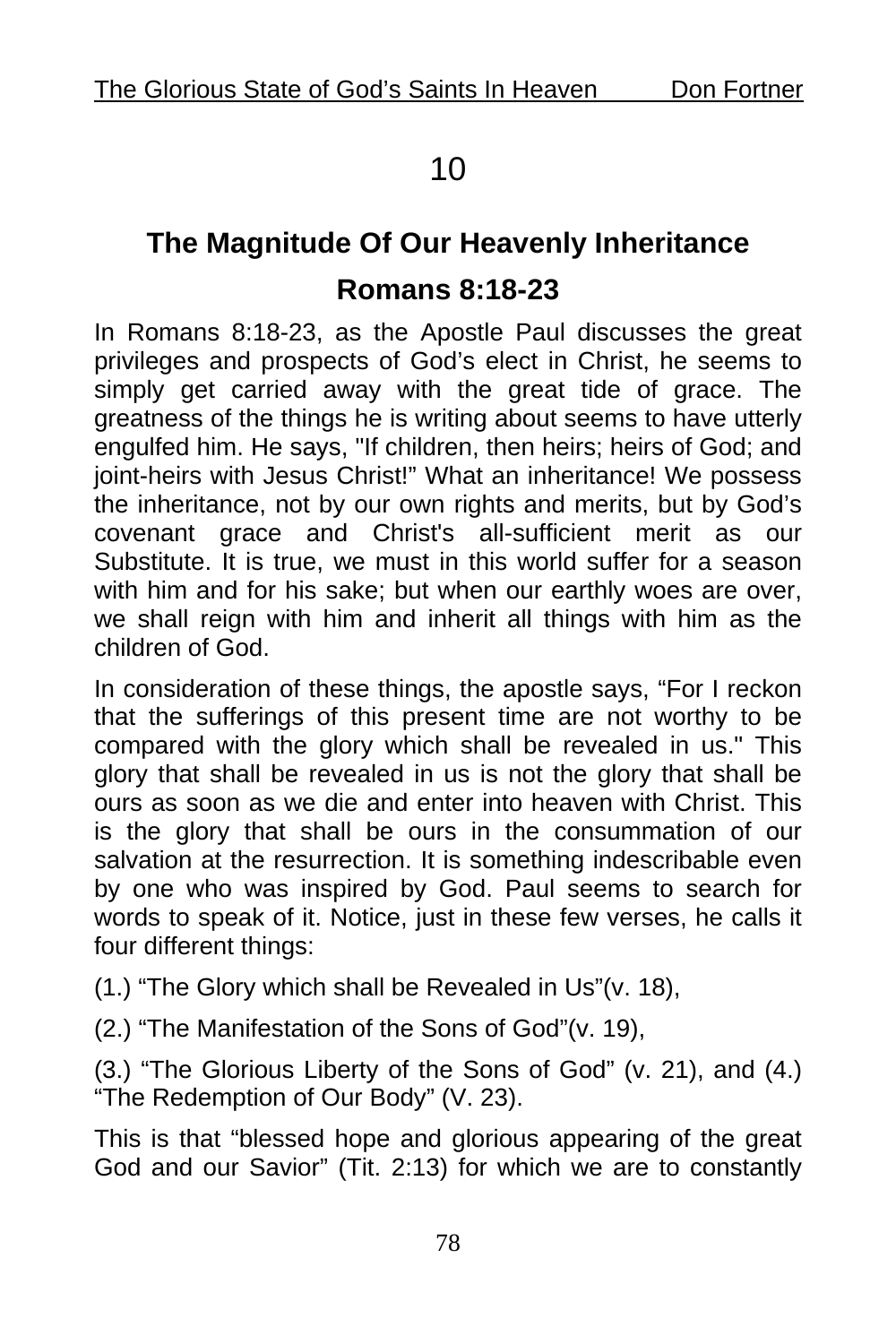look. This is that for which Peter admonishes us to "Gird up the loins of our minds, and be sober, and hope to the end for the grace that is to be brought unto us at the revelation of Jesus Chrisr (1 Pet. 1:13). This heavenly inheritance is an inheritance of indescribable, universal greatness and glory.

#### **The glory to be revealed in us**

The glory to be revealed in us is of such magnitude that the sufferings of this present time are not worthy to be compared to it. Paul writes, in verse eighteen, "For I reckon that the sufferings of this present time are not worthy to be compared with the glory which shall be revealed in us." The Apostle Paul uses a kind of spiritual arithmetic here. He places these two opposite things in two separate columns. The amount of our sufferings in this world, he acknowledges to be very great. In the other column, he sees the amount of glory that is to be revealed in us, and says, "the sufferings of this present time are not worthy to even be put in the scales with the glory that shall be revealed in us."

The sufferings of this present time are, for many of God's saints, great. I know that compared to what Christ suffered for us, compared to what so many others have and do suffer in this world, compared to what we deserve, and compared to the glory awaiting us, our sorrows here are but "light afflictions." However, I do not suggest that you try telling a man who has just buried his only child that his affliction is light. The misery of man in this world is great upon him. Viewed in themselves, our woes are hard to bear, heavy, and painful beyond description. We all know some people who carry heavy, heavy burdens. Yet, the heaviest of our temporary, earthly burdens and woes are not worthy to be compared to the glory that shall be revealed in us.

We should always try to remember that our sufferings are confined to this present time. The short duration of any agony makes it bearable, if we are confident that the agony will be succeeded by a long time of relief and enjoyment. Jacob's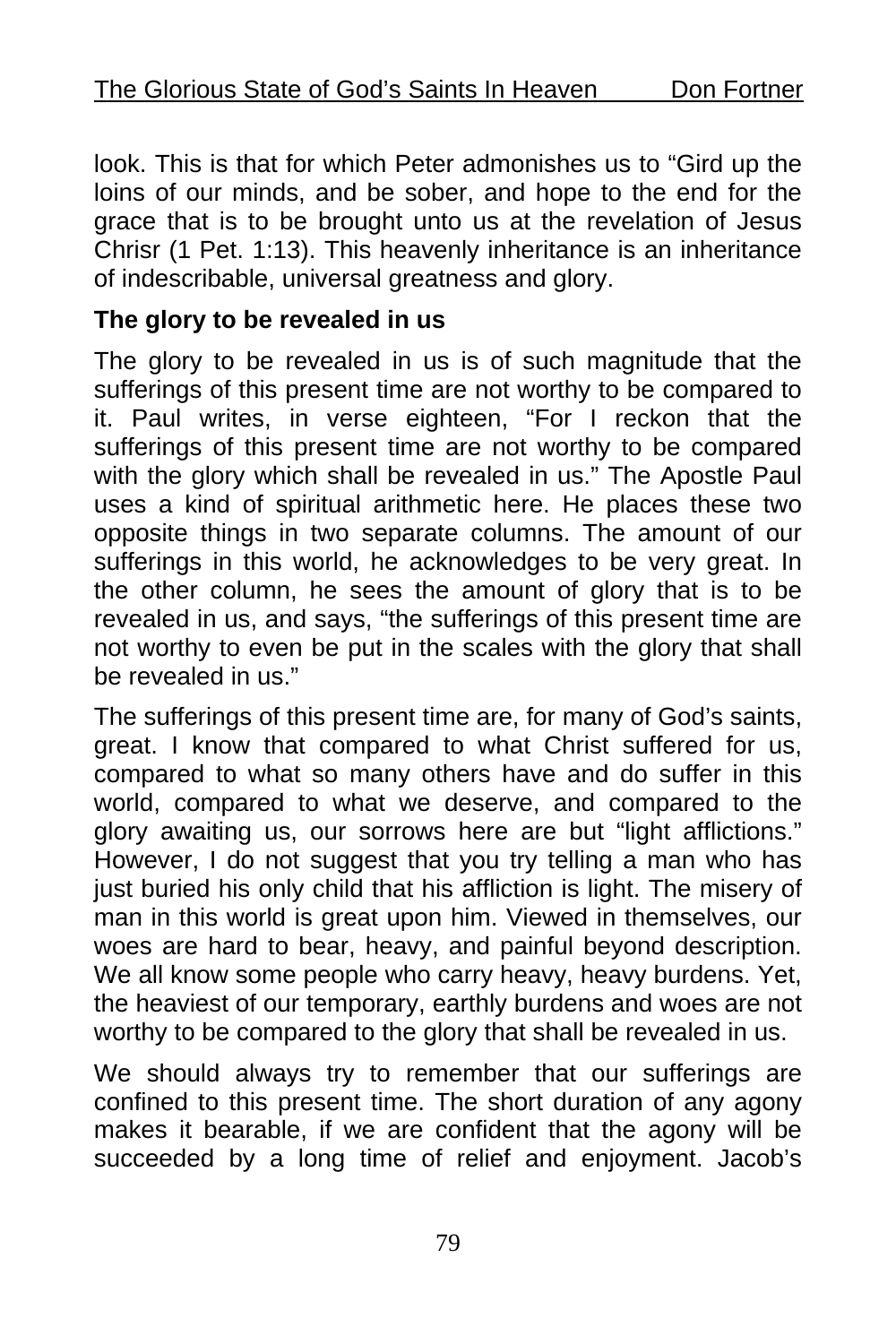fourteen years of service to Laban for Rachel seemed to him but a few days because of the love he had for her (Gen. 29:20). A mother's travail in birth is forgotten as soon as her baby is in her arms. Our Lord Jesus was sustained in his agony of body, heart, and soul by the joyful prospect of having his ransomed ones with him in heaven (Heb. 12:2). So, too, our hearts are sustained in trouble when we look beyond present things to eternal things (2 Cor. 4:17-5:1).

The glory of that heavenly inheritance awaiting us will be so magnanimously great that it will remove from us every painful memory of sorrow in this world. Our sorrows here will only add to the glory of the world to come. I cannot tell you how, but I know that when we have entered into our glory, our happiness and glory in eternity will be greater because of our sorrows here. "For our light affliction, which is but for a moment, worketh for us a far more exceeding and eternal weight of glory." "Wherein ye greatly rejoice, though now for a season, if need be, ye are in heaviness through manifold temptations That the trial of your faith, being much more precious than of gold (hat perIsheth, though it be tried with fire, might be found unto praise and honour and glory at the appearing of Jesus Christ" (2 Cor. 4:17; 1 Pet. 1:6-7).

"Such will be the joy of the heavenly inheritance," an old preacher said, "that it will efface from our remembrance the few years of sorrow which have preceded it; so efface them, at least, that we shall never think of them with regret, but as a foil to heighten our bliss." The sufferings of this present time, therefore, are not worthy to be compared to that glory that shall be revealed in us.

So great and magnanimous is the glory to be revealed in us at the resurrection that it influences and affects the whole of god's creation. "For the earnest expectation of the creature waiteth for the manifestation of the sons of God. For the creature was made subject to vanity, not willingly, but by reason of him who hath subjected the same in hope, Because the creature it seff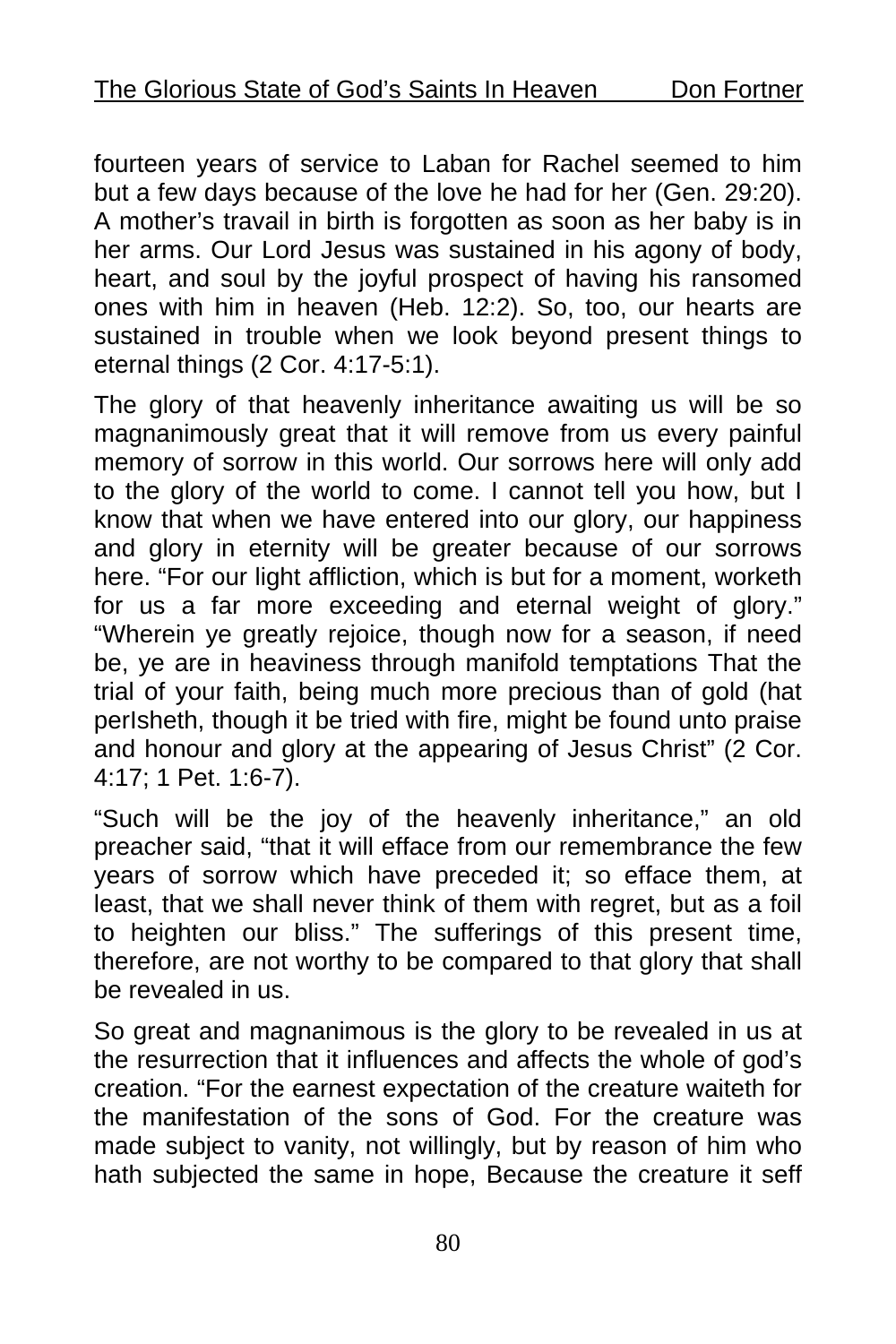also shall be delivered from the bondage of corruption into the glorious liberty of the children of God. For we know that the whole creation groaneth and travaileth in pain together until now" (vv. 19-22)

The creature, that is to say, the whole creation of God was brought into bondage by the sin and fall of our father Adam. Adam's sin reached beyond the human race. It affected the whole earth. The whole creation was brought into the bondage of corruption, not willingly, but in consequence of Adam's transgression. The ground itself was cursed. Adam's house cat became a roaring lion and his dog a ravening wolf. This subjection of the creation to the bondage of corruption was by the hand of God; but it was not to be permanent. God "subjected (he same in hope." That simply means that when we are delivered from the curse of sin, God's creation shall also be delivered from the bondage of corruption. The redemption of our bodies in the resurrection will be the birthday of a new creation. By sin everything in God's earthly creation has become in some way subservient to evil; but God will not allow that to continue. He will, when he completes our redemption, completely restore his creation to himself, so that everything shall serve and praise him. There is a day appointed when there shall be a restitution of all things to God (Acts 3:21; Eph. 1:9-10).

When the Lord God created the heavens and the earth everything, according to its nature and capacity, displayed his glory. To a very great extent they still do (Ps. 19:1-4). This was the natural order of things by God's design. Either consciously or unconsciously, everything furnished its tribute of praise to him who is over all God blessed forever. The entrance of sin into the world changed everything. Everything God created for the comfort of man has been abused by man. Everything God gave us to use in serving him and honoring him, we have sacrificed to Baal (Hos. 2:8). Everything in the world has been sacrificed to some imaginary deity. Every benefit of creation has been employed by us to serve and gratify our lusts. The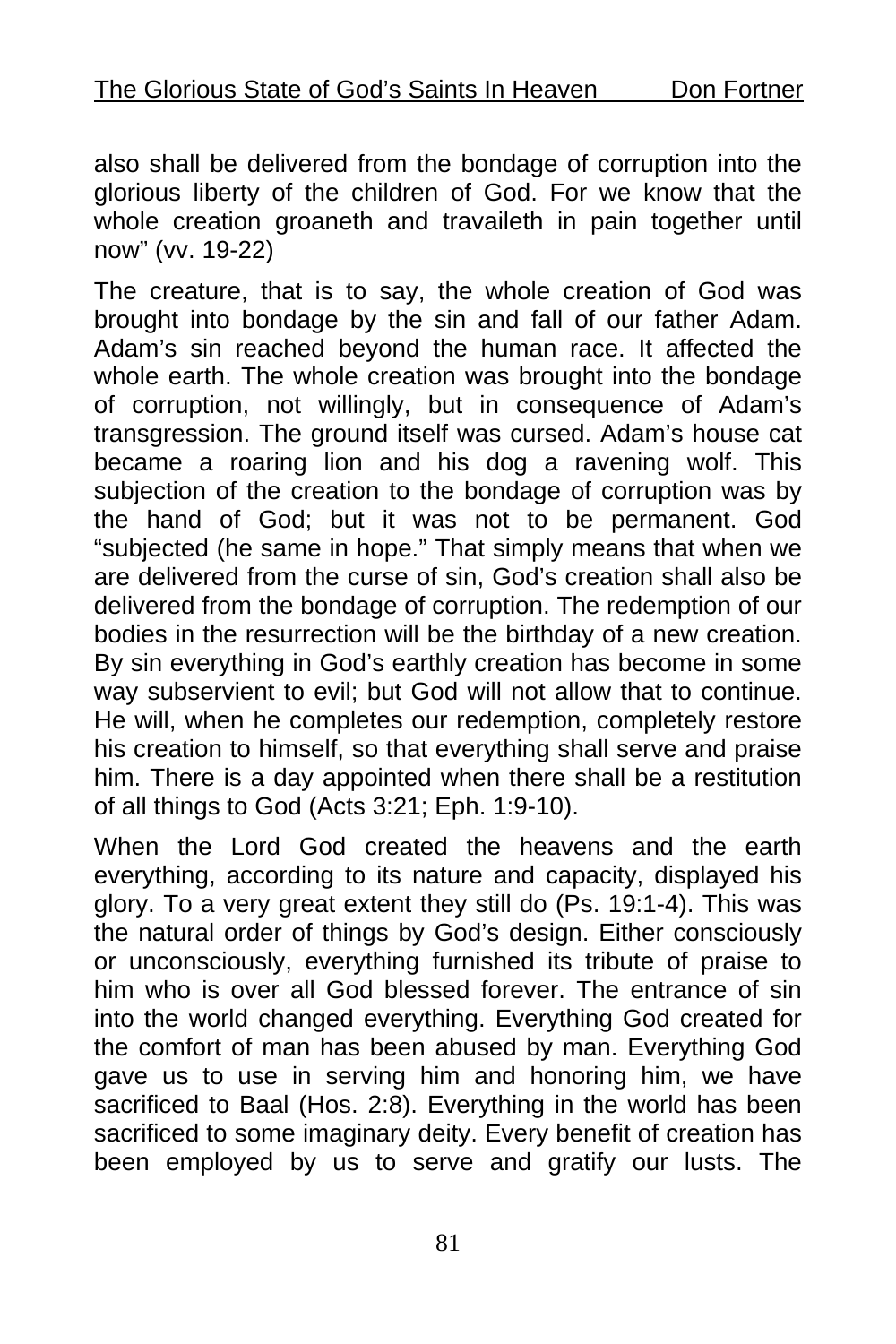creation itself has been turned into a god to be worshipped! The earth is called "Mother Earth!' Nature is called "Mother Nature!" Even time is worshipped as "Father Time!" Nature, with fallen man, occupies the place of God.

Though the creatures have no reason or intelligence, yet there is, as it were, such an instinctive tendency in God's creation to oppose man that the whole of creation is at war with fallen man. Were that not the case, there would be no reason for a covenant to be made on our behalf with the beasts of the field, the fowls of the air, the creeping things of the earth, and the very stones of the ground (Hos. 2:18). The Holy Spirit assures us that this bondage of God's creation is only temporary. God, in his infinite wisdom, saw fit to subject the creation to the bondage of corruption for a season. However, it is specifically said to be a subjection "in hope" because there is a time set by God when he will deliver his creation from the bondage of corruption. The redemption of our bodies from the grave will be for us the destruction of our last enemy and the termination of all the effects of sin. It will also be the termination of bondage and corruption, of all the corrupting effects of sin, upon God's creation. It is for this that the whole creation groans and travails.

Notice the threefold description given of our heavenly inheritance. As we look at these descriptions of glory, remember that Paul is talking about the perfecting and completing of our salvation through the death of Christ, which is the greatest possible display of the glory of God. This will be the last of that great series of events that God has been performing from the beginning of time. This is the thing for which all things were made and to which all things are subjected. This glorious inheritance is the goal of election and predestination and the object of providence (Rom. 8:28-30; Eph. 1:3-6).

1. It is called, "The Glory that Shall be Revealed in Us." This refers to the manifestation of God's glory that shall be revealed in our consummate salvation (Eph. 1:6, 12, 14; 2:7).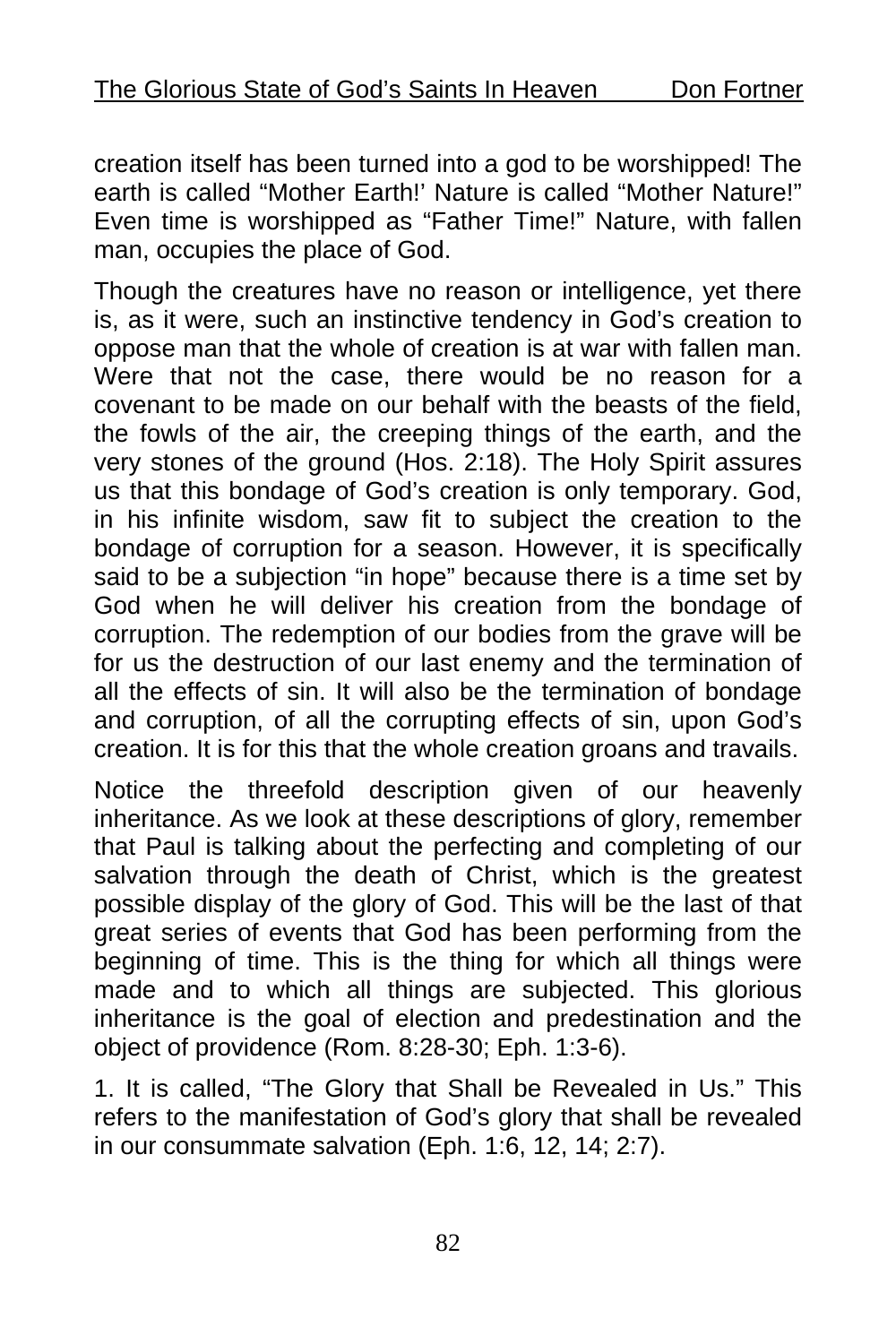2. The completion of God's work of grace is called, "The Manifestation of the Sons of God." Here, God's saints are little known and hardly noticed, except when derided by the wicked; but there is a day coming which will be the day of our manifestation (1 John 3:1-2).

3. Our ultimate salvation is described as "The Glorious Liberty of The Sons of God." This will be our happy jubilee! When it comes, we will be freed from the penalty and dominion of sin, At death, we shall be delivered from the presence of sin; but when Christ comes, when the jubilee trumpet sounds, we shall be delivered from all the consequences of sin. We will sing the song of triumph and victory as we look back upon our empty graves — "O death, where is thy sting? 0 grave, where is thy victory? The sting of death is sin; and the strength of sin is the law. But thanks be to God, which giveth us the victory through our Lord Jesus Christ."

### **Believers groan within themselves for this glory**

Such is the magnitude, greatness, grandeur, and glory of our heavenly inheritance that our highest and greatest enjoyments in this world can never satisfy us; but we groan within ourselves, waiting for the redemption of our body. "And not only they, but ourselves also, which have the firstfruits of the Spirit, even we ourselves groan within ourselves, waiting for the adoption, to wit, the redemption of our body" (v. 23). First, the apostle says that we who have the firstfruits of the Spirit groan within ourselves. These are the groanings spoken of in verse 26. Firstfruits are delightful, but never satisfying. We groan for the full harvest (Rom. 7:24). Second, Paul speaks of us waiting for our adoption. We were adopted into the family of God by divine decree in eternal election (Eph. 1:3-6). We were experimentally adopted into the family of God in regeneration when we received the Spirit of adoption (Gal. 4:6-7). We shall enter into the full enjoyment of our adoption in the resurrection. Third, the apostle describes our resurrection, our entrance into heavenly inheritance with Christ, as "the redemption of our body." Christ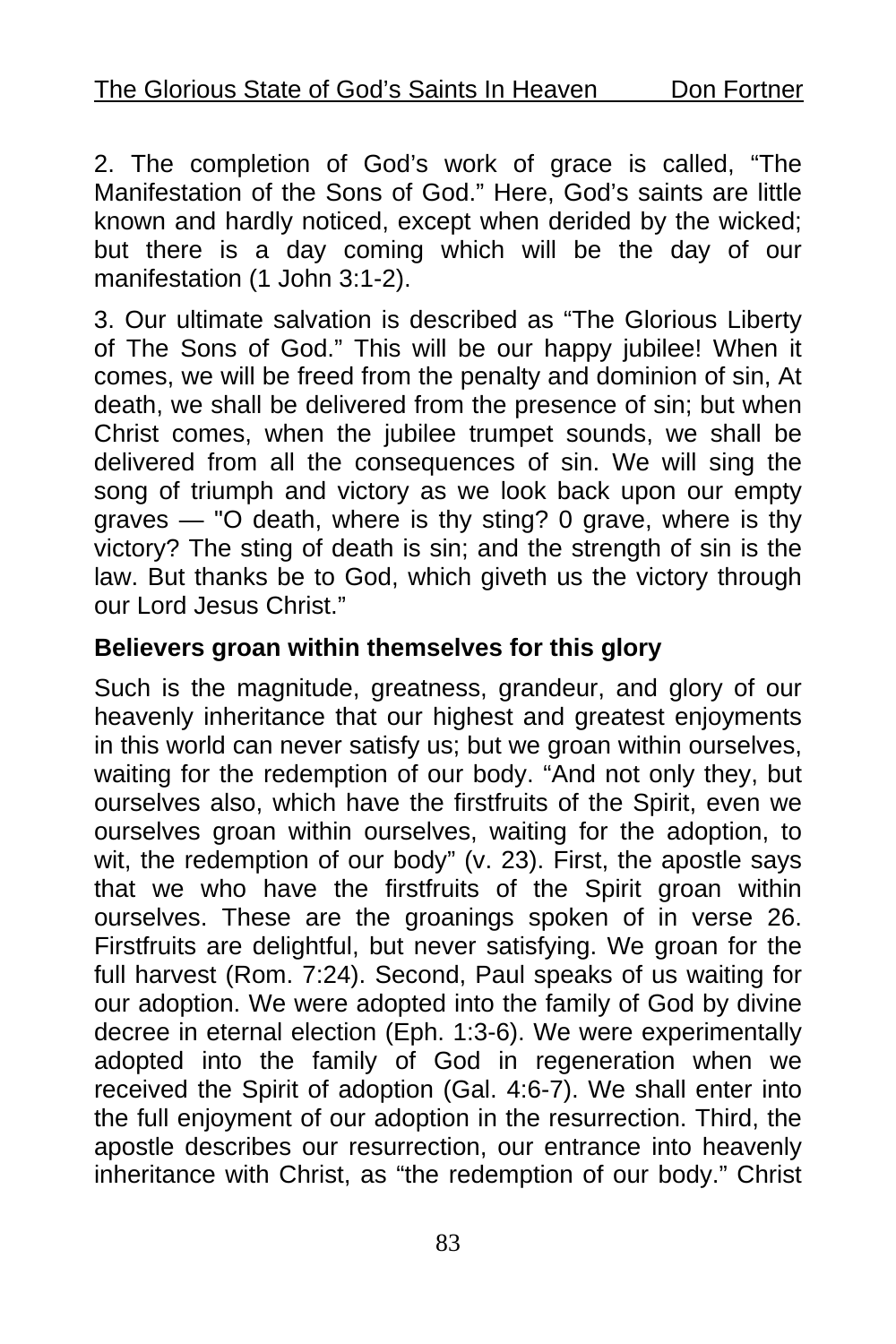is made Redemption (1 Cor. 1:30) unto us in a threefold sense: (1.) We were redeemed from the curse of the law and penalty of sin by the ransom price of Christ's shed blood when he died as our Substitute (Gal. 3:13). (2.) We were redeemed from the rule and dominion of sin by the power of God's grace in regeneration (Rom. 6:18). (3.) We shall be redeemed from all the consequences of sin in the resurrection. What a glorious hope is set before us! Let us set our hearts upon it (Col. 3:1-3). This great, glorious, indescribably magnanimous inheritance shall be the glorious consummation of Christ's reign as our King (1 Cor. 15:24-28). It is this blessed hope which fills believing hearts with expectant anticipation in this world.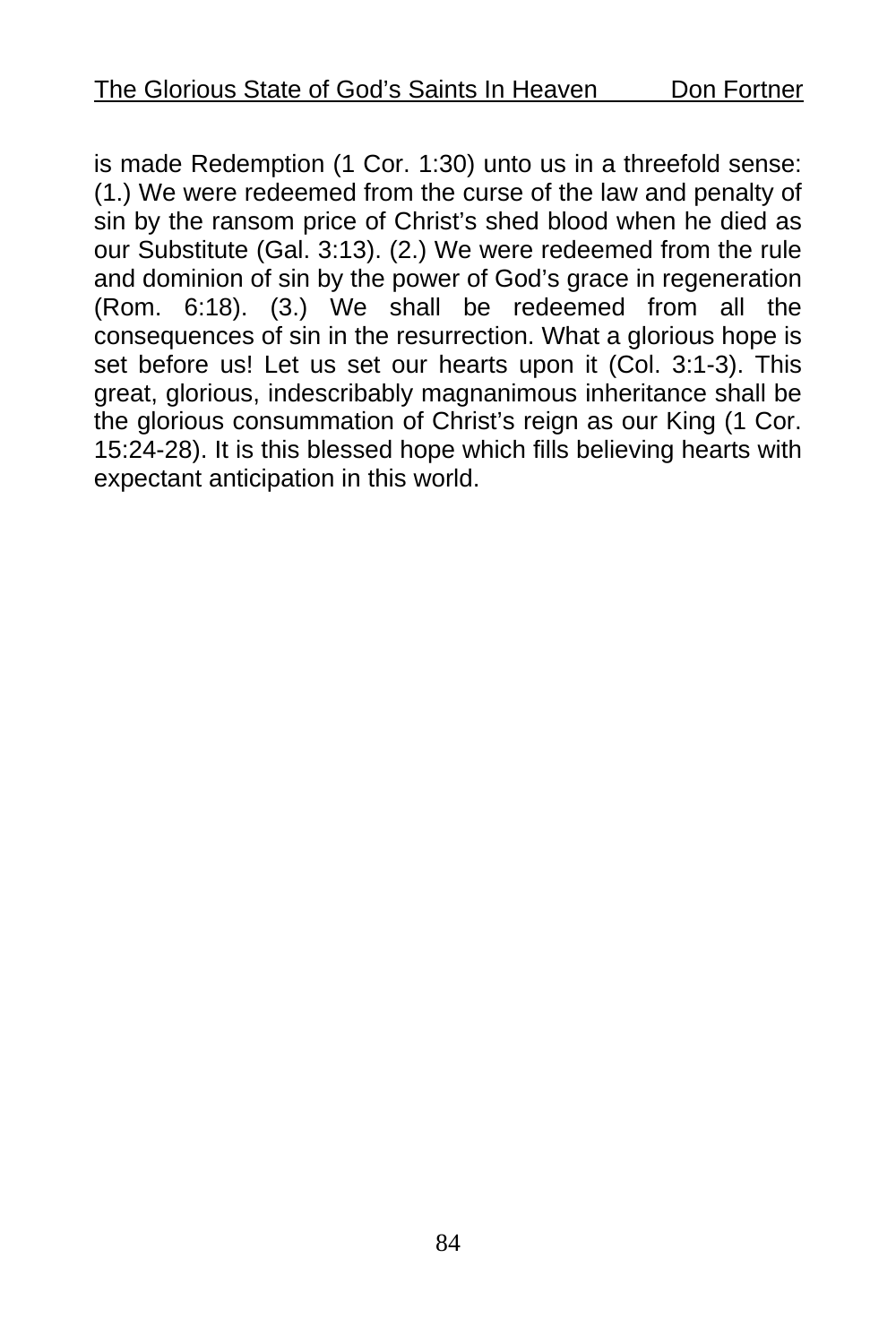## 11

# **With Christ In Heaven: Paradise Regained Revelation 22:1-5**

When God created the first man, Adam, he placed him in the Garden of Eden. Eden was a place of innocence, abundance, life, and joy. It was Paradise on earth; but Paradise was not complete for Adam until the Lord God gave him a woman to be his bride. So the Lord• caused Adam to sleep in the earth and took a rib from his side. From Adam's wounded side, Eve was made. She came from Adam. She was a part of Adam. Without Adam, Eve could never have lived. Yet, without Eve, Adam could never have been complete.

Adam and Eve had for their home the Paradise of God. There they lived in perfect harmony, holiness, and happiness until the serpent beguiled Eve and persuaded her to eat of the tree of the knowledge of good and evil. When Adam saw what Eve had done, he took the fruit of the tree in rebellion against God. Sin had entered the world. Paradise was lost. Fallen man was driven away from the presence of the Lord.

In the fullness of time, the second Adam, the last Adam, was born. Jesus Christ, the Son of God, came into the world to seek his beloved Bride, his elect Church. He came to recover for us what we lost in Adam. By his obedience unto death, he has regained for us all that we lost in Adam: Righteousness, peace, life, fellowship with God, and Paradise. He has already entered the Paradise of God as our Representative, claiming it in the name of his people (Heb. 6:20). Yet, as Adam without Eve was incomplete, so Christ without his beloved Bride is incomplete. The Head must have the Body. The Bridegroom must have his Bride. Christ must have his Church, "Which is his body, the fulness of him that filleth all in all" (Eph. 1:23). When Christ and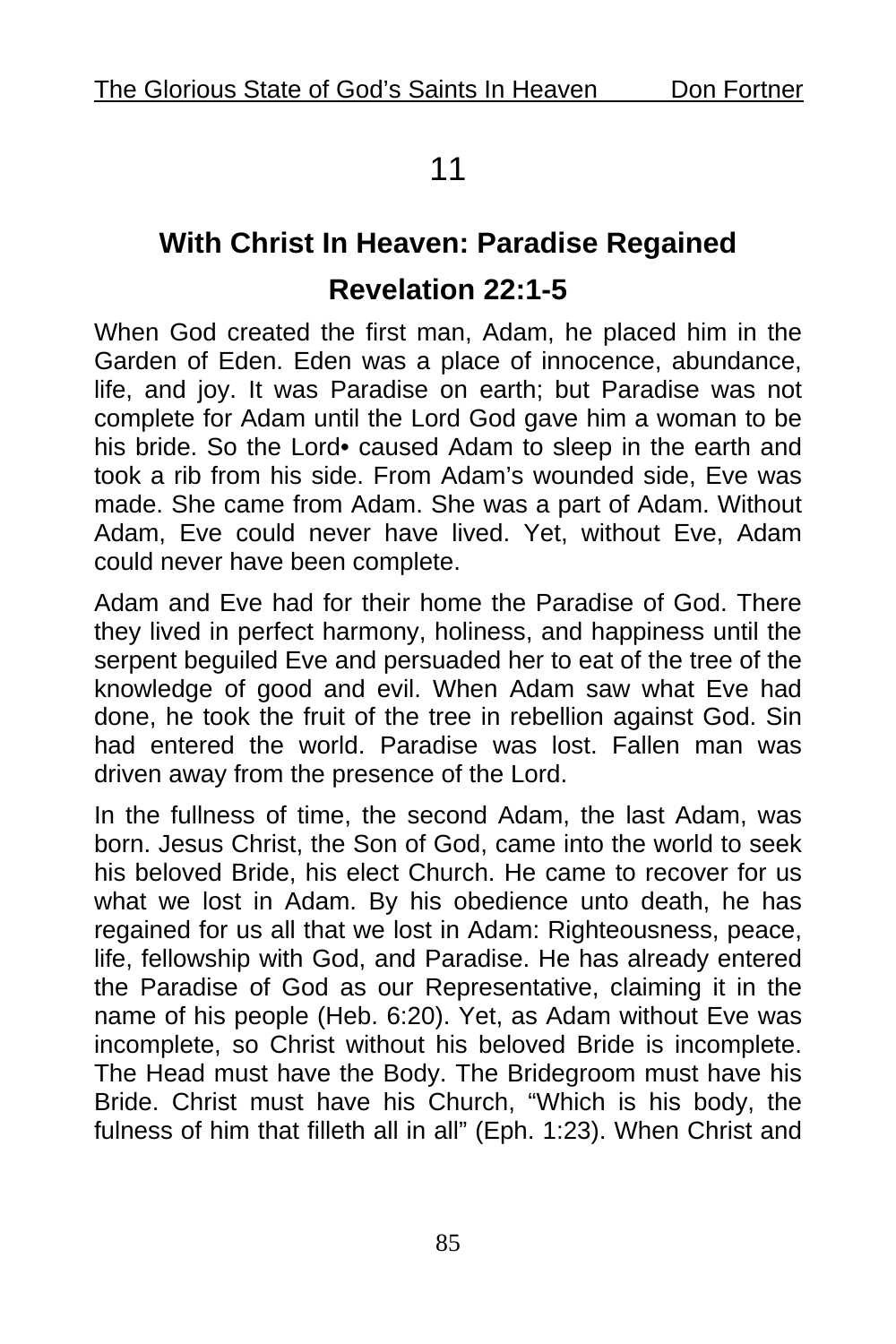his Church are united in heaven, in the perfection of heavenly glory, Paradise shall be fully recovered.

In Revelation 22:1-5, John describes the Holy City, New Jerusalem, using symbols drawn from the Garden of Eden. The eternal, heavenly state of God's saints with Christ is Paradise regained. Our Lord said to the thief on the cross, "Today shalt thou be with me in Paradise"(Lk. 23:43). The apostle Paul was "caught up into Paradise" (2 Cor. 12:4). That blessed place and condition is described as "The paradise of God" (Rev. 2:7). When God's saints leave this world, they enter into Paradise, not purgatory, not limbo, but Paradise. What is it like? In these five verses John shows us six things about Paradise:

#### 1. The **river of paradise**

The earthly Paradise was watered by a mighty river; but it was only a river of water for the earth. The heavenly Paradise is watered by the river of the water of life (v. 1). This river of the water of life is the everlasting love of God (Psa. 46:4). Like a river, the love of God is ever flowing towards his elect, abundant and free (Eph. 3:18-1 9). The streams of this river make glad the hearts of God's people. The streams of this river, like the river in Eden, run in four directions across the earth. The streams of the river are: eternal election, blood atonement, effectual calling, peace, pardon, justification, and eternal life. Flowing to sinners from the river of God's everlasting love, through the mediation of Christ, these blessings of grace bring us eternal life. This river is called the "river of the water of life" (Zech. 14:8-9; John 7:38-39), because the love of God is the source and cause of life, revives the saints with life, and sustains them in life.

God's love for us is a mighty, flowing river that is pure and clear as crystal. His love for us is pure, sincere, true, without hypocrisy. It is as clear as crystal. It is free, without motive or condition. It promotes purity. The gospel, which reveals it, is a gospel of purity and holiness. The grace which is the fruit of it is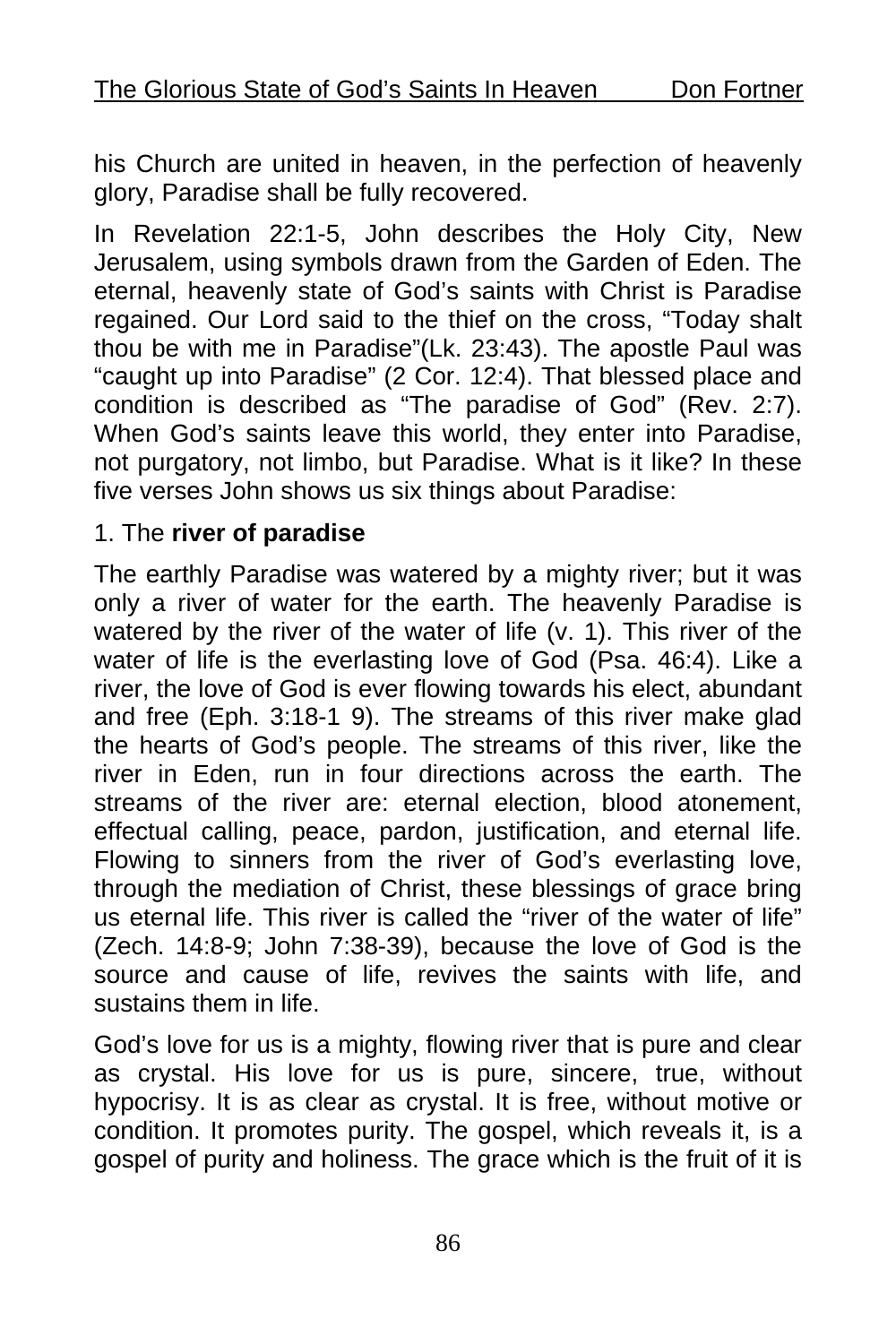righteousness. Every discovery of this love compels and constrains us to consecrate ourselves to Christ in obedience, love, and faith. The love of God is free of licentiousness and can never promote licentiousness.

The source of this great river of love is the throne of God and of the Lamb. God's love for us is not caused by or conditioned upon our obedience or love to him. His love for us precedes our love for him and is the cause of our love for him (I John 4:19). God's love for us is not caused or conditioned even upon the obedience and death of Christ as our Substitute. It was God's love for us that sent Christ to die for us and redeem us (John 3:16; Ram. 5:8; I John 3:16; 4:9-10). God's love for his elect is free. He said, from eternity, "I will love them freely" (Has.

14:4). God's love for us is like God himself, eternal, immutable, and indestructible. The source and cause of his love is his own sovereign will and pleasure (Rom. 9:11-18). It cannot be attributed to anything else.

### **2. The tree of paradise (v.2)**

In the Garden of Eden there was a tree of life. Adam, by sin, lost his right to eat of that tree. In the Paradise of God there is another Tree of Life. That Tree of Life is the Lord Jesus Christ himself. He is that One in heaven who heals chosen sinners scattered through the nations of the earth by virtue of his finished work of redemption and by the power of his Holy Spirit. Christ, the Tree of Life, fills heaven. He is seen in the midst of the Street and on both sides of the river. The City of God is full of Christ. That is the blessedness of heaven. Christ is there! Luther's doctrine concerning the ubiquity of Christ's physical body after his glorification may not be correct, but his heavenly body is such that he is immediately known and accessible everywhere and to everyone at all times. What mortal can imagine such a body? Our Savior's immortal body and the immortal bodies we shall have after the resurrection will be free of all limitations and hindrances necessary to this earthly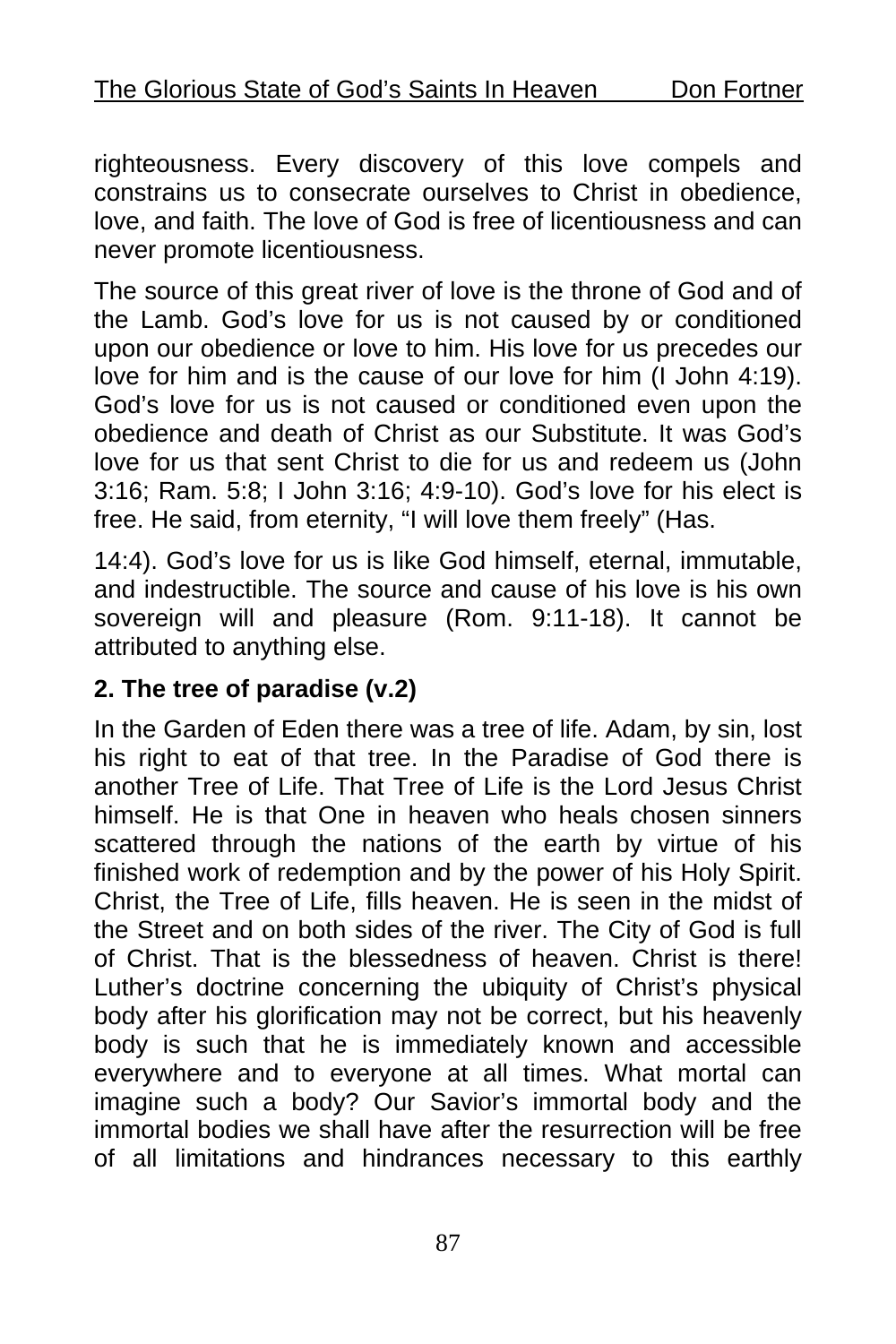existence. Christ, the Tree of Life, bears twelve manner of fruits. He bears fruit for the twelve tribes of the Israel of God. He has fruit sufficient for the whole Israel of God, the whole body of his elect. All fullness is in him. And we have our perfection and completion in him (John 1:16; Eph. 1:6; Col. 2:9). The fruit of this Tree of Life is abundant at all times. From it we obtain abundant, perfect righteousness, (both for justification and for sanctification), plenteous redemption, (from the curse of the law by Christ's atonement, from the dominion of sin by the power of his grace, and from the very being and consequences of sin by the resurrection of our bodies), and eternal life, with all its blessedness in time and eternity. The leaves of this Tree are for the healing of the nations, The leaves of this tree are the blessed doctrines of the gospel: Substitutionary redemption and imputed righteousness. Through the preaching of the gospel today, God sends his grace into the nations of the world for the healing of men's souls (Rom. 1:15-16; 10:17; I Car. 1:21). And in heaven's glory, the leaves of this tree, the blessed gospel of Christ, will yet preserve all God's elect in life as the tree of life in Eden would have preserved Adam in life (Gen. 3:22-24). Even in that blessed, eternal state God's saints will be "kept by the power of his grace." In a word, everything in Christ will unceasingly contribute to and secure the everlasting life and joy of God's saints in heaven.

### **3. The freedom of paradise**

"And there shall be no more curse." Having been redeemed from the curse of the law by Christ's precious blood (Gal. 3:13), the curse of the law cannot fall upon the redeemed. Where there is no sin, there is no cause for the curse. And Christ has put away our sins forever. We shall not even suffer loss or be treated any the less graciously because of our sin. Imagine that! God will not impute sin to those for whom Christ has died (Ram. 4:8), neither in this world, nor in the world to come. In that blessed state awaiting us, there shall be no possibility of a curse, because there shall be no possibility of sin. Not only has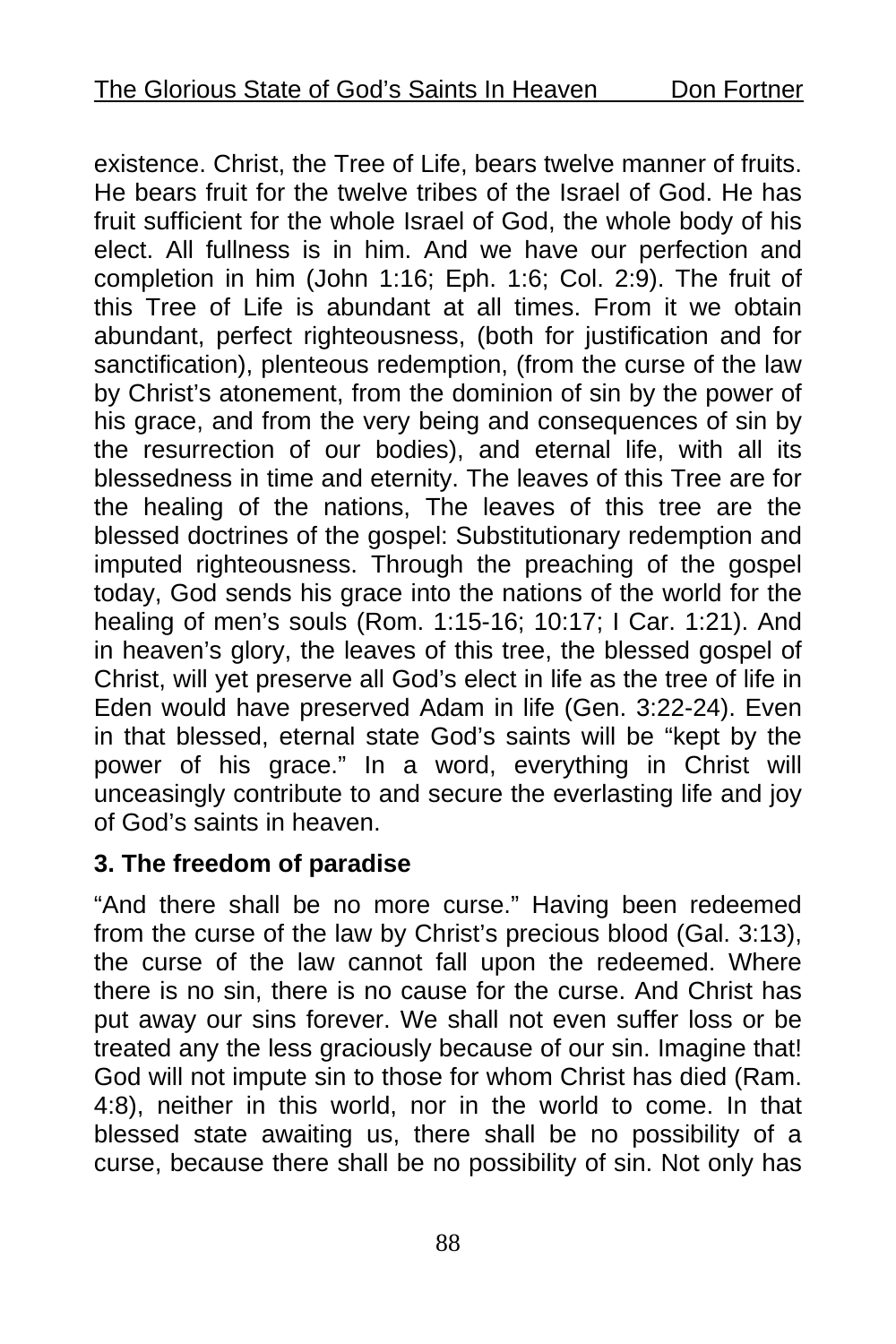the Son of God saved us from the fall, he has saved us from the possibility of another fall (John 10:28). Consequently, in the holy city, New Jerusalem, there will never even be the fear of the curse of God's holy law!

### **4. The throne of paradise**

"But the throne of God and of the Lamb shall be in it. $\sim$  It is the presence and stability of this throne that guarantees the security of God's saints and removes all possibility of curse from us. It is called "the throne of God and of the Lamb" because God and the Lamb are One and God is seen, known, and revealed only in the Lamb (John 1:14,18). This throne is the source of all things, the rule of all things, and the end of all things (Rom. 11:36). This throne, a throne of free grace (Heb. 4:16) and sovereign dominion (Dan. 4:35-37), is the joy of all believers, and the dread of all rebels.

### **5. The joy of paradise (vv. 4-5)**

"His servants shall serve him." In eternity we will serve God our Savior perfectly and perpetually. "And they shall see his face." Then, when we see him who loved us and gave himself for us face to face, we shall enjoy perfect communion with him, complete acceptance with God in him and with him, and full satisfaction in him. In heaven's glory he will make a full disclosure of himself, his works, and his ways to us. And when we see his face, seeing all things as he sees them, we will be filled with intense, indescribable delight! "And his name shall be in their foreheads." That simply means that we will own and be owned, accept and be accepted of our God forever. We will confess him to be our God; and he will confess us to be his people forever. "And there shall be no night there." There will be no darkness of any kind in heaven: No darkness of sin, sorrow, ignorance, or bigotry. In the New Jerusalem there will be no need for secondary lights, no need for the symbolic ordinances that now contribute so much to our worship, neither believer's baptism (the confession of Christ) nor the Lord's Supper (the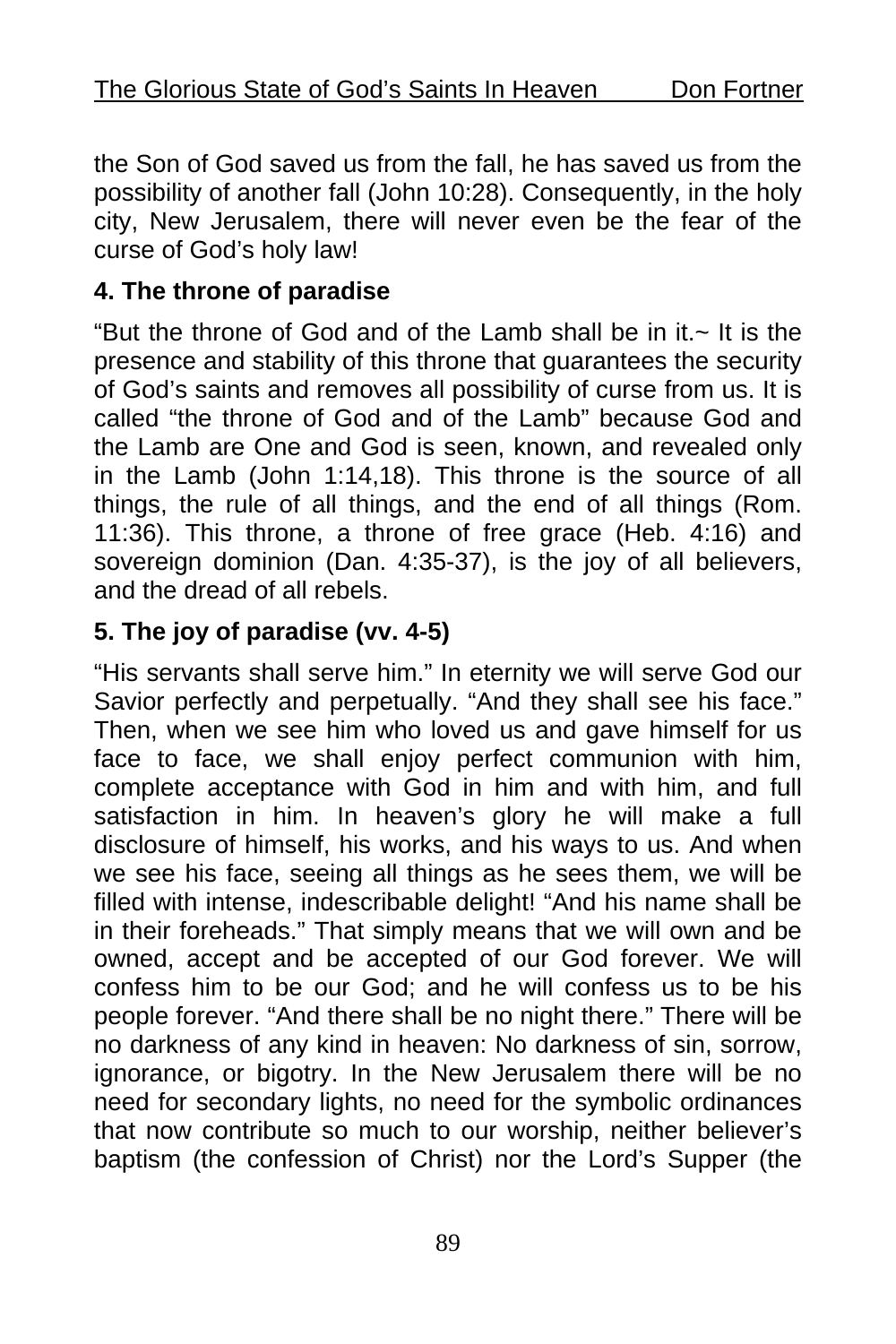remembrance of Christ). There will not even be a need of pastors and teachers to instruct, guide, and correct us. The reason is this - "For the Lord God giveth them light."

### **6. The duration of paradise**

"And they shall reign for ever and ever." When the Lord Jesus Christ has presented his bride, his body, the church and kingdom of God in its entirety to the Father, holy, blameless, unreprovable, and glorious, we shall reign with him for ever and ever (I Cor. 15:24-28) in "the glorious liberty of the children of God" (Rom. 8:2 1). Let these thoughts sustain, comfort, and rejoice your heart, child of God, as you live in the hope of that city whose Builder and Maker is your God: (1.) Our Adam, the second Adam, the Lord Jesus Christ is in Paradise now. (2.) From his wounded side, God is forming a bride for him. (3.) Paradise will not be complete for Christ until he has his beloved Bride with him. And (4.) Christ shall have his bride. Not one of God's elect, given to Christ in eternity, redeemed by Christ at Calvary, and called by the Spirit of Christ in time shall be missing in the heavenly Paradise.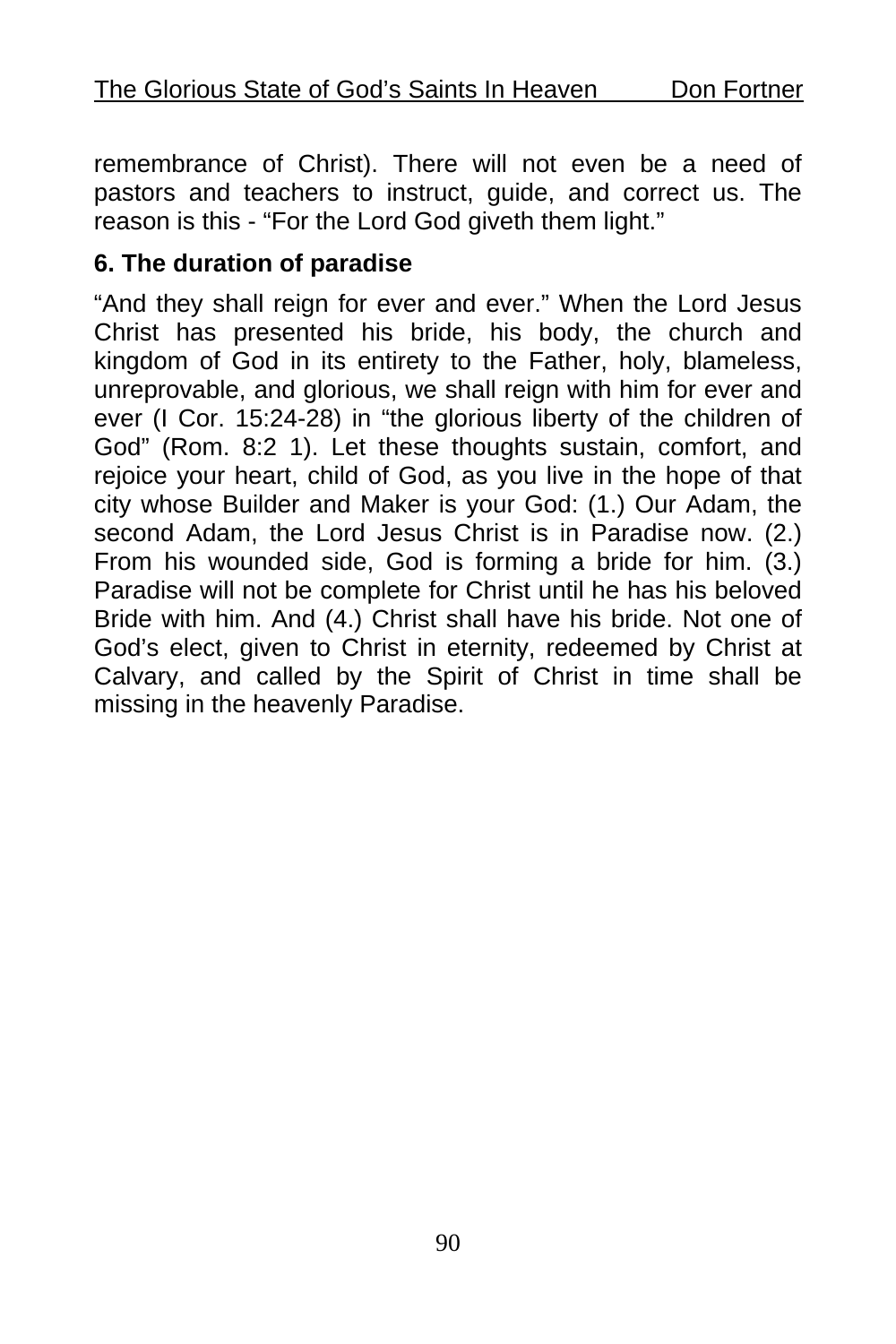### 12

### **The Believer's Easy Passage Through Death To Glory**

### **Exodus 15:16-18**

I have seen people die without Christ, without faith in him, and without hope. I have seen the terror of hell on their helpless, hopeless faces as they gasped for their last breath of life. I pray that I will never see that pitiful expression again. However, I have also seen some of God's saints die in faith, with the smile of God upon their souls and the peace of God radiating through their words. I cannot imagine a more delightful or more glorious thing to behold on this earth. Balaam spoke well when he said, "Let me die the death of the righteous, and let my last end be like his" (Num. 23:10).

Exodus 15 records Moses' song of redemption and salvation. In verses 1-13 he sang praise to God for the redemption, grace and salvation Israel had just experienced. In verses 14-19 he praises God for the sure hope of a peaceful and glorious entrance into the land of promise. Specifically, in verses 16-18, the prophet of God speaks of the safe, peaceful passage of Israel across the Jordan river into the land of Canaan. This prophetical song was written for us. Typically, prophetically, it declares that God's saints will pass through death into glory safely and peacefully, by the greatness of his arm. "Fear and dread shall fall upon them; by the greatness of thine arm they shall be as still as a stone; till thy people pass over, 0 LORD, till the people pass over, which thou hast purchased. Thou shalt bring them in, and plant them in the mountain of thine inheritance, in the place, 0 LORD, which thou hast made for thee to dwell in, in the Sanctuary, 0 Lord, which thy hands have established. The LORD shall reign for ever and ever." Viewing these words as a picture of every believer's easy passage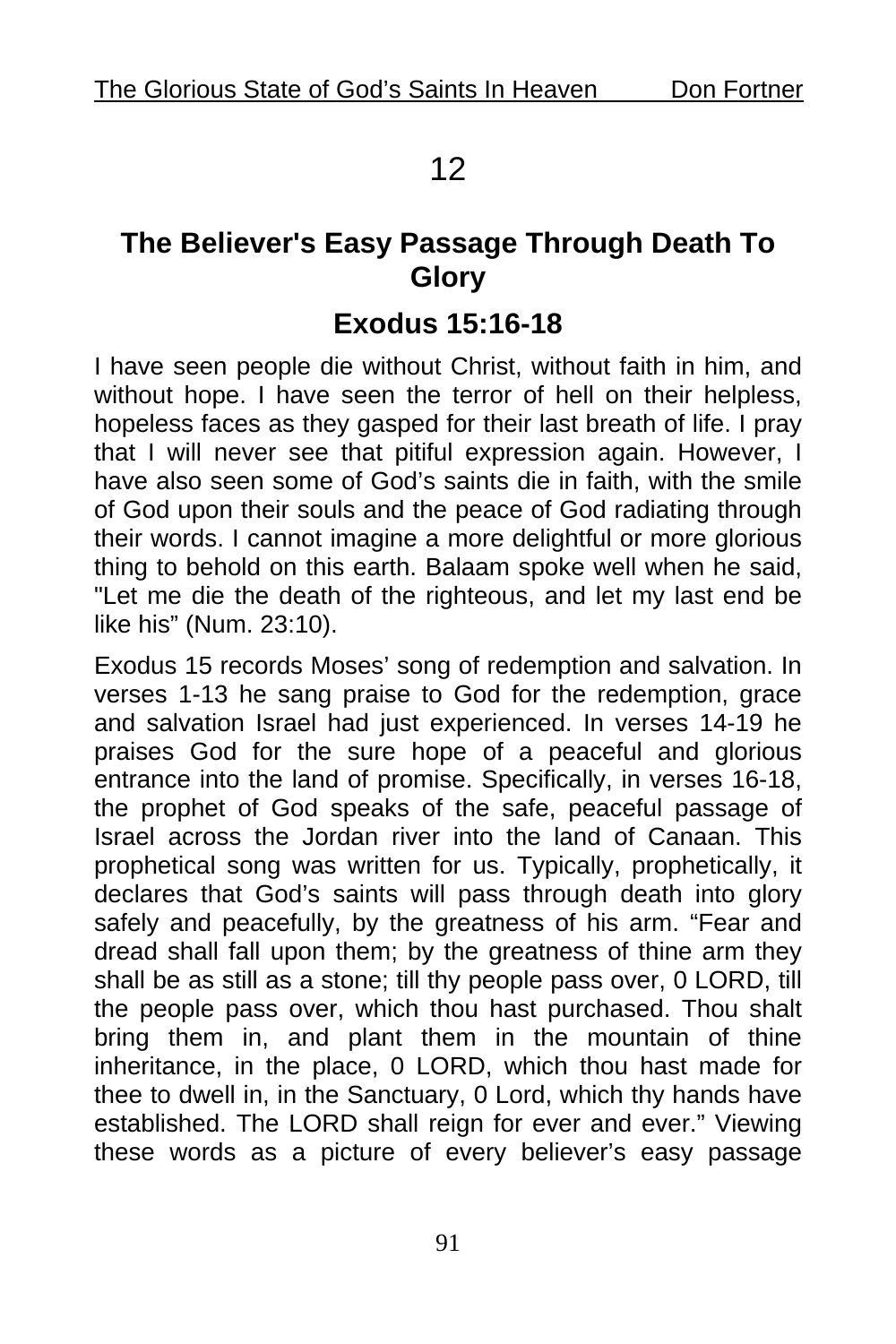through death into heaven, they teach us four great spiritual truths.

### **A purchased people**

The lord Jesus Christ has a people in this world whom he has purchased. Moses spoke of the Lord's people as those whom he has purchased? Who are these people? They are the people of God's choice, his peculiar people. Those purchased people are those men and women with whom Christ's delights were from everlasting. They are peculiarly and distinctively his (Deut. 7:7-9). — Chosen in electing love (John 15:16). — Redeemed by his precious blood (1 Pet. 1:18)..- Called by almighty grace (Psa. 65:4). — Given faith in Christ by the operation of his Spirit (Col. 2:12). If you are a believer, you are one of his people whom he has purchased!

Christ alone is the Purchaser of his people. He alone was able and willing to do it, as the God-man, our Mediator. He alone has the lawful right to do it, as our Kinsman Redeemer. He alone has done it. Christ did not try to redeem anyone, or merely make redemption available for everyone. He effectually redeemed all his people by his sin-atoning sacrifice at Calvary (Gal. 3:13; Heb. 9:12). When the Word of God talks about redemption, it is talking about something that is finished (Dan. 9:24; John 19:30. The thing is done, not provided, but done. "Thou hast purchased!" "Ye are bought with a price!" (1 Cor. 6:20). The price by which the Son of God purchased his people is his own precious blood (1 Pet. 1:18-19; Rev: 5:9; Acts 20:28). How this glorious subject ought to thrill our souls!

### **It was a special purchase**

The redemption accomplished by Christ at Calvary was a special purchase. He has purchased a special people, with a special price, because of special love, to enjoy special blessings of grace and glory forever.

### **It was a proper purchase.**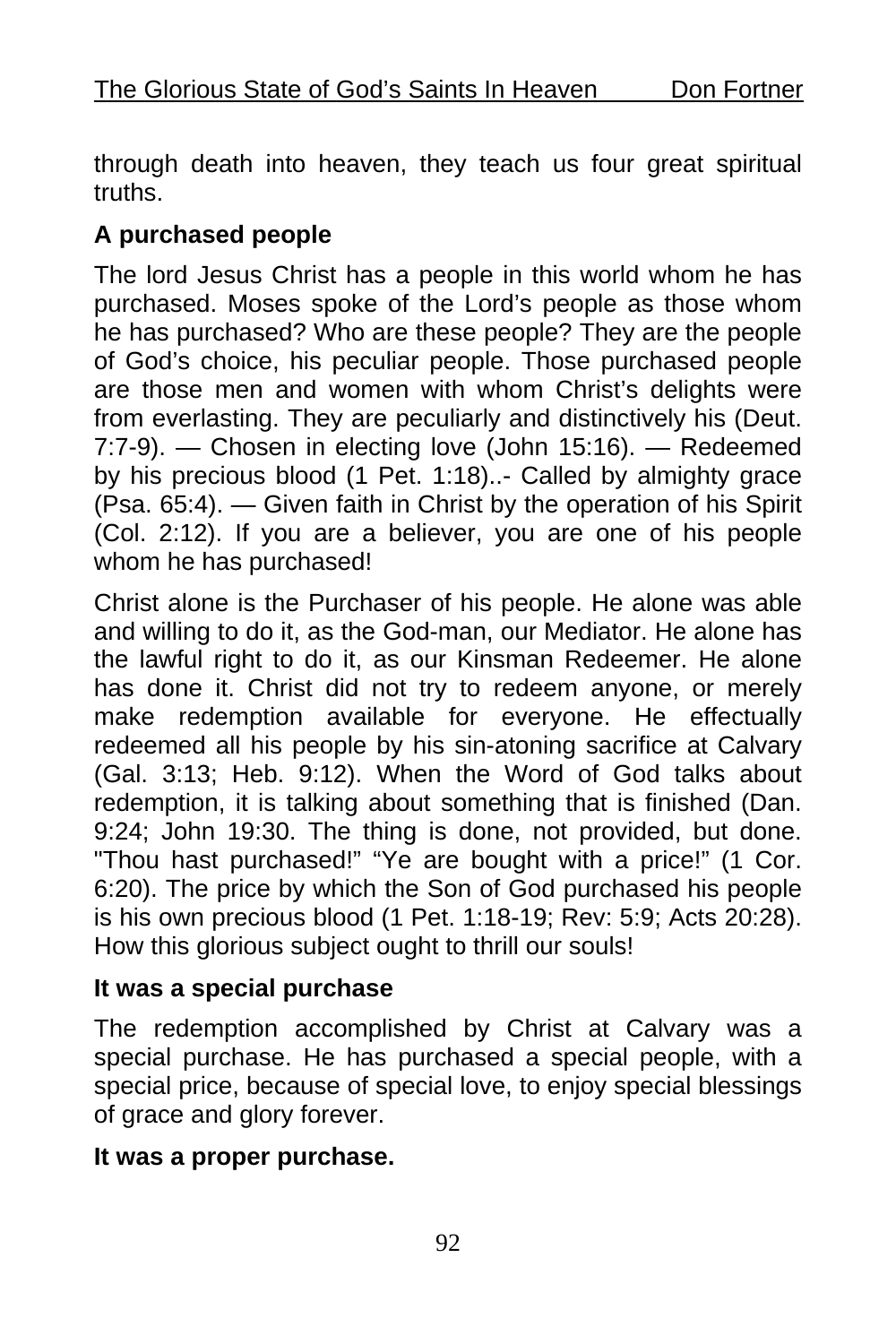We sometimes use the words "buy" or "purchase" in other ways (Isa. 55:1). We purchase grace and mercy, without money and without price, by faith in Christ. That is not the case here. Christ made a real, proper purchase of God's elect by the price of his own blood.

### **It was a legal purchase (Isa. 43:1).**

The people were named. He died for and purchased "his people" (Isa. 53:8; John 10:11, 15, 26). The price was agreed to (Rom. 3:24-26). The purchase was made (Rom. 5:8-11). It cannOt be invalidated (Rom. 11:29).

### **It is a full and complete purchase.**

Here is the greatest purchase ever made. Christ has redeemed and purchased a great multitude which no man can number, who could not be redeemed by any other price than his precious blood (Psa. 49:7-8; Job 36:18). We rejoice to know that Christ has a people in this world he has purchased.

Nothing so comforts dying saints as the knowledge of effectually accomplished redemption by the blood of Christ. Several years ago, I visited a dying friend. His last words to me, as I started to leave him were, Brother, my hope is in that Man in heaven whose blood has washed away all of my sins and given me perfect righteousness before God. Thank God for Christ. I thank God for the blood of Christ! I am thankful to know that there is a Man in glory who is my Substitute. My hope is him!" Our hearts are overwhelmed with joy to know that we are among those people for whom redemption is accomplished. I say, with my brother, "Thank God for Christ! Thank God for the blood of Christ!"

### **The believers passage through death**

Though redeemed by blood and saved by grace, god's purchased people must pass through death into glory. As Israel must pass through the Jordan river to reach the land of Canaan,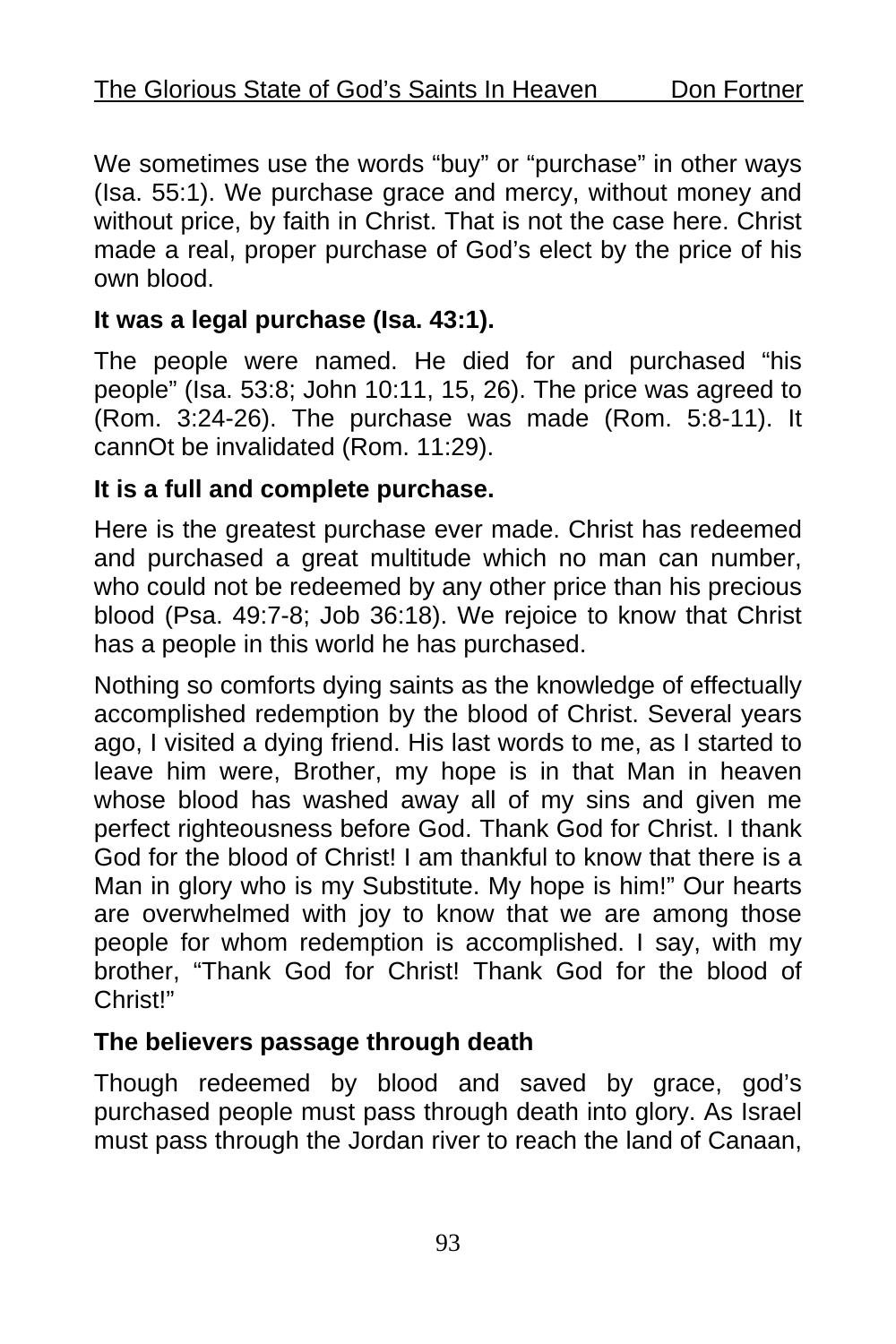so God's pilgrims in this world must pass through death to reach their home in glory. Notice two things in this regard.

1. Death for the believer is just a passage. Death is passing from this world to another world, from time into eternity. It is to depart from this world and be with Christ, which is far better (Phil. 1:23). It is a passage through a low, lonesome valley (Psa. 23:4). (This life is the valley of the shadow of death.) The Puritan, Thomas Brooks, wrote, "Death to a saint is nothing but the taking of a sweet flower out of this wilderness, and planting it in the garden of Paradise."

Moses compared death to passing over a river, crossing from this shore to that shore. For the believer that is all death is— A passage from this foreign, condemned land to our homeland in glory!

2. It is a necessary passage. Death must be. This is the way of all the earth. There is no avoiding it. The grave is the house appointed for all living. Your grave may be a stately mausoleum or a pit in the earth; but to the grave you must go, and so must I, at the time appointed of God (Heb. 9:27; Job 30:23; Gen. 47:29). Just as "the time drew night that Israel must die," so the time draws near when each of us must die. As there was no other way for Israel to get to Canaan, but by going through Jordan, so there is no other way for us to go to heaven but by the grave. Even Enoch and Elijah, though they escaped death, did not escape the change that all must undergo before we can enter glory. Even those saints living at Christ's second advent must be changed. Someone said, "Were it not for sin, death had never had a beginning, and were it not for death, sin would never have had an ending." We must die. Yet, in reality, the believer never dies (John 11:25). Christ has taken the sting out of death for us. He has delivered us from death's penal aspect. He has delivered us from the second death. Soon, he will deliver every believer from sin and all the consequences of sin. We ought never to look upon that deliverance as death. At death, we begin to live!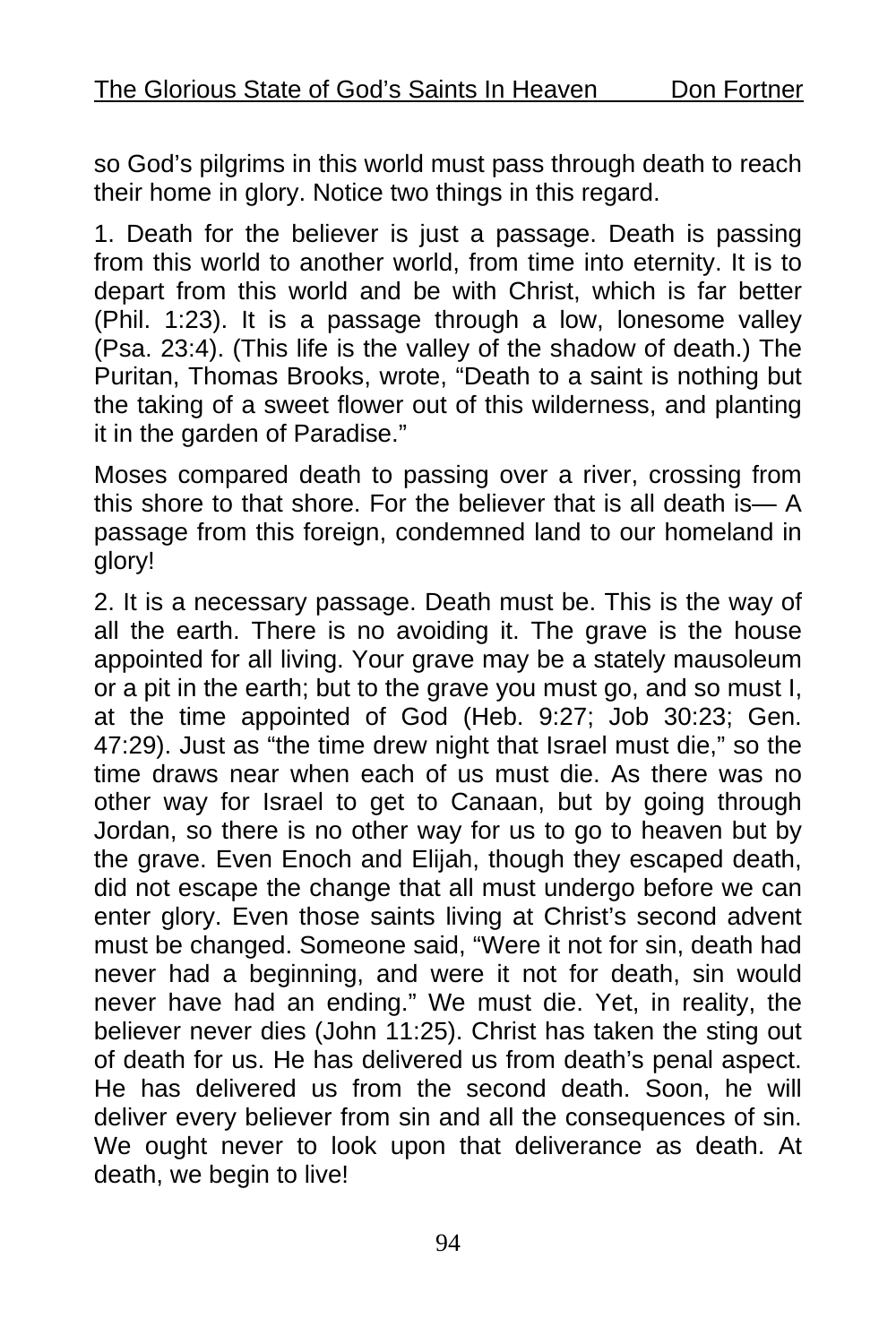We may not presently think so, but for the dying believer, death is a friend, a welcome, long-expected friend, who brings with him great relief and comfort. It is necessary because of sin. It is welcome because of grace. This body of flesh is our greatest enemy. Death will be a welcome relief.

### **A safe passage**

The believer's passage through death into glory is always safe and usually peaceful. My primary reason for writing these studies is to assure the children of God that there is nothing in death that should cause them fear, either for themselves or for their departed friends and loved ones who sleep in their Savior's arms. When Joshua and the children of Israel came to the river Jordan and passed over it, not one was lost, missing, or hurt by it. So it shall be with God's elect. Every one of the Lord's purchased people shall pass through the Jordan and come safe at last into the heavenly Canaan. You who were ordained to eternal life shall possess it. You who have been purchased by Christ's blood shall see the Lamb for sinners slain. You who are united to Christ shall be with Christ in glory. You who have the earnest of the Spirit shall have the full inheritance of glory. You who have faith in Christ shall be found with Christ. You who are under Christ's care and in his hands shall be presented by Christ to your heavenly Father (Heb. 2:13). You to whom God has given grace, he will give glory also. As Israel lost nothing by passing from the wilderness through Jordan into Canaan, so God's saints lose nothing by passing through death into glory. They go immediately into heaven (2 Cor. 5:1-4, 8). As we have seen, all their most earnest and constant prayers are answered in an instant. They shall be first in the resurrection (1 Thess. 4:16).

Moreover, generally speaking, God's saints pass through death into glory peaceably, with quiet, comfortable confidence. I do not say that every believer will be absolutely free of fear and trouble in the hour of death; but generally they are. I do not suggest that we are freed from the fear of death as we think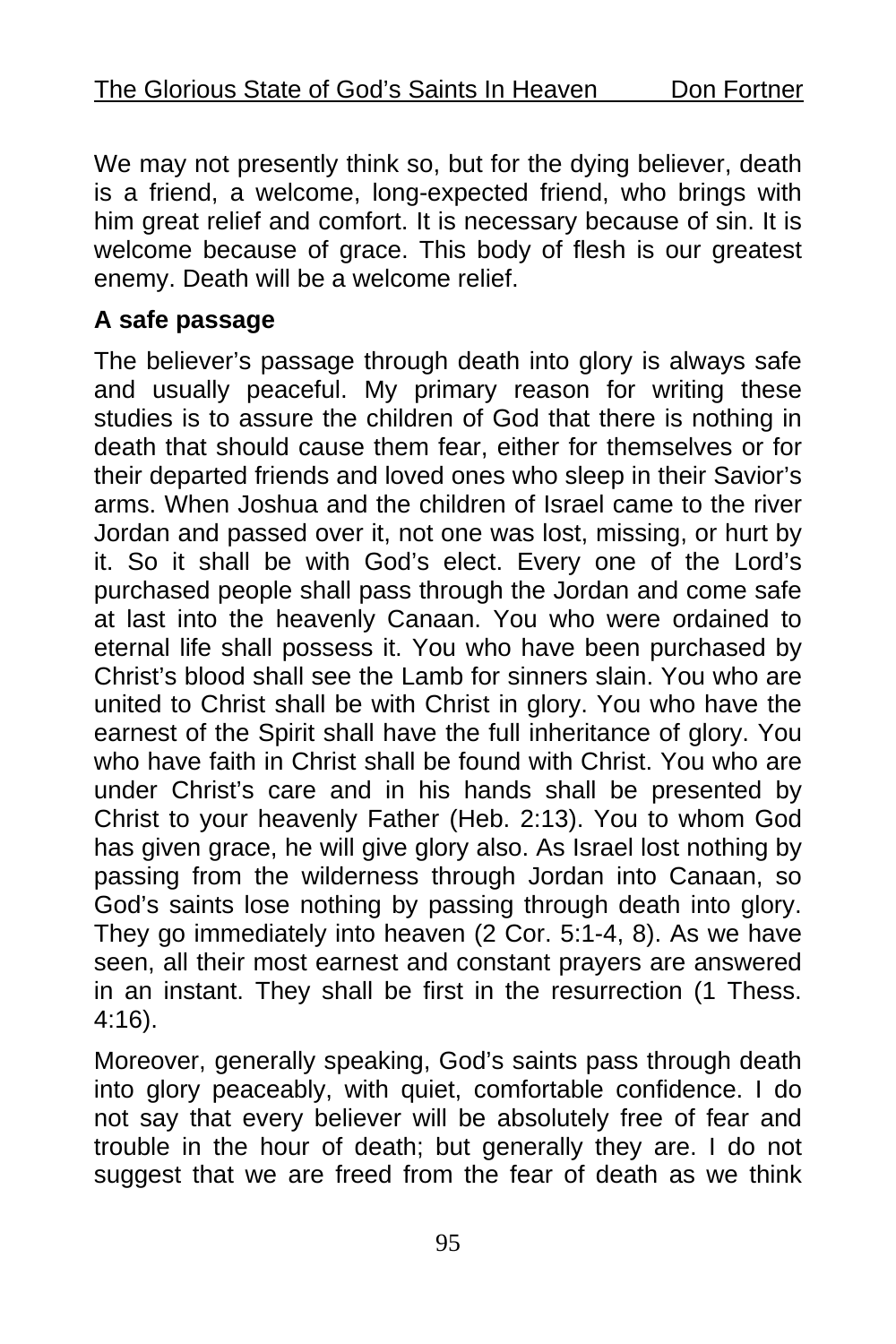about it. Yet, I do say, generally, when a believer is faced with death, he is filled with peace. God does not give dying grace until it is needed. However, when it is needed, he does not fail to give it. ln that hour your enemies shall be "as still as a stone."

When israel went out of Egypt, not a dog was allowed to move its tongue against them. No enemy molested them. No foe gave them any disturbance. They left Egypt with a high hand, triumphantly! When they passed over Jordan into the land of Canaan, though they had many enemies, not one was to be seen or heard. They were, as Moses said, "As still as a stone," until God's people had passed over. So it is with God's saints in the hour of death. As a general rule, those spiritual enemies, who have given you so much uneasiness in life, will not be allowed to distress you in your last moments on this earth. Your inward sins and corruptions of nature will not be able to rob you of peace when certain deliverance is at hand. John Gill said, "The believer perceiving his dissolution drawing nigh, spies deliverance from it through Jesus Christ our Lord (Rom. 7:23- 25)." This confidence and peace arises from "a comfortable view of the free and full forgiveness of his sins through the blood of Christ; and of his justification before God, and acceptance with him through his pure and perfect righteousness." Thomas Watson wrote, "He may look upon death with joy who can look on forgiveness with faith!" When the Puritan Thomas Goodwin was on his death bed, in his dying hour, he referred to his inward sins as "croaking toads," and said, "Thank God, in a short time I will hear no more their croaking language!"

An evil heart of unbelief shall not likely distress the soul that is about to leave the realm of unbelief forever. Nothing makes God's children more uneasy in life than an evil heart of unbelief; but in the hour of death, God graciously drives this monster from the hearts of his children, even as he did with David (2 Sam. 23:5) and Paul (2 Tim. 1:12; 4:6-8). It is written of God's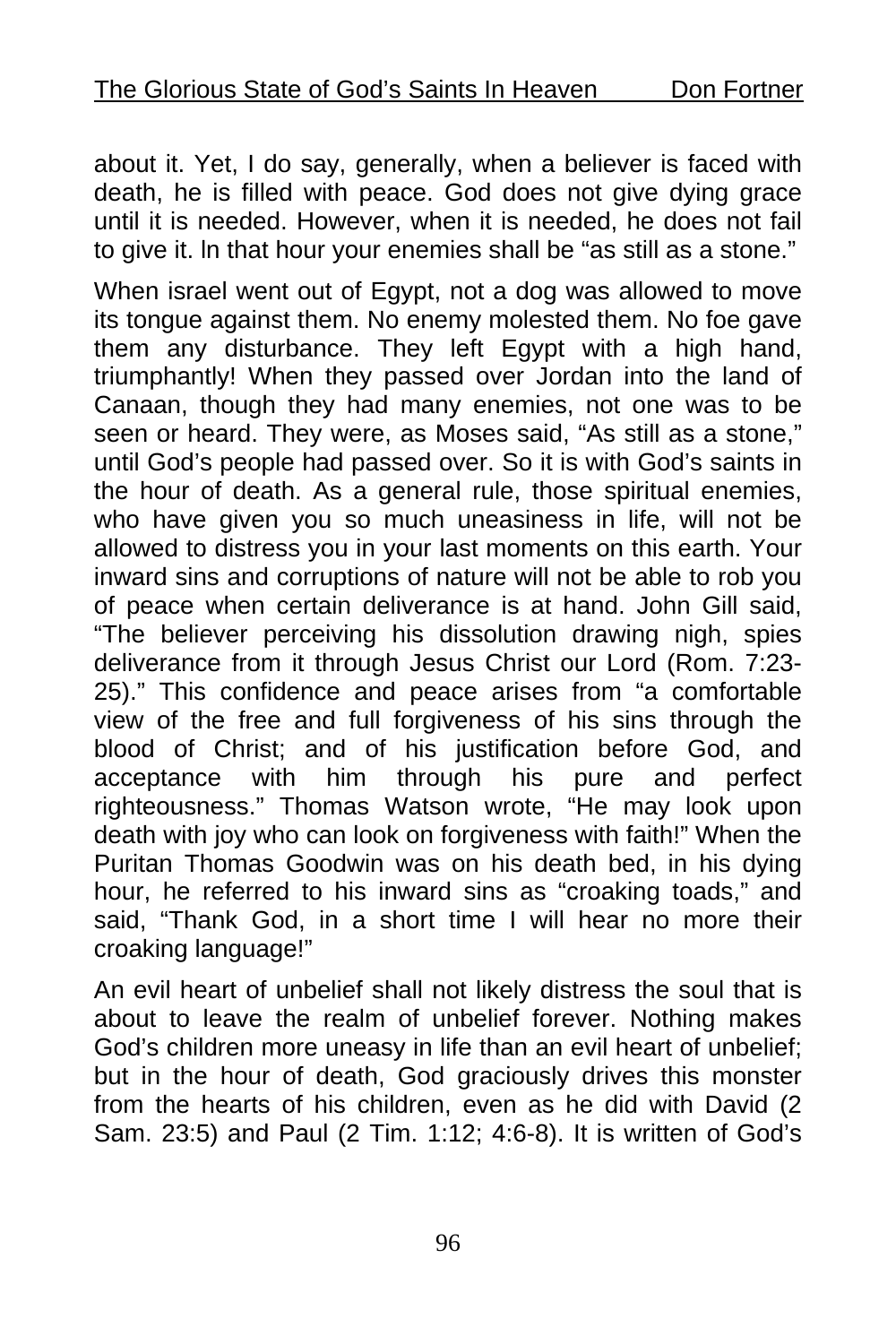saints, "These all died in faith" (Heb. 11:13), because "the righteous hath hope in his death" (Pray.

14:32). When he knew he was dying, God's faithful servant, John Gill, said to a friend standing by, "I have nothing to make me uneasy."

Your adversary the devil will find it hard to overwhelm you when you are about to tread him beneath your feet (Rom. 16:20). Satan is a very busy adversary. His temptations are many and great. In the hour of death, I am sure, he will come against us with all his force like a flood; but our Comforter, the Spirit of God, will lift up a banner against him and put him to flight (Isa. 59:19). The banner he shall lift to defend us is the gospel of Christ, his Person, his blood, his intercession, and his righteousness. I do not doubt that believing saints, as they leave this world and soar through the heavens into glory cryng, **"O**  Death, where is thy sting?' $\sim$  do so with the same bold challenges raised by the Apostle in Romans eight: "If God be for us, who can be against us?" "Who shall lay anything to the charge of God's elect?" "Who is he that condemneth?" "Who shall separate us from the love of Christ?" (Rom. 8:32-39). "Mark the perfect man, and behold the upright: for the end of that man is peace" (Psa. 37:37; Cf. 1 Cor. 15:55-57).

#### **An easy passage**

This safe and peaceful passage of god's saints through death into glory must be ascribed to the greatness of his arm. "Fear and dread shall fall upon them; greatness of thine arm they shall be as still as a stone; till thy people pass over, 0 LORD, till the people pass over which purchased. Thou Shalt bring them in, plant them in the mountain of thine inheritance, in the place, 0 LORD, which hast made for thee to dwell in, in the Sanctuary, 0 Lord, which hands have established. The LORD shall reign for ever and ever" (Ex. 15:16-18). Read Joshua the third chapter. There we find many things by which God made Israel's passage through Jordan into Canaan comfortable and peaceful. These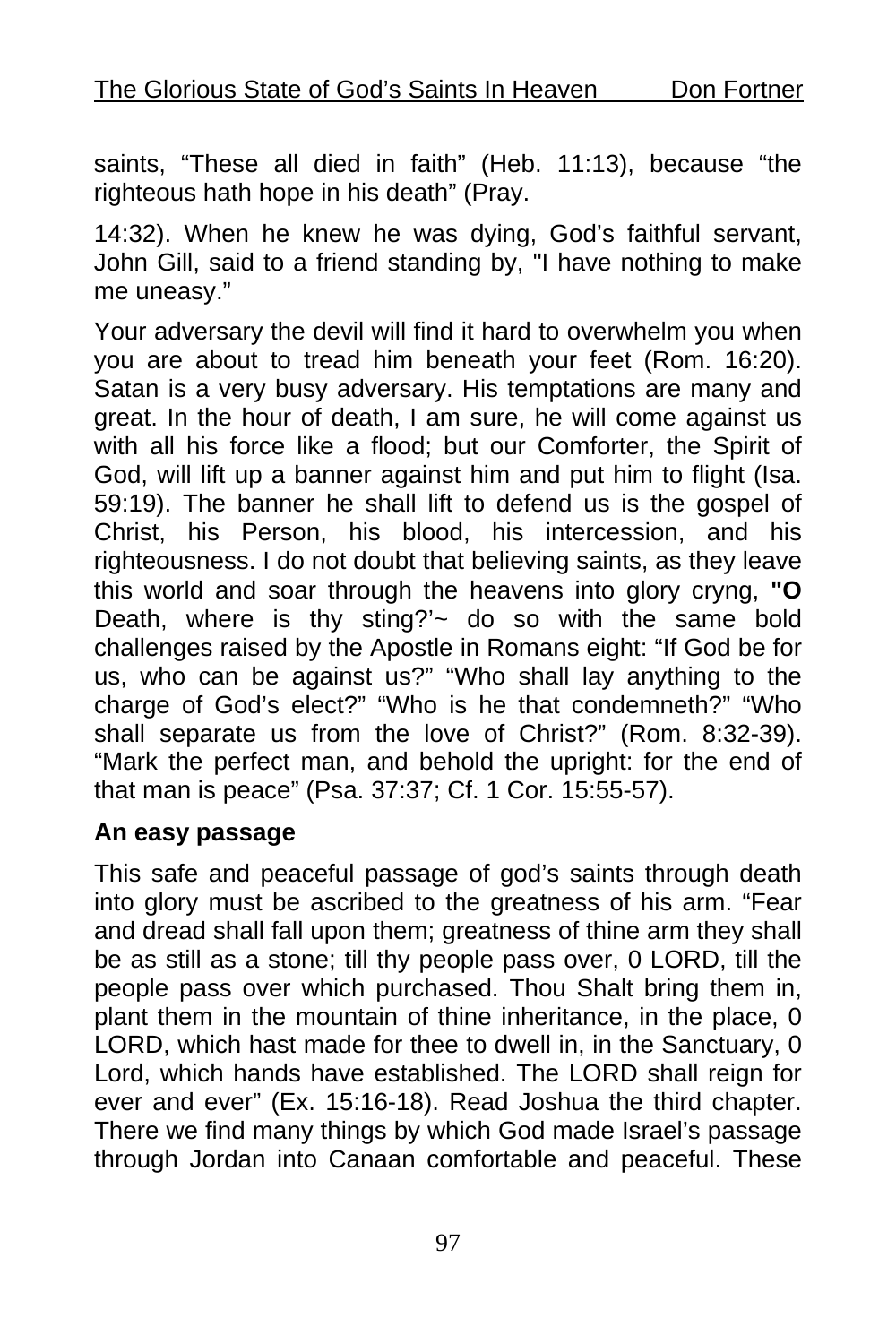are the very things that shall make our passage out of this world into heaven comfortable and peaceful. The presence of the Lord sustained them (Josh. 3:10; Ps. 23:4). The ark of the Lord, the symbol of accomplished redemption, of satisfied justice, of blood atonement, went before them (v. 11). The priests of God led the way, even as Christ has gone into heaven, leading the way before us (Josh. 3:11; Heb. 6:20). As the priests stood firm upon dry ground (Josh. 3:17), so God's faithful servants, standing firm upon the gospel, inspire God's saints with confident hope of eternal life in and by Christ (Heb.13:7-8). The sight of the waters divided before them (Josh. 3:13) was a picture of salvation accomplished by the hand of God. With that confidence of faith, we may well die in peace. Our passage through death into heaven shall be both safe and easy, being assured that Christ will have his purchased people.

'And an highway shall be there, and a way, and it shall be called The way of holiness; the unclean shall not pass over it; but it shall be for those: the wayfaring men, though fools, shall not err therein. No lion shall be there, nor any ravenous beast shall go up thereon, it shall not be found there; but the redeemed shall walk there: And the ransomed of the LORD shall return, and come to Zion with songs and everlasting joy upon their heads: they shall obtain joy and gladness, and sorrow and sighing shall flee away" (Isa. 35:8- 10).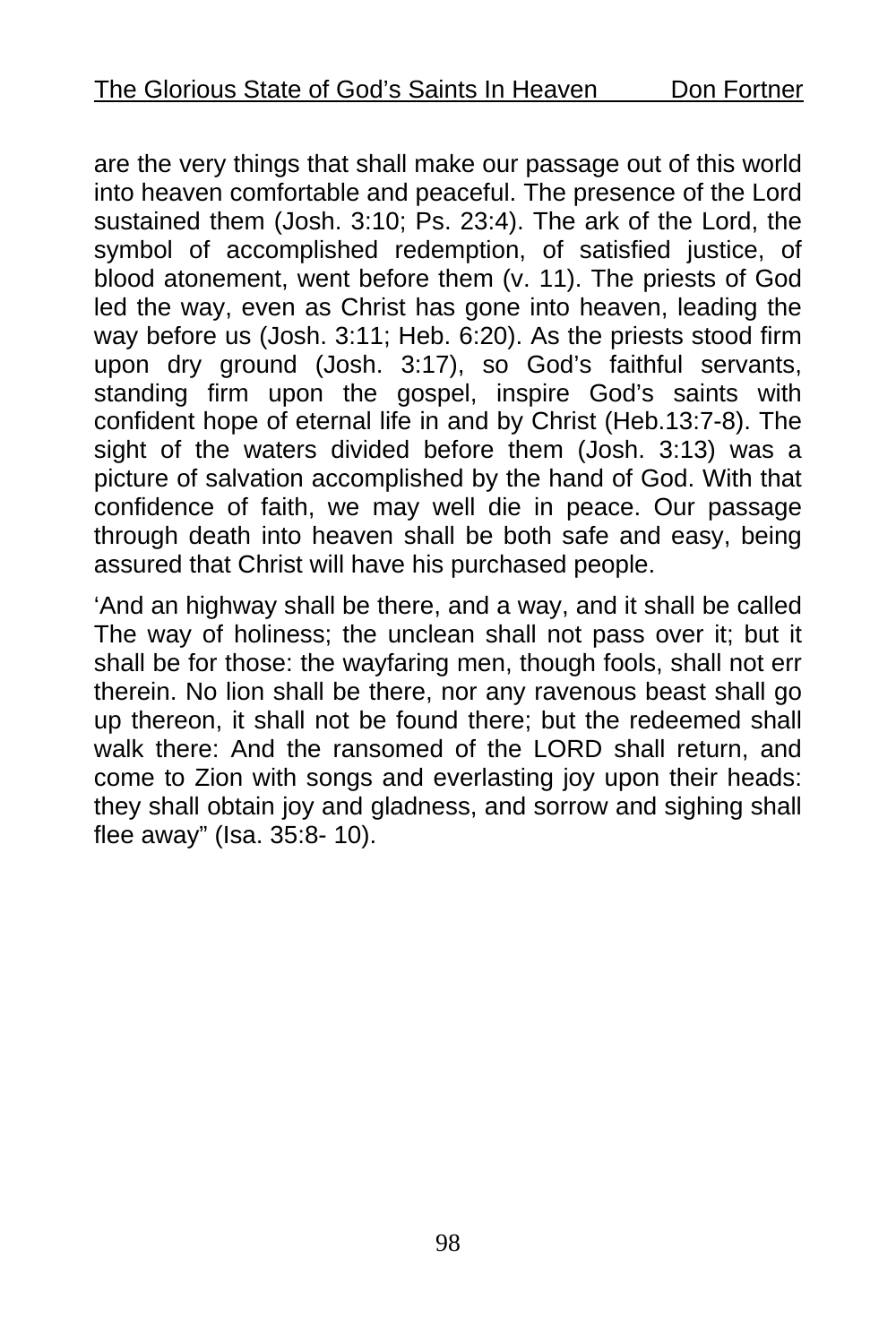## 13

# **Heaven who shall enter in? Revelation 2:1-27**

The church of God in this world is like the tabernacle in the wilderness. Within it is lit up with the glory of God's presence. We are the temple of the living God. God dwells in our midst. God the Holy Spirit resides in the hearts of his people. And the one Person who always attends the assembly of the saints is the Son of God, our Savior, the Lord Jesus Christ. Wherever two or three gather in his name, he is present with them (Matt. 18:20). To gather as a church in the name of Christ means much more than merely wearing his name, saying his name, or claiming the authority of his name. Those who gather in Christ's name come together trusting his name, trusting his blood and righteousness as their only acceptance with the holy Lord God. They come together for the worship of his name, calling upon him in adoration, prayer, praise, and faith. To gather in his name is to gather for the glory of his name, with the intent of making his name known.

Without, God's church is guided and protected by the fiery and cloudy pillar of God's eternal providence. As God led Israel in the wilderness, fed them, protected them, and defended them under the symbol of the fiery and cloudy pillar, so he leads, feeds, protects, and defends his church today.

Yet, outwardly, to all outward appearance, the church of God in this world is a common, unattractive, despised thing. In so far as the nations were concerned the tabernacle was nothing but a crude tent. God was there, but they knew it not. The altar was there, but they had no use for it. The sacrifice of atonement was there but they despised it. The mercy-seat was there, but they could not see it. All they could see was a poor, homeless people, who had no place to worship but a crude tent, and a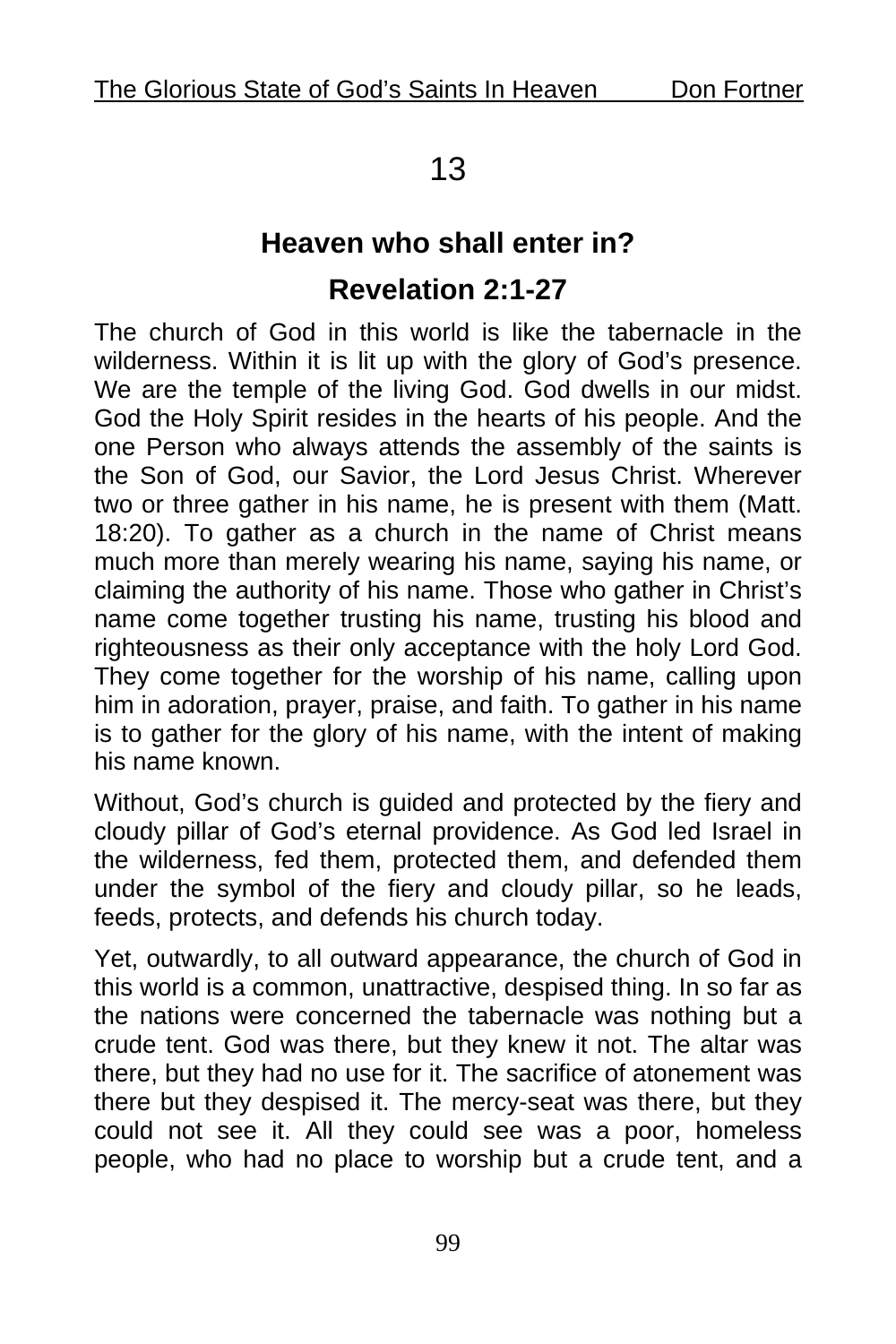people who claimed to be the only true worshippers of God in the world. Faithful Israelites would not worship at any other altar. They refused to acknowledge as brethren any who would not worship their God. They acknowledged only one way of salvation - Blood! For these things, they were always despised, persecuted, and mocked by the world around them.

The tabernacle in the wilderness was, in these ways, a symbol and picture of God's church in this world. God dwells in his church. Christ Jesus guides and protects his church. But the world, and all the religions of the world, mock and despise the church of God. That shall not always be the case.

There is a day coming when the tables will be turned. In the last day, the Lord God will reveal his glory in his church and glorify his church before all the universe (John 17:22-23; Eph. 2:7). In Revelation 21:10-27, John shows us the glorified church of God in the last day. Paul speaks of the same thing in Ephesians 5:25-27. Christ loved his church. He died to redeem his church. He sanctities his church. He will perfect and glorify his church. And in the last day, the Lord Jesus will present his church, in all the resurrection glory he puts upon her, to the Father's throne. Then all the world shall marvel at the glory and grace of God in Christ bestowed upon and revealed in his church.

Study John's description of her glory. We shall be presented before the throne of God, before the adoring angels, before satan, and before the eyes of the damned as...A Virgin Bride (v. 9)...The City of God (vv. 10-11)...A Walled Fortress (v. 12)...A Great, Massive City (vv. 12-17). A Perfect, Complete City (v. 16)...An Indescribably Wealthy People (vv. 18-21)...A Perfectly Happy, Satisfied People (vv. 22-23). A Universally Honored, Glorious Church (vv. 24-26).

The church of God shall be the crowning glory of the new creation in eternity. "As it is written, Eye hath not seen, nor ear heard, neither have entered into the heart of man, the things which God hath prepared for them that love him" (1 Cor. 2:9).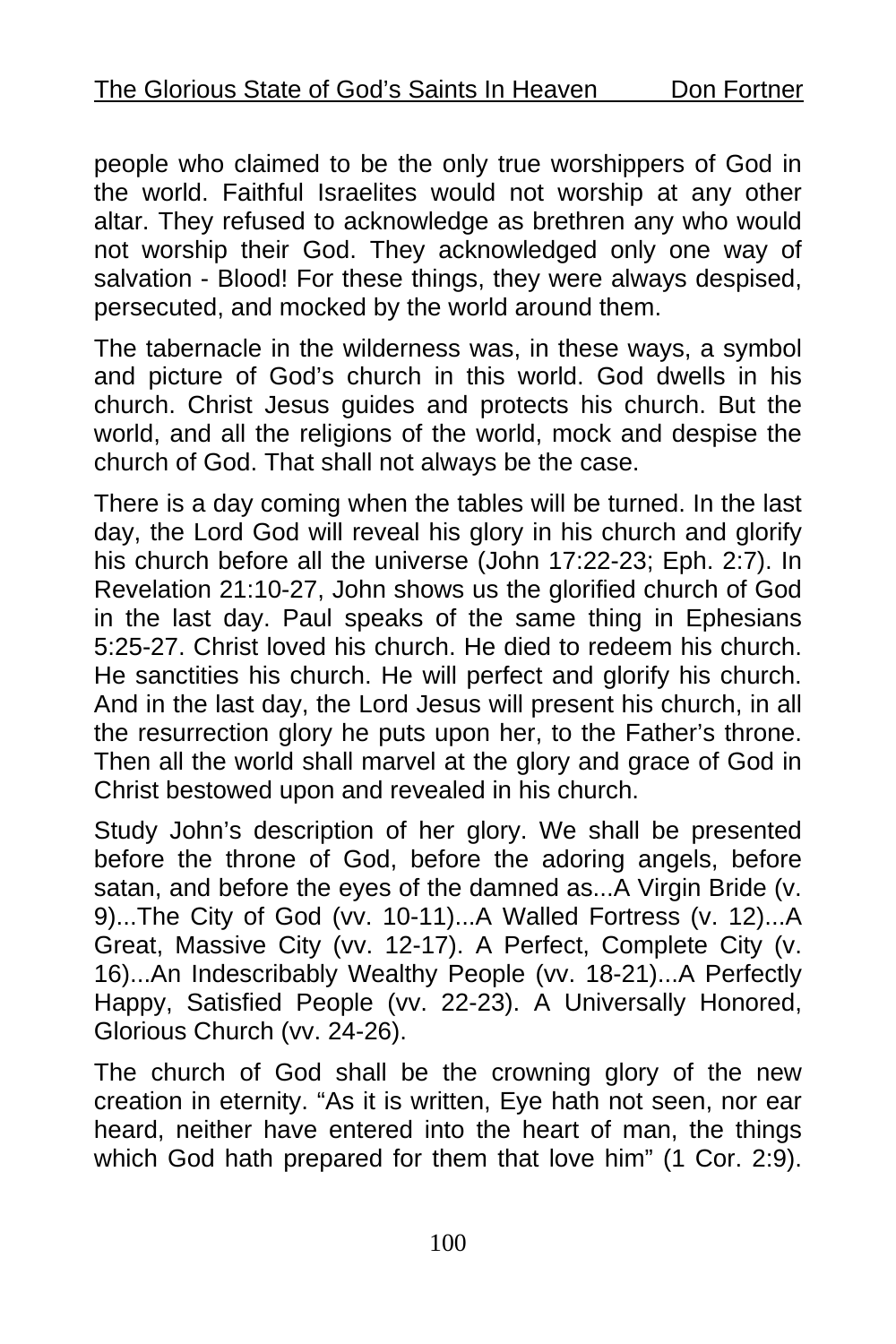No tongue can tell, because no mind can conceive the glory that awaits the church of God in heaven's eternal bliss. Write my name among these blessed ones. My soul thirsts for the living God and the glory that awaits his church in heaven. To dwell in the presence of Christ, to be where he is, to be like he is, to behold his glory, this is the very heaven of heaven!

Yet some will never enter into the glory and bliss of heaven. It is written, in verse twenty-seven, "And there shall in no wise enter into it anything that detileth, neither whatsoever worketh abomination, or maketh a lie: but they which are written in the Lamb's book of life." Heaven is an eternal estate of perfect holiness into which nothing but perfect holiness can enter,

Here is a very solemn fact - "There shall in no wise enter into it anything that defileth, neither whatsoever worketh abomination, or maketh a lie." Heaven will never be polluted by sin. God almighty is holy, righteous, just, and perfect. That which dwells with him forever must be holy, righteous, just and perfect. In order for anything, or anyone, to enter heaven it must be perfect. Any lack of absolute, total perfection will forever exclude us from the presence of God. Perfect holiness cannot tolerate anything less than perfect holiness. When sin defiled Eden, Eden was forever destroyed. God's law requires a perfect obedience from man and threatens any lack of perfection with death. The law required a perfect sacrifice for atonement. Even God's own dear Son, when he was made to be sin for us, was forsaken by God and slain. God requires perfection. Heaven is a world of perfection. Defilement, abomination, and deceit shall never enter into it. Sin shall never darken the kingdom of light. Sin shall never defile the city Beautiful.

It is only right that all evil be excluded from heaven. It is not at all a matter of bigotry or harshness to declare that heaven shall never be defiled by sin. It is only a matter of righteousness and justice to which every rational man must give assent. Everything in heaven, everyone in heaven, and everyone going to heaven is in full agreement with this decree - "There shall in no wise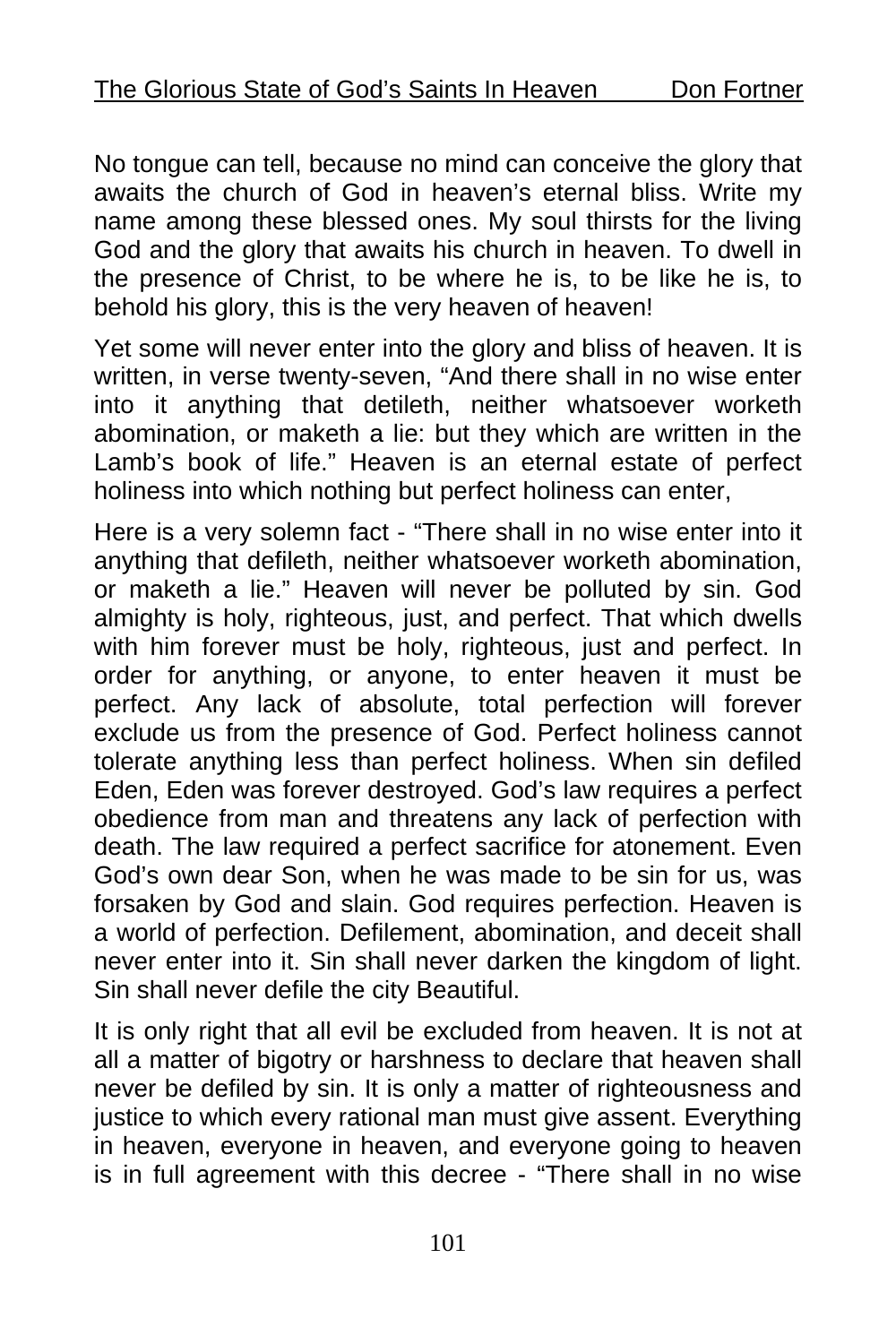enter into it anything that defileth." We have seen what sin has done to the world of the angels, the physical world, and our fallen race. We would not see heaven ruined by it.

The essence of heaven's bliss is the total absence of sin in that blessed estate.

God's saints in heaven are citizens of a land where there is no sin. We are going to an eternal world, where sin shall never be found. One of heaven's greatest attractions and most cherished glories is total freedom from sin. There we shall enjoy perfect communion with Christ. There we shall have perfect conformity to Christ. There we shall exercise perfect consecration to Christ. Should sin be permitted to enter, all would be ruined! Sin would forever disrupt the peace of heaven, destroy the joy of heaven, and defile the beauty of heaven.

This exclusion of sin from heaven is the exclusion of all who are sinners. "There shall in no wise enter into it anything that defileth! No person who defiles, no fallen spirit, no sinful man can enter the gates of the New Jerusalem. No tendency to sin, no thought of sin, no will to sin, no desire for sin can go to heaven.

Were it possible for a sinner to go to heaven, he could never enter into the heavenly state. The essence of heaven is a condition, not a place. It is a condition of worship, holiness, and delight in God. If a sinner could get to the place of heaven, he still could not be in the condition of heaven. He would be out of his element. Heaven would be misery for him, if he should enter it in his natural condition of sin, rebellion, and enmity against God.

Our own hearts must give full assent to this exclusion. "There shall in no wise enter into it anything that defileth." If I might enter into heaven as I am at this moment with my sinful heart and nature, it would be a horrible crime for me to do so; for my presence there would defile the city of God. A man with a highly contagious deadly disease should never be allowed to mingle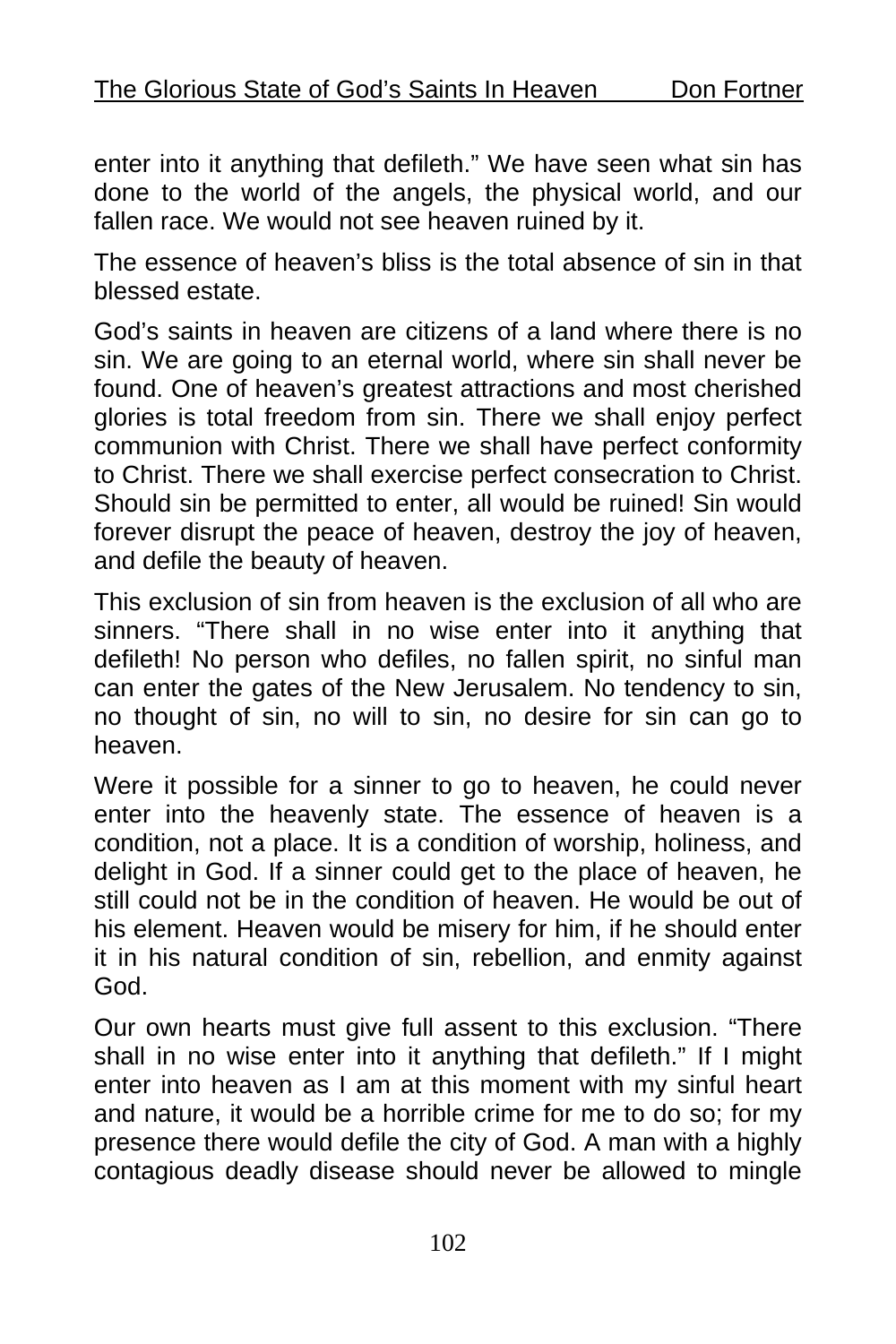with healthy people in society, lest his disease infect everyone. Sanity demands that such carriers of death be quarantined.

This exclusion of sin from heaven is the absolute exclusion of all who defile, make abomination, or make a lie. John is telling us that sinners of every kind must be forever excluded from the Paradise of God. "There shall in no wise enter into it anything that defileth." No evil thoughts, words, or deeds shall enter heaven. Those who enter the city of God must be free of these things. If we are defiled, in anyway, by sin we cannot enter heaven. No unclean thing shall enter the temple of God (Isa. 52:1). However, the exclusion goes far beyond moral corruptions. It reaches the spiritual corruptions of Babylonian religion.

"There shall in no wise enter into it anything that worketh abomination." Abomination in the scriptures usually refers to idolatry, the making of idols, the worship of idols, and the service of idols (1 Kings 11:4-8). The most abominable thing in this world in the sight of God is false religion, idolatry! If your religion is false, if you worship strange gods, you cannot go to heaven. A strange god is a god who wants to save, but lacks the power to do so without the aid and assistance of man. A strange god is a god who sends people he loves to hell. A strange god is a god whose will is frustrated, whose purpose is defeated, whose power is limited. A strange god is a god who sacrifices his own dear Son for many who shall never taste his grace!

"There shall in no wise enter into it anything that maketh a tie." All false prophets and false teachers, inventors and perpetrators of religious lies shall be damned (1 Tim. 4:1-2; 2 Thess. 2:11- 12). I say this because it simply must be said, every preacher of free-will salvation, every preacher of works religion, every preacher of conditional grace, of whatever sect or denomination is included in this exclusion. Hear this very solemn warning. Realize its meaning and lay it to heart. "There shall in no wise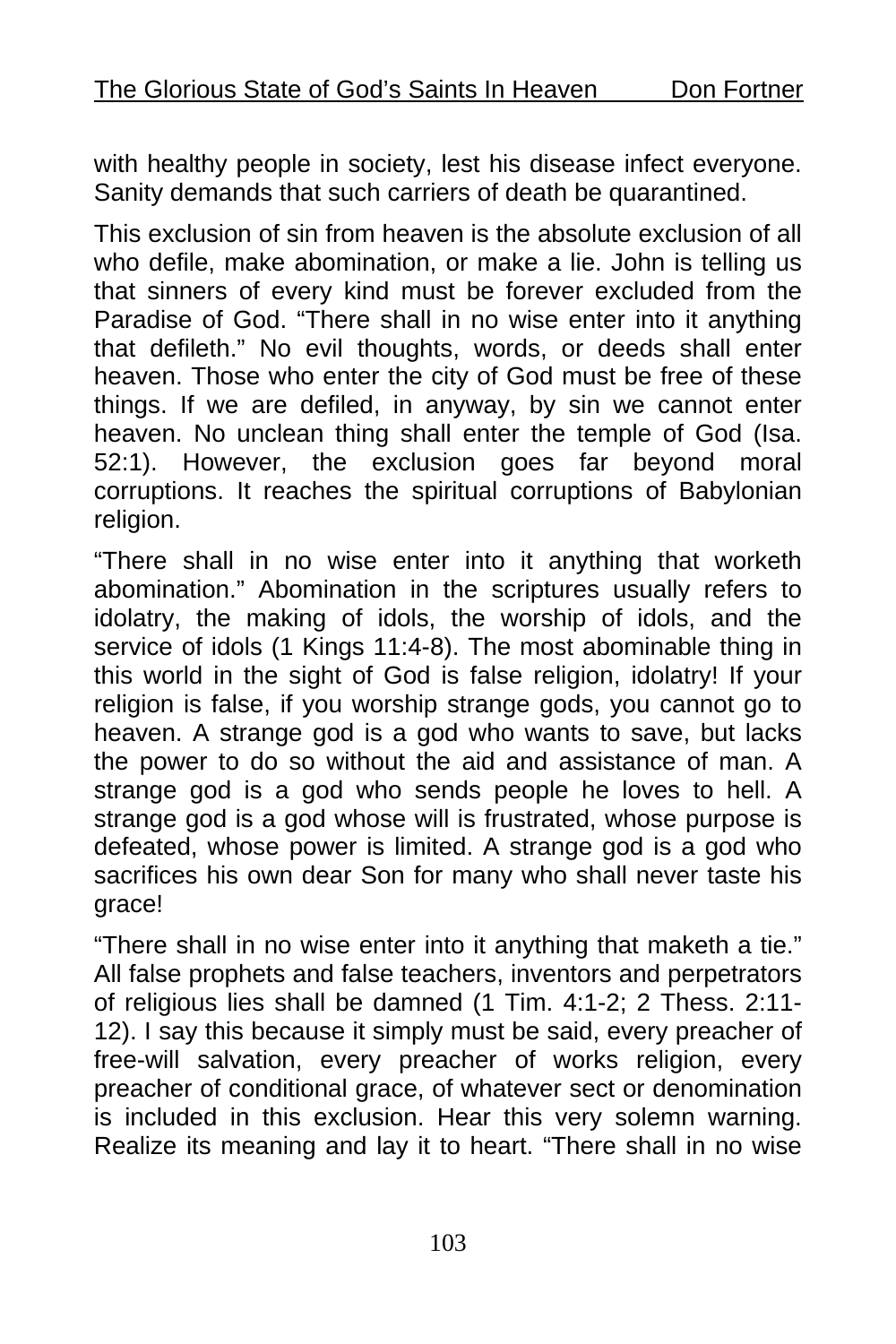enter into it anything that defileth, neither whatsoever worketh abomination, Of maketh a lie."

In the light of these things, I set before you a plain, obvious, and reasonable deduction. The deduction is just this - None of us can, by any possibility, enter heaven in our present condition. You who are without Christ are without hope (Eph. 2:11-1 3). You cannot go to heaven as you are. Should you die without Christ, there would be no hope of you being saved. There is no promise of mercy for you. There is no covenant of grace for you. There is no blood atonement for you. There is no pardon for you. There is no hope of life for you. All these things are in Christ, but you are without Christ. And being without Christ, you are without hope.

That which we have seen in the Word of God most certainly slays forever all hope of self-salvation (Jer. 13:9). Can a sinful man wash away his own sins? Can a dead man give himself life? Can a guilty man make righteousness for himself? Can a wicked man purge his own heart? If any of us are saved, we must be saved by grace (Eph. 2:8).

Even those of us who are saved by the grace of God must undergo a great change before we can enter into heaven. Many are of the opinion that God's saints in this world get riper and riper for heaven in progressive holiness and sanctification, until at last they are ready for heaven. That simply it is not so. No saved sinner ever imagines that he is attaining greater holiness! Long after God had saved him, and after many years of faithful service in the cause of Christ, the Apostle Paul described himself as the very chief of sinners in whom no good thing dwelt (1 Tim. 1:15; Rom. 7:18). Our only holiness is Christ, without whom no one shall ever see the Lord (1 Cor. 1:30; Heb. 12:14). Before we can enter into heaven we must drop this robe of flesh in death and be transformed into his likeness.

Yet, John gives us, by divine inspiration, A BLESSED WORD OF HOPE. We have seen that nothing evil shall enter heaven,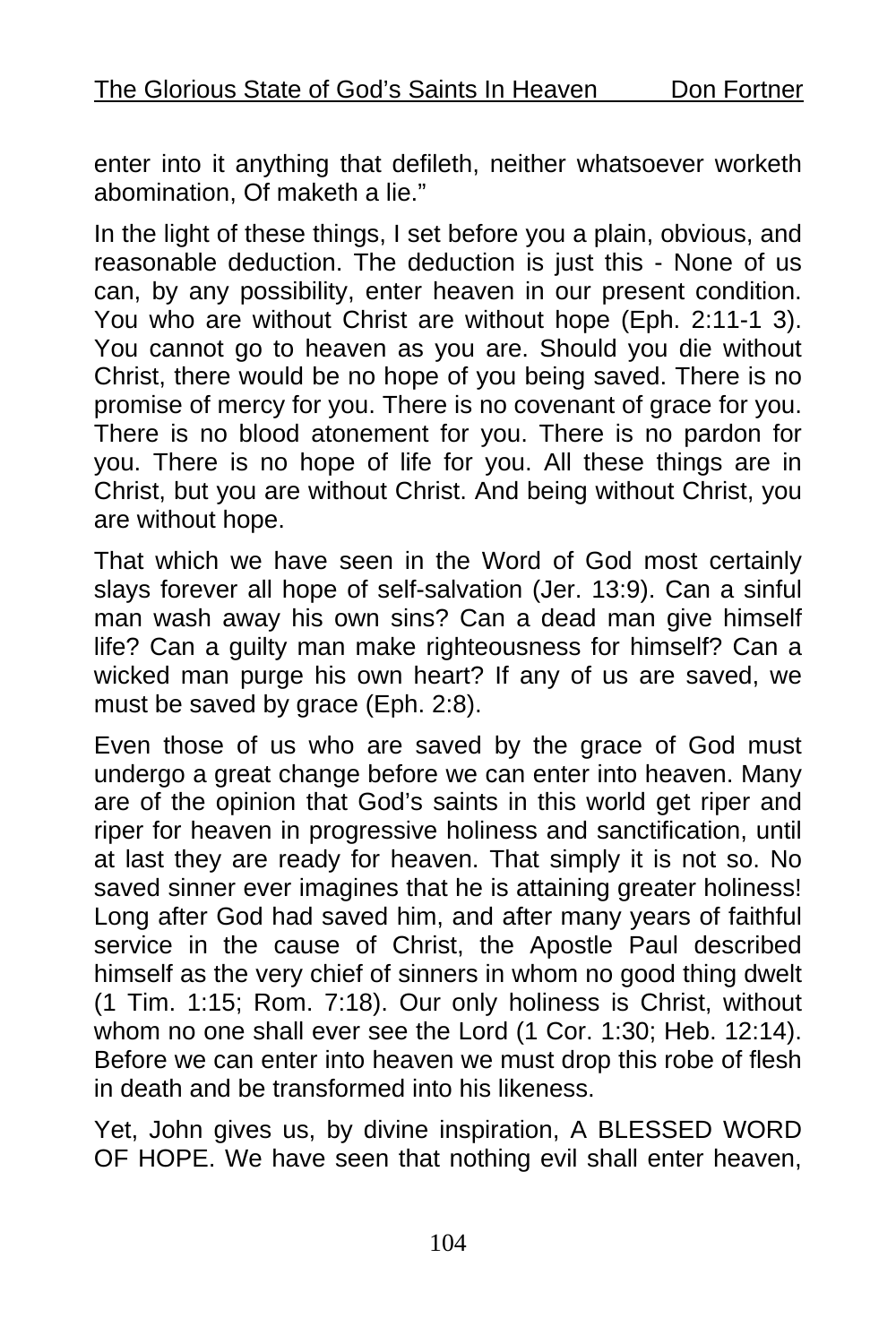nothing and no one who defiles, works abomination, or makes a lie shall enter heaven. No one has the right to enter by nature. And no one can ever earn the right to enter. Yet there is hope. God has written a book of election, and all whose names are written in that book shall enter in. No one shall enter into heaven "but they which are written in the Lamb's book of life."

We must know one thing: Are our names written in that book? If they are, all is well, If it is not, we must be forever damned. Are our names written there? This is certain - If our names are written there, they were written there in eternity, written there because of a covenant, and written there permanently. The Lamb's book of life is the book of God's election. It is the record of redemption by the blood of the Lamb. It is the promise of eternal life, which God, who cannot lie, promised in Christ before the world began.

Let me speak personally. I trust that you who read these lines can personally relate to what I am about to say. Yes, my name is written in that blessed book. I know it is because I trust the Lord Jesus Christ, and trusting Christ, I have life. By God's free grace in him, I have all that God requires for entrance into heaven (Col. 1:12; 2:9-10). He is my worthiness before God. I am complete in him. In Christ, I have atonement for all my sin (Rom. 5:10). In Christ, I have perfect righteousness. His righteousness has been imputed to me in justification and imparted to me in sanctification. How can I speak with confident assurance about such great, weighty, eternal matters? I believe God. Faith in Christ is the substance of my hope, the evidence of God's grace in me, and the solitary basis of my assurance before God (Heb. 11:1; I John 5:1-13). Because I trust him, in Christ, I am assured of a glorious change. When death comes, when I am absent from the body I shall be immediately present with the Lord (2 Cor. 5:1-9). Then, when Christ comes again, I shall be transformed into his image in resurrection glory in the totality of my being (1 Cor. 15:51-58).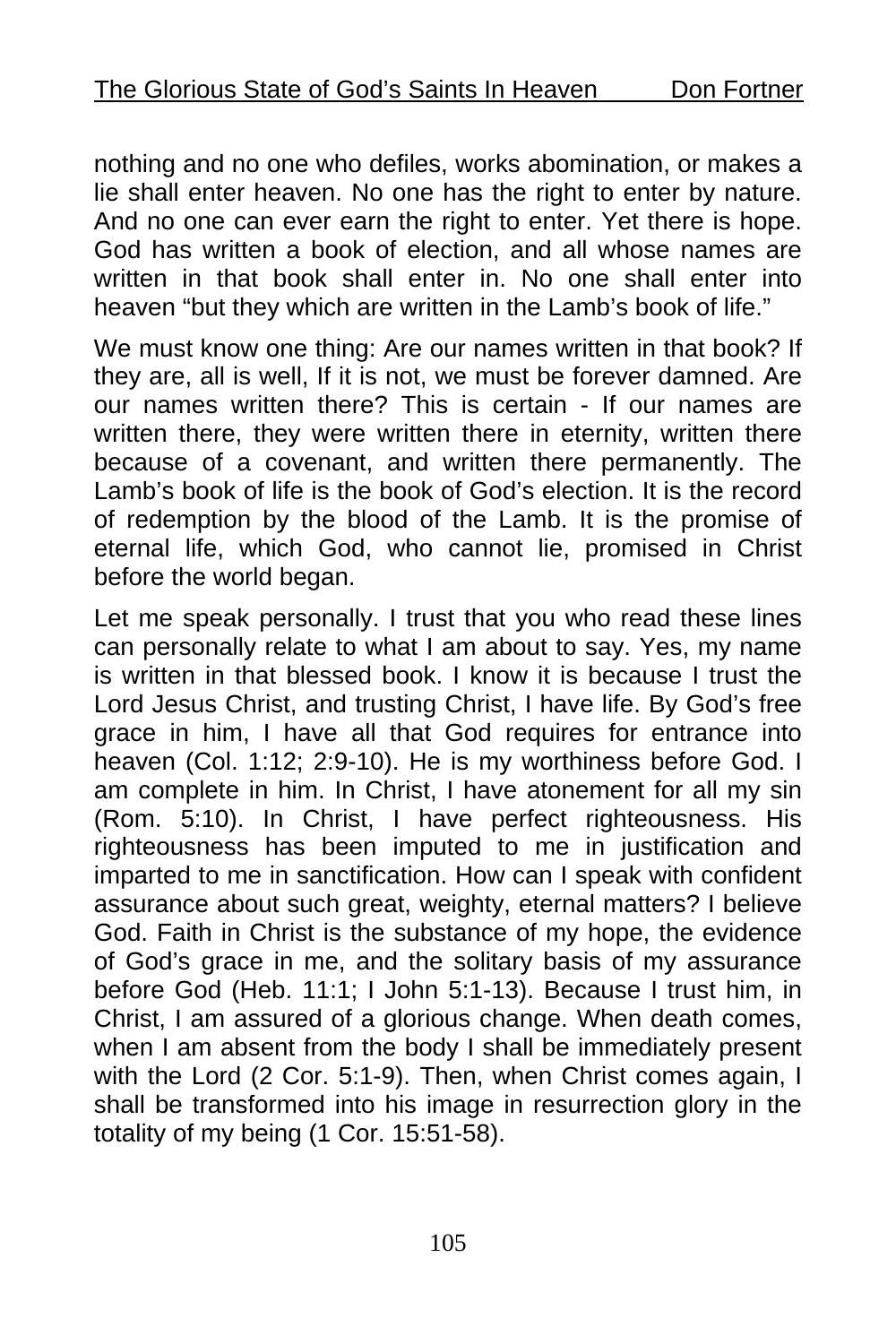Will you, or will you not, enter into heaven at last? None will enter into heaven at last who do not enter in by faith in Christ now. He alone can give you life. Christ alone can pardon our sins. Only Christ can make the defiled undefiled, the unrighteous righteous, and sinners saints. May God grant you faith in Christ.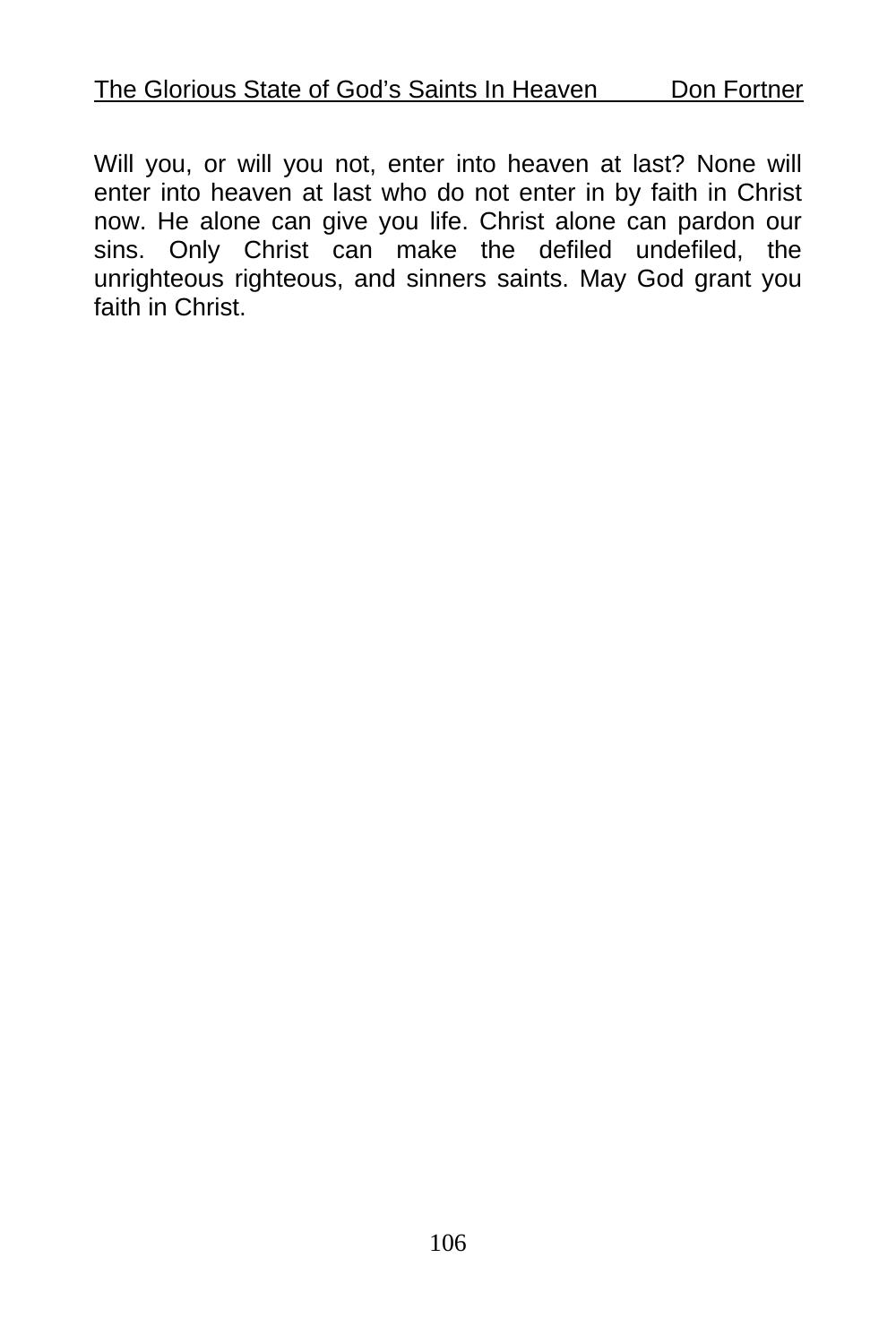### 14

# **Oh, What A Promise Romans 16:20**

Twenty years ago, I had a long bout with cancer. The Lord our God graciously and wisely sent the disease. And he graciously and wisely healed me of the disease. I am thankful both for the experience of it and for God's deliverance from it**.** But there was a time, twenty years ago, right in the middle of a long, long series of cobalt treatments when neither I nor my doctors knew whether I was more likely to live or to die. I was weaker physically, mentally, and emotionally than I ever imagined I could be.

At that critical hour, a friend sent me a card. It had no comments at all. It did not even say, "Get well," on it. It simply had a Scripture reference written out on it. I would not have known who sent it, had he not put his return address on it. The card was not even signed. However, when I turned to the text written out on the card and read it, being blessed of God to my heart, it did more for me and gave me greater strength and peace than all the letters, cards, and visits I received from my many friends around the world. Their words were sweet, kind, thoughtful, and greatly appreciated; but God's Word was effectual! That word from God is found in Romans 16:20. I pray that God the Holy Spirit will make it effectual to you as you read these lines - "And the God of peace shall bruise Satan under your feet shortly. The grace of our Lord Jesus Christ be with you. Amen."

These studies were born from my personal experience of God's great goodness in Christ and of the blessed power of his Word to comfort, strengthen, and rejoice the hearts of his saints. They are written for the glory of God and the benefit of his people who, as long as they are in this world, are now greatly oppressed by Satan. As I write, I cannot avoid thinking of dear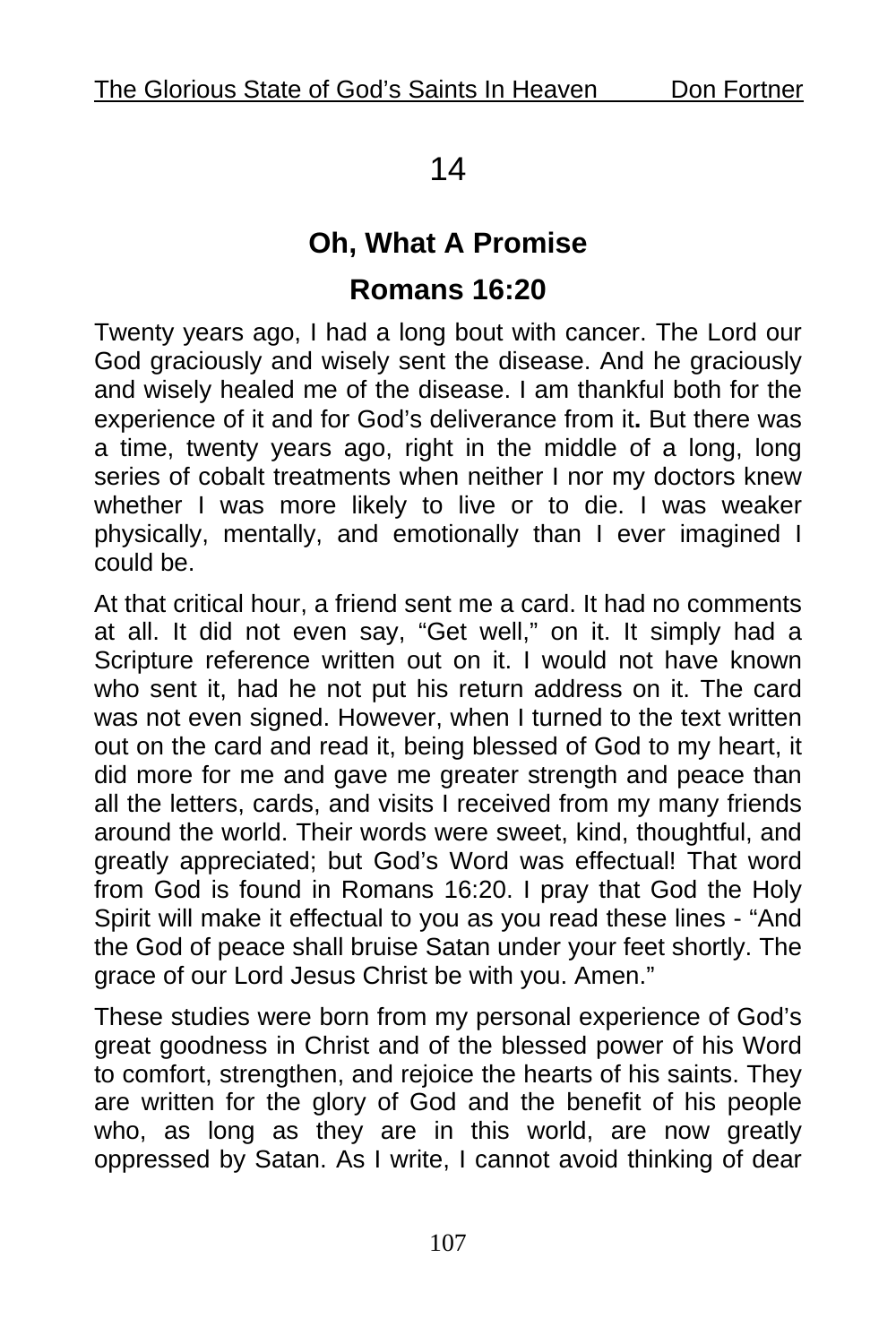friends, saints of God, enduing great trials of faith. It may be that your own heart is presently overwhelmed with sorrows, trials, or temptations that seem simply too great to endure. If that is the case, take heart. If you are indeed a believer, if you trust the Lord Jesus Christ, this is God's word to you - "And the God of peace shall bruise Satan under your feet shortly. The grace of our Lord Jesus Christ be with you. Amen." The Lord God promises all his elect a sure, speedy, and complete triumph over Satan. Let me show you three things clearly set before us by the Holy Spirit in Romans 16:20.

### **The God of peace**

The Apostle Paul was inspired by the Holy Spirit to give us a suitable title for our god - "The God of peace.**"** This title for God is found nowhere except in the writings of the Apostle Paul. But what a suitable title this is for our God, "The God of Peace" (Rom. 15:33; Phil. 4:9; 1 Thess. 5:23; Heb. 13:20). In the immediate context, Paul is contrasting the work of Satan, which was manifest in strife and division, with the work of God, which is peace. The church at Rome had been enduring great turmoil from men who had, by doctrine contrary to the gospel, created strife and division in the church (vv. 17-18). "Only by pride cometh contention." Pride "stirreth up strife" (Prov. 13:10; 28:25). And the proud doctrines of Arminian, freewill, works religion, the proud teachings of self-righteousness and legalism are the things "contrary to the doctrine" of the gospel which cause divisions and offences in the kingdom of God. Therefore, Paul tells us to mark those who teach such doctrines and avoid them. As we do, "the God of peace will bruise Satan under" our heels, and the church of God will be at peace. That is the contextual interpretation of Paul's words. Still, I cannot avoid asking, Why did the Holy Spirit inspire Paul to give this title to our God?

God is called "The God of Peace," because he is the Author, Cause, and Giver of all peace, temporal, spiritual, and eternal. God alone can truthfully declare, "I make peace" (Isa. 45:7).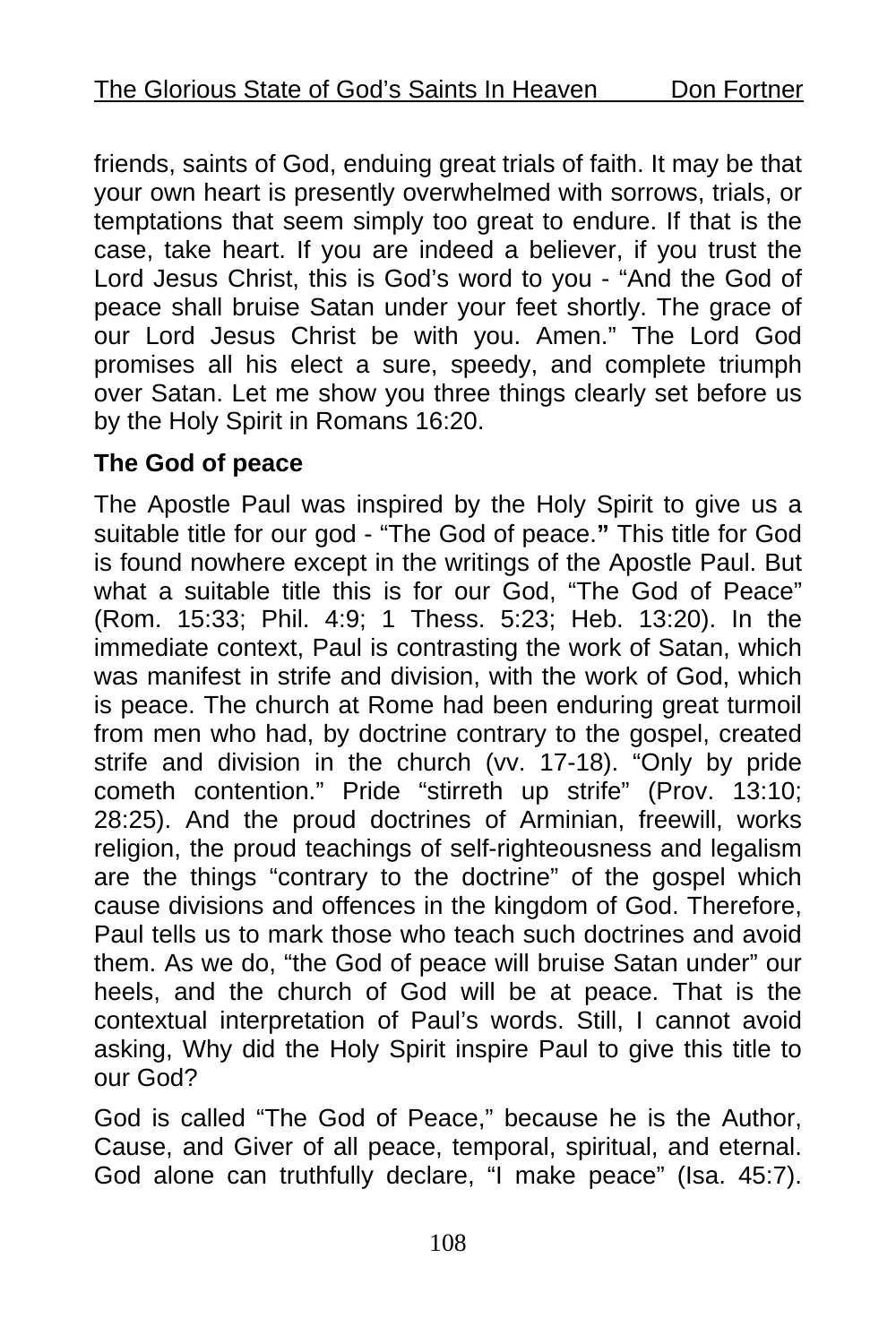Civil peace in the nation is God's gift. Domestic peace in the home is God's work. Spiritual peace in the heart can be given by none but God himself. However, this title for our God arises primarily from the fact that he is the Source, Cause, and Giver of that "peace which passeth understanding," both in his saints and in his church.

His thoughts toward us were "thoughts of peace" from everlasting (Jer. 29:11). The covenant of grace, which secured our salvation from eternity, is a "covenant of peace" made between God the Father, God the Son, and God the Holy Spirit before the world began (Isa. 54:10; Ezek. 34:25; 37:26). Because our heavenly Father is "the God of peace," he appointed his dear Son to be the Peacemaker between men and God. It pleased God to reconcile all things to himself by Christ (Col. 1:19-22). The Lord God laid upon his Son the chastisement of our peace (Isa. 53:5).

It is "the God of peace" who, by his Holy Spirit, speaks peace to our consciences when the blood of Christ is effectually applied to guilty souls (Heb. 9:14). We find happiness and satisfaction in this world only to the extent that "the peace of God" rules our hearts and minds (Col. 3:5). The peace of God is that peace which he gives in the believer's heart. It is a peace from God that goes out in every direction to God again. It is the peace of reconciliation to God in Christ, the peace of confident faith in the wisdom and goodness of his providence, the peace of brotherly love, and the peace of a blessed hope with regard to eternity.

## **A sure promise**

The Spirit of God inspired Paul to proclaim a sure promise for the tried. This is not a promise to everyone that is tried. When men and women live without faith in Christ, while they live as rebels to God, there are no words of comfort to be found for them or promises of goodness and grace given to them. The promises of God are not for unbelievers. If you are yet a rebel to grace and a rebel against God, there is only two promises from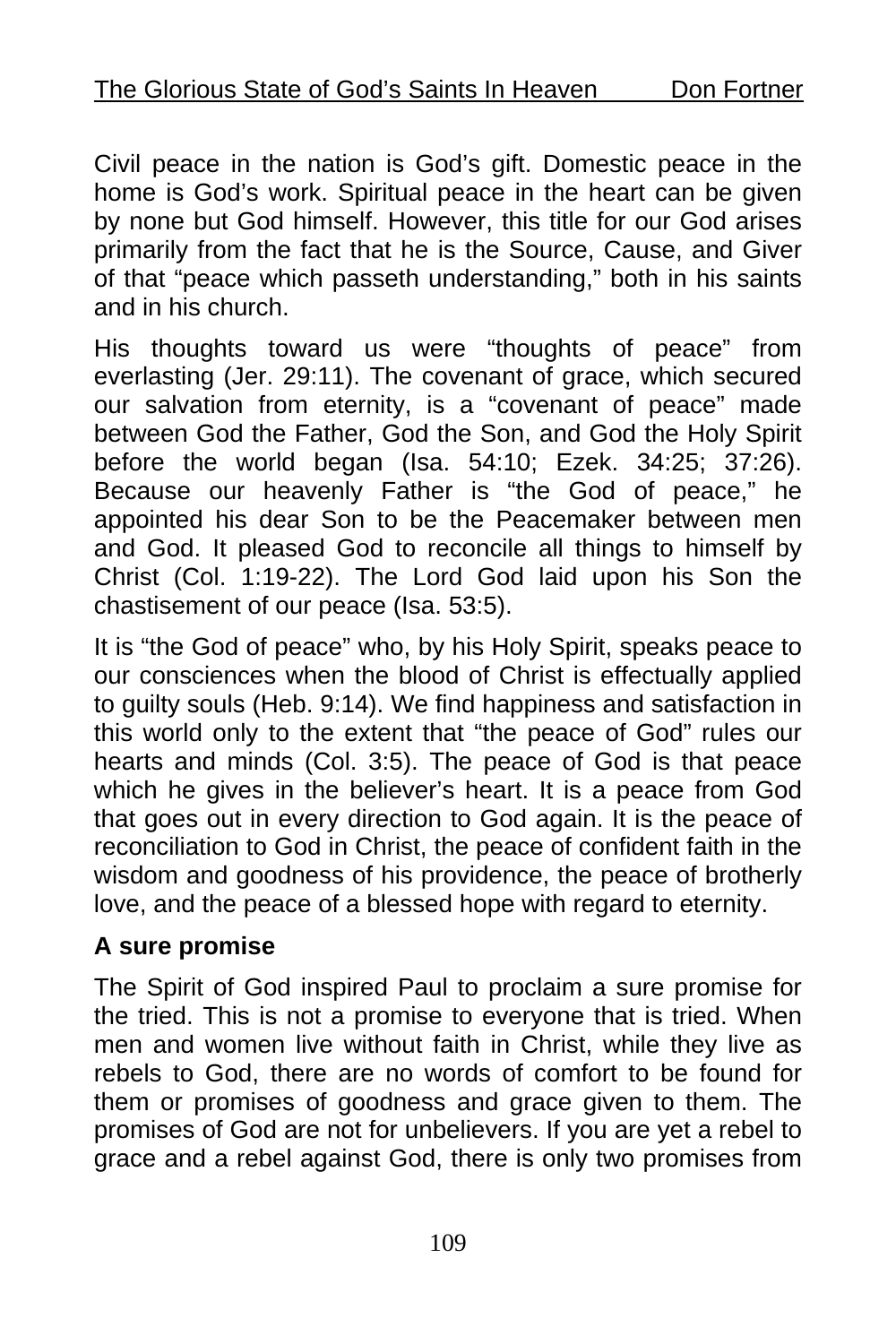God that you can claim as your own: "The soul that sinneth, it shall die," and, "Believe on the Lord Jesus Christ, and thou shalt be saved!" Yet this is a sure promise to every tried, tempted, troubled believer - "The God of peace shall bruise Satan under your feet shortly."

Victory is sure; and it will come speedily! "The God of peace shall bruise Satan under your feet shortly." Yet a little while, and he that shall come will come. When Satan seems to have prevailed, and you are ready to give up, he will come! And when God arises to help, "He shall bruise Satan under your feet" with utmost speed (Gen. 3:15; Ps. 91:13; Mk. 16:18). As Christ, the seed of the woman bruised the serpent's head, so, too, we that are Christ's shall tread Satan under our feet. The Apostle does not say that we shall bruise Satan under our feet, but that God shall do it. Yet, Paul does not say that God shall bruise Satan under his feet, but rather, "The God of peace shall bruise Satan under feet!"

Do you see what Paul is telling us? Whatever it is by which Satan now accuses you, opposes you, and distresses you, soon he who disturbs your peace shall trouble and molest you no more! If Satan was, for a time, permitted to harass our Master, why not us? Yet, as surely as our Savior triumphed over him, so too must we! Our Lord Jesus bruised the serpent's head for us at Calvary (John 12:31 -33). He conquered Satan and spoiled his house when he saved us by his almighty grace (Matt. 12:29; Mk. 3:27). In delivering our souls from troubles and temptations by which Satan accuses us, disturbs our peace, and harasses us with doubts, fears, and confusion, our God bruises him under our heels (Lam. 3:21-33). Yet, the promise under consideration is a declaration that you and I shall ultimately prevail over our adversary, the devil. Soon we shall be out of the serpent's hiss as well as out of his reach. Grace shall win the day. We are, and must forever be, "more than conquerors" through the Lord Jesus Christ. Hold out a while longer. Persevere steadfast in the faith. Be patient just a little while longer. "Stand still and see the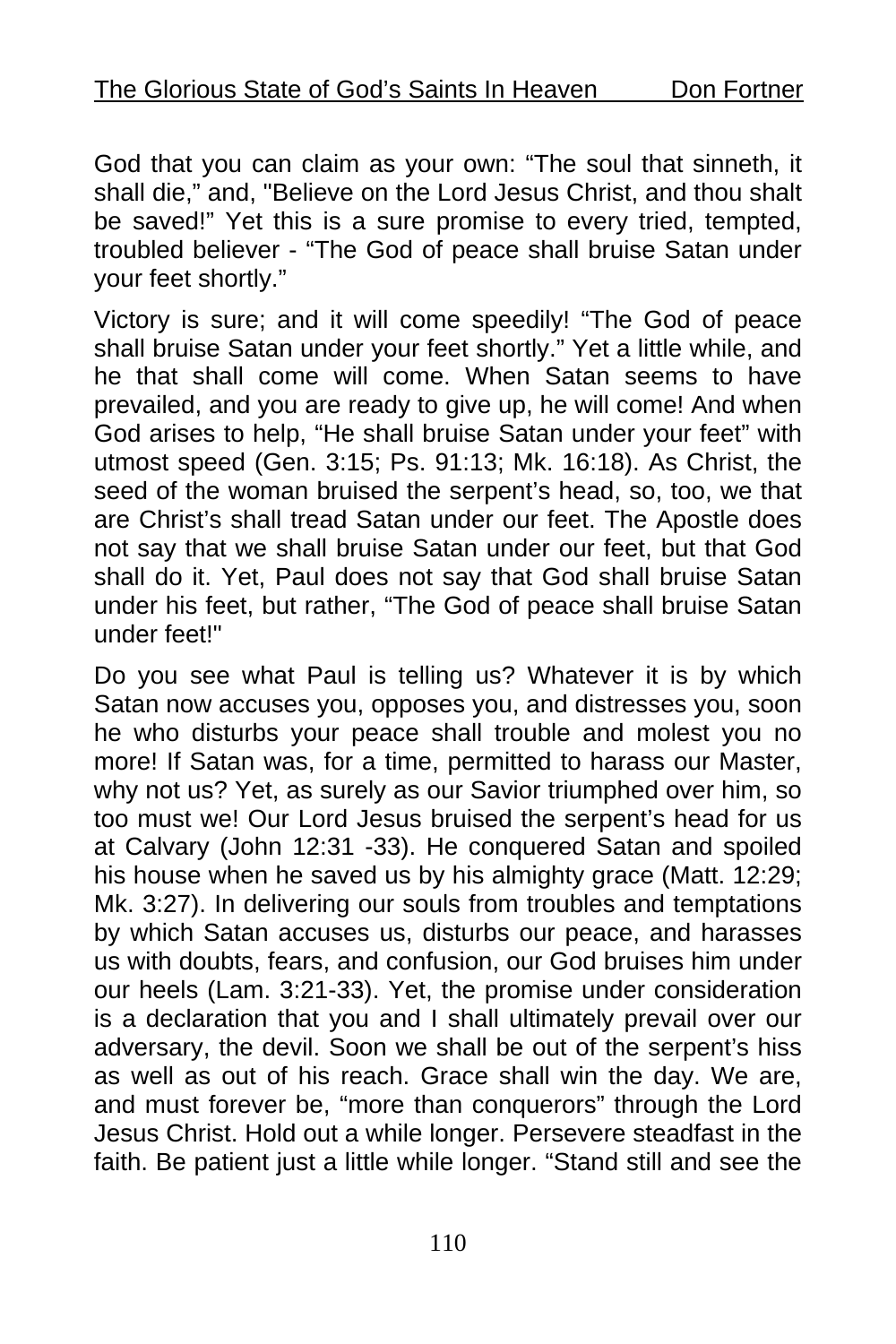salvation of the Lord." Soon, the Red Sea of your woes shall open before you. You will pass through the sea as upon dry land. When you have reached the other side, you will see all your enemies dead upon the shore. Then you will laugh and sing triumphantly the song of Moses and of the Lamb. Soon, very soon, our God shall remove us from the sphere in which Satan operates.

The God of Peace shall bruise Satan under your feet shortly." Study this promise carefully and understand its doctrine. It is God's promise to every tried, troubled, Satan-harassed believer. Satan is under God's control. He is not a rival to God, but a creature of God's making. He is God's devil. He cannot harm you. He is a roaring lion; but he has neither fangs nor claws. Christ pulled them out at Calvary and bound him with the chain of his sovereign omnipotence (John 12:31; Rev. 20:1-3). The only reason God allows him to roar against us is to keep us clinging to Christ. Soon you will laugh at Satan and sing for joy over all your troubles in this world. You will realize that Satan was never allowed to do anything that did not serve the interests of your immortal soul. He was created for that purpose (Heb. 1:14): and, though he rebels against it with every fiber of his being, he wilt serve that purpose.

When the Lord God is done with our old adversary, he will cast him into the pit of fire and brimstone and consign him to the place of everlasting torment. Then, not till then, but then, we will fully understand this promise - "The God of Peace shall bruise Satan under your heels shortly." What will happen in the meantime? How can we go on with the heartaches and troubles that are crushing upon our souls? You may be thinking, "I need some help now." You will find it in the last sentence of Romans 16:20.

### **A closing prayer for believers**

Here, the Apostle Paul was inspired to write out for us a blessed benediction for the chosen - "The grace of our Lord Jesus Christ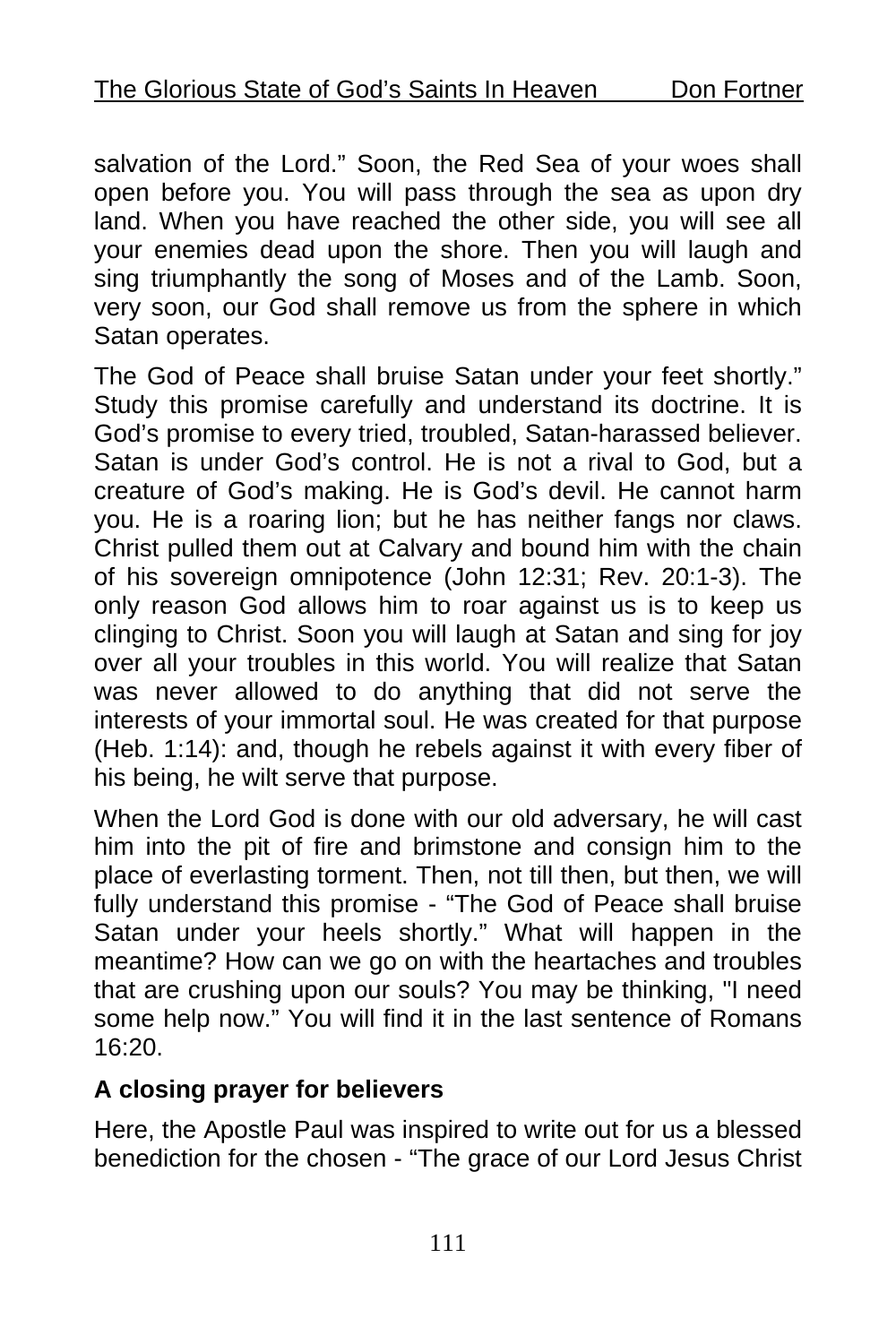be with you. Amen." The good-will of Christ is toward you. The good work of Christ shall be in you. If the grace of Christ is toward us, who or what can be against us? What is implied in this blessed benediction of grace? Let me show you these five things, and I am done.

1. If grace comes from the Lord Jesus Christ, then Jesus Christ is God, because grace is the gift and operation of God alone (Eph. 2:8).

2. All who are redeemed by the blood of Christ are supplied with grace from Christ. Would he shed his blood for you and then withhold his grace from you? Never! (Eph. 1:6). Every redeemed sinner has, in Christ, a rightful, legitimate claim upon all the fulness of God's grace. Forgiving grace, justifying grace, regenerating grace, sanctifying grace, and preserving grace, all grace belongs to all for whom Christ died(Eph. 1:3).

3. The grace of Christ is sufficient for us to meet our every need in this world, even when Satan buffets us (2 Cor. 12:9).

4. The grace of God in Jesus Christ will bring us to glory at last. Grace is glory begun. Glory is grace complete. Both are the gifts of our Lord Jesus Christ. "The Lord will give grace and glory" (Psa. 84:11).

5. The grace of God in Christ is sure to his people and heavenly glory too - "Amen!"

That word, "Amen," refers to the title ascribed to God, the promise that God will bruise Satan under your feet shortly, and the blessing of grace and glory from Christ. To all these things the Holy Spirit says "Amen!" "So be it!" "So shall it be!" "Amen!" Read the promise this way - "The God of peace (Amen!) shall bruise Satan under your feet shortly. (Amen!) The grace of our Lord Jesus Christ be with you. Amen!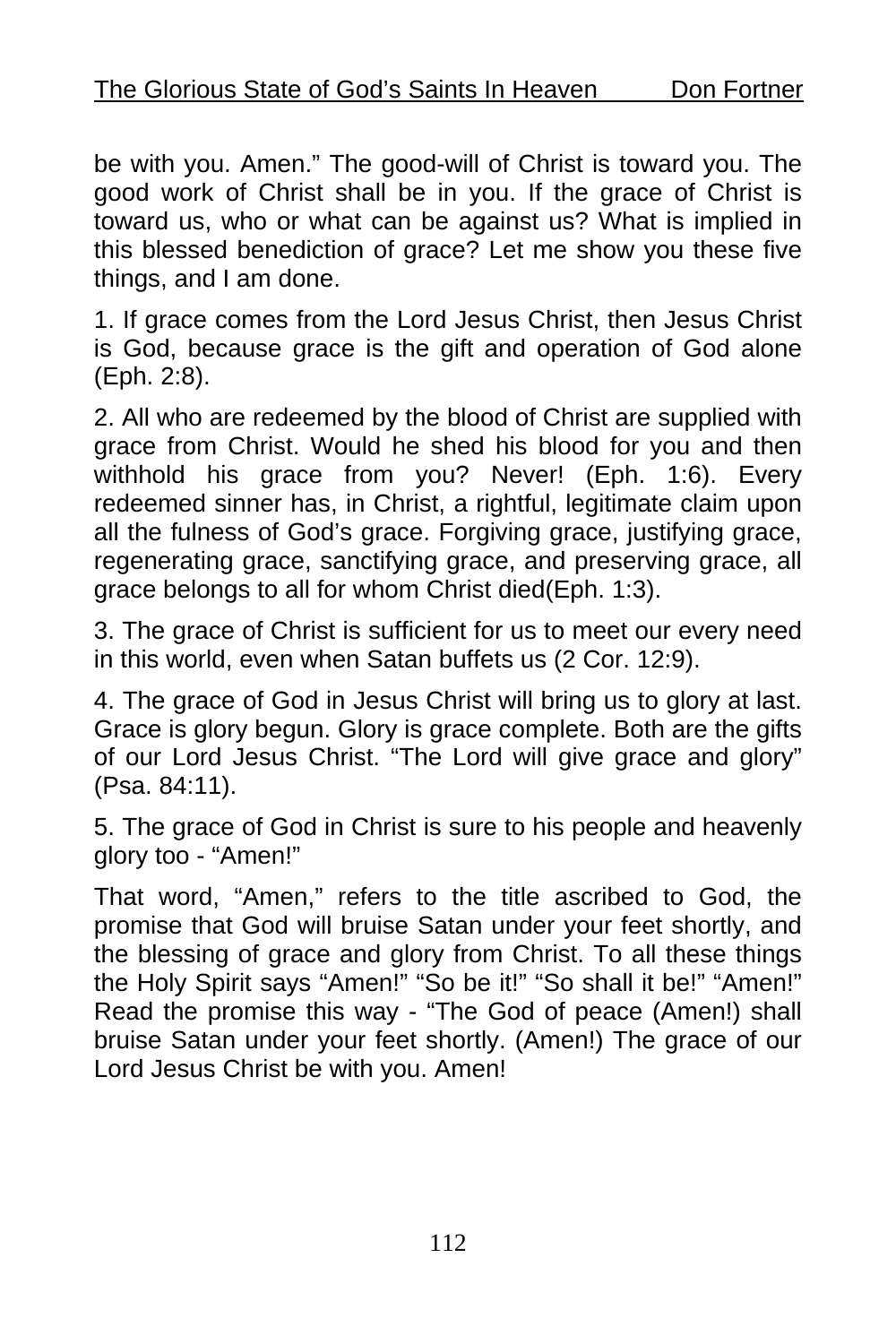# 15

## **Precious Deaths Psalm 116:15**

This is one of the great psalms of David. It is a psalm that flowed from a believing heart, from the heart of that man who was a man after God's own heart. David did not take the words of this psalm from books of theology, or from religious tradition, or sentimental stories. These words flowed from a regenerate, believing heart. These words arose from David's heart and express his thoughts, emotions, and sentiments Yet they are also words of divine inspiration, written for our learning, admonition, and consolation. As Peter said, this psalm was written by one of those "holy men of God," who, "spake as they were moved by God the Holy Ghost" (2 Pet. 1:21). We cannot be reminded too frequently of these two facts: (1.) All Scripture expresses the thoughts, sentiments, emotions, and personal characteristics of the men who wrote it.2.) Yet, every word of Holy Scripture is God breathed, inspired by God the Holy Spirit, so that the Volume of Holy Scripture is, in its entirety, the very Word of God (2 Tim. 3:16).

Let me show you nine things God says to us in this 116th Psalm by the pen of his servant David. Then I want to answer some more questions about death.

1. David talks about loving the Lord (v. 1; 1 John 4:19). "We love him because he first loved us." His love for us precedes our love for him. His love for us infinitely supercedes our love for him!. His love for us causes our love for him. Still, this is the true confession of every regenerate, believing heart, "I love the Lord!" "We love him!" "1 love the Lord because he heard" my cry for mercy, my prayer for forgiveness, and my supplications of repentance!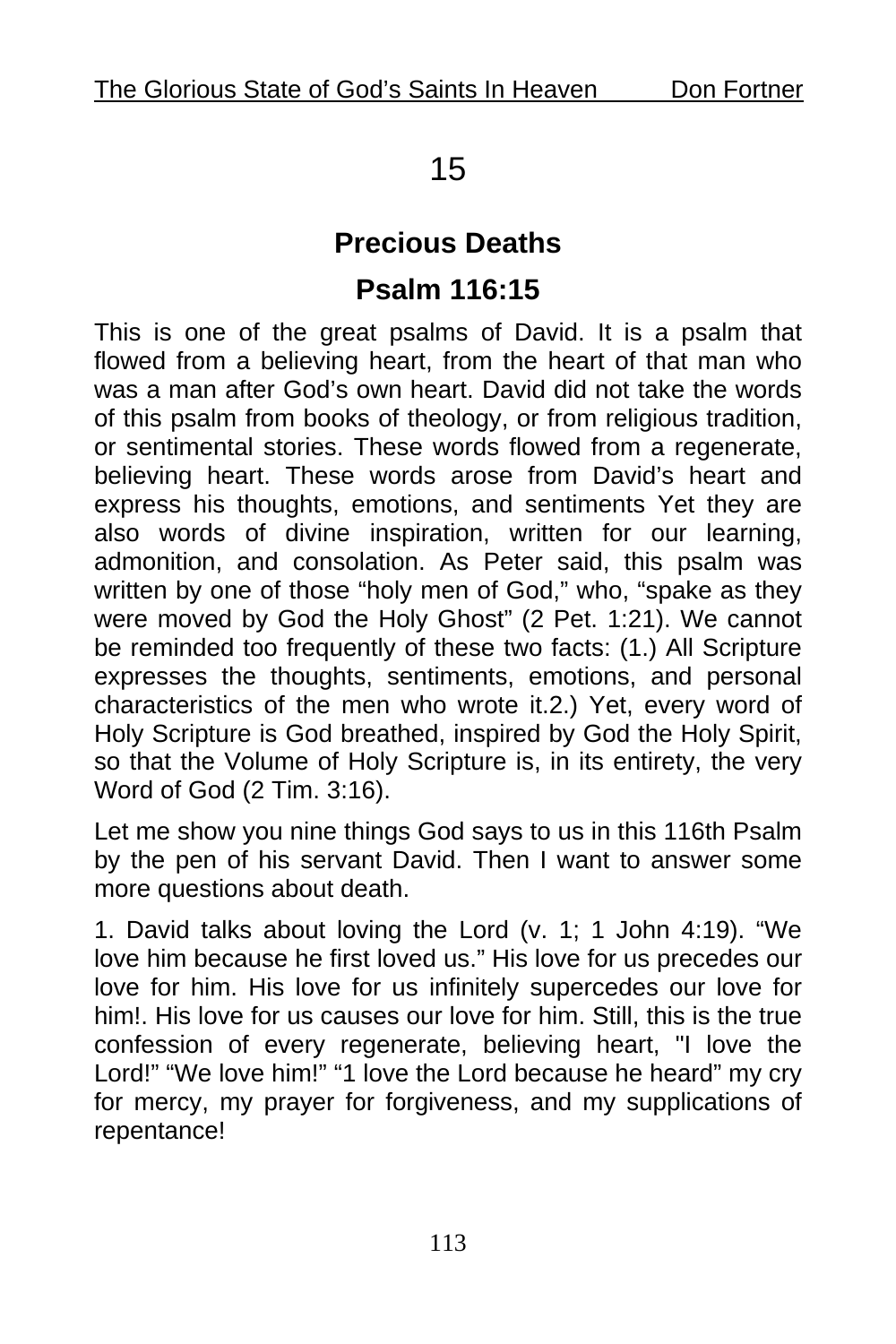2. The psalmist talks with confidence of persevering faith (v. 2). He believed, according to the Word of God, that God gave him faith, kept him in faith, and would keep him in faith. David came to God just like we do, the only way any sinner can come to him, by faith in Christ (Heb. 11:6).

3. He talks about trouble and sorrow causing him to call upon the name of the Lord (vv. 3-4). Without question, there is much more in the psalm than I will bring out in this brief study. Yet, the sense of the text is obvious. "The sorrows of death" are the sorrows wrought in the heart by Holy Spirit conviction (John 16:8-11)."The pains of hell" are the torments of a selfcondemned heart (Lk. 18:13). "Trouble and sorrow" are the struggles of a soul seeking peace with God (Ps. 103). The result of real, Holy Spirit conviction is always faith in Christ. "Then called I upon the name of the LORD: 0 LORD, I beseech thee, deliver my soul. ".

4. Next, David talks about the character of God (v. 5). The Lord our God is gracious, righteous, and merciful, full of mercy!

5. Then the psalmist speaks of God's unfailing faithfulness (vv. 6-8). "The Lord preseiveth the simple" - The single-hearted; the sincere, the believing. "I was brought low, and he helped me." He who helped David will help us (Heb. 4:16). The psalmist essentially says, "I will trust him to deliver me now and in the future who has delivered me in the past" (vv. 7-8).

6. In verse nine, David speaks with assurance of a blessed hope. All who trust Christ alone as Savior and Lord, all who look to him alone for righteousness and acceptance with God have reason to live in the assured anticipation of eternity and heavenly glory with Christ (2 Tim. 1:12; Psa. 23:6).

7. In verses 10-11, this man after God's own heart talks in one breath about faith, confession, and affliction. These three things always go hand in hand. All who trust Christ confess him as their Lord and confess their faith in him as the only Way, Truth, and Life; and all who confess that the Christ of God, as he is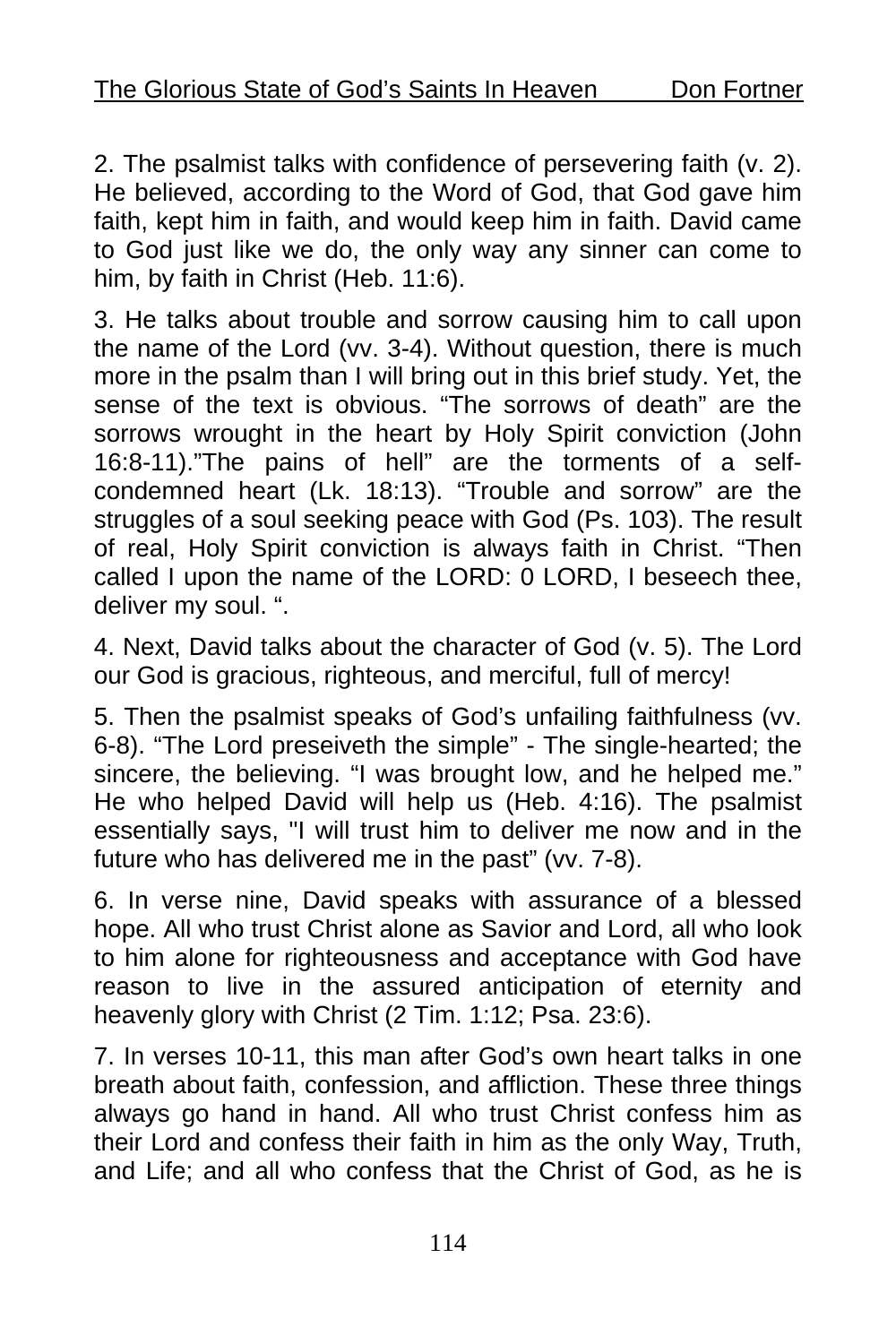revealed in the Scriptures, is the only Savior of sinners will suffer for their faith.

8. In the latter part of the psalm, David seems to direct all his thoughts to the worship of the great, gracious God of salvation. He speaks of gratitude **(v.** 12), commitment to Christ **(V.** 13), public worship and praise (vv. 14, 17, 18, 19), and the believer's voluntary surrender and consecration (vv. 16-18).

9. Right in the middle of his talk about worship, David talks about precious deaths. "Precious in the sight of the LORD is the death of his saints" (v. 15). While the Bible speaks of many things as being precious, it only reveals two things that are precious in God's sight. His Son is precious (1 Pet. 2:4). His people are precious (Isa. 43:4). As far as God is concerned, everything about his people is precious; and that fact is precious to me. "The redemption of their soul is precious" (Psa. 49:8). Their lives are precious (Psa 72:14). And "Precious in the sight of the Lord is the death of his saints."

#### **What is death**

You could get many answers to this question. To the family, death means a vacant place, a loved one gone. To the physician, it is a patient lost. To the biographer, it is the last chapter, the book finished. To the newspaper, it is a spot in the obituary, or a brief story, maybe. To the insurance company, it is a payment claimed. To the theologian, death is the separation of the soul from the body. However, when we think about death, either our own death or the death of a friend or loved one who has just passed away, none of those factual answers satisfy us. What is death? Here are four answers to that question. This is one thing we are all going to experience much sooner than we imagine.

(1.) Death is the result of sin.

"By one man sin entered into the world, and death by sin" (Rom. 5:12). "The wages of sin is death" (Rom. 6:23). There is no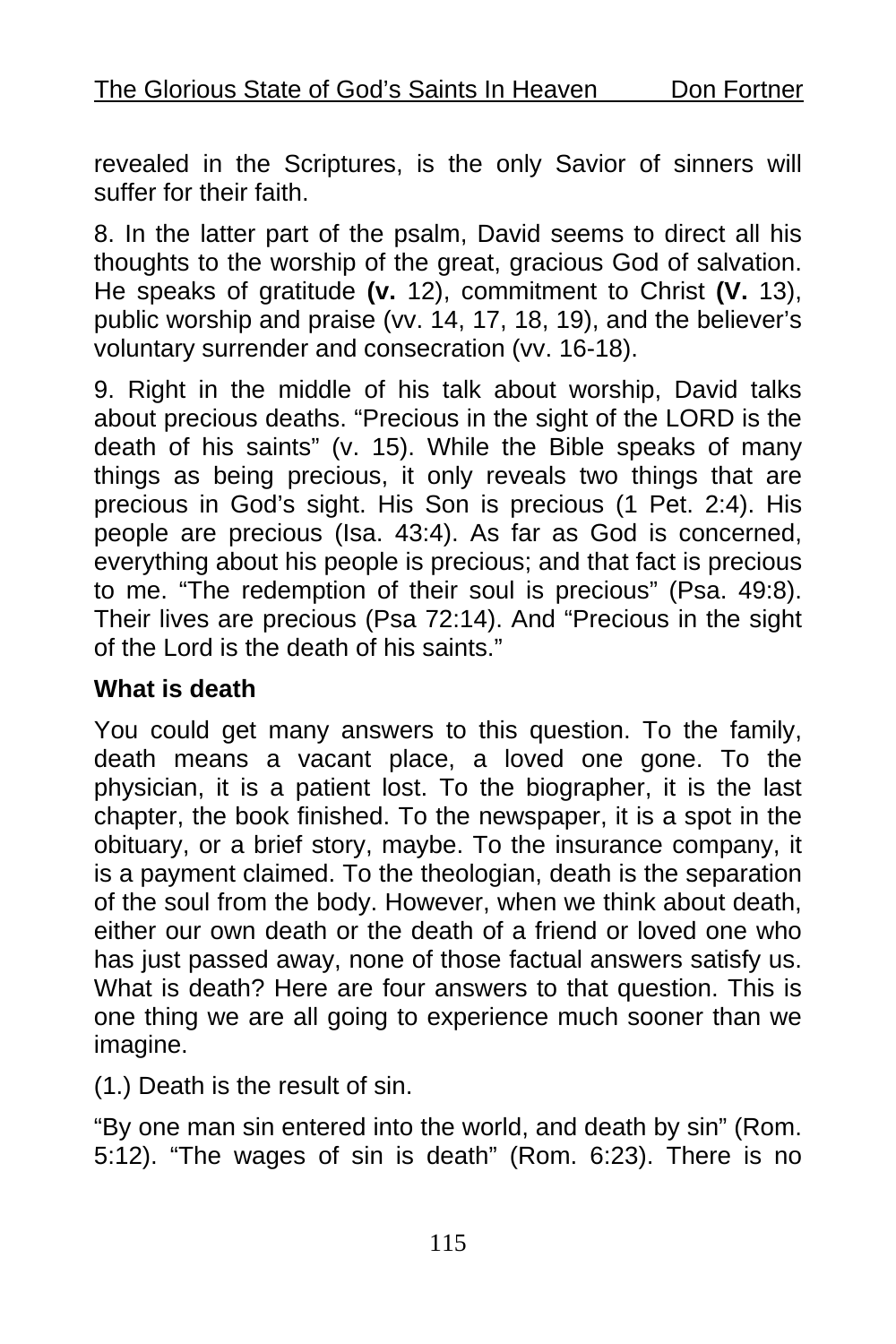greater proof for the biblical doctrine of original sin than the universal fact of death. All die because all are guilty. All die because all are sinners.

(2.) Death is an act of God**.** 

"The Lord killeth and the Lord maketh alive. It does not matter what the secondary cause of a person's death is, the first cause is God (Job 14:1-5). (3.)

(3.) Death is the decay of the body and return of the soul to God.

"The body returns to the earth from which it came and the soul to God, who gave it." Whether that soul meets God in judgment or in mercy is not the issue being considered here. The fact is all men die. Soon, you and I must meet God! The prophet of old spoke faithfully - "Prepare to meet thy God!" Meet him we shall, very shortly.

(4.) Death is the end of life on earth and the beginning of an eternal existence.

Life after death is not a supposition. It is not a superstition. Life after death is a fact, a fact so thoroughly stamped upon the human conscience that it simply cannot be erased (Matt. 25:46; Heb. 9:27). This is what death is: The result of sin - An act of God . The decay of the body and the return of the soul to God - The beginning of an eternal existence. Yet, the Holy Spirit says, "Precious in the sight of the Lord is the death of his saints." So I cannot help asking this second question...

#### **What makes the death of a believer precious**

All believers are saints, people who have been sanctified. We were chosen to holiness in election (Jude 1), declared holy in redemption and justification (Heb. 10:10, 14), and actually made holy in regeneration by God the Holy Spirit imparting to us a new nature (2 Pet. 1:4; 1 John 3:5-9). This is our threefold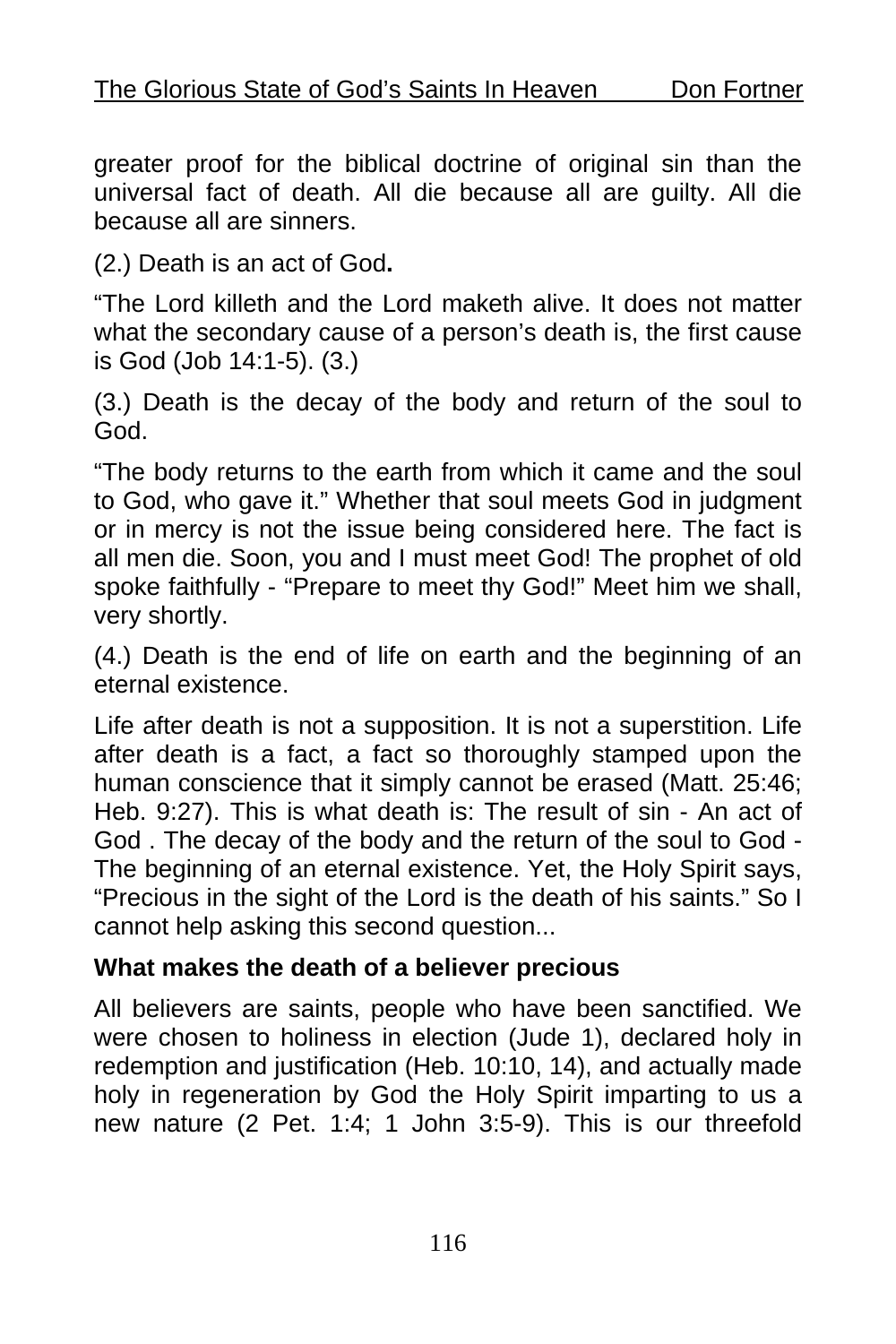sanctification by the grace of God. When a saint dies God looks upon his death as a precious thing. Why?

The death of God's saints is precious in his sight because God does not see things the way we do. "The Lord seeth not as man seeth.**"** It is difficult for us to talk about death being precious because everything we see and know is here. God sees things as they really are. He knows that for his saints death is not a loss in any sense at all, but only great gain (Phil. 1:21). Death, for us, is not a penalty, but a promotion. Death is not the end of life, but the beginning. "To die is gain." To lose a weak, mortal body is to gain an immortal, eternally strong body. To leave this world of sin is to enter the heavenly world of perfect righteousness. To drop this house of clay is to enter our house not made with hands in Immanuel's glory land. To leave this temporary state is to enter an eternal state. To leave this world of sorrow is to enter the world of endless, heavenly bliss with Christ. "To die is gain!"

The death of God's saints is precious to him because the blood that redeemed them is precious to him. We belong toGod by the blood atonement of his dear Son. We have been reconciled to God by Christ's precious blood. As our Surety he received his elect from the Father as a trust in the covenant of grace (Eph. 1:12). As our Redeemer he received his ransomed ones from the law as a purchased possession (Gal. 3:13). As our Savior the Lord Jesus receives each of his chosen, ransomed ones at the appointed time of love and grace from the Father by the gift of God the Holy Spirit (John 6:37-40). Christ the King shall receive all his people in resurrection glory by his power. Christ our Priest receives the chosen, one by one, when they are called from earth to heaven in death, as the Father's answer to his intercessory prayer (John 17: 24).

"Precious in the sight of the Lord is the death of his saints" because his saints are precious to him! (Jer. 31:3; John 13:1; 1 Cor. 2:9). He has done wonderful things for us in election, redemption., justification, regeneration, and sanctification. He is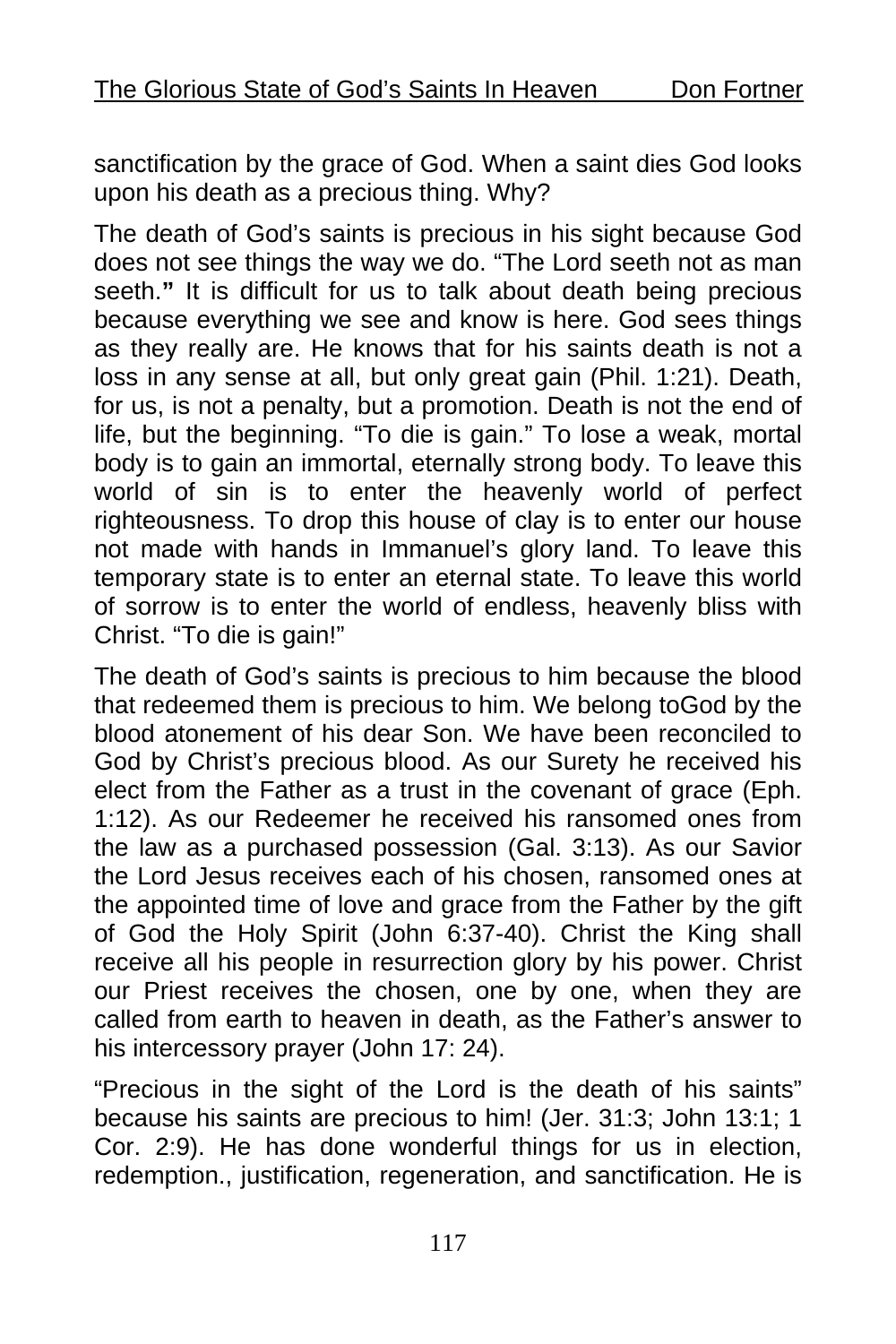doing wonderful things for us in preservation and providence. Yet, our God has wonderful things in store for us which no eye has seen, no ear has heard, and no mind has conceived. He has wonderful things yet to show us (1 Cor. 13:10-13). He has wonderful things yet to give us (John 14:1-3). He has wonderful things yet to do with us (Eph. 2:7).

This statement applies to all believers. It is an unlimited, unqualified, unconditional statement of truth with regard to all God's saints. "Precious in the sight of the Lord is the death of his saints."

#### **It matters not who the saint is.**

We can understand how that the death of a martyr like Stephen would be precious in God's sight. Yet, his death was no more precious than that of the most insignificant saint. All believers have the same attending angels to carry them into Paradise, the same Savior waiting their arrival in heaven, and the same glorious inheritance with Christ (Rom. 8:17).

#### **It matters not when the believer dies.**

We talk of untimely deaths, and accidents, and of lives ending prematurely; but there are no untimely deaths. Every believer's life is a completed, fulfilled plan. God takes his saints when it pleases him, at the time he has appointed. Our Master plucks the grapes of his vineyard when they are ripe and ready to be taken. He never picks green fruit and never leaves his fruit to rot on the vine. With regard to every believer, the hymn writer was correct, when he wrote...

"Mortals are immortal here Until their work is done."

### **It matters not where the believer dies.**

It may be in a lonely hospital room. It may be on a busy highway. It may be upon a terrible battlefield. It may be in his own bed. That does not matter - "Precious in the eyes of the Lord is the death of his saints." Years ago, an old preacher in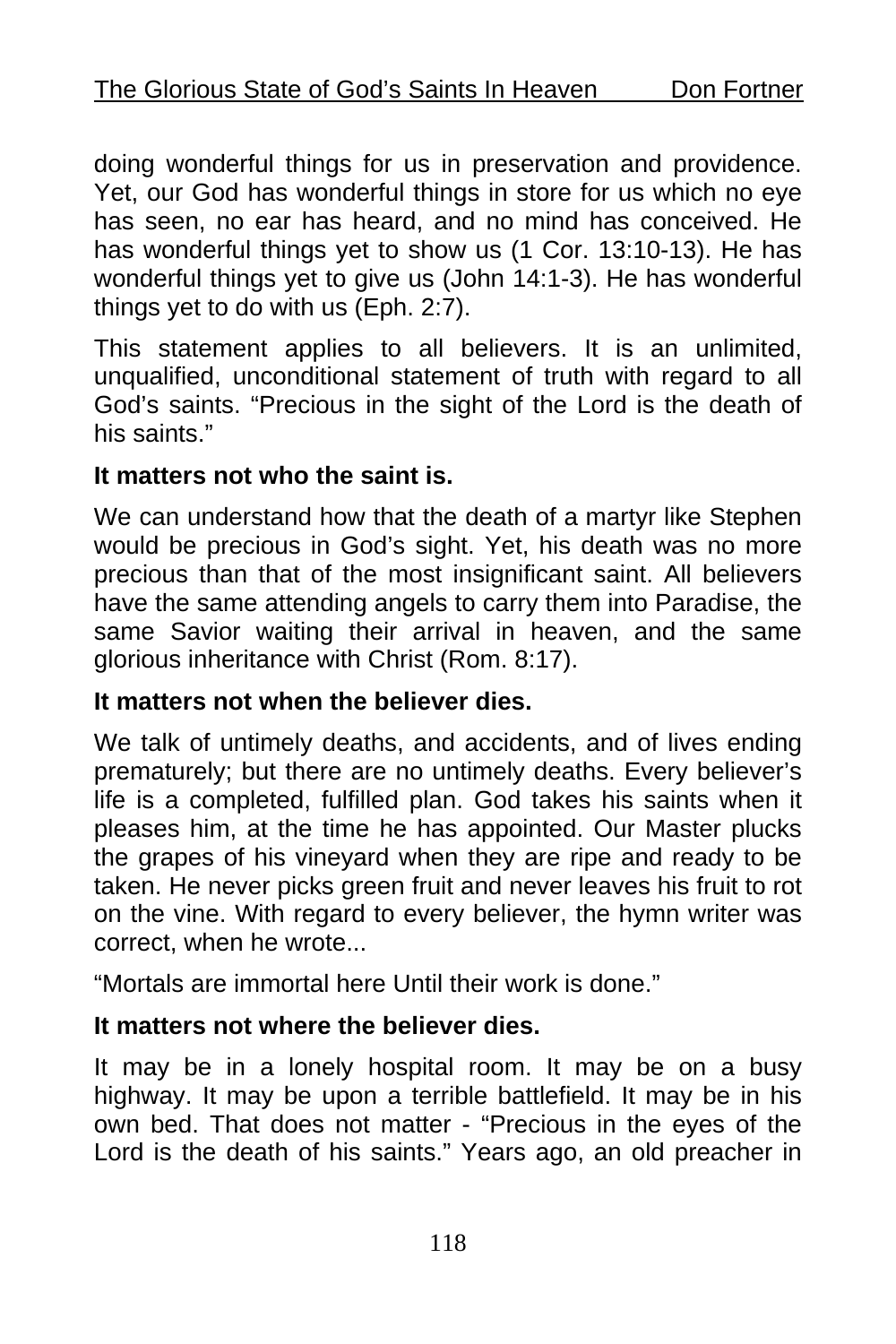England rose one Sunday morning and announced a hymn, giving out the first verse like they used to do...

"Father, I long, I long to see The place of thine abode, I'd leave these earthly courts and flee Up to thy throne, 0 God." Then he closed his eyes, slipped down behind his pulpit, and

died.

### **It matter not by what means the believer dies.**

I have known some to die in very odd circumstances and by very strange means. I have known many to die suddenly, without warning. I have seen others die very slow, lingering, painful deaths. No matter how a believer dies, he dies by God's appointment, by God's hand, and his death is precious in God's sight.

### **What about the death of the unbeliever?**

There is nothing at all pleasant, comforting, or precious about the death of an unbeliever. I once knew a young lady whose father died in a state of rebellion and unbelief. As she stood by his coffin, broken-hearted, almost everyone who came by said to her, "Well, your daddy is better off now." After hearing that statement countless times, the young lady finally said to one, "He's in hell now! Do you call that 'better off'?" The unbeliever's death is a horror, a tragedy, an indescribable woe. God says, "Blessed are the dead which die in the Lord!" We cannot write blessed where God has written cursed; and we cannot write cursed where God has written blessed. "If you die in your sins," our Savior said, "Ye cannot come where I am.' Yet, to every believer, he says, "Where / am, there you (shall) be also."

When I can read my title clear To mansions in the skies, I'll bid farewell to every fear And wipe my weeping eyes. Let cares like a wild deluge come And storms of sorrow fall, May I but safely reach my home, My God, my heaven, my all! There shall I bathe my weary soul In seas of heav'nly rest, And not a wave of trouble roll Across my peaceful breast.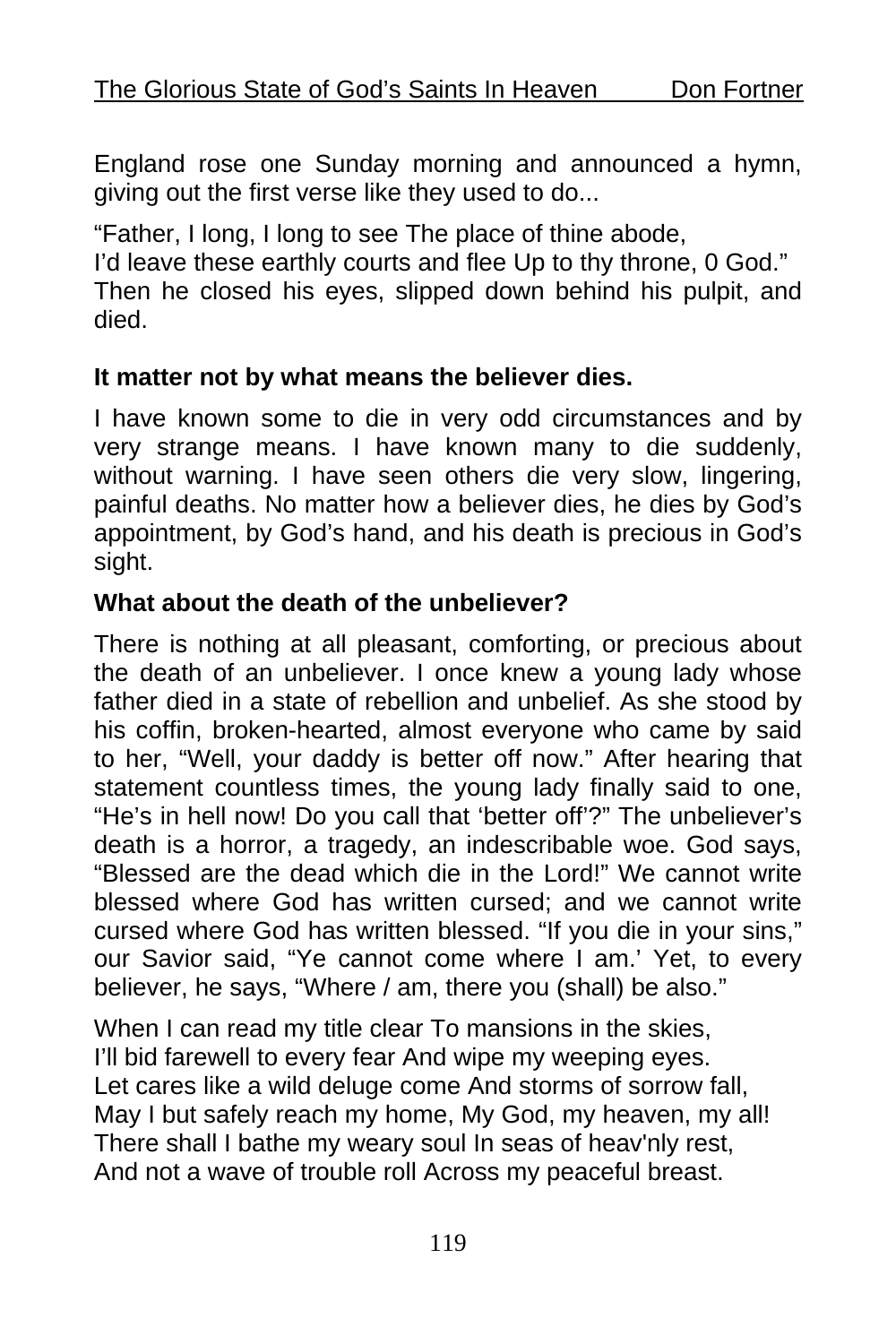And when you see my eyes strings break, (How sweet my minutes roll!)

A mortal paleness is on my cheek, There's glory in my soul.

"Precious in the sight of the Lord is the death of his saints.' "Blessed are the dead which die in the Lord." That is what God says. The world says, "Blessed are the rich, the famous, the healthy, and the honored." The world takes you into its lavish, luxurious club. There men and women are laughing, singing, and dancing. The room is filled with earthly joy. Nothing is beyond the reach of the rich and the mighty. Autographs are sought from smiling heroes. The best is none too good for those whom the world calls blessed. But all is vanity, a puff of wind, nothing more.

Now, go into a darkened room. There is complete silence. A wife sits by the bed of a dying husband and holds his hand. The children stand around the foot of the bed. Tears fall silently down their cheeks. Only the ticking of the clock can be heard. For a brief moment the man opens his eyes widely, a smile crosses his face, and he breathes deeply for the last time. His spirit is gone. Of that man, God says, "Blessed! Blessed!" You cannot write cursed where God writes blessed; and you cannot write blessed where God writes cursed!

Someday the silver cord will break, And I no more as now shall sing,

But oh the joy when I awake Within the palace of the King.

Someday my earthly house will fall, I cannot tell how soon twill be

But this I know - My all in all Has now in heaven a place for me! Someday, till then, I'll watch and wait, My lamp all trimmed and burning bright,

That when my Savior opens the gate, My soul to him will take its flight.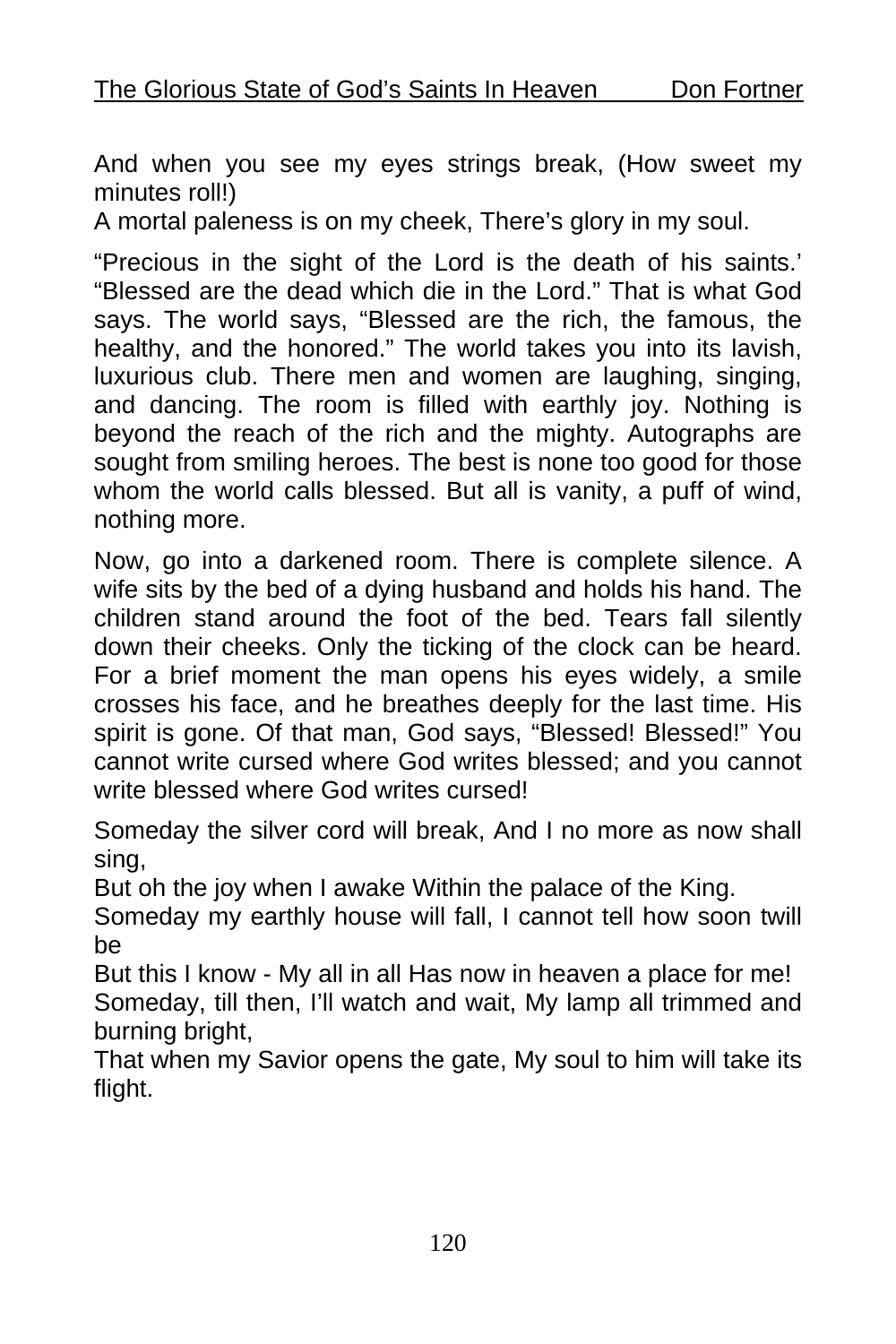# 16

# **Face to face with Christ our savior Revelation** 22:4

Heaven is set forth in the Scriptures by many pictures of bliss awaiting God's elect in eternity. Heaven is a place prepared for us. It is the everlasting kingdom. It is eternal glory. Heaven is our purchased inheritance. It is the city of God and of the Lamb. It is our home. Heaven is our final resting place These, and many other descriptive phrases, fill our hearts with joy and anticipation. However, this is the greatest bliss of the eternal state, the consummation of glory, the very heaven of heaven - "And they shall see his face." When the Lord said to Moses, "Thou canst not see my face and five," he was speaking to a mere mortal upon the earth. Those words have no reference to those who have put on immortality and incorruption. In the coming glory-land every child of God shall see the face of our God and live. Indeed, it is this sight of Christ which shall be the essence and excellence of our life. We shall see him who is the brightness of the Father's glory and the express image of his person face to face! That is the heaven which awaits us!

"Face to face with Christ my Savior, Face to face, what will it be;

When with rapture I behold him, Jesus Christ who died for me?"

### **What is this heavenly vision**

Some people have very carnal and unscriptural ideas about heaven. Some think of heaven only as a place where they can gratify their carnal desires. They seem to think only of the comforts and pleasures that heaven might bring to them in a natural, physical way. To them, the streets of gold, the gates of pearl, and the walls of jasper are enough.. I have even heard men talk about heaven as though it were a place that would gratify their religious pride and self-righteousness. Some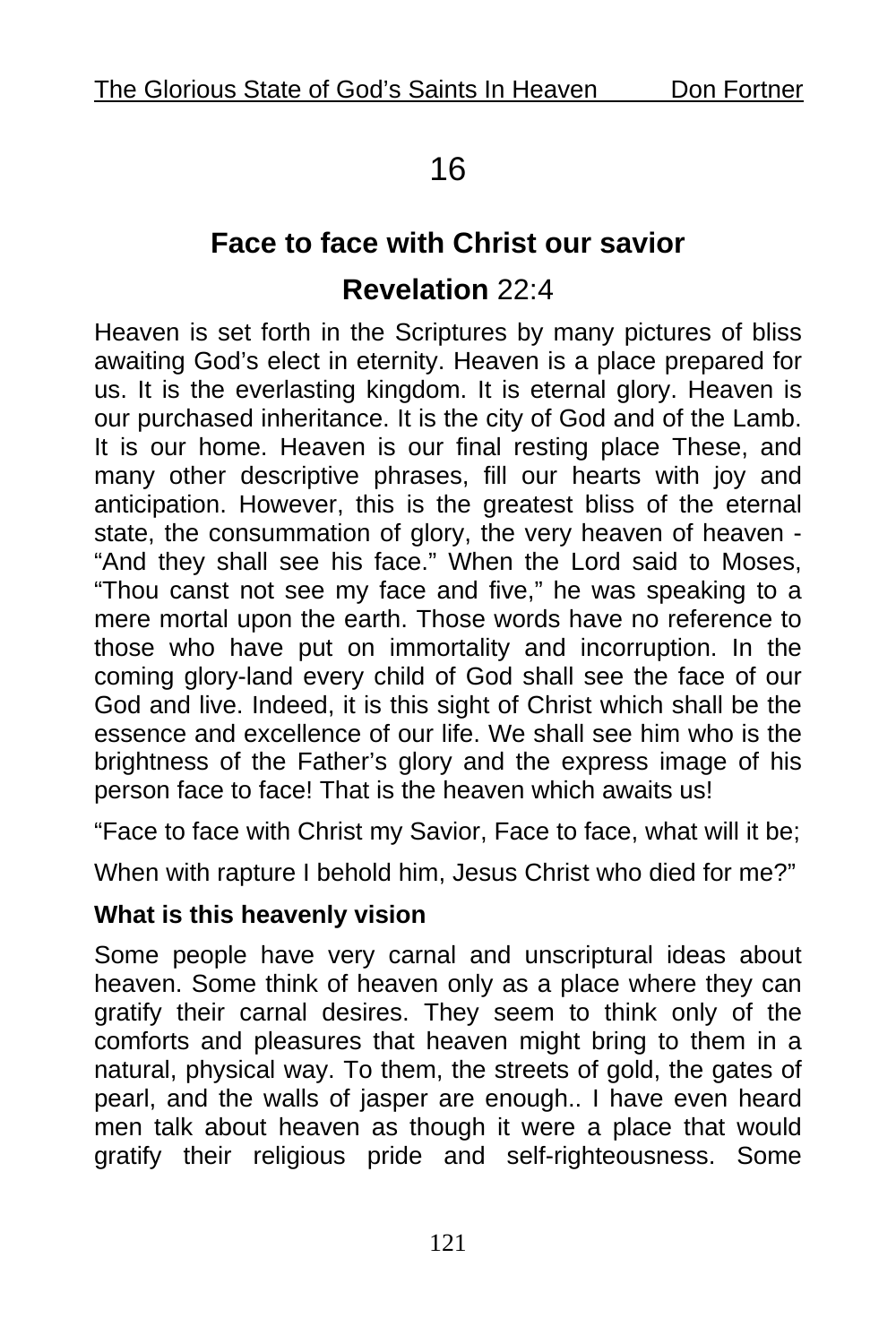religious denominations have the vain imagination that their particular brand of religion will give them a place of superiority in glory. In pride and self-righteous bigotry, they suppose that all of God's saints will be beneath them and serve them!

Such carnal ideas of heaven must be rejected. However, there are many things in heaven that we shall see and enjoy. We will see the holy angels who have ministered to us throughout our earthly pilgrimage (Heb. 1:14). Men and women of flesh and bones will commune with cherubim and seraphim. Gabriel, and all the heavenly hosts, shall be known by us. We will see the patriarchs who served God in those early days of time. We will even know those men and women who walked with God before the flood like Abel, Enoch, and Noah.. The apostles and prophets will be seen and known by us. Those martyrs, with whose blood the pages of church history are written, shall be seen. Those brethren, with whom we have enjoyed sweet fellowship upon the earth, will be seen by us. And those loved ones who fell asleep in Christ Jesus shall be seen again. Without question, in our glorified state, earthly ties will no longer divide us; but the saints in glory will know one another, just as Peter, James, and John knew Moses and Elijah when they appeared with them in the mount of transfiguration.

Yet, for all of this, the greatest joy and fullness of heaven will be the fact that we shall see Christ himself face to face. That which we desire above all else in heaven is the sight of Christ. With the Psalmist we most gladly declare, "Whom have I in heaven but thee? And there is none upon earth that I desire beside thee" (Psa. 73:25). Christ is all in all to us here, and we long for a heaven in which he shall be all in all to us forever. Here upon the earth, it was a sight of Christ which first turned our sorrow into joy. The daily renewal of communion with Christ lifts us up above the cares of this world. Even here, we say, if we have Christ we have enough. If Christ is all to us now, what shall he be in glory? The Paradise of God is a heaven of intense, eternal, spiritual fellowship with Christ. Heaven is a place where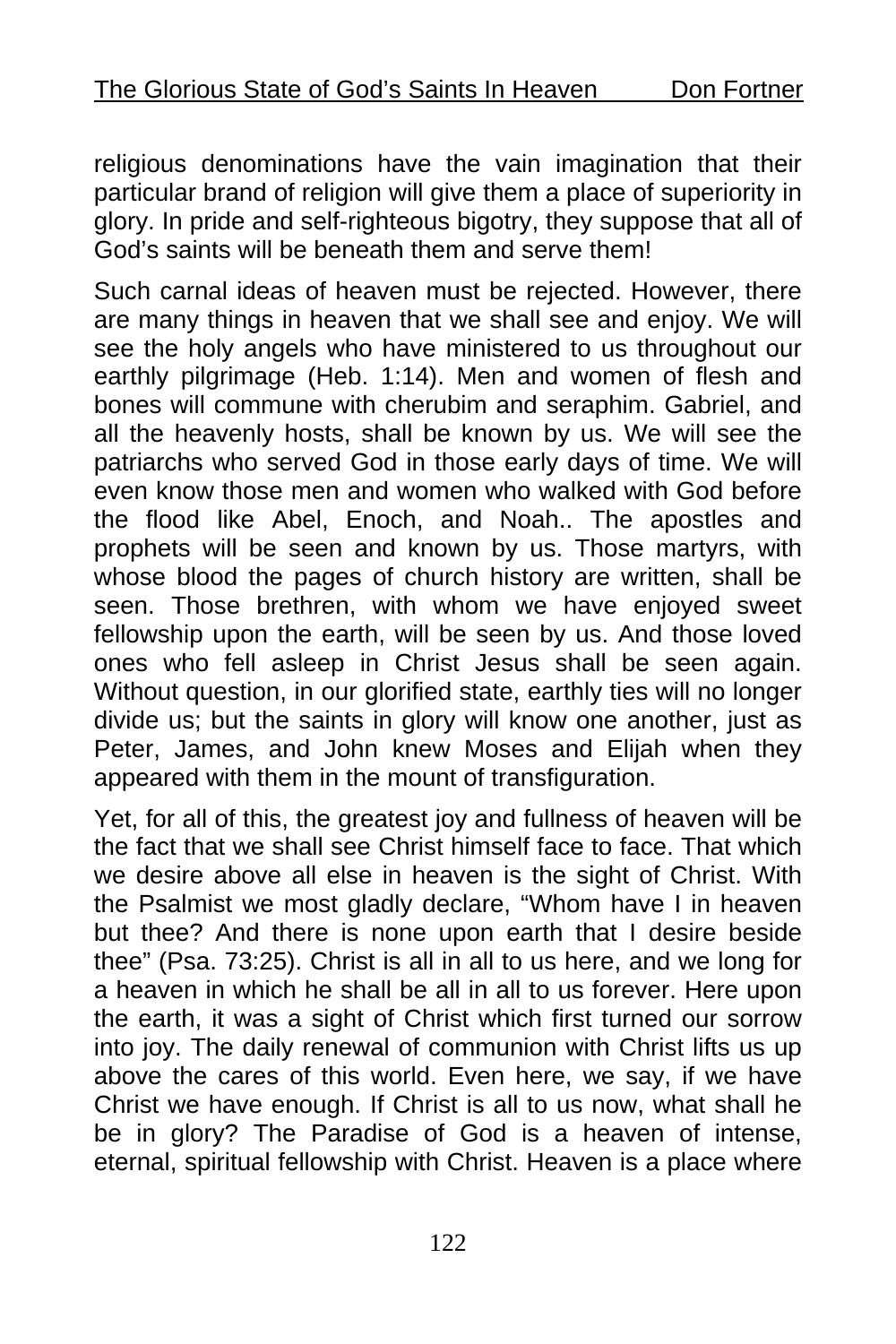it is promised -"They shall see his face." Moses, we are told, saw his back parts. He saw the train of his majesty; but, there, we shall see his face.

#### **We shall literally see our Savior's face**

Though he is glorified, that very man who died at Calvary is upon the throne of glory. We shall see him, the God-man. What a sight that shall be for redeemed sinners. We will see our wellbeloved - his hands, his feet, his side, his head, and his face. We shall literally see him who loved us and gave himself for us.

Even sweeter is the fact that we shall enjoy a perfect, spiritual sight of our Redeemer. This text seems to imply a greater ability in the next world by which we shall be able to more fully see Christ. Here, upon the earth, the very best of us are only infants. Now we know in part. Now we see through a shaded glass. In heaven, we shall see the Savior face to face. And we shall know even as we are known. We will see Christ in such a way that we shall know him. We shall know the heights, depths, lengths, and breadth of the love of Christ that passes knowledge. -

We shall see the Savior always. The saints in heaven shall never cease to see him. We shall never cease to embrace our Savior! It is not so now. Sometimes we are near the throne, at other times we are afar off. Sometimes we are as bright as the angels, at other times we are as dull as lead. At times we are hot with love, at other times we are cold with indifference. But, the day will soon come, when we shall forever be in the closest possible association with Christ. Then we shall see his face without ceasing. And we shall see our Savior's face as it is now, in the fullness of his **glory (John** 17:24). John gave us a little glimpse of that in chapter one verses 13-16. Read it again and rejoice in the prospect of this blessed hope.

### **How are we going to see Christ in glory**

The word "see" in this text implies a clear, full, undimmed sight of Christ. We will see Christ clearly, because everything that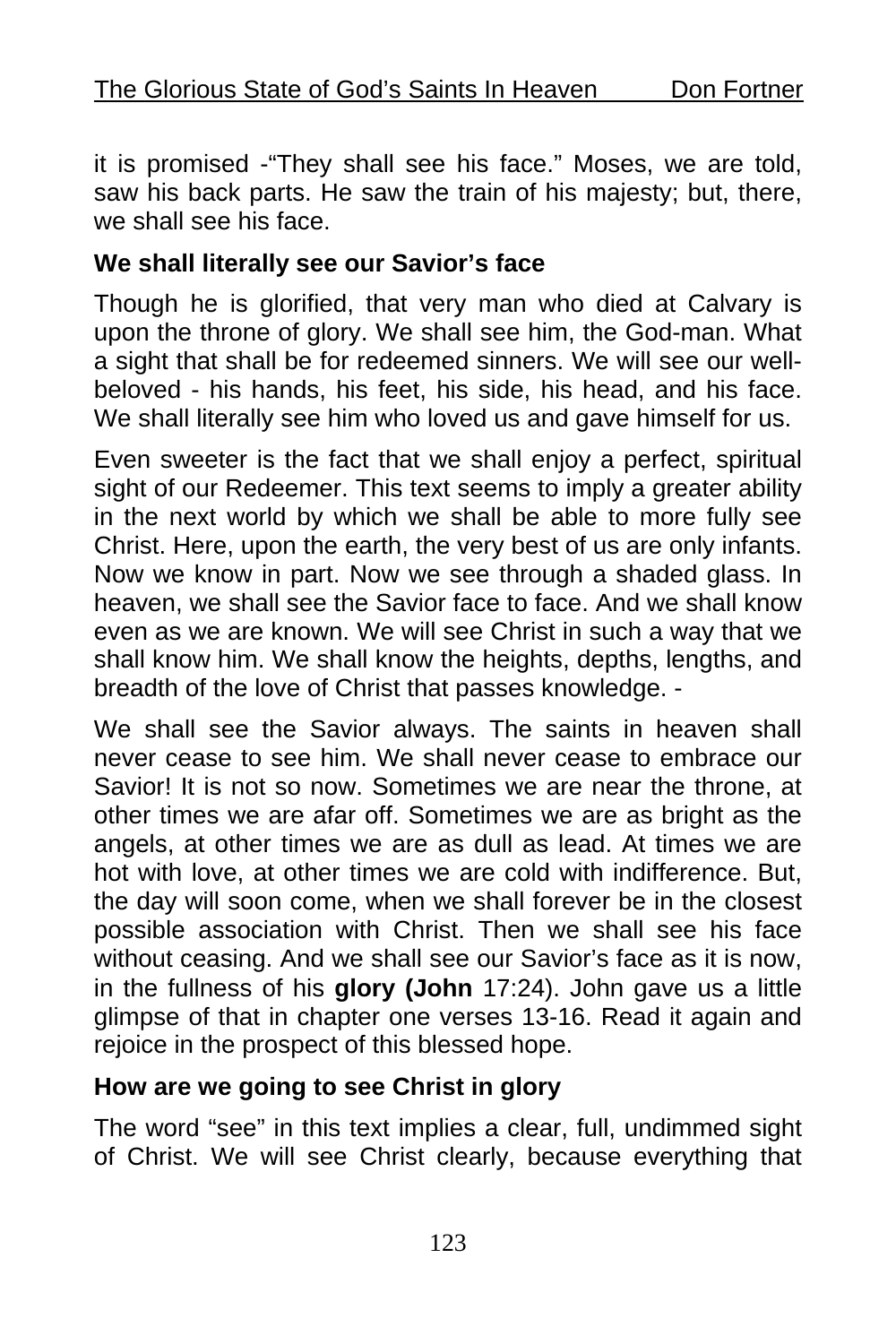hinders our sight of him here will be removed. Our sins and our carnal nature will be completely removed. All of those earthly cares that now cloud our vision will be taken out of the way. All our sorrows will be ended (Rev. 21:4). And there nothing will stand between us and our Savior. In glory there will be no rival in our hearts. We will love Christ supremely.

We will see Christ personally. Now we see him by faith, but then faith will be turned to sight, and we will see Christ personally for ourselves. The language of Job is a proper confession of every believer's future prospect (Job

19:25-27)

We shall see our Savior in all the fullness of his person and work**.** .Beholding fully his glorious person, we will see him who is God over all and blessed forever in the perfection of his glorified manhood. In that day, we will see Christ in the fullness of his covenant engagements, and in the perfection of all his mediatorial offices as our Surety: Prophet, Priest, King, Husband, Shepherd, and Substitute. In the world to come, we will see Christ in the fullness of his saving grace. Then we will know the meaning of electing love. Then we will know the price of blood atonement. Then we will know the power of his priestly intercession. Then we will know the goodness of his preserving grace.

And when we see his face, our eyes shall be full of adoration for him alone. In that world of glory to come there will be no voice heard that speaks of the power of man's free-will, or the goodness of man's works. In that day we shall say, "Not unto us, not unto us, but unto thy name be honor, and power, and glory, and dominion forever and ever." (Psa. 115:1; Rev. 1:5-6; 5:9-10).

## **A vision of bliss and joy**

Why do we consider this vision of Christ the greatest bliss and joy of heaven? I have said that seeing Christ face to face is the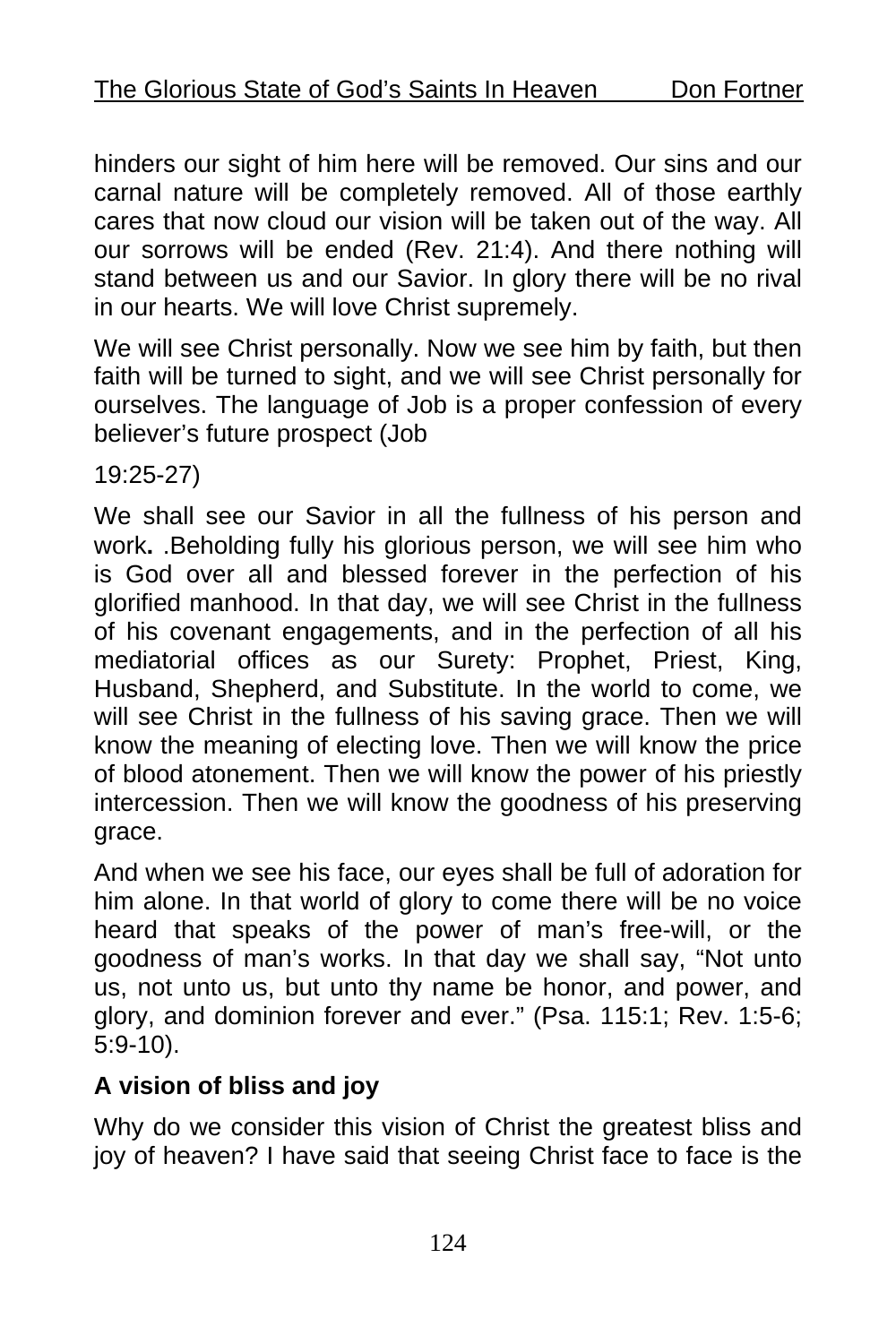heaven of heaven, the glory of glory. Why do we place such importance upon this one aspect of our eternal inheritance? The answer should be obvious. When we see him our salvation will be complete. Soon the resurrection day will come, and all men shall see the great God and Savior. When the wicked see his face, they will be consumed in his fierce wrath. We shall see him and live. We will be like the burning bush, glowing with the glory of God, but not consumed. We shall stand in the presence of God in perfect salvation. Our souls shall be eradicated of every spot of sin. Our bodies shall be made immortal, uncorruptible, glorious. When we see his face we shall be conscious of his favor and have a perfect and uninterrupted fellowship with him. In glory, we shall walk with God perfectly. Not until we see his face will we fully know the meaning of being one with him.

When we see him there will be a complete transformation - "We shall be like him, for we shall see him as he is." We will see things as he sees them, think as he thinks, will what he wills, love what he loves, and hate what he hates, perfectly. When we see the face of the Son of God we will be perfectly satisfied (Psa. 17:15).

## **Objects of the promise**

Who are they to whom this promise is given? The apostle tells us that those who shall see his face are none "but they which are written in the Lamb's book of life" (Rev. 21:27). Everyone of those who are the objects of God's eternal grace shall see his face. Every soul that was chosen of God in the council of love shall see Christ in the courts of glory (Eph. 1:4). Every one predestined to be his son shall be his son (Rom. 8:29). Every soul for whom Jesus died at Calvary shall see his face in heaven. They are accepted, pardoned, justified, sanctified, and purchased. And they shall see him (Isa. 53:10-12). Every man, woman, and child who is called by the Spirit of God and regenerated by divine power shall see his face (Eph. 1:13-14). Everyone that repents of his sin and believes on Christ shall see